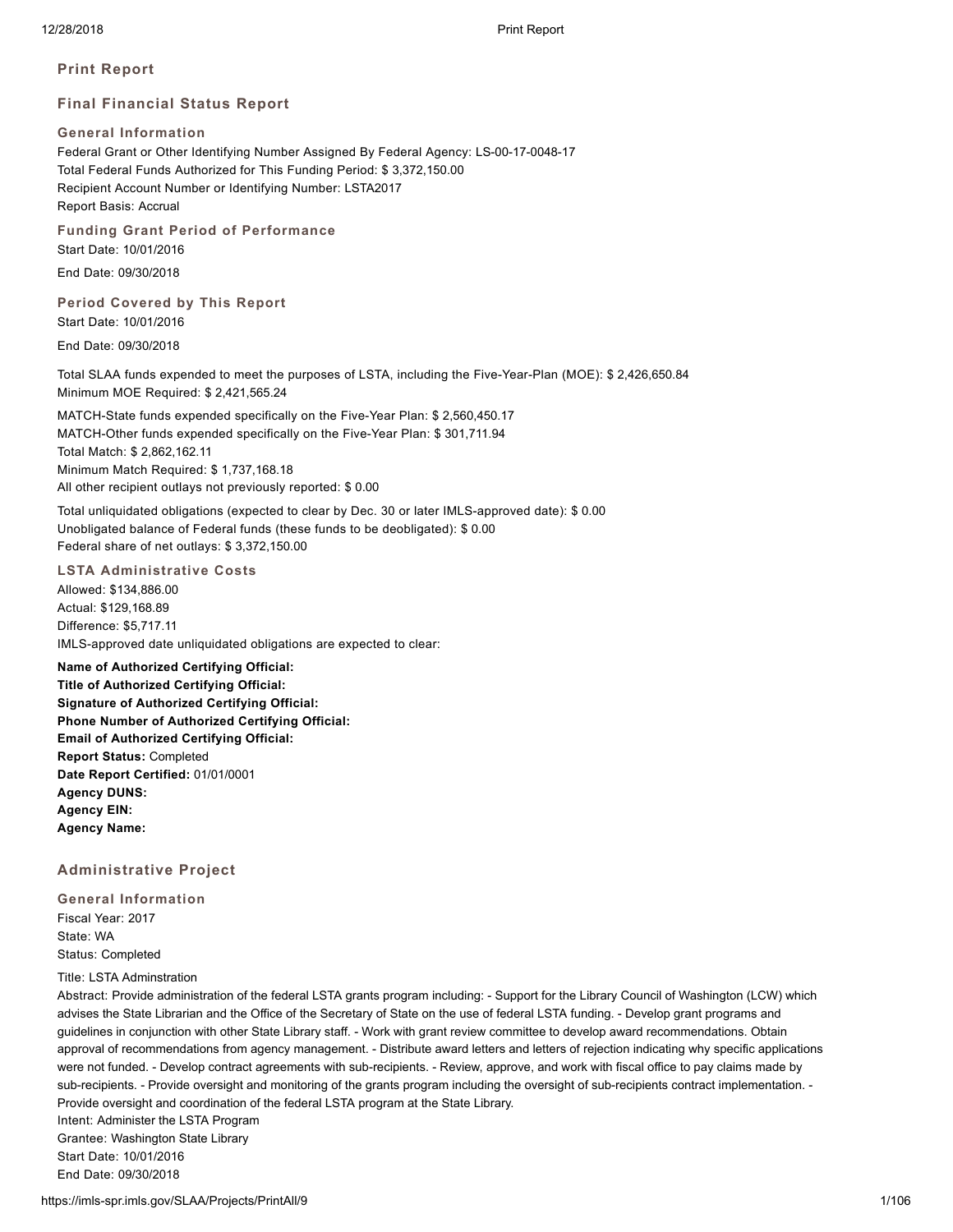| <b>Budget Information</b>                                                                                                                                               |                                |              |                                                                           |                                                                                                                                                                                                |              |
|-------------------------------------------------------------------------------------------------------------------------------------------------------------------------|--------------------------------|--------------|---------------------------------------------------------------------------|------------------------------------------------------------------------------------------------------------------------------------------------------------------------------------------------|--------------|
|                                                                                                                                                                         |                                | <b>LSTA</b>  | <b>MATCH-State</b>                                                        | <b>MATCH-Other</b>                                                                                                                                                                             | <b>Total</b> |
| <b>Salaries/Wages/Benefits</b>                                                                                                                                          |                                | \$120,917.40 | \$69,410.96                                                               | \$0.00                                                                                                                                                                                         | \$190,328.36 |
| Salary and benefits for LSTA Grants Manager (LSTA only). Salary and benefits for Library<br>Description<br>Development Manager/LSTA Coordinator (LSTA and Match-State). |                                |              |                                                                           |                                                                                                                                                                                                |              |
| <b>Consultant Fees</b>                                                                                                                                                  |                                | \$0.00       | \$0.00                                                                    | \$0.00                                                                                                                                                                                         | \$0.00       |
| Description                                                                                                                                                             |                                |              |                                                                           |                                                                                                                                                                                                |              |
| <b>Travel</b>                                                                                                                                                           |                                | \$6,856.08   | \$1,725.13                                                                | \$0.00                                                                                                                                                                                         | \$8,581.21   |
| Description                                                                                                                                                             | locations in Washington State. |              |                                                                           | Travel, per diem and lodging costs for LSTA Grants Manager, Library Development manager, and<br>advisory committee members to attend Library Council of Washington meetings in various library |              |
| <b>Supplies/Materials</b>                                                                                                                                               |                                | \$1.395.41   | \$648.09                                                                  | \$0.00                                                                                                                                                                                         | \$2,043.50   |
| Description                                                                                                                                                             |                                |              | Support for the Library Council of Washington WLA conference registration |                                                                                                                                                                                                |              |
| <b>Equipment</b>                                                                                                                                                        |                                | \$0.00       | \$0.00                                                                    | \$0.00                                                                                                                                                                                         | \$0.00       |
| Description<br><b>Services</b>                                                                                                                                          |                                | \$0.00       | \$0.00                                                                    | \$0.00                                                                                                                                                                                         | \$0.00       |
| Description                                                                                                                                                             |                                |              |                                                                           |                                                                                                                                                                                                |              |
| <b>Other Operational Expenses</b>                                                                                                                                       |                                | \$0.00       | \$0.00                                                                    | \$0.00                                                                                                                                                                                         | \$0.00       |
| Description<br>Totals:                                                                                                                                                  |                                | \$129,168.89 | \$71,784.18                                                               | \$0.00                                                                                                                                                                                         | \$200,953.07 |

# **Projects**

**Project Information** Fiscal Year: 2017 State: WA Version: 1 SPR Project Code: 2017-WA-78309

Title: Historical and Digital Collections Federal Resources State Project Code: 9381-8741-62 Start Date: 10/01/2016 End Date: 09/30/2018 Status: Completed

Abstract: Funds allocated for this project were primarily used towards the purchase of collection materials, primarily non-fiction publications and unique materials or materials of increasing scarcity. These collection items are then made accessible as part of a sustainable research collection on Pacific Northwest history for the public. Funds were also used towards the purchase of a metadata extension for the State Library's BookEye digital book scanner, in an effort to make digital assets more discoverable to users online and towards the contracting of two public educators who created two lesson plans as framework for the State Library's digital education portal. State Goal: Plan 13-17 Goal 1. Expanding access to information in a variety of formats

**Project Director**

Director Name: Sean Lanksbury; Director Phone: 360-704-5279; Director Email: sean.lanksbury@sos.wa.gov

# **Grantee Information**

Grantee: Washington State Library

# **Additional Materials**

- https://www.sos.wa.gov/library/collections.aspx#northwest
- https://www.sos.wa.gov/library/SpecialCollections.aspx

#### **Budgets**

|                                |                       | <b>LSTA</b>                                                                                                      | <b>MATCH-State</b> | <b>MATCH-Other</b> | <b>Total</b> |
|--------------------------------|-----------------------|------------------------------------------------------------------------------------------------------------------|--------------------|--------------------|--------------|
| <b>Salaries/Wages/Benefits</b> |                       | \$0.00                                                                                                           | \$0.00             | \$0.00             | \$0.00       |
| Description                    |                       |                                                                                                                  |                    |                    |              |
| <b>Consultant Fees</b>         |                       | \$2,000.00                                                                                                       | \$0.00             | \$0.00             | \$2,000.00   |
| Description                    |                       | Curriculum consultants who developed lesson plans in support of the Washington State Library's education portal, |                    |                    |              |
|                                | Primarily Washington. |                                                                                                                  |                    |                    |              |
| Travel                         |                       | \$0.00                                                                                                           | \$0.00             | \$0.00             | \$0.00       |
| Description                    |                       |                                                                                                                  |                    |                    |              |
| Supplies/Materials             |                       | \$16,957.89                                                                                                      | \$0.00             | \$0.00             | \$16,957.89  |
| Description                    |                       |                                                                                                                  |                    |                    |              |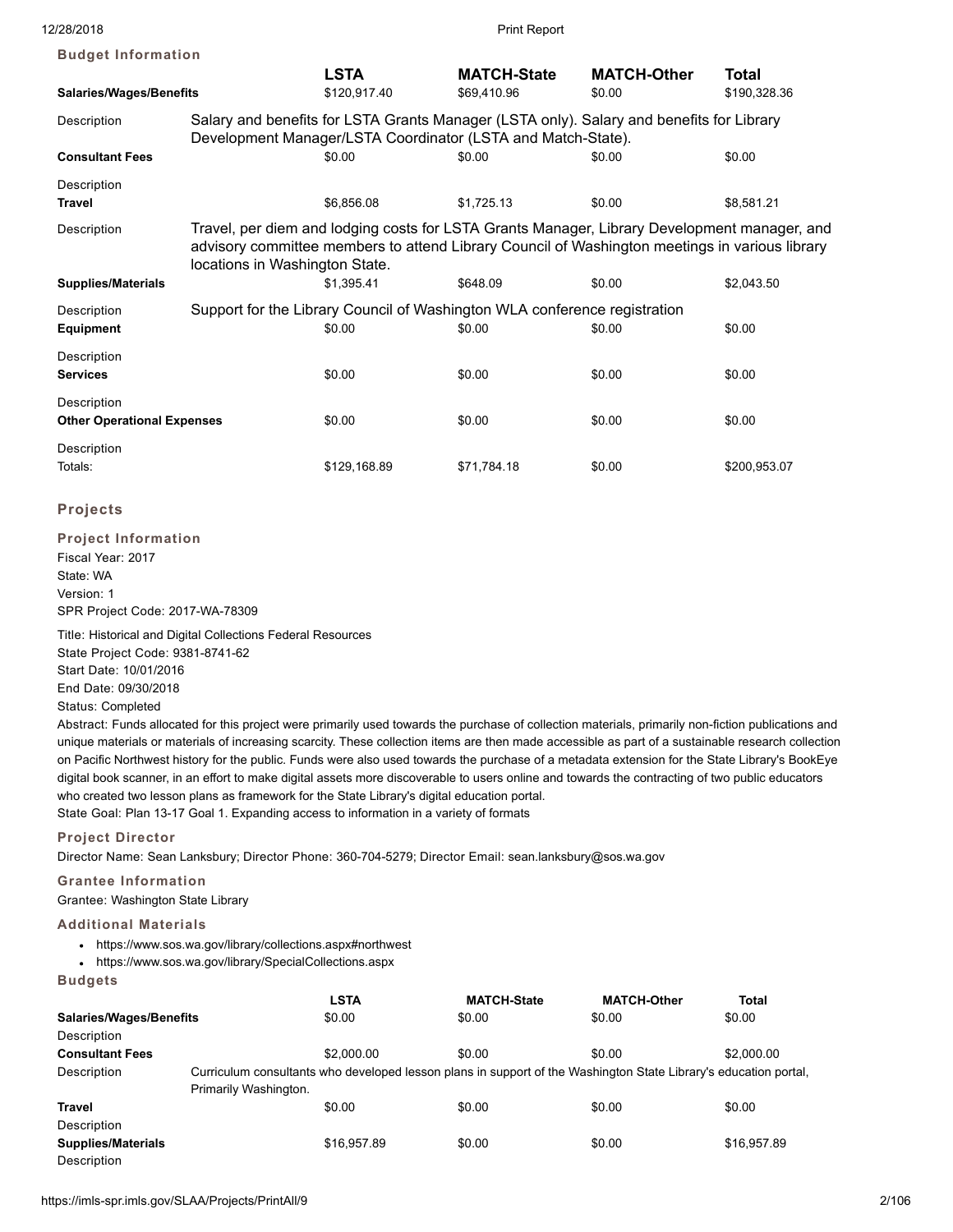Purchase of books, materials and other resources for the Washington State Library Pacific Northwest and Special Collections. Purchase of metadata software extension for BookEye scanner

| Collections. Purchase of metadata software extension for BookEye scanner |             |        |        |             |
|--------------------------------------------------------------------------|-------------|--------|--------|-------------|
| Equipment                                                                | \$0.00      | \$0.00 | \$0.00 | \$0.00      |
| Description                                                              |             |        |        |             |
| <b>Services</b>                                                          | \$0.00      | \$0.00 | \$0.00 | \$0.00      |
| Description                                                              |             |        |        |             |
| <b>Other Operational Expenses</b>                                        | \$0.00      | \$0.00 | \$0.00 | \$0.00      |
| Description                                                              |             |        |        |             |
| Totals:                                                                  | \$18,957.89 | \$0.00 | \$0.00 | \$18,957.89 |
| Intent                                                                   |             |        |        |             |

Improve users' ability to discover information resources.

Collection Development & Management

# **Project Activities**

# **Activity Details**

# **Title:** Purchasing collection materials. **Abstract:**

Funds were used to purchase collection materials, primarily non-fiction publications and unique materials or materials of increasing scarcity. These collection items are then made accessible as part of a sustainable research collection for the public. **Intent:** Improve users' ability to discover information resources.

**Activity:** Content **Mode:** Acquisition

**Format:** Physical

**Number of hardware acquired:** 0

**Number of software acquired:** 0

**Number of licensed databases acquired:** 0

**Number of print materials (books & government documents) acquired:** 0

**Number of electronic materials acquired:** 0

**Number of audio/visual units (audio discs, talking books, other recordings) acquired:** 0

#### **Partner Information**

Please identify the area(s) in which your partner organization(s) operates.

**Libraries:** No **Historical Societies or Organizations:** No **Museums:** No **Archives:** No **Cultural Heritage Organization Multi-type:** No **Preschools:** No **Schools:** No **Adult Education:** No **Human Service Organizations:** No **Other:** No

Please identify the legal type of the partner organization(s) for this project.

**Federal Government:** No **State Government:** No **Local Government:** No **School District:** No **Non-Profit:** No **Private Sector:** No **Tribe:** No

**Is the activity directed at the library workforce:** No

**For a targeted group or for the general population:** General **Geographic community of the targeted group:** Urban, Suburban, Rural **For what age groups:**

**Is the activity state-wide:** Yes

**Specific Locations:** No

## **Institution Types**

**Public Libraries:** 0, **Academic Libraries:** 0, **SLAA:** 1, **Consortia:** 0, **Special Libraries:** 0, **School Libraries:** 0, **Other:** 0

**Total number of survey responses:** 0

## **Activity Details**

**Title:** Digital Asset Metadata Enhancement. **Abstract:**

LSTA funds allocated for this project were used to purchase the following digitization related materials: Metadata extension for the State Library's BookEye digital book scanner, in an effort to make digital assets more discoverable to users online. **Intent:** Improve users' ability to discover information resources.

**Activity:** Content **Mode:** Acquisition **Format:** Digital

**Number of hardware acquired:** 0

**Number of software acquired:** 1

**Number of licensed databases acquired:** 0

**Number of print materials (books & government documents) acquired:** 0

**Number of electronic materials acquired:** 0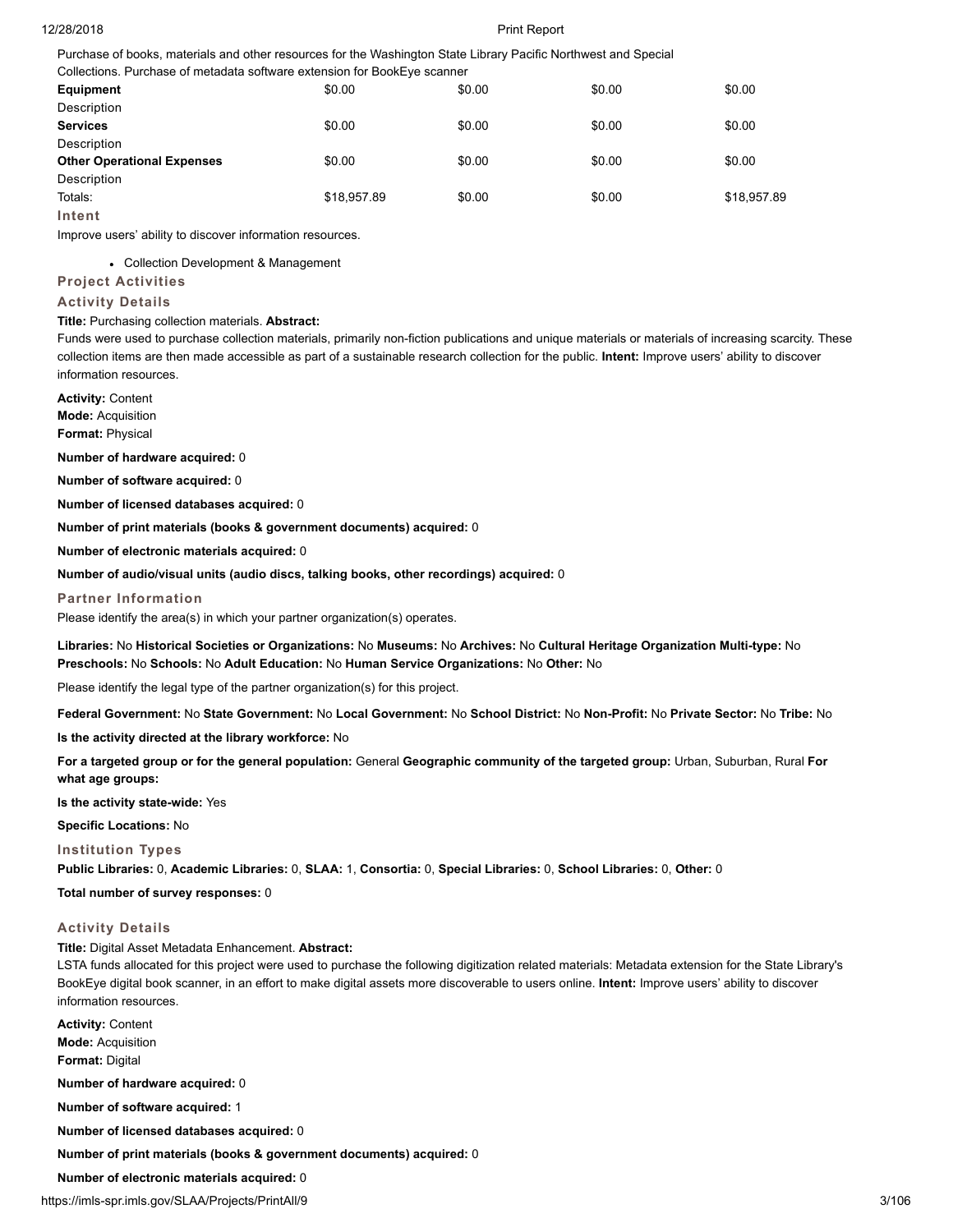#### **Number of audio/visual units (audio discs, talking books, other recordings) acquired:** 0

## **Partner Information**

Please identify the area(s) in which your partner organization(s) operates.

**Libraries:** No **Historical Societies or Organizations:** No **Museums:** No **Archives:** No **Cultural Heritage Organization Multi-type:** No **Preschools:** No **Schools:** No **Adult Education:** No **Human Service Organizations:** No **Other:** No

Please identify the legal type of the partner organization(s) for this project.

**Federal Government:** No **State Government:** No **Local Government:** No **School District:** No **Non-Profit:** No **Private Sector:** No **Tribe:** No

**Is the activity directed at the library workforce:** No

**For a targeted group or for the general population:** General **Geographic community of the targeted group:** Urban, Suburban, Rural **For what age groups:**

**Is the activity state-wide:** Yes

**Specific Locations:** No

**Institution Types**

**Public Libraries:** 0, **Academic Libraries:** 0, **SLAA:** 1, **Consortia:** 0, **Special Libraries:** 0, **School Libraries:** 0, **Other:** 0

#### **Total number of survey responses:** 0

#### **Activity Details**

**Title:** State Library Education Portal Lesson Plans **Abstract:**

LSTA funds allocated for this project were used to purchase the following online education related service by contracting with two public educators who created lesson plans for the digital education portal. **Intent:** Improve users' ability to discover information resources.

**Activity:** Content **Mode:** Creation **Format:** Physical

**Number of items digitized:** 0

**Number of items digitized and available to the public:** 0

**Number of physical items:** 0

**Number of open-source applications/software/systems:** 0

**Number of proprietary applications/software/systems:** 0

**Number of learning resources (e.g. toolkits, guides):** 2

**Number of plans/frameworks:** 2

**Partner Information**

Please identify the area(s) in which your partner organization(s) operates.

**Libraries:** No **Historical Societies or Organizations:** No **Museums:** No **Archives:** No **Cultural Heritage Organization Multi-type:** No **Preschools:** No **Schools:** Yes **Adult Education:** No **Human Service Organizations:** No **Other:** No

Please identify the legal type of the partner organization(s) for this project.

**Federal Government:** No **State Government:** No **Local Government:** No **School District:** Yes **Non-Profit:** No **Private Sector:** No **Tribe:** No

**Is the activity directed at the library workforce:** No

**For a targeted group or for the general population:** General **Geographic community of the targeted group:** Urban, Suburban, Rural **For what age groups:**

**Is the activity state-wide:** Yes

**Specific Locations:** No

#### **Institution Types**

**Public Libraries:** 0, **Academic Libraries:** 0, **SLAA:** 1, **Consortia:** 0, **Special Libraries:** 0, **School Libraries:** 0, **Other:** 0

**Total number of survey responses:** 0

## **Project Outcomes**

#### **List any important outcomes or findings not previously reported:**

Primarily Washington is the Washington State Library, Washington State Archives, and Legacy Washington's way of bridging the gap between the primary sources in our collections and the classroom. The State Library's goals include actions to promote education and life-long learning, as well as connect Washingtonians to their history. This portal will contribute to these efforts by containing content that will consist of digitized primary sources that have been partnered with curriculum developed by Washington State teachers. There are also featured exhibits for further study by students and all others wishing to learn more about the history of the Pacific Northwest.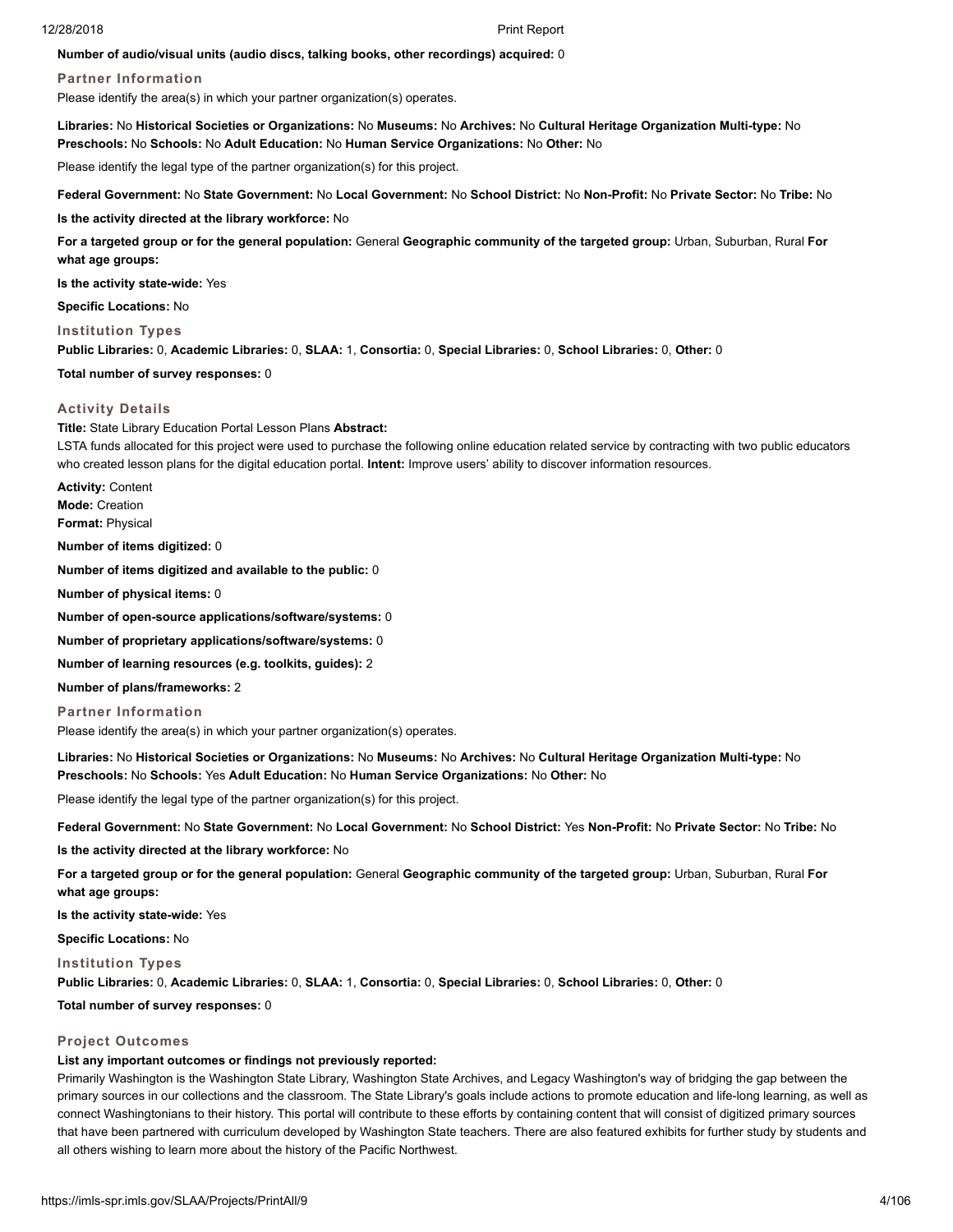## **Please briefly describe the importance of these outcomes and findings for future program planning:**

Since the site has launched in March, there have been 9,473 page views.

#### **Explain one or two of the most significant lessons learned for others wanting to adopt any facets of this project:**

While the Washington State Library has extensive collections of primary source materials, teachers are reluctant to use them. They have little time to pick a topic, select materials, and then develop lesson plans for use in the classroom. The Washington State Library is addressing this problem by hiring a small number of teachers during their summer break to select topics, select materials in coordination with State Library staff and then develop lesson plans. Teachers and Teacher-Librarians can then easily adapt these materials for use in their schools.

#### **Do you anticipate continuing this project after the current reporting period ends?** Yes

**Do you anticipate any change in level of effort in managing this project?** Yes

Second year paid with state funding. **Do you anticipate changing the types of activities and objectives addressed by the project?** No **Was an evaluation conducted for this project?** No Exemplary: No

**Project Tags** collections, education, digitization

# **Project Information**

Fiscal Year: 2017 State: WA Version: 1 SPR Project Code: 2017-WA-78349

Title: Central Library Federal Resources State Project Code: 9331-8741-63 Start Date: 10/01/2016 End Date: 09/30/2018 Status: Completed

Abstract: The State Library is mandated by law to be a depository for newspapers published in the state. Interlibrary loan makes the collection of Washington newspapers on microfilm available to citizens across the state, saving other libraries from needing to have extensive newspaper collections themselves. These LSTA funds allowed the State Library to purchase additional reels of newspapers on microfilm.

Approximately \$16,298.51 was spent on 162 reels of newspaper microfilm to fill in gaps in the collection. An additional \$4,035 was used to purchase a new photocopier for customer use. The copier allows color copies and scans and files can be emailed or saved to a USB drive. Citizens benefit from having direct access to the copier if they choose to visit and from staff access that allows emailing of files across the state.

State Goal: Plan 13-17 Goal 1. Expanding access to information in a variety of formats

# **Project Director**

Director Name: Crystal Rowe; Director Phone: 360-704-5275; Director Email: crystal.rowe@sos.wa.gov

#### **Grantee Information**

Grantee: Washington State Library

**Additional Materials Budgets**

|                                   | <b>LSTA</b>                                                                                                       | <b>MATCH-State</b> | <b>MATCH-Other</b> | Total       |
|-----------------------------------|-------------------------------------------------------------------------------------------------------------------|--------------------|--------------------|-------------|
| <b>Salaries/Wages/Benefits</b>    | \$0.00                                                                                                            | \$0.00             | \$0.00             | \$0.00      |
| Description                       |                                                                                                                   |                    |                    |             |
| <b>Consultant Fees</b>            | \$0.00                                                                                                            | \$0.00             | \$0.00             | \$0.00      |
| Description                       |                                                                                                                   |                    |                    |             |
| Travel                            | \$0.00                                                                                                            | \$0.00             | \$0.00             | \$0.00      |
| Description                       |                                                                                                                   |                    |                    |             |
| <b>Supplies/Materials</b>         | \$20,971.56                                                                                                       | \$0.00             | \$0.00             | \$20,971.56 |
| Description                       | Purchase of newspaper content on microfilm from ProQuest and Backstage Library Works. Purchase of a color copier. |                    |                    |             |
| Equipment                         | \$0.00                                                                                                            | \$0.00             | \$0.00             | \$0.00      |
| Description                       |                                                                                                                   |                    |                    |             |
| <b>Services</b>                   | \$0.00                                                                                                            | \$0.00             | \$0.00             | \$0.00      |
| Description                       |                                                                                                                   |                    |                    |             |
| <b>Other Operational Expenses</b> | \$0.00                                                                                                            | \$0.00             | \$0.00             | \$0.00      |
| Description                       |                                                                                                                   |                    |                    |             |
| Totals:                           | \$20,971.56                                                                                                       | \$0.00             | \$0.00             | \$20,971.56 |
| Intent                            |                                                                                                                   |                    |                    |             |

Improve users' ability to obtain and/or use information resources.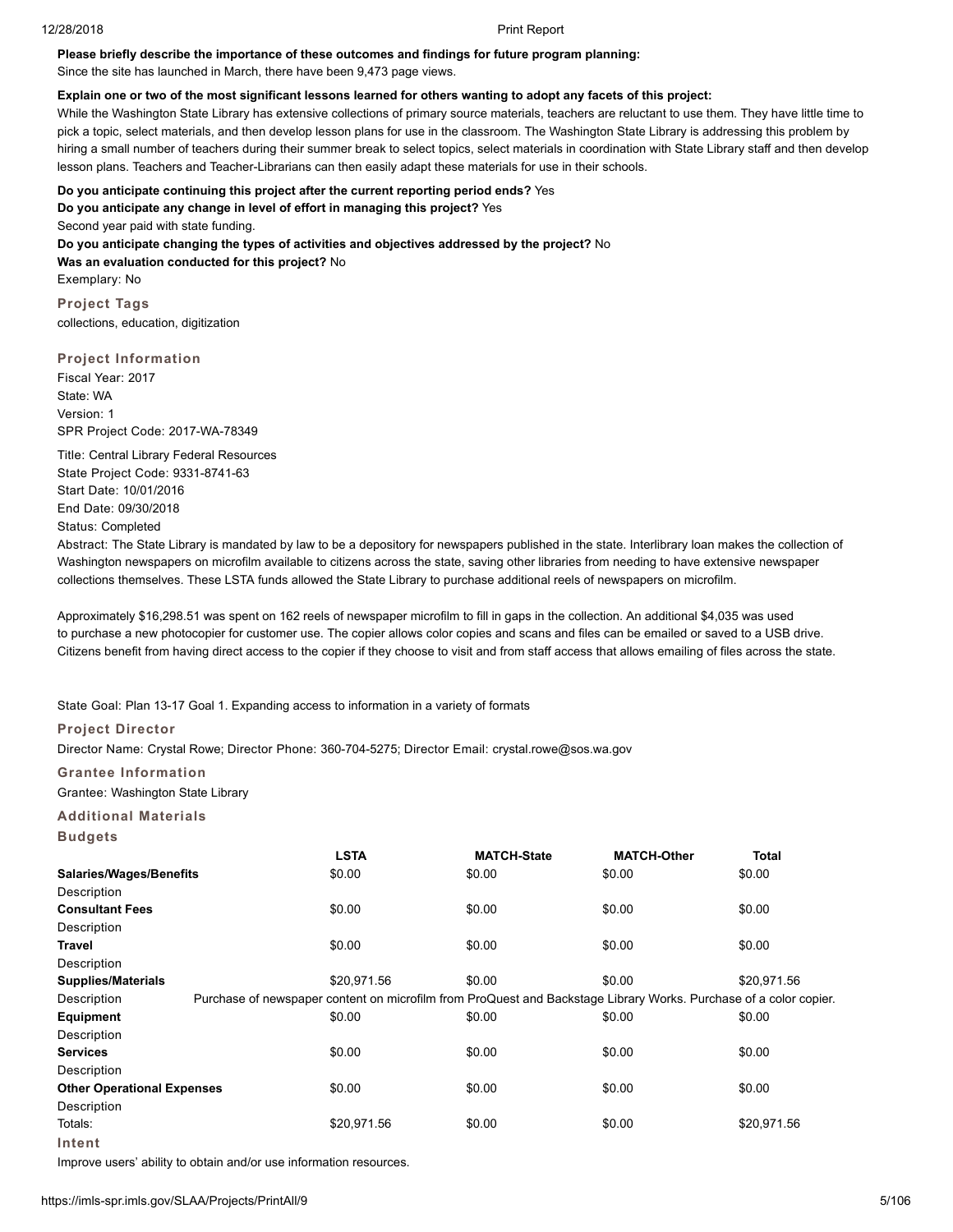• History

Systems & Technologies

#### **Project Activities**

## **Activity Details**

**Title:** Purchase of a color copier for customer use **Abstract:**

The copier that was purchased allows color copies and scans and files can be emailed or saved to a USB drive. **Intent:** Improve users' ability to obtain and/or use information resources.

**Activity:** Content **Mode:** Acquisition **Format:** Physical

**Number of hardware acquired:** 1

**Number of software acquired:** 0

**Number of licensed databases acquired:** 0

**Number of print materials (books & government documents) acquired:** 0

**Number of electronic materials acquired:** 0

**Number of audio/visual units (audio discs, talking books, other recordings) acquired:** 0

## **Partner Information**

Please identify the area(s) in which your partner organization(s) operates.

**Libraries:** No **Historical Societies or Organizations:** No **Museums:** No **Archives:** No **Cultural Heritage Organization Multi-type:** No **Preschools:** No **Schools:** No **Adult Education:** No **Human Service Organizations:** No **Other:** No

Please identify the legal type of the partner organization(s) for this project.

**Federal Government:** No **State Government:** No **Local Government:** No **School District:** No **Non-Profit:** No **Private Sector:** No **Tribe:** No

**Is the activity directed at the library workforce:** No

**For a targeted group or for the general population:** General **Geographic community of the targeted group:** Urban, Suburban, Rural **For what age groups:**

**Is the activity state-wide:** No

**Name:** Washington State Library

Office of the Secretary of State P.O. Box 42460 Olympia, WA 98504-2460

**Total number of survey responses:** 0

## **Project Outcomes**

#### **List any important outcomes or findings not previously reported:**

Reels of newspaper microfilm further complete the rich collection of newspaper content available to the public and available for inter-library loan to other libraries. This saves other libraries from needing more extensive collections.

## **Please briefly describe the importance of these outcomes and findings for future program planning:**

The Washington State Library has a comprehensive collection of Washington newspapers. This further enhances the collection for the benefit of researchers and members of the general public.

**Explain one or two of the most significant lessons learned for others wanting to adopt any facets of this project:**

**Do you anticipate continuing this project after the current reporting period ends?** No

**Was an evaluation conducted for this project?** No Exemplary: No

**Project Tags** access, collections

**Project Information** Fiscal Year: 2017 State: WA Version: 1 SPR Project Code: 2017-WA-79302

Title: Clallam Bay Corrections Center Library State Project Code: 9642-8741-BR/CBCC Start Date: 10/01/2016 End Date: 09/30/2018 Status: Completed Abstract: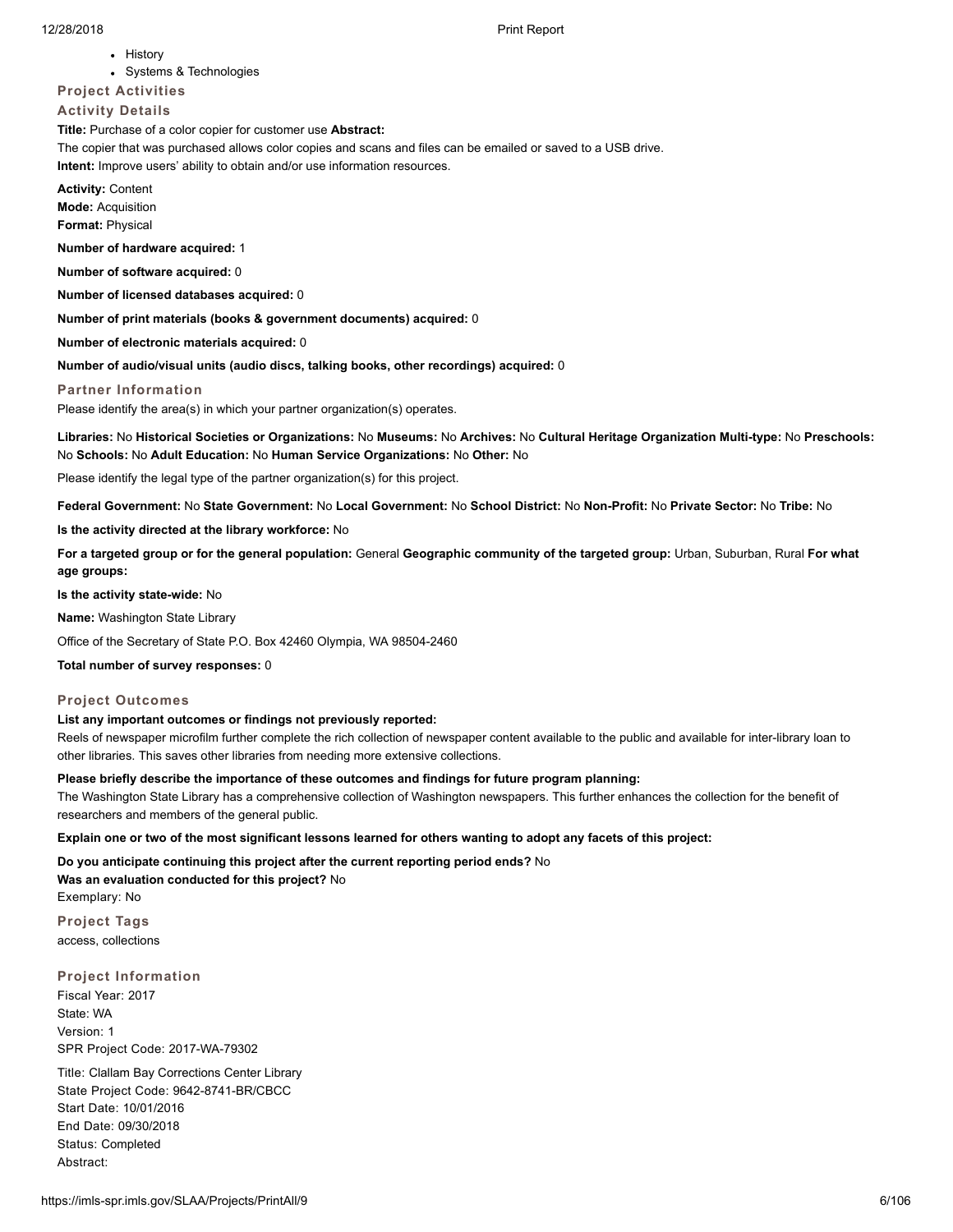The primary purpose of the institution libraries is to serve the inmate populations, with the delivery of professional library and information services to support their needs. Each branch provides material for reentry, recovery, education, and recreation, as well as a pro-social space where inmates can access resources needed to make positive changes. The branches support Department of Corrections programs and help prepare inmates to return to local communities. Services are also used by institution staff to provide treatment and programs for inmates.

# State Goal: Plan 13-17 Goal 1. Expanding access to information in a variety of formats

# **Project Director**

Director Name: Laura Sherbo; Director Phone: 360-704-5250; Director Email: laura.sherbo@sos.wa.gov

# **Grantee Information**

Grantee: Washington State Library

# **Additional Materials**

# **Budgets**

|                                   |                                     | <b>LSTA</b>                                                    | <b>MATCH-State</b>                                                                                                 | <b>MATCH-Other</b> | Total       |
|-----------------------------------|-------------------------------------|----------------------------------------------------------------|--------------------------------------------------------------------------------------------------------------------|--------------------|-------------|
| <b>Salaries/Wages/Benefits</b>    |                                     | \$66,931.07                                                    | \$0.00                                                                                                             | \$0.00             | \$66,931.07 |
| Description                       |                                     | Salaries and benefits for the staffing of this branch.         |                                                                                                                    |                    |             |
| <b>Consultant Fees</b>            |                                     | \$0.00                                                         | \$0.00                                                                                                             | \$0.00             | \$0.00      |
| Description                       |                                     |                                                                |                                                                                                                    |                    |             |
| Travel                            |                                     | \$1,077.91                                                     | \$9,198.47                                                                                                         | \$0.00             | \$10,276.38 |
| Description                       |                                     | Travel expenses for staff to fill vacant position temporarily. |                                                                                                                    |                    |             |
| <b>Supplies/Materials</b>         |                                     | \$0.00                                                         | \$1,000.70                                                                                                         | \$0.00             | \$1,000.70  |
| Description                       |                                     |                                                                | Supplies and materials include books and subscriptions, resource materials and supplies for program use, telephone |                    |             |
|                                   | charges, and equipment maintenance. |                                                                |                                                                                                                    |                    |             |
| <b>Equipment</b>                  |                                     | \$0.00                                                         | \$0.00                                                                                                             | \$0.00             | \$0.00      |
| Description                       |                                     |                                                                |                                                                                                                    |                    |             |
| <b>Services</b>                   |                                     | \$0.00                                                         | \$423.80                                                                                                           | \$0.00             | \$423.80    |
| Description                       | <b>OCLC Services</b>                |                                                                |                                                                                                                    |                    |             |
| <b>Other Operational Expenses</b> |                                     | \$0.00                                                         | \$0.00                                                                                                             | \$0.00             | \$0.00      |
| Description                       |                                     |                                                                |                                                                                                                    |                    |             |
| Totals:                           |                                     | \$68,008.98                                                    | \$10,622.97                                                                                                        | \$0.00             | \$78,631.95 |
| Intent                            |                                     |                                                                |                                                                                                                    |                    |             |

Improve users' ability to obtain and/or use information resources.

- Education
- Literacy

# **Project Activities**

# **Activity Details**

**Title:** Manage/Operate Library **Abstract:**

- Manage day-to-day operations and ongoing library services
- Organize, implement, and maintain all phases of the interlibrary loan process
- Manage automated circulation system, including inmate restricted functions, registering new patrons, creating holding records, entering bibliographic information, preparing and customizing reports, database clean-up, and inventory
- Hire, train, supervise, coach, and evaluate inmate library clerks
- Establish guidelines for appropriate behavior by inmate patrons  $\mathbf{r}$
- Compile periodic statistical and narrative reports
- Plan, implement, monitor, and evaluate the delivery of services such as outreach, library orientations, and library skill training for the branch library
- Ensure interagency cooperation by participating in institution meetings and/or committees and meeting regularly with the institution liaison
- Select all formats of library materials to meet the full range of library/information needs of the inmates of the branch library
- Assess and evaluate collections
- Maintain collections through periodic weeding and inventory
- Perform bibliographic and information searches and answer reference questions
- Select material to fill information requests and assist customers with bibliographic tools  $\mathbf{r}$
- $\mathbf{r}$ Maintain current awareness of the information needs of their customers and of print and Web resources to meet those needs.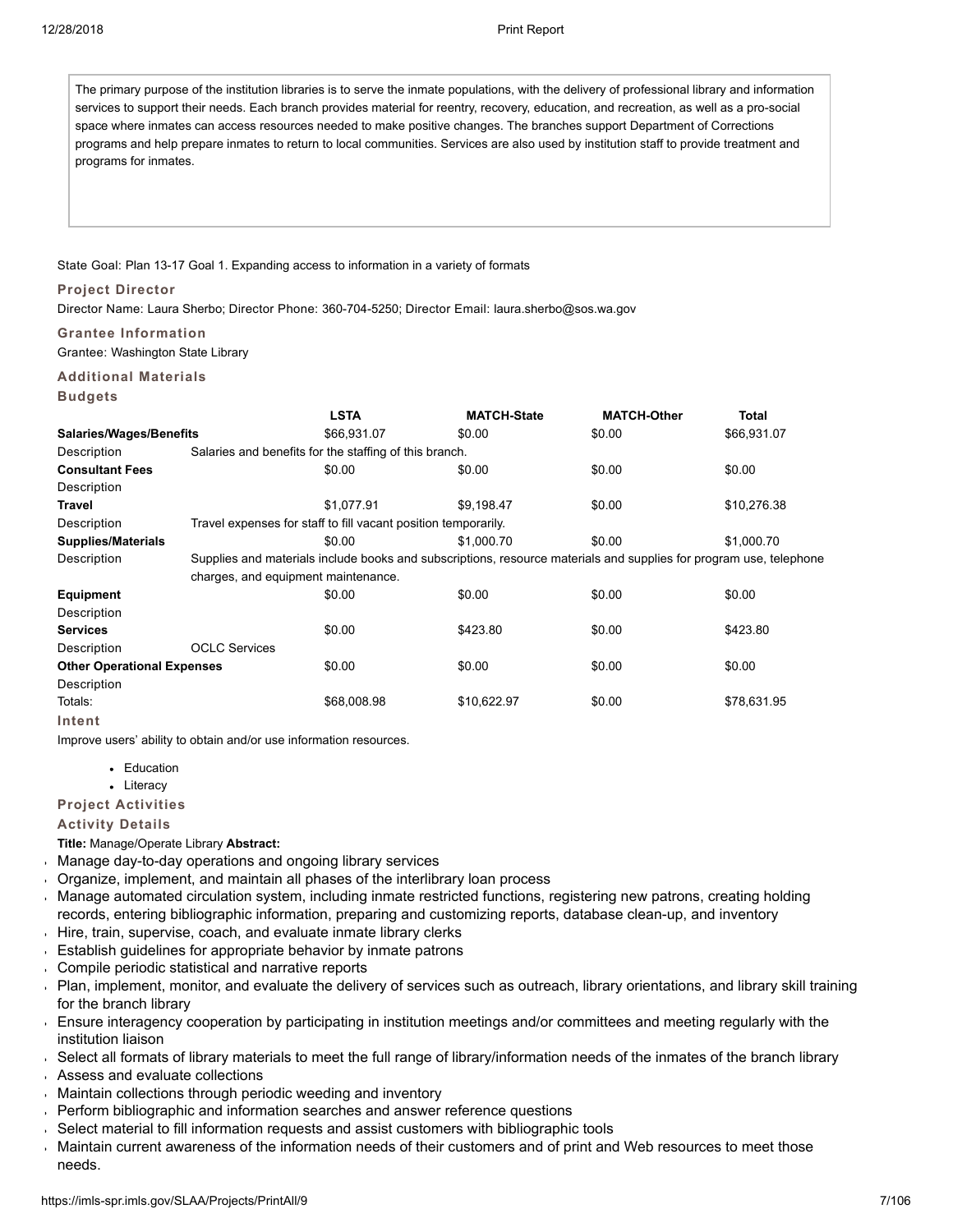- Plan, implement, monitor, and evaluate services, policies, and procedures for Institutional Library Services
- Act as a program wide resource for troubleshooting and/or problem solving for ongoing or special projects
- Provide technical support or subject expertise to accomplish program goals
- Work with colleagues on projects for other branches, such as planning, implementing, and evaluating major changes in a branch.

**Intent:** Improve users' ability to obtain and/or use information resources.

**Activity:** Content **Mode:** Lending **Format:** Physical

**Total number of items circulated:** 30,307

**Average number of items circulated / month:** 2,525

**Total number of ILL transactions:** 44

**Average number of ILL transactions / month:** 3

**Partner Information**

Please identify the area(s) in which your partner organization(s) operates.

**Libraries:** No **Historical Societies or Organizations:** No **Museums:** No **Archives:** No **Cultural Heritage Organization Multi-type:** No **Preschools:** No **Schools:** No **Adult Education:** No **Human Service Organizations:** No **Other:** Yes

Please identify the legal type of the partner organization(s) for this project.

**Federal Government:** No **State Government:** Yes **Local Government:** No **School District:** No **Non-Profit:** No **Private Sector:** No **Tribe:** No

**Is the activity directed at the library workforce:** No

**For a targeted group or for the general population:** Targeted **Geographic community of the targeted group:** Urban, Suburban, Rural **For what age groups:** 18-25 years, 26-49 years, 50-59 years, 60-69 years, 70+ years

**For what economic types:** EconomicNotApplicable **For what ethnicity types:** EthnicityNotApplicable, **Is the activity directed at families:** No **Is the activity directed at intergenerational groups:** No **Is the activity targeted at immigrants/refugees:** No **Is the activity directed at those with disabilities:** No **Limited functional literacy or informational skills:** No **Is the activity category not already captured:** Yes

**Is the activity state-wide:** No

**Name:** Clallam Bay Corrections Center

1830 Eagle Crest Way Clallam Bay, WA 98326

**Total number of survey responses:** 0

# **Project Outcomes**

# **List any important outcomes or findings not previously reported:**

Institutional Library Services (ILS) branch libraries deliver professional library and information services to inmates in adult correctional institutions. Each correctional facility branch provides material for re-entry, recovery, education, and recreation, as well as a pro-social space where inmates can access resources needed to make positive changes.

# **Please briefly describe the importance of these outcomes and findings for future program planning:**

The Washington State Library works with the Department of Corrections (DOC) and other partners to identify re-entry resources and training, and make those available as part of a coordinated program to support inmates preparing for re-entry.

**Explain one or two of the most significant lessons learned for others wanting to adopt any facets of this project:**

DOC staff and library staff may appear to have different perspectives or priorities. They share the same goal of successful re-entry and reduced recidivism.

**Do you anticipate continuing this project after the current reporting period ends?** Yes **Do you anticipate any change in level of effort in managing this project?** No **Do you anticipate changing the types of activities and objectives addressed by the project?** No **Was an evaluation conducted for this project?** No Exemplary: No

**Project Tags** correctional facility, education, recreation

**Project Information** Fiscal Year: 2017 State: WA Version: 1 SPR Project Code: 2017-WA-79303

Title: Washington State Penitentiary Library - West Complex State Project Code: 9649-8741-BR/WSP-West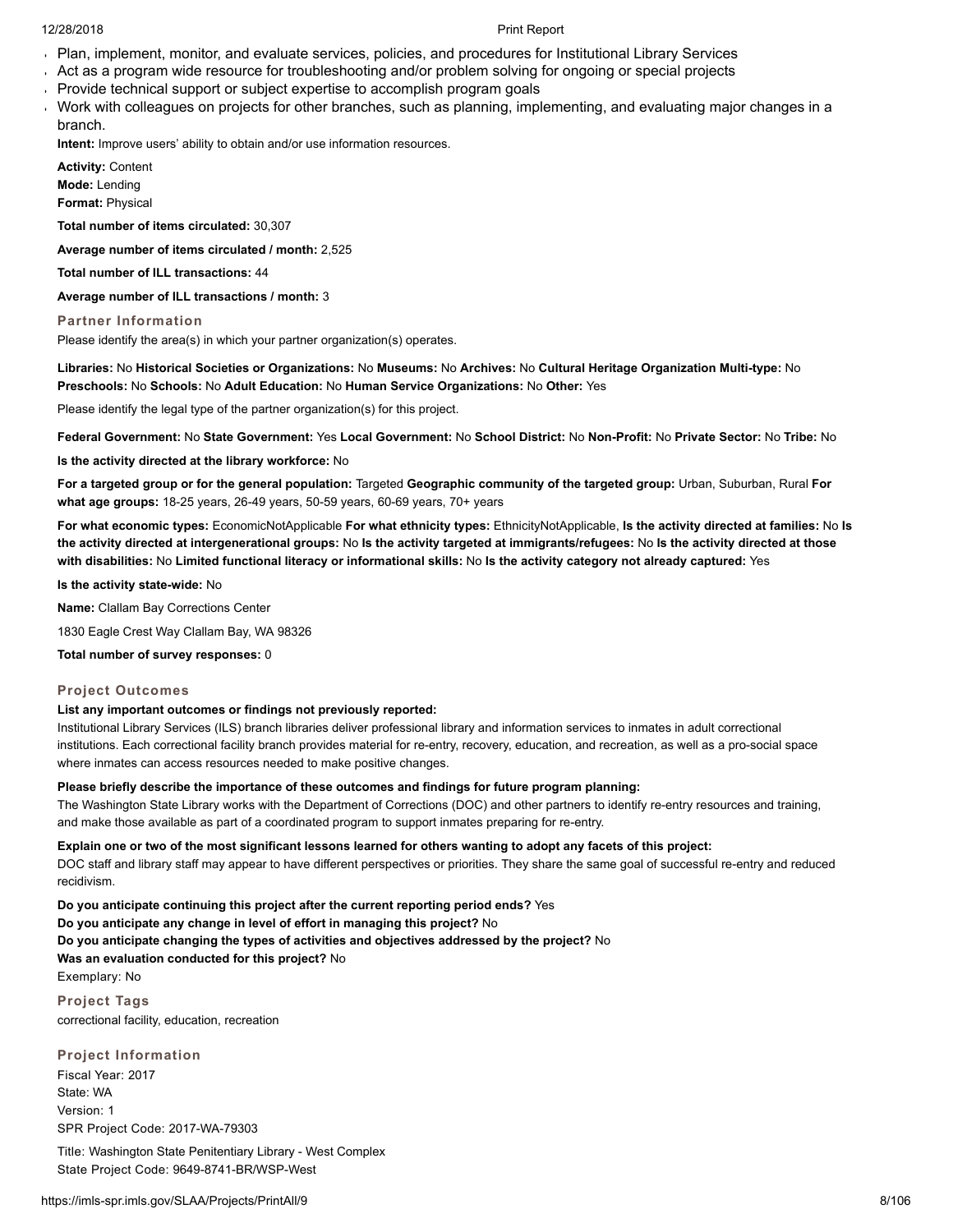Start Date: 10/01/2016 End Date: 09/30/2018 Status: Completed

Abstract: The primary purpose of the institutional libraries is to serve the inmate populations, with the delivery of professional library and information services to support their needs. Each branch provides material for reentry, recovery, education, and recreation, as well as a prosocial space where inmates can access resources needed to make positive changes. The branches support Department of Corrections programs and help prepare inmates to return to local communities. Services are also used by institution staff to provide treatment and programs for inmates.

State Goal: Plan 13-17 Goal 1. Expanding access to information in a variety of formats

# **Project Director**

Director Name: Laura Sherbo; Director Phone: 360-704-5250; Director Email: laura.sherbo@sos.wa.gov

# **Grantee Information** Grantee: Washington State Library

# **Additional Materials**

| н | uaa |  | ല |  |
|---|-----|--|---|--|
|---|-----|--|---|--|

|                                   |                                                                                                                    | <b>LSTA</b> | <b>MATCH-State</b> | <b>MATCH-Other</b> | Total       |  |
|-----------------------------------|--------------------------------------------------------------------------------------------------------------------|-------------|--------------------|--------------------|-------------|--|
| <b>Salaries/Wages/Benefits</b>    |                                                                                                                    | \$77,808.44 | \$0.00             | \$0.00             | \$77,808.44 |  |
| Description                       | Salaries and benefits for librarian                                                                                |             |                    |                    |             |  |
| <b>Consultant Fees</b>            |                                                                                                                    | \$0.00      | \$0.00             | \$0.00             | \$0.00      |  |
| Description                       |                                                                                                                    |             |                    |                    |             |  |
| Travel                            |                                                                                                                    | \$815.16    | \$220.23           | \$0.00             | \$1,035.39  |  |
| Description                       | Travel for branch manager                                                                                          |             |                    |                    |             |  |
| <b>Supplies/Materials</b>         |                                                                                                                    | \$0.00      | \$1,786.78         | \$0.00             | \$1,786.78  |  |
| Description                       | Supplies and materials include books and subscriptions, resource materials and supplies for program use, telephone |             |                    |                    |             |  |
|                                   | charges, and equipment maintenance.                                                                                |             |                    |                    |             |  |
| <b>Equipment</b>                  |                                                                                                                    | \$0.00      | \$0.00             | \$0.00             | \$0.00      |  |
| Description                       |                                                                                                                    |             |                    |                    |             |  |
| <b>Services</b>                   |                                                                                                                    | \$0.00      | \$813.22           | \$0.00             | \$813.22    |  |
| Description                       | <b>OCLC Services</b>                                                                                               |             |                    |                    |             |  |
| <b>Other Operational Expenses</b> |                                                                                                                    | \$0.00      | \$0.00             | \$0.00             | \$0.00      |  |
| Description                       |                                                                                                                    |             |                    |                    |             |  |
| Totals:                           |                                                                                                                    | \$78,623.60 | \$2,820.23         | \$0.00             | \$81,443.83 |  |
| Intent                            |                                                                                                                    |             |                    |                    |             |  |

Improve users' ability to obtain and/or use information resources.

• Education

• Literacy

# **Project Activities**

# **Activity Details**

**Title:** Manage/Operate Library **Abstract:**

- Manage day-to-day operations and ongoing library services
- $\overline{ }$ Organize, implement, and maintain all phases of the interlibrary loan process
- Manage automated circulation system, including inmate restricted functions, registering new patrons, creating holding records, entering bibliographic information, preparing and customizing reports, database clean-up, and inventory
- Hire, train, supervise, coach, and evaluate inmate library clerks
- **Establish guidelines for appropriate behavior by inmate patrons**
- Compile periodic statistical and narrative reports
- Plan, implement, monitor, and evaluate the delivery of services such as outreach, library orientations, and library skill  $\mathbf{r}$ training for the branch library
- Ensure interagency cooperation by participating in institution meetings and/or committees and meeting regularly with the institution liaison
- Select all formats of library materials to meet the full range of library/information needs of the inmates of the branch library
- Assess and evaluate collections
- Maintain collections through periodic weeding and inventory
- Perform bibliographic and information searches and answer reference questions
- Select material to fill information requests and assist customers with bibliographic tools
- Maintain current awareness of the information needs of their customers and of print and Web resources to meet those needs.
- Plan, implement, monitor, and evaluate services, policies, and procedures for Institutional Library Services
- Act as a program wide resource for troubleshooting and/or problem solving for ongoing or special projects
- Provide technical support or subject expertise to accomplish program goals

#### 12/28/2018 Print Report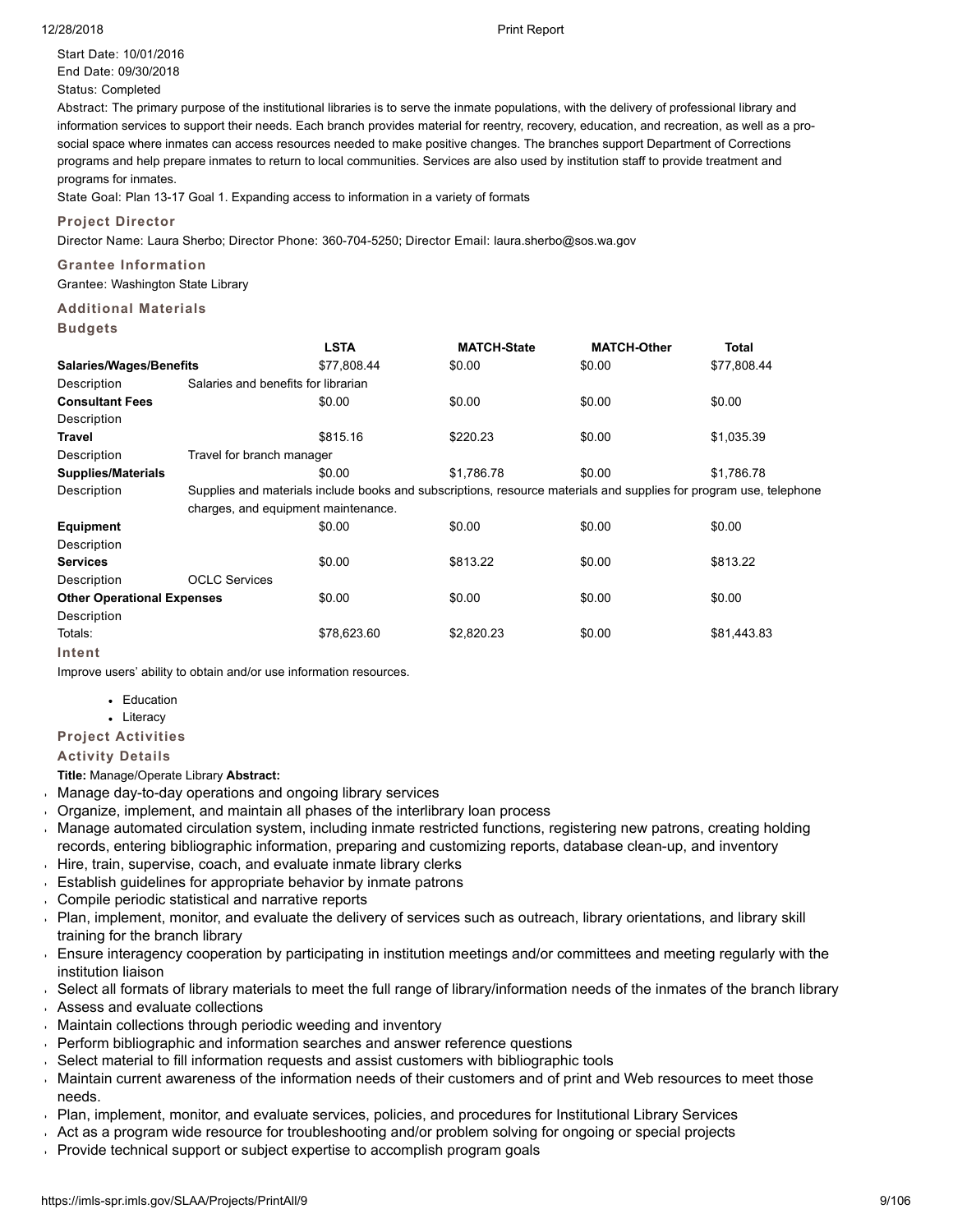Work with colleagues on projects for other branches, such as planning, implementing, and evaluating major changes in a branch.

**Intent:** Improve users' ability to obtain and/or use information resources.

**Activity:** Content **Mode:** Lending **Format:** Physical

**Total number of items circulated:** 50,258

**Average number of items circulated / month:** 4,188

**Total number of ILL transactions:** 197

**Average number of ILL transactions / month:** 16

#### **Partner Information**

Please identify the area(s) in which your partner organization(s) operates.

**Libraries:** No **Historical Societies or Organizations:** No **Museums:** No **Archives:** No **Cultural Heritage Organization Multi-type:** No **Preschools:** No **Schools:** No **Adult Education:** No **Human Service Organizations:** No **Other:** Yes

Please identify the legal type of the partner organization(s) for this project.

**Federal Government:** No **State Government:** Yes **Local Government:** No **School District:** No **Non-Profit:** No **Private Sector:** No **Tribe:** No

**Is the activity directed at the library workforce:** No

**For a targeted group or for the general population:** Targeted **Geographic community of the targeted group:** Urban, Suburban, Rural **For what age groups:** 18-25 years, 26-49 years, 50-59 years, 60-69 years, 70+ years

**For what economic types:** EconomicNotApplicable **For what ethnicity types:** EthnicityNotApplicable, **Is the activity directed at families:** No **Is the activity directed at intergenerational groups:** No **Is the activity targeted at immigrants/refugees:** No **Is the activity directed at those with disabilities:** No **Limited functional literacy or informational skills:** No **Is the activity category not already captured:** Yes

**Is the activity state-wide:** No

**Name:** Washington State Penitentiary

1313 North 13th Avenue Walla Walla, WA 99362

**Total number of survey responses:** 0

#### **Project Outcomes**

#### **List any important outcomes or findings not previously reported:**

Institutional Library Services (ILS) branch libraries deliver professional library and information services to inmates in adult correctional institutions. Each correctional facility branch provides material for re-entry, recovery, education, and recreation, as well as a pro-social space where inmates can access resources needed to make positive changes.

## **Please briefly describe the importance of these outcomes and findings for future program planning:**

The Washington State Library works with the Department of Corrections (DOC) and other partners to identify re-entry resources and training, and make those available as part of a coordinated program to support inmates preparing for re-entry.

**Explain one or two of the most significant lessons learned for others wanting to adopt any facets of this project:**

Recognize that while DOC staff and library staff may appear to have different perspectives or priorities, they share the same goal of successful reentry and reduced recidivism.

**Do you anticipate continuing this project after the current reporting period ends?** Yes **Do you anticipate any change in level of effort in managing this project?** No **Do you anticipate changing the types of activities and objectives addressed by the project?** No **Was an evaluation conducted for this project?** No Exemplary: No

**Project Tags** correctional facility, education, recreation

**Project Information** Fiscal Year: 2017 State: WA Version: 1 SPR Project Code: 2017-WA-79304

Title: Washington Corrections Center Library State Project Code: 9643-8741-BR/WCC Start Date: 10/01/2016 End Date: 09/30/2018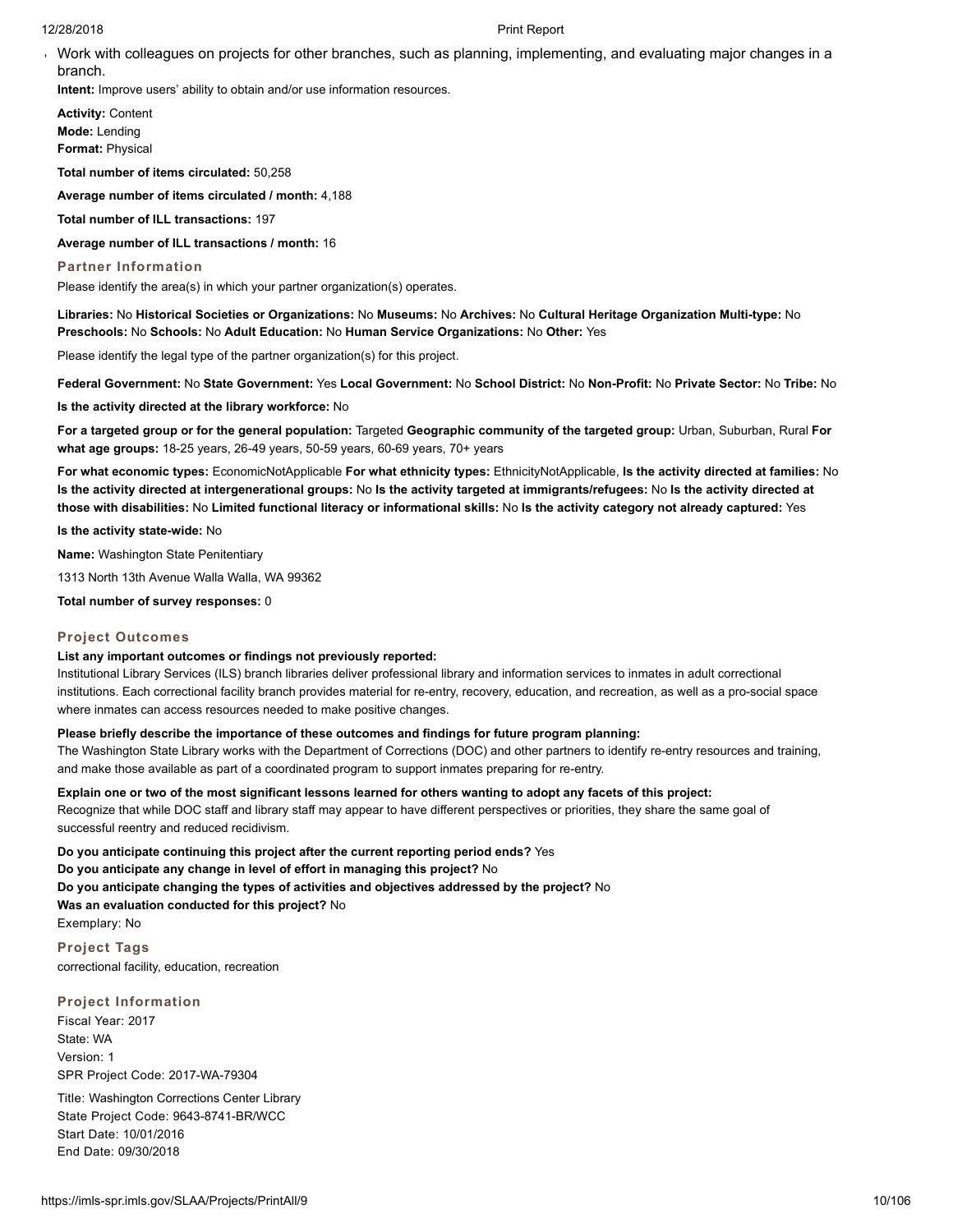# Status: Completed Abstract:

The primary purpose of the institutional libraries is to serve the inmate populations, with the delivery of professional library and information services to support their needs. Each branch provides material for reentry, recovery, education, and recreation, as well as a pro-social space where inmates can access resources needed to make positive changes. The branches support Department of Corrections programs and help prepare inmates to return to local communities. Services are also used by institution staff to provide treatment and programs for inmates.

## State Goal: Plan 13-17 Goal 1. Expanding access to information in a variety of formats

## **Project Director**

Director Name: Laura Sherbo; Director Phone: 360-704-5250; Director Email: laura.sherbo@sos.wa.gov

# **Grantee Information**

Grantee: Washington State Library

# **Additional Materials**

|                                   |                                                                                                                    | <b>LSTA</b>                                                         | <b>MATCH-State</b> | <b>MATCH-Other</b> | <b>Total</b> |
|-----------------------------------|--------------------------------------------------------------------------------------------------------------------|---------------------------------------------------------------------|--------------------|--------------------|--------------|
| <b>Salaries/Wages/Benefits</b>    |                                                                                                                    | \$0.00                                                              | \$0.00             | \$0.00             | \$0.00       |
| Description                       |                                                                                                                    |                                                                     |                    |                    |              |
| <b>Consultant Fees</b>            |                                                                                                                    | \$0.00                                                              | \$0.00             | \$0.00             | \$0.00       |
| Description                       |                                                                                                                    |                                                                     |                    |                    |              |
| Travel                            |                                                                                                                    | \$6.560.03                                                          | \$38.00            | \$0.00             | \$6,598.03   |
| Description                       |                                                                                                                    | Mileage, per diem and lodging for branch manager while in training. |                    |                    |              |
| <b>Supplies/Materials</b>         |                                                                                                                    | \$0.00                                                              | \$827.53           | \$0.00             | \$827.53     |
| Description                       | Supplies and materials include books and subscriptions, resource materials and supplies for program use, telephone |                                                                     |                    |                    |              |
|                                   | charges, and equipment maintenance.                                                                                |                                                                     |                    |                    |              |
| Equipment                         |                                                                                                                    | \$0.00                                                              | \$0.00             | \$0.00             | \$0.00       |
| Description                       |                                                                                                                    |                                                                     |                    |                    |              |
| <b>Services</b>                   |                                                                                                                    | \$0.00                                                              | \$643.64           | \$0.00             | \$643.64     |
| Description                       | <b>OCLC Services</b>                                                                                               |                                                                     |                    |                    |              |
| <b>Other Operational Expenses</b> |                                                                                                                    | \$0.00                                                              | \$0.00             | \$0.00             | \$0.00       |
| Description                       |                                                                                                                    |                                                                     |                    |                    |              |
| Totals:                           |                                                                                                                    | \$6,560.03                                                          | \$1,509.17         | \$0.00             | \$8,069.20   |
| Intent                            |                                                                                                                    |                                                                     |                    |                    |              |

Improve users' ability to obtain and/or use information resources.

- Education
- Literacy

# **Project Activities**

# **Activity Details**

## **Title:** Manage/Operate Library **Abstract:**

- Manage day-to-day operations and ongoing library services  $\ddot{\phantom{1}}$
- Organize, implement, and maintain all phases of the interlibrary loan process
- Manage automated circulation system, including inmate restricted functions, registering new patrons, creating holding ¥. records, entering bibliographic information, preparing and customizing reports, database clean-up, and inventory
- Hire, train, supervise, coach, and evaluate inmate library clerks  $\bar{\mathbf{r}}$
- Establish guidelines for appropriate behavior by inmate patrons
- Compile periodic statistical and narrative reports  $\mathbf{r}$
- Plan, implement, monitor, and evaluate the delivery of services such as outreach, library orientations, and library skill training for the branch library
- Ensure interagency cooperation by participating in institution meetings and/or committees and meeting regularly with the institution liaison
- Select all formats of library materials to meet the full range of library/information needs of the inmates of the branch library
- Assess and evaluate collections
- Maintain collections through periodic weeding and inventory
- Perform bibliographic and information searches and answer reference questions
- Select material to fill information requests and assist customers with bibliographic tools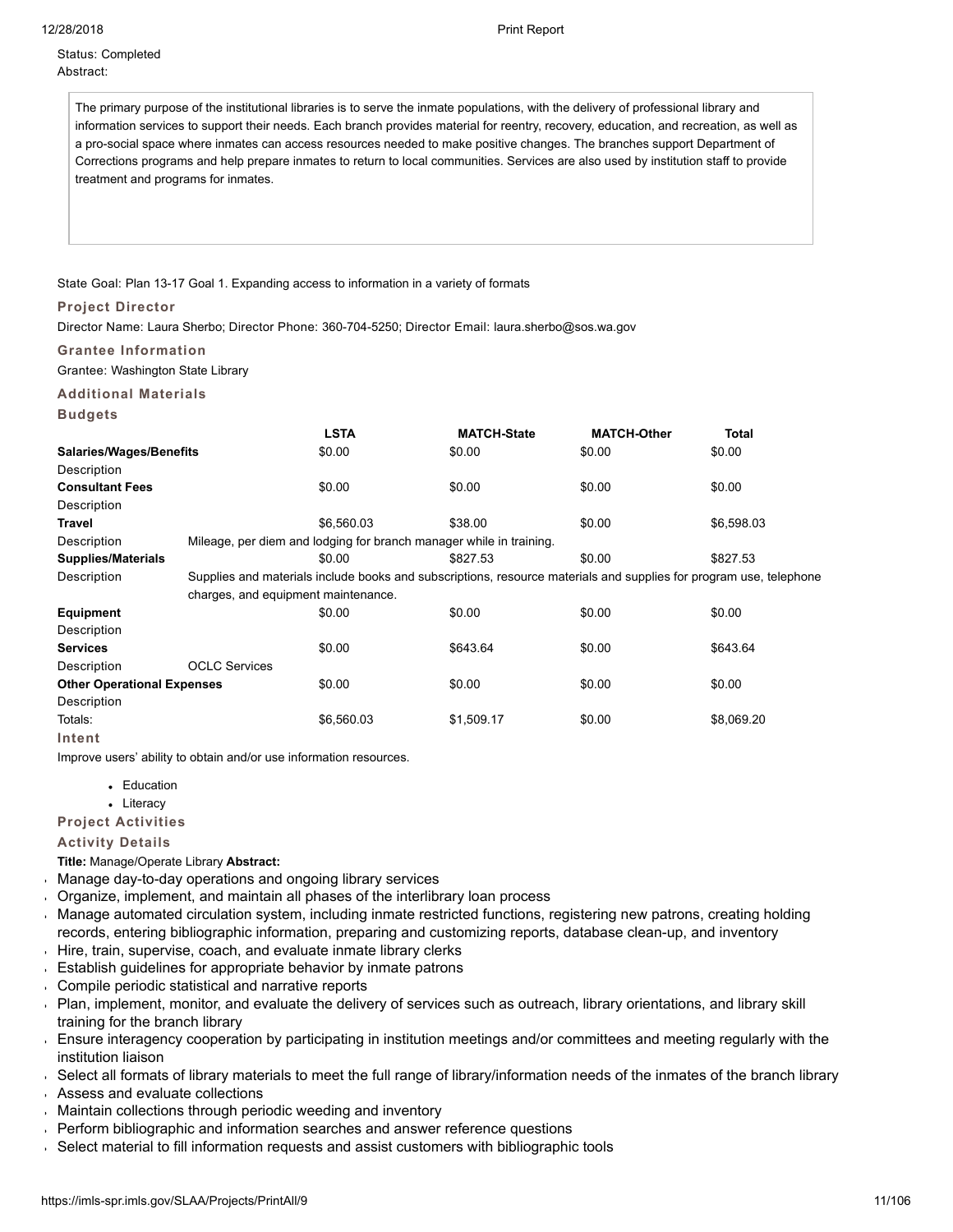- Maintain current awareness of the information needs of their customers and of print and Web resources to meet those needs.
- Plan, implement, monitor, and evaluate services, policies, and procedures for Institutional Library Services
- Act as a program wide resource for troubleshooting and/or problem solving for ongoing or special projects
- Provide technical support or subject expertise to accomplish program goals
- Work with colleagues on projects for other branches, such as planning, implementing, and evaluating major changes in a branch.

**Intent:** Improve users' ability to obtain and/or use information resources.

**Activity:** Content **Mode:** Lending **Format:** Physical

**Total number of items circulated:** 17,700

**Average number of items circulated / month:** 1,475

**Total number of ILL transactions:** 399

**Average number of ILL transactions / month:** 33

**Partner Information**

Please identify the area(s) in which your partner organization(s) operates.

**Libraries:** No **Historical Societies or Organizations:** No **Museums:** No **Archives:** No **Cultural Heritage Organization Multi-type:** No **Preschools:** No **Schools:** No **Adult Education:** No **Human Service Organizations:** No **Other:** Yes

Please identify the legal type of the partner organization(s) for this project.

**Federal Government:** No **State Government:** Yes **Local Government:** No **School District:** No **Non-Profit:** No **Private Sector:** No **Tribe:** No

**Is the activity directed at the library workforce:** No

**For a targeted group or for the general population:** Targeted **Geographic community of the targeted group:** Urban, Suburban, Rural **For what age groups:** 18-25 years, 26-49 years, 50-59 years, 60-69 years, 70+ years

**For what economic types:** EconomicNotApplicable **For what ethnicity types:** EthnicityNotApplicable, **Is the activity directed at families:** No **Is the activity directed at intergenerational groups:** No **Is the activity targeted at immigrants/refugees:** No **Is the activity directed at those with disabilities:** No **Limited functional literacy or informational skills:** No **Is the activity category not already captured:** Yes

**Is the activity state-wide:** No

**Name:** Washington Corrections Center

2321 West Dayton Airport Road Shelton, WA 98584

**Total number of survey responses:** 0

# **Project Outcomes**

# **List any important outcomes or findings not previously reported:**

Institutional Library Services (ILS) branch libraries deliver professional library and information services to inmates in adult correctional institutions. Each correctional facility branch provides material for re-entry, recovery, education, and recreation, as well as a pro-social space where inmates can access resources needed to make positive changes.

# **Please briefly describe the importance of these outcomes and findings for future program planning:**

The Washington State Library works with the Department of Corrections (DOC) and other partners to identify re-entry resources and training, and make those available as part of a coordinated program to support inmates preparing for re-entry.

**Explain one or two of the most significant lessons learned for others wanting to adopt any facets of this project:**

DOC staff and library staff may appear to have different perspectives or priorities. They share the same goal of successful re-entry and reduced recidivism.

**Do you anticipate continuing this project after the current reporting period ends?** Yes

**Do you anticipate any change in level of effort in managing this project?** No

**Do you anticipate changing the types of activities and objectives addressed by the project?** No

# **Was an evaluation conducted for this project?** No

Exemplary: No

**Project Tags** correctional facility, education, recreation

**Project Information** Fiscal Year: 2017 State: WA

Version: 1 SPR Project Code: 2017-WA-79305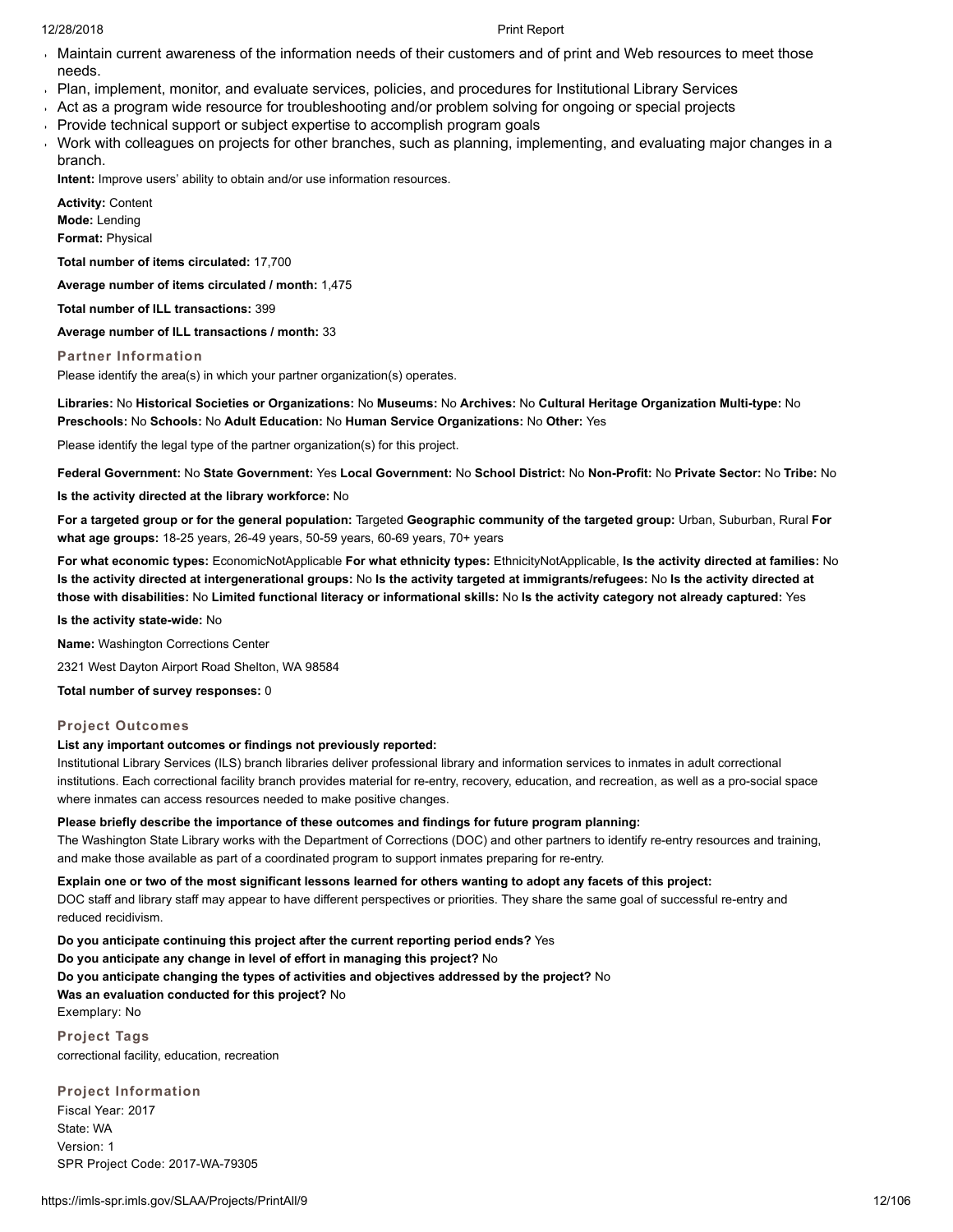Title: Airway Heights Corrections Center Library State Project Code: 9641-8741-BR/AHCC Start Date: 10/01/2016 End Date: 09/30/2018 Status: Completed

Abstract: The primary purpose of the institutional libraries is to serve the inmate populations, with the delivery of professional library and information services to support their needs. Each branch provides material for re-entry, recovery, education, and recreation, as well as a prosocial space where inmates can access resources needed to make positive changes. The branches support DOC programs and help prepare inmates to return to local communities. Services are also used by institution staff to provide treatment and programs for inmates. State Goal: Plan 13-17 Goal 1. Expanding access to information in a variety of formats

# **Project Director**

Director Name: Laura Sherbo; Director Phone: 360-704-5250; Director Email: laura.sherbo@sos.wa.gov

# **Grantee Information**

Grantee: Washington State Library

# **Additional Materials**

**Budgets**

|                                   |                                     | <b>LSTA</b>                                                                                                        | <b>MATCH-State</b> | <b>MATCH-Other</b> | <b>Total</b> |  |  |
|-----------------------------------|-------------------------------------|--------------------------------------------------------------------------------------------------------------------|--------------------|--------------------|--------------|--|--|
| <b>Salaries/Wages/Benefits</b>    |                                     | \$58,783.30                                                                                                        | \$0.00             | \$0.00             | \$58,783.30  |  |  |
| Description                       |                                     | Salaries and benefits for branch manager                                                                           |                    |                    |              |  |  |
| <b>Consultant Fees</b>            |                                     | \$0.00                                                                                                             | \$0.00             | \$0.00             | \$0.00       |  |  |
| Description                       |                                     |                                                                                                                    |                    |                    |              |  |  |
| Travel                            |                                     | \$0.00                                                                                                             | \$0.00             | \$0.00             | \$0.00       |  |  |
| Description                       |                                     |                                                                                                                    |                    |                    |              |  |  |
| <b>Supplies/Materials</b>         |                                     | \$0.00                                                                                                             | \$1,613.92         | \$0.00             | \$1,613.92   |  |  |
| Description                       |                                     | Supplies and materials include books and subscriptions, resource materials and supplies for program use, telephone |                    |                    |              |  |  |
|                                   | charges, and equipment maintenance. |                                                                                                                    |                    |                    |              |  |  |
| <b>Equipment</b>                  |                                     | \$0.00                                                                                                             | \$0.00             | \$0.00             | \$0.00       |  |  |
| Description                       |                                     |                                                                                                                    |                    |                    |              |  |  |
| <b>Services</b>                   |                                     | \$0.00                                                                                                             | \$1,039.26         | \$0.00             | \$1,039.26   |  |  |
| Description                       | <b>OCLC Services</b>                |                                                                                                                    |                    |                    |              |  |  |
| <b>Other Operational Expenses</b> |                                     | \$0.00                                                                                                             | \$0.00             | \$0.00             | \$0.00       |  |  |
| Description                       |                                     |                                                                                                                    |                    |                    |              |  |  |
| Totals:                           |                                     | \$58,783.30                                                                                                        | \$2,653.18         | \$0.00             | \$61,436.48  |  |  |
| Intent                            |                                     |                                                                                                                    |                    |                    |              |  |  |

Improve users' ability to obtain and/or use information resources.

- Education
- Literacy

**Project Activities**

# **Activity Details**

**Title:** Manage/Operate Library **Abstract:**

- Manage day-to-day operations and ongoing library services
- Organize, implement, and maintain all phases of the interlibrary loan process
- Manage automated circulation system, including inmate restricted functions, registering new patrons, creating holding records, entering bibliographic information, preparing and customizing reports, database clean-up, and inventory
- Hire, train, supervise, coach, and evaluate inmate library clerks
- Establish guidelines for appropriate behavior by inmate patrons  $\mathbf{r}^{\pm}$
- Compile periodic statistical and narrative reports  $\mathbf{r}$
- Plan, implement, monitor, and evaluate the delivery of services such as outreach, library orientations, and library skill  $\mathbf{r}$ training for the branch library
- Ensure interagency cooperation by participating in institution meetings and/or committees and meeting regularly with the institution liaison
- Select all formats of library materials to meet the full range of library/information needs of the inmates of the branch library
- Assess and evaluate collections
- Maintain collections through periodic weeding and inventory
- Perform bibliographic and information searches and answer reference questions
- Select material to fill information requests and assist customers with bibliographic tools
- Maintain current awareness of the information needs of their customers and of print and Web resources to meet those needs.
- Plan, implement, monitor, and evaluate services, policies, and procedures for Institutional Library Services
- Act as a program wide resource for troubleshooting and/or problem solving for ongoing or special projects
- Provide technical support or subject expertise to accomplish program goals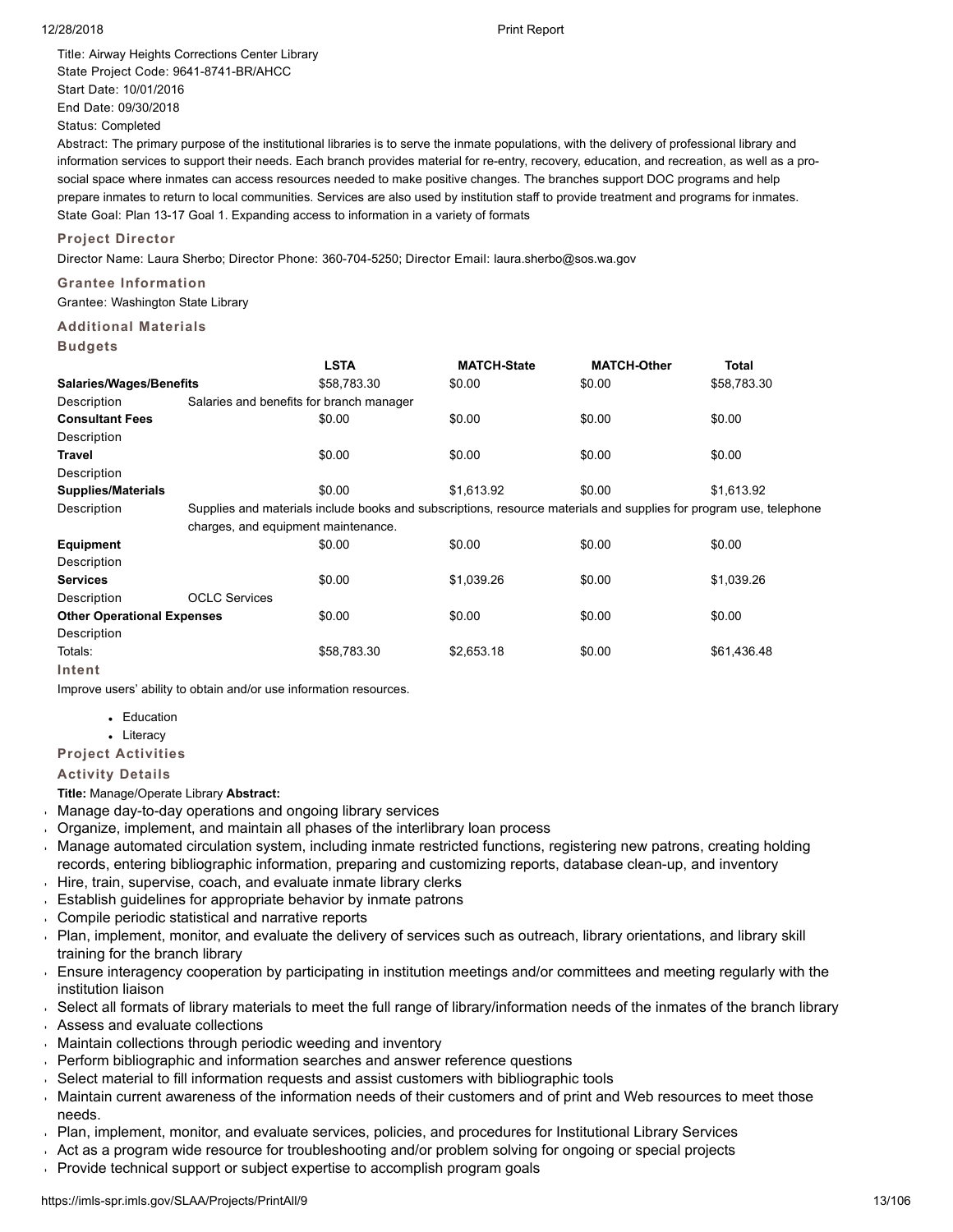Work with colleagues on projects for other branches, such as planning, implementing, and evaluating major changes in a branch.

**Intent:** Improve users' ability to obtain and/or use information resources.

**Activity:** Content **Mode:** Lending **Format:** Physical

**Total number of items circulated:** 55,787

**Average number of items circulated / month:** 4,648

**Total number of ILL transactions:** 1,293

**Average number of ILL transactions / month:** 107

#### **Partner Information**

Please identify the area(s) in which your partner organization(s) operates.

**Libraries:** No **Historical Societies or Organizations:** No **Museums:** No **Archives:** No **Cultural Heritage Organization Multi-type:** No **Preschools:** No **Schools:** No **Adult Education:** No **Human Service Organizations:** No **Other:** Yes

Please identify the legal type of the partner organization(s) for this project.

**Federal Government:** No **State Government:** Yes **Local Government:** No **School District:** No **Non-Profit:** No **Private Sector:** No **Tribe:** No

**Is the activity directed at the library workforce:** No

**For a targeted group or for the general population:** Targeted **Geographic community of the targeted group:** Urban, Suburban, Rural **For what age groups:** All Ages,

**For what economic types:** EconomicNotApplicable **For what ethnicity types:** EthnicityNotApplicable, **Is the activity directed at families:** No **Is the activity directed at intergenerational groups:** No **Is the activity targeted at immigrants/refugees:** No **Is the activity directed at those with disabilities:** No **Limited functional literacy or informational skills:** No **Is the activity category not already captured:** Yes

**Is the activity state-wide:** No

**Name:** Airway Heights Corrections Center

11919 W. Sprague Avenue Airway Heights, WA 99001-1899

**Total number of survey responses:** 0

#### **Project Outcomes**

#### **List any important outcomes or findings not previously reported:**

Institutional Library Services (ILS) branch libraries deliver professional library and information services to inmates in adult correctional institutions. Each correctional facility branch provides material for re-entry, recovery, education, and recreation, as well as a prosocial space where inmates can access resources needed to make positive changes.

# **Please briefly describe the importance of these outcomes and findings for future program planning:**

The Washington State Library works with the Department of Corrections (DOC) and other partners to identify re-entry resources and training, and make those available as part of a coordinated program to support inmates preparing for re-entry.

**Explain one or two of the most significant lessons learned for others wanting to adopt any facets of this project:**

DOC staff and library staff may appear to have different perspectives or priorities. They share the same goal of successful re-entry and reduced recidivism.

**Do you anticipate continuing this project after the current reporting period ends?** Yes **Do you anticipate any change in level of effort in managing this project?** No **Do you anticipate changing the types of activities and objectives addressed by the project?** No **Was an evaluation conducted for this project?** No Exemplary: No

**Project Tags** correctional facility, education, recreation

**Project Information** Fiscal Year: 2017 State: WA Version: 1 SPR Project Code: 2017-WA-79307

Title: Stafford Creek Corrections Center Library State Project Code: 9644-8741-BR/SCCC Start Date: 10/01/2016 End Date: 09/30/2018 Status: Completed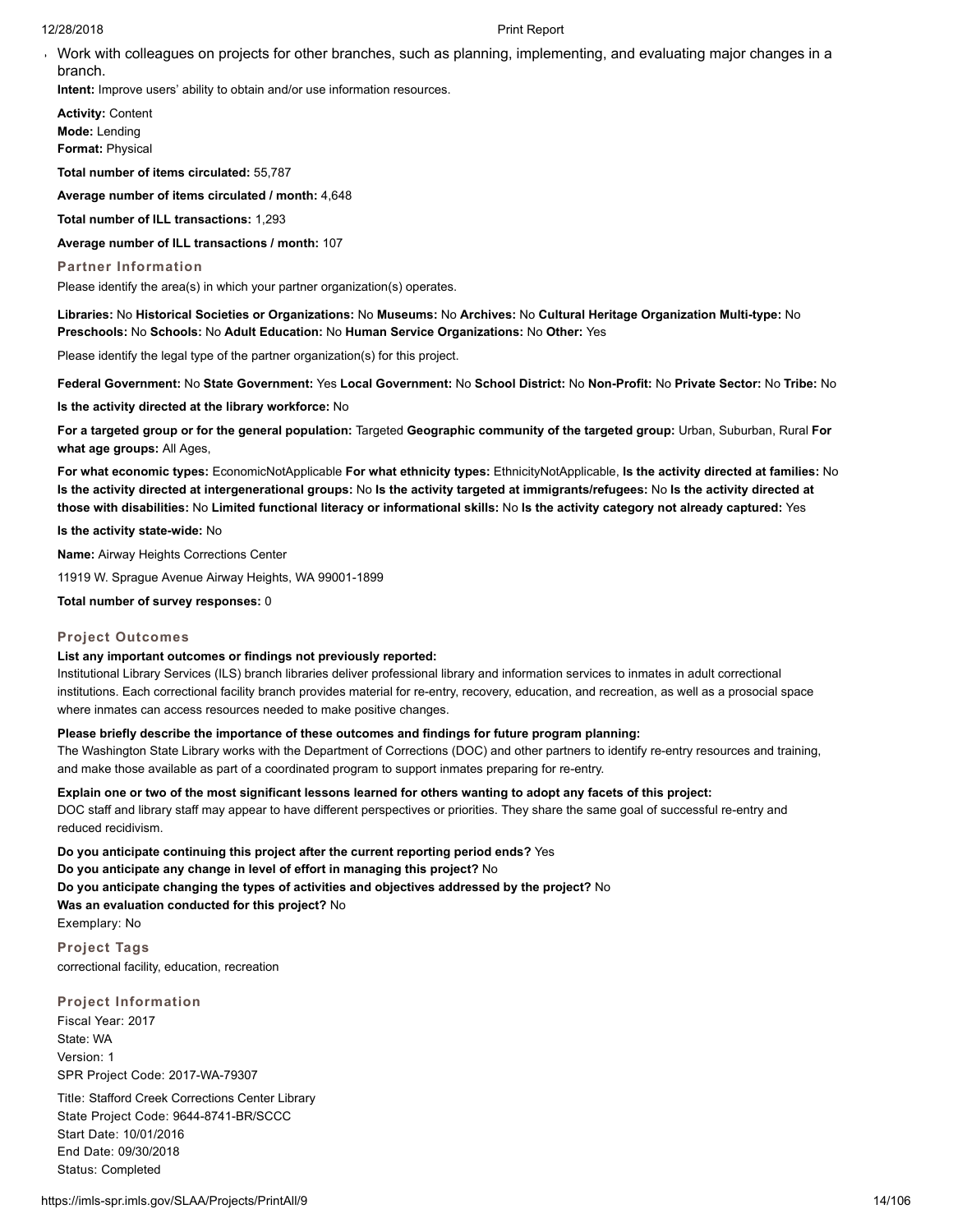Abstract: The primary purpose of the institutional libraries is to serve the inmate populations, with the delivery of professional library and information services to support their needs. Each branch provides material for re-entry, recovery, education, and recreation, as well as a prosocial space where inmates can access resources needed to make positive changes. The branches support Department of Corrections programs and help prepare inmates to return to local communities. Services are also used by institution staff to provide treatment and programs for inmates.

State Goal: Plan 13-17 Goal 1. Expanding access to information in a variety of formats

# **Project Director**

Director Name: Laura Sherbo; Director Phone: 360-704-5250; Director Email: laura.sherbo@sos.wa.gov

# **Grantee Information**

Grantee: Washington State Library

# **Additional Materials**

| <b>Budgets</b>                                                     |                                     |                                                                                                                    |                    |                    |              |
|--------------------------------------------------------------------|-------------------------------------|--------------------------------------------------------------------------------------------------------------------|--------------------|--------------------|--------------|
|                                                                    |                                     | <b>LSTA</b>                                                                                                        | <b>MATCH-State</b> | <b>MATCH-Other</b> | <b>Total</b> |
| <b>Salaries/Wages/Benefits</b>                                     |                                     | \$77,565.96                                                                                                        | \$0.00             | \$0.00             | \$77,565.96  |
| Description                                                        | Salaries and benefits for librarian |                                                                                                                    |                    |                    |              |
| <b>Consultant Fees</b>                                             |                                     | \$0.00                                                                                                             | \$0.00             | \$0.00             | \$0.00       |
| Description                                                        |                                     |                                                                                                                    |                    |                    |              |
| <b>Travel</b>                                                      |                                     | \$627.46                                                                                                           | \$0.00             | \$0.00             | \$627.46     |
| Description                                                        | Travel for branch manager           |                                                                                                                    |                    |                    |              |
| <b>Supplies/Materials</b>                                          |                                     | \$0.00                                                                                                             | \$2,351.05         | \$0.00             | \$2,351.05   |
| Description                                                        |                                     | Supplies and materials include books and subscriptions, resource materials and supplies for program use, telephone |                    |                    |              |
|                                                                    | charges, and equipment maintenance. |                                                                                                                    |                    |                    |              |
| <b>Equipment</b>                                                   |                                     | \$0.00                                                                                                             | \$0.00             | \$0.00             | \$0.00       |
| Description                                                        |                                     |                                                                                                                    |                    |                    |              |
| <b>Services</b>                                                    |                                     | \$0.00                                                                                                             | \$1,221.90         | \$0.00             | \$1,221.90   |
| Description                                                        | <b>OCLC Services</b>                |                                                                                                                    |                    |                    |              |
| <b>Other Operational Expenses</b>                                  |                                     | \$0.00                                                                                                             | \$0.00             | \$0.00             | \$0.00       |
| Description                                                        |                                     |                                                                                                                    |                    |                    |              |
| Totals:                                                            |                                     | \$78,193.42                                                                                                        | \$3,572.95         | \$0.00             | \$81,766.37  |
| Intent                                                             |                                     |                                                                                                                    |                    |                    |              |
| Improve users' ability to obtain and/or use information resources. |                                     |                                                                                                                    |                    |                    |              |

- Education
- Literacy

**Project Activities**

# **Activity Details**

**Title:** Manage/Operate Library **Abstract:**

- Manage day-to-day operations and ongoing library services
- Organize, implement, and maintain all phases of the interlibrary loan process
- Manage automated circulation system, including inmate restricted functions, registering new patrons, creating holding records, entering bibliographic information, preparing and customizing reports, database clean-up, and inventory
- Hire, train, supervise, coach, and evaluate inmate library clerks
- Establish guidelines for appropriate behavior by inmate patrons  $\ddot{\phantom{a}}$
- Compile periodic statistical and narrative reports
- Plan, implement, monitor, and evaluate the delivery of services such as outreach, library orientations, and library skill training for the branch library
- Ensure interagency cooperation by participating in institution meetings and/or committees and meeting regularly with the institution liaison
- Select all formats of library materials to meet the full range of library/information needs of the inmates of the branch library
- Assess and evaluate collections
- Maintain collections through periodic weeding and inventory
- Perform bibliographic and information searches and answer reference questions
- Select material to fill information requests and assist customers with bibliographic tools  $\mathbf{r}$
- Maintain current awareness of the information needs of their customers and of print and Web resources to meet those  $\mathbf{r}$ needs.
- Plan, implement, monitor, and evaluate services, policies, and procedures for Institutional Library Services
- Act as a program wide resource for troubleshooting and/or problem solving for ongoing or special projects
- Provide technical support or subject expertise to accomplish program goals
- Work with colleagues on projects for other branches, such as planning, implementing, and evaluating major changes in a k. branch.

**Intent:** Improve users' ability to obtain and/or use information resources.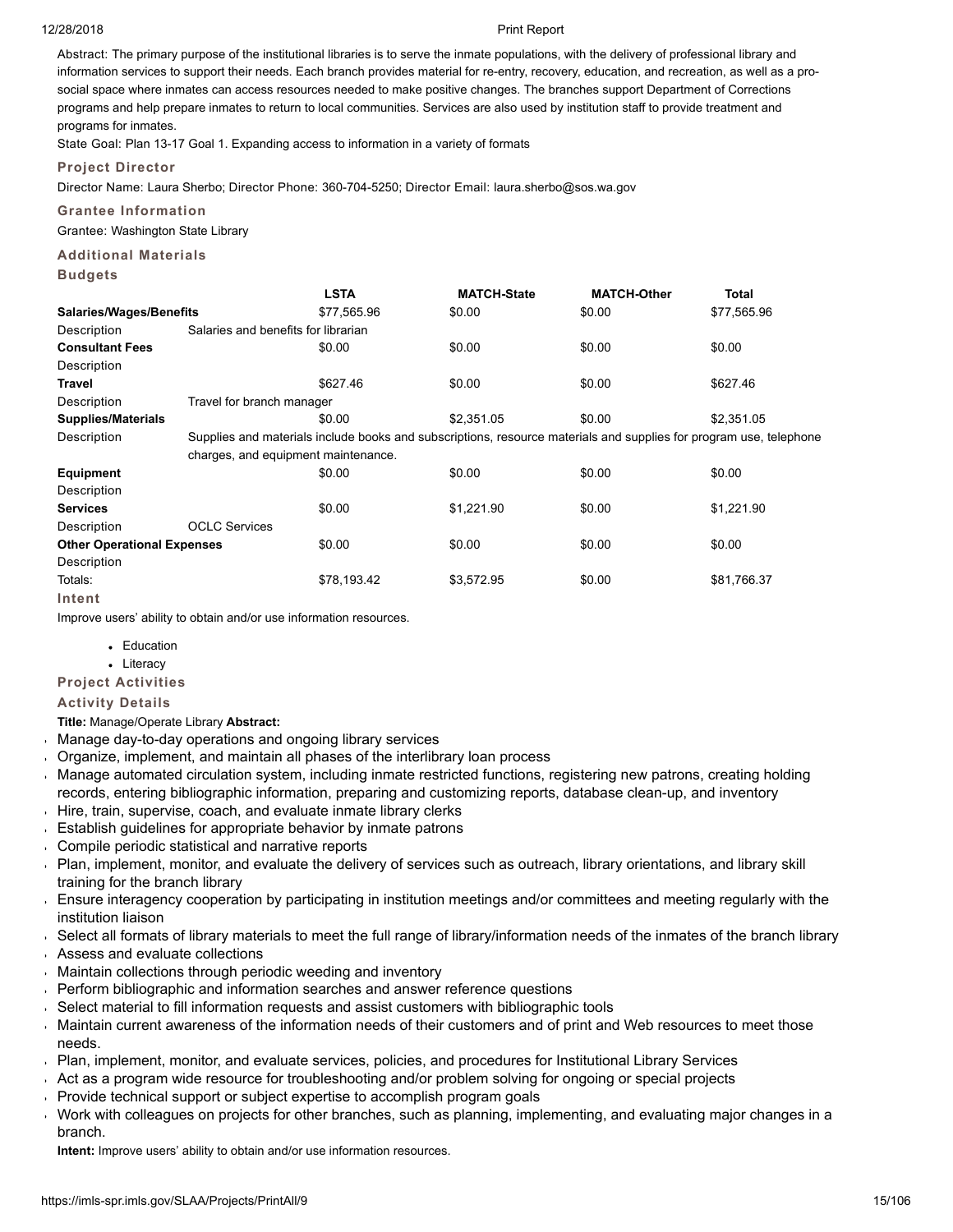**Activity:** Content **Mode:** Lending **Format:** Physical

**Total number of items circulated:** 92,308

**Average number of items circulated / month:** 7,692

**Total number of ILL transactions:** 154

**Average number of ILL transactions / month:** 12

**Partner Information**

Please identify the area(s) in which your partner organization(s) operates.

**Libraries:** No **Historical Societies or Organizations:** No **Museums:** No **Archives:** No **Cultural Heritage Organization Multi-type:** No **Preschools:** No **Schools:** No **Adult Education:** No **Human Service Organizations:** No **Other:** Yes

Please identify the legal type of the partner organization(s) for this project.

**Federal Government:** No **State Government:** Yes **Local Government:** No **School District:** No **Non-Profit:** No **Private Sector:** No **Tribe:** No

**Is the activity directed at the library workforce:** No

**For a targeted group or for the general population:** Targeted **Geographic community of the targeted group:** Urban, Suburban, Rural **For what age groups:** 18-25 years, 26-49 years, 50-59 years, 60-69 years, 70+ years

**For what economic types:** EconomicNotApplicable **For what ethnicity types:** EthnicityNotApplicable, **Is the activity directed at families:** No **Is the activity directed at intergenerational groups:** No **Is the activity targeted at immigrants/refugees:** No **Is the activity directed at those with disabilities:** No **Limited functional literacy or informational skills:** No **Is the activity category not already captured:** Yes

**Is the activity state-wide:** No

**Name:** Stafford Creek Corrections Center

191 Constantine Way Aberdeen, WA 98520

**Total number of survey responses:** 0

## **Project Outcomes**

#### **List any important outcomes or findings not previously reported:**

Institutional Library Services (ILS) branch libraries deliver professional library and information services to inmates in adult correctional institutions. Each correctional facility branch provides material for re-entry, recovery, education, and recreation, as well as a pro-social space where inmates can access resources needed to make positive changes.

#### **Please briefly describe the importance of these outcomes and findings for future program planning:**

The Washington State Library works with the Department of Corrections (DOC) and other partners to identify re-entry resources and training, and make those available as part of a coordinated program to support inmates preparing for re-entry.

**Explain one or two of the most significant lessons learned for others wanting to adopt any facets of this project:**

DOC staff and library staff may appear to have different perspectives or priorities. They share the same goal of successful re-entry and reduced recidivism.

**Do you anticipate continuing this project after the current reporting period ends?** Yes

**Do you anticipate any change in level of effort in managing this project?** No

**Do you anticipate changing the types of activities and objectives addressed by the project?** No

**Was an evaluation conducted for this project?** No

Exemplary: No

**Project Tags** prison, inmate, institution

# **Project Information**

Fiscal Year: 2017 State: WA Version: 1 SPR Project Code: 2017-WA-79308

Title: Twin Rivers Corrections Center Library State Project Code: 964A-8741-BR/TRCC Start Date: 10/01/2016 End Date: 09/30/2018 Status: Completed Abstract: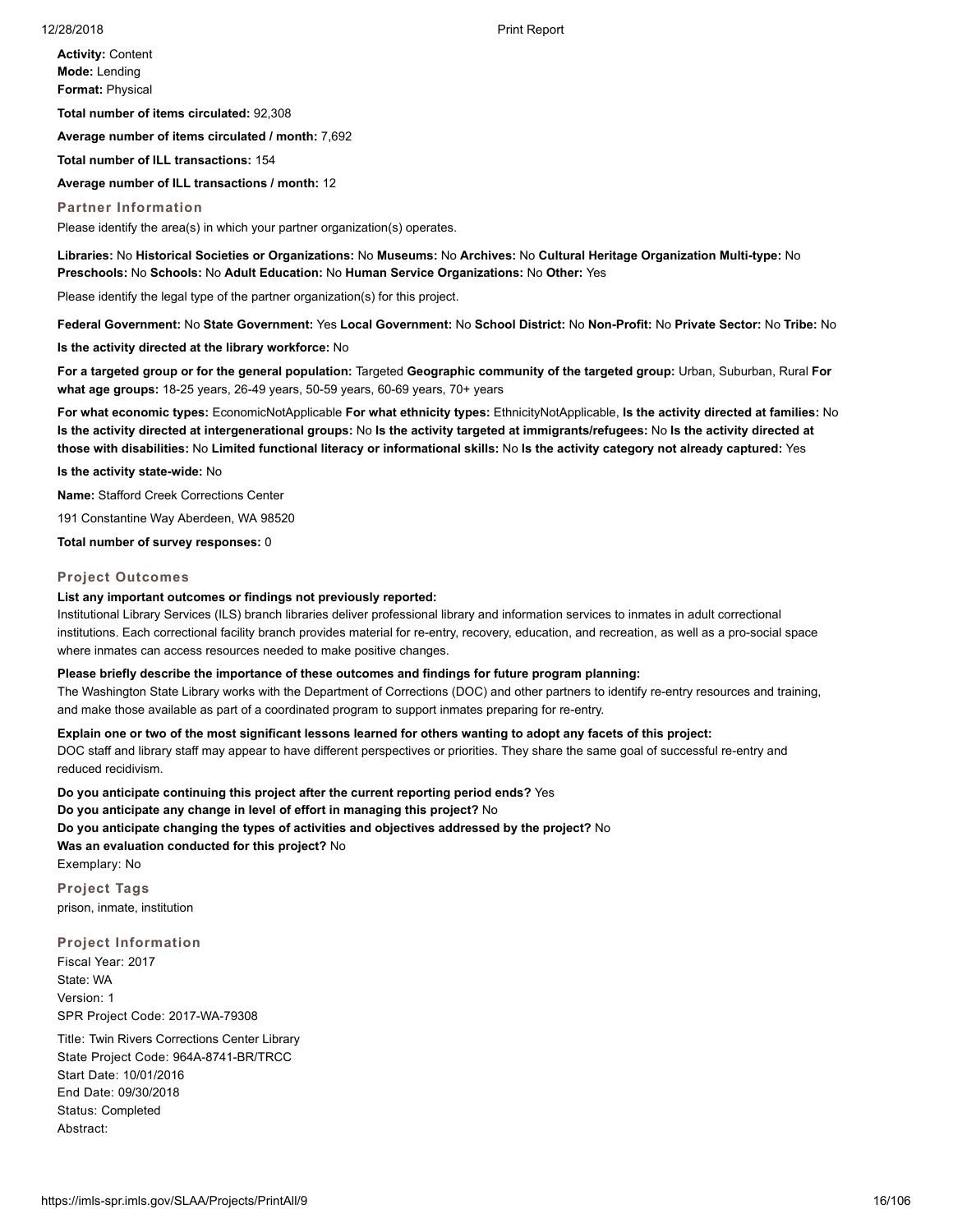The primary purpose of the institutional libraries is toserve the inmate populations, with the delivery of professional library andinformation services to support their needs. Each branch provides material forreentry, recovery, education, and recreation, as well as a pro-social spacewhere inmates can access resources needed to make positive changes. Thebranches support Department of Corrections programs and help prepare inmates toreturn to local communities. Also services are used by institution staff toprovide treatment and programs for inmates.

State Goal: Plan 13-17 Goal 1. Expanding access to information in a variety of formats

# **Project Director**

Director Name: Laura Sherbo; Director Phone: 360-704-5250; Director Email: laura.sherbo@sos.wa.gov

# **Grantee Information**

Grantee: Washington State Library

# **Additional Materials**

|                                   |                                                                                                                    | <b>LSTA</b> | <b>MATCH-State</b>                                                                                                       | <b>MATCH-Other</b> | Total       |  |  |
|-----------------------------------|--------------------------------------------------------------------------------------------------------------------|-------------|--------------------------------------------------------------------------------------------------------------------------|--------------------|-------------|--|--|
| <b>Salaries/Wages/Benefits</b>    |                                                                                                                    | \$47,835.99 | \$0.00                                                                                                                   | \$0.00             | \$47,835.99 |  |  |
| Description                       | Salaries and benefits for librarian                                                                                |             |                                                                                                                          |                    |             |  |  |
| <b>Consultant Fees</b>            |                                                                                                                    | \$0.00      | \$0.00                                                                                                                   | \$0.00             | \$0.00      |  |  |
| Description                       |                                                                                                                    |             |                                                                                                                          |                    |             |  |  |
| Travel                            |                                                                                                                    | \$616.62    | \$0.00                                                                                                                   | \$0.00             | \$616.62    |  |  |
| Description                       |                                                                                                                    |             | Travel for the Institutional Library Services manager to provide branch coverage in the absence of the branch librarian. |                    |             |  |  |
| <b>Supplies/Materials</b>         |                                                                                                                    | \$0.00      | \$710.35                                                                                                                 | \$0.00             | \$710.35    |  |  |
| Description                       | Supplies and materials include books and subscriptions, resource materials and supplies for program use, telephone |             |                                                                                                                          |                    |             |  |  |
|                                   | charges, and equipment maintenance.                                                                                |             |                                                                                                                          |                    |             |  |  |
| Equipment                         |                                                                                                                    | \$0.00      | \$0.00                                                                                                                   | \$0.00             | \$0.00      |  |  |
| Description                       |                                                                                                                    |             |                                                                                                                          |                    |             |  |  |
| <b>Services</b>                   |                                                                                                                    | \$0.00      | \$772.86                                                                                                                 | \$0.00             | \$772.86    |  |  |
| Description                       | <b>OCLC Services</b>                                                                                               |             |                                                                                                                          |                    |             |  |  |
| <b>Other Operational Expenses</b> |                                                                                                                    | \$0.00      | \$0.00                                                                                                                   | \$0.00             | \$0.00      |  |  |
| Description                       |                                                                                                                    |             |                                                                                                                          |                    |             |  |  |
| Totals:                           |                                                                                                                    | \$48,452.61 | \$1,483.21                                                                                                               | \$0.00             | \$49,935.82 |  |  |
| Intent                            |                                                                                                                    |             |                                                                                                                          |                    |             |  |  |

Improve users' ability to obtain and/or use information resources.

- Education
- Literacy

**Project Activities**

# **Activity Details**

**Title:** Manage/Operate Library **Abstract:**

- Manage day-to-day operations and ongoing library services
- Organize, implement, and maintain all phases of the interlibrary loan process
- Manage automated circulation system, including inmate restricted functions, registering new patrons, creating holding records, entering bibliographic information, preparing and customizing reports, database clean-up, and inventory
- Hire, train, supervise, coach, and evaluate inmate library clerks
- Establish guidelines for appropriate behavior by inmate patrons  $\mathbf{r}^{\top}$
- Compile periodic statistical and narrative reports
- Plan, implement, monitor, and evaluate the delivery of services such as outreach, library orientations, and library skill training for the branch library
- Ensure interagency cooperation by participating in institution meetings and/or committees and meeting regularly with the institution liaison
- Select all formats of library materials to meet the full range of library/information needs of the inmates of the branch library Assess and evaluate collections
- Maintain collections through periodic weeding and inventory
- Perform bibliographic and information searches and answer reference questions
- Select material to fill information requests and assist customers with bibliographic tools
- Maintain current awareness of the information needs of their customers and of print and Web resources to meet those needs.
- Plan, implement, monitor, and evaluate services, policies, and procedures for Institutional Library Services
- Act as a program wide resource for troubleshooting and/or problem solving for ongoing or special projects
- Provide technical support or subject expertise to accomplish program goals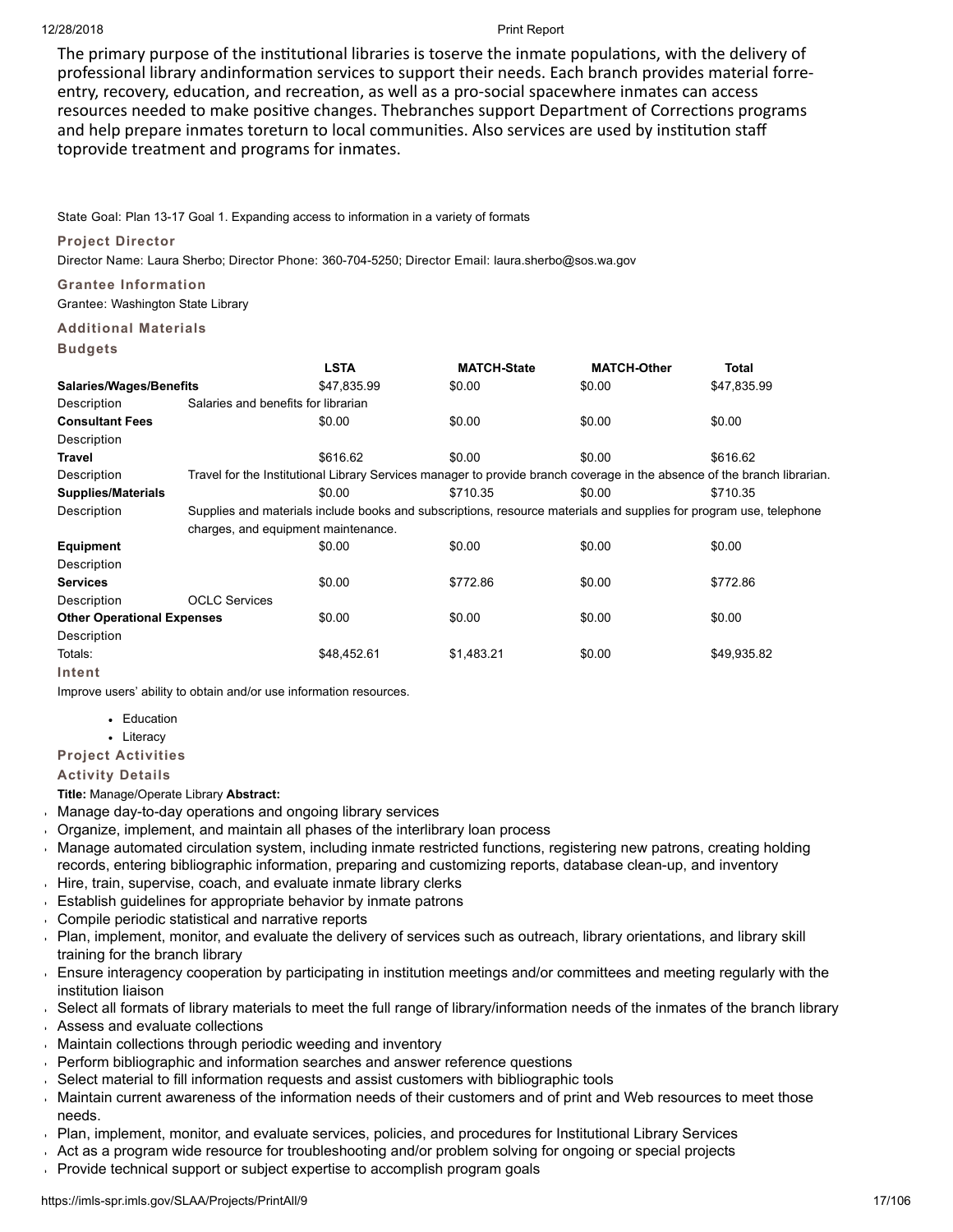Work with colleagues on projects for other branches, such as planning, implementing, and evaluating major changes in a branch.

**Intent:** Improve users' ability to obtain and/or use information resources.

**Activity:** Content **Mode:** Lending **Format:** Physical

**Total number of items circulated:** 30,278

**Average number of items circulated / month:** 2,523

**Total number of ILL transactions:** 108

**Average number of ILL transactions / month:** 9

#### **Partner Information**

Please identify the area(s) in which your partner organization(s) operates.

**Libraries:** No **Historical Societies or Organizations:** No **Museums:** No **Archives:** No **Cultural Heritage Organization Multi-type:** No **Preschools:** No **Schools:** No **Adult Education:** No **Human Service Organizations:** No **Other:** Yes

Please identify the legal type of the partner organization(s) for this project.

**Federal Government:** No **State Government:** Yes **Local Government:** No **School District:** No **Non-Profit:** No **Private Sector:** No **Tribe:** No

**Is the activity directed at the library workforce:** No

**For a targeted group or for the general population:** Targeted **Geographic community of the targeted group:** Urban, Suburban, Rural **For what age groups:** 18-25 years, 26-49 years, 50-59 years, 60-69 years, 70+ years

**For what economic types:** EconomicNotApplicable **For what ethnicity types:** EthnicityNotApplicable, **Is the activity directed at families:** No **Is the activity directed at intergenerational groups:** No **Is the activity targeted at immigrants/refugees:** No **Is the activity directed at those with disabilities:** No **Limited functional literacy or informational skills:** No **Is the activity category not already captured:** Yes

**Is the activity state-wide:** No

**Name:** Twin Rivers Correctional Center

16700 177th Ave SE Monroe, WA 98272

**Total number of survey responses:** 0

#### **Project Outcomes**

#### **List any important outcomes or findings not previously reported:**

Institutional Library Services (ILS) branch libraries deliver professional library and information services to inmates in adult correctional institutions. Each correctional facility branch provides material for re-entry, recovery, education, and recreation, as well as a pro-social space where inmates can access resources needed to make positive changes.

# **Please briefly describe the importance of these outcomes and findings for future program planning:**

The Washington State Library works with the Department of Corrections (DOC) and other partners to identify re-entry resources and training, and make those available as part of a coordinated program to support inmates preparing for re-entry.

# **Explain one or two of the most significant lessons learned for others wanting to adopt any facets of this project:**

DOC staff and library staff may appear to have different perspectives or priorities. They share the same goal of successful re-entry and reduced recidivism.

**Do you anticipate continuing this project after the current reporting period ends?** Yes **Do you anticipate any change in level of effort in managing this project?** No **Do you anticipate changing the types of activities and objectives addressed by the project?** No **Was an evaluation conducted for this project?** No Exemplary: No

**Project Tags** correctional facility, education, recreation

**Project Information** Fiscal Year: 2017 State: WA Version: 1 SPR Project Code: 2017-WA-79309

Title: Washington Corrections Center for Women Library State Project Code: 9647-8741-BR/WCCW Start Date: 10/01/2016 End Date: 09/30/2018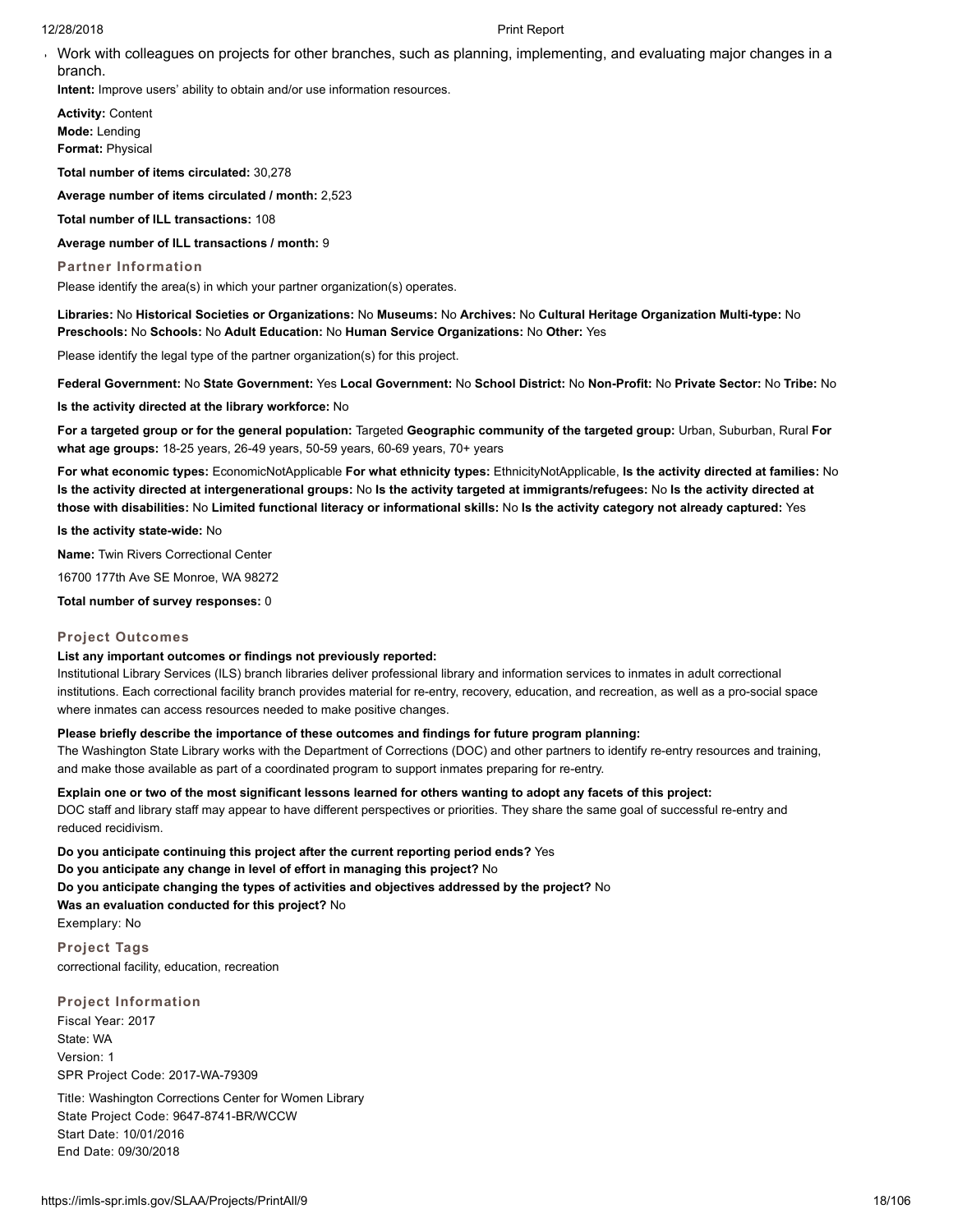Status: Completed Abstract:

The primary purpose of the institutional libraries is toserve the inmate populations, with the delivery of professional library andinformation services to support their needs. Each branch provides material forreentry, recovery, education, and recreation, as well as a pro-social spacewhere inmates can access resources needed to make positive changes. Thebranches support Department of Corrections programs and help prepare inmates toreturn to local communities. Also services are used by institution staff toprovide treatment and programs for inmates.

# State Goal: Plan 13-17 Goal 1. Expanding access to information in a variety of formats

# **Project Director**

Director Name: Laura Sherbo; Director Phone: 360-704-5250; Director Email: laura.sherbo@sos.wa.gov

**Grantee Information**

Grantee: Washington State Library

# **Additional Materials**

# **Budgets**

|                                   |                                                                                                                    | <b>LSTA</b> | <b>MATCH-State</b> | <b>MATCH-Other</b> | <b>Total</b> |  |  |
|-----------------------------------|--------------------------------------------------------------------------------------------------------------------|-------------|--------------------|--------------------|--------------|--|--|
| <b>Salaries/Wages/Benefits</b>    |                                                                                                                    | \$73.446.59 | \$0.00             | \$0.00             | \$73,446.59  |  |  |
| Description                       | Salaries and benefits for librarian                                                                                |             |                    |                    |              |  |  |
| <b>Consultant Fees</b>            |                                                                                                                    | \$0.00      | \$0.00             | \$0.00             | \$0.00       |  |  |
| Description                       |                                                                                                                    |             |                    |                    |              |  |  |
| Travel                            |                                                                                                                    | \$0.00      | \$98.44            | \$0.00             | \$98.44      |  |  |
| Description                       | Travel for branch manager                                                                                          |             |                    |                    |              |  |  |
| Supplies/Materials                |                                                                                                                    | \$0.00      | \$922.65           | \$0.00             | \$922.65     |  |  |
| Description                       | Supplies and materials include books and subscriptions, resource materials and supplies for program use, telephone |             |                    |                    |              |  |  |
|                                   | charges, and equipment maintenance.                                                                                |             |                    |                    |              |  |  |
| <b>Equipment</b>                  |                                                                                                                    | \$0.00      | \$0.00             | \$0.00             | \$0.00       |  |  |
| Description                       |                                                                                                                    |             |                    |                    |              |  |  |
| <b>Services</b>                   |                                                                                                                    | \$0.00      | \$952.66           | \$0.00             | \$952.66     |  |  |
| Description                       | <b>OCLC Services</b>                                                                                               |             |                    |                    |              |  |  |
| <b>Other Operational Expenses</b> |                                                                                                                    | \$0.00      | \$0.00             | \$0.00             | \$0.00       |  |  |
| Description                       |                                                                                                                    |             |                    |                    |              |  |  |
| Totals:                           |                                                                                                                    | \$73,446.59 | \$1,973.75         | \$0.00             | \$75,420.34  |  |  |
|                                   |                                                                                                                    |             |                    |                    |              |  |  |

## **Intent**

Improve users' ability to obtain and/or use information resources.

- Education
- Literacy

**Project Activities**

# **Activity Details**

**Title:** Manage/Operate Library **Abstract:**

- Manage day-to-day operations and ongoing library services
- Organize, implement, and maintain all phases of the interlibrary loan process  $\bar{\mathbf{r}}$
- Manage automated circulation system, including inmate restricted functions, registering new patrons, creating holding records, entering bibliographic information, preparing and customizing reports, database clean-up, and inventory
- Hire, train, supervise, coach, and evaluate inmate library clerks
- Establish guidelines for appropriate behavior by inmate patrons
- Compile periodic statistical and narrative reports
- Plan, implement, monitor, and evaluate the delivery of services such as outreach, library orientations, and library skill training for the branch library
- Ensure interagency cooperation by participating in institution meetings and/or committees and meeting regularly with the institution liaison
- Select all formats of library materials to meet the full range of library/information needs of the inmates of the branch library
- Assess and evaluate collections
- Maintain collections through periodic weeding and inventory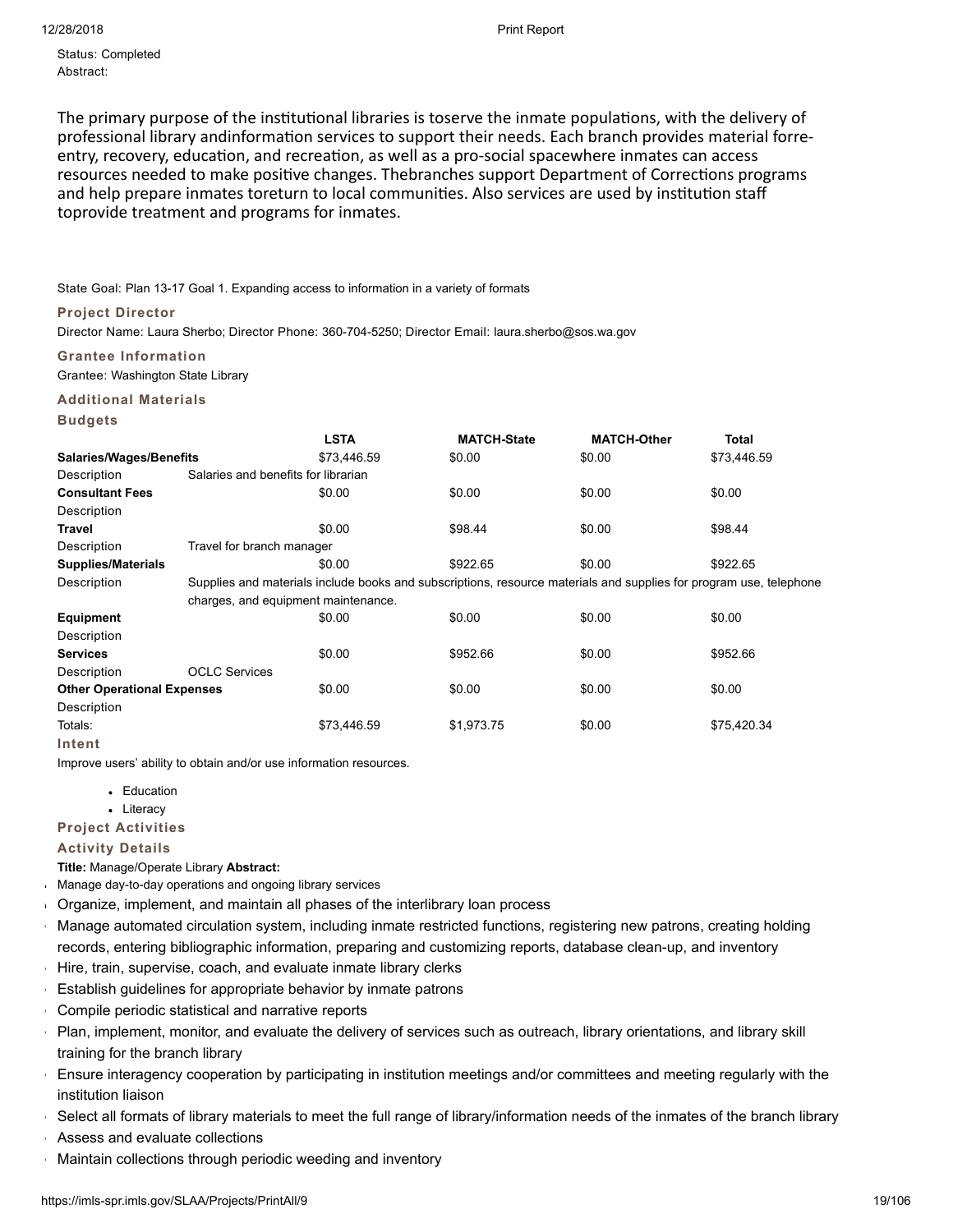- Perform bibliographic and information searches and answer reference questions
- Select material to fill information requests and assist customers with bibliographic tools  $\bar{\mathbf{r}}$
- Maintain current awareness of the information needs of their customers and of print and Web resources to meet those  $\hat{\mathbf{r}}$ needs.
- Plan, implement, monitor, and evaluate services, policies, and procedures for Institutional Library Services
- Act as a program wide resource for troubleshooting and/or problem solving for ongoing or special projects
- Provide technical support or subject expertise to accomplish program goals  $\bar{\mathbf{r}}$
- Work with colleagues on projects for other branches, such as planning, implementing, and evaluating major changes in a branch.

**Intent:** Improve users' ability to obtain and/or use information resources.

**Activity:** Content **Mode:** Lending **Format:** Physical

**Total number of items circulated:** 81,121

**Average number of items circulated / month:** 6,760

**Total number of ILL transactions:** 89

**Average number of ILL transactions / month:** 7

**Partner Information**

Please identify the area(s) in which your partner organization(s) operates.

**Libraries:** No **Historical Societies or Organizations:** No **Museums:** No **Archives:** No **Cultural Heritage Organization Multi-type:** No **Preschools:** No **Schools:** No **Adult Education:** No **Human Service Organizations:** No **Other:** Yes

Please identify the legal type of the partner organization(s) for this project.

**Federal Government:** No **State Government:** Yes **Local Government:** No **School District:** No **Non-Profit:** No **Private Sector:** No **Tribe:** No

**Is the activity directed at the library workforce:** No

**For a targeted group or for the general population:** Targeted **Geographic community of the targeted group:** Urban, Suburban, Rural **For what age groups:** All Ages,

**For what economic types:** EconomicNotApplicable **For what ethnicity types:** EthnicityNotApplicable, **Is the activity directed at families:** No **Is the activity directed at intergenerational groups:** No **Is the activity targeted at immigrants/refugees:** No **Is the activity directed at those with disabilities:** No **Limited functional literacy or informational skills:** No **Is the activity category not already captured:** Yes

**Is the activity state-wide:** No

**Name:** Washington Corrections Center for Women

9601 Bujacich Rd. NW Gig Harbor, WA 98332-8300

**Total number of survey responses:** 0

# **Project Outcomes**

# **List any important outcomes or findings not previously reported:**

Institutional Library Services (ILS) branch libraries deliver professional library and information services to inmates in adult correctional institutions. Each correctional facility branch provides material for re-entry, recovery, education, and recreation, as well as a pro-social space where inmates can access resources needed to make positive changes.

# **Please briefly describe the importance of these outcomes and findings for future program planning:**

The Washington State Library works with the Department of Corrections (DOC) and other partners to identify re-entry resources and training, and make those available as part of a coordinated program to support inmates preparing for re-entry.

# **Explain one or two of the most significant lessons learned for others wanting to adopt any facets of this project:**

DOC staff and library staff may appear to have different perspectives or priorities. They share the same goal of successful re-entry and reduced recidivism.

**Do you anticipate continuing this project after the current reporting period ends?** Yes **Do you anticipate any change in level of effort in managing this project?** No **Do you anticipate changing the types of activities and objectives addressed by the project?** No **Was an evaluation conducted for this project?** No Exemplary: No

**Project Tags** correctional facility, education, recreation

**Project Information**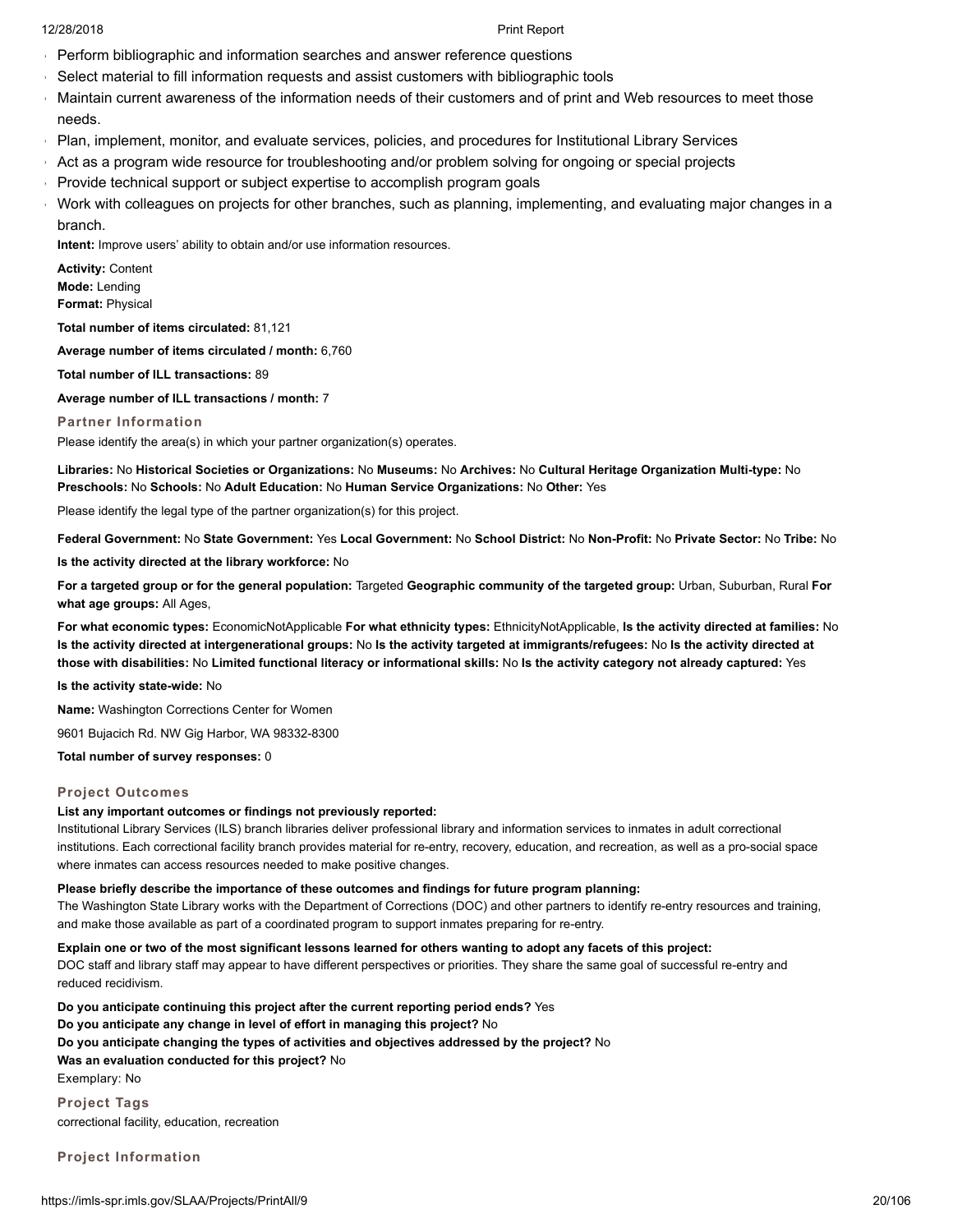Fiscal Year: 2017 State: WA Version: 1 SPR Project Code: 2017-WA-80017

Title: Organizational Memberships State Project Code: 9550-8721-17 Start Date: 10/01/2017 End Date: 09/30/2018 Status: Completed

Abstract: The goal of organizational memberships at Washington State Library is to provide library staff with resources for continuing education opportunities for flexible, on-going, and relevant training. These trainings help maintain a well-trained and educated library workforce and support the national priorities determined by the Institute of Museum and Library Services. State Goal: Plan 13-17 Goal 2. Providing training and other resources to enhance the ability of library staff

# **Project Director**

Director Name: Tami Masenhimer; Director Phone: 360-570-5571; Director Email: tami.masenhimer@sos.wa.gov

# **Grantee Information**

Grantee: Washington State Library

## **Additional Materials**

**Budgets**

|                                   | <b>LSTA</b>                                                      | <b>MATCH-State</b> | <b>MATCH-Other</b> | <b>Total</b> |
|-----------------------------------|------------------------------------------------------------------|--------------------|--------------------|--------------|
| <b>Salaries/Wages/Benefits</b>    | \$0.00                                                           | \$0.00             | \$0.00             | \$0.00       |
| Description                       |                                                                  |                    |                    |              |
| <b>Consultant Fees</b>            | \$0.00                                                           | \$0.00             | \$0.00             | \$0.00       |
| Description                       |                                                                  |                    |                    |              |
| Travel                            | \$0.00                                                           | \$0.00             | \$0.00             | \$0.00       |
| Description                       |                                                                  |                    |                    |              |
| <b>Supplies/Materials</b>         | \$0.00                                                           | \$0.00             | \$0.00             | \$0.00       |
| Description                       |                                                                  |                    |                    |              |
| <b>Equipment</b>                  | \$0.00                                                           | \$0.00             | \$0.00             | \$0.00       |
| Description                       |                                                                  |                    |                    |              |
| <b>Services</b>                   | \$21,982.40                                                      | \$0.00             | \$0.00             | \$21,982.40  |
| Description                       | Membership fees for Webjunction including Skillsoft, and Lyrasis |                    |                    |              |
| <b>Other Operational Expenses</b> | \$0.00                                                           | \$0.00             | \$0.00             | \$0.00       |
| Description                       |                                                                  |                    |                    |              |
| Totals:                           | \$21,982.40                                                      | \$0.00             | \$0.00             | \$21,982.40  |
| Intent                            |                                                                  |                    |                    |              |

Improve the library workforce.

Continuing Education and Staff Development

# **Project Activities**

## **Activity Details**

## **Title:** Web Junction **Abstract:**

WebJunction offers library-specific courses and webinar recordings available to all library workers for self-directed learning. **Intent:** Improve the library workforce.

**Activity:** Instruction **Mode:** Consultation/drop-in/referral **Format:** Virtual

**Total number of consultation/reference transactions:** 215

**Average number of consultation/reference transactions per month:** 18

# **Partner Information**

Please identify the area(s) in which your partner organization(s) operates.

**Libraries:** Yes **Historical Societies or Organizations:** No **Museums:** No **Archives:** No **Cultural Heritage Organization Multi-type:** No **Preschools:** No **Schools:** No **Adult Education:** Yes **Human Service Organizations:** No **Other:** No

Please identify the legal type of the partner organization(s) for this project.

**Federal Government:** No **State Government:** No **Local Government:** Yes **School District:** No **Non-Profit:** No **Private Sector:** No **Tribe:** No

**Is the activity directed at the library workforce:** Yes

**Is the activity state-wide:** Yes

**Specific Locations:** No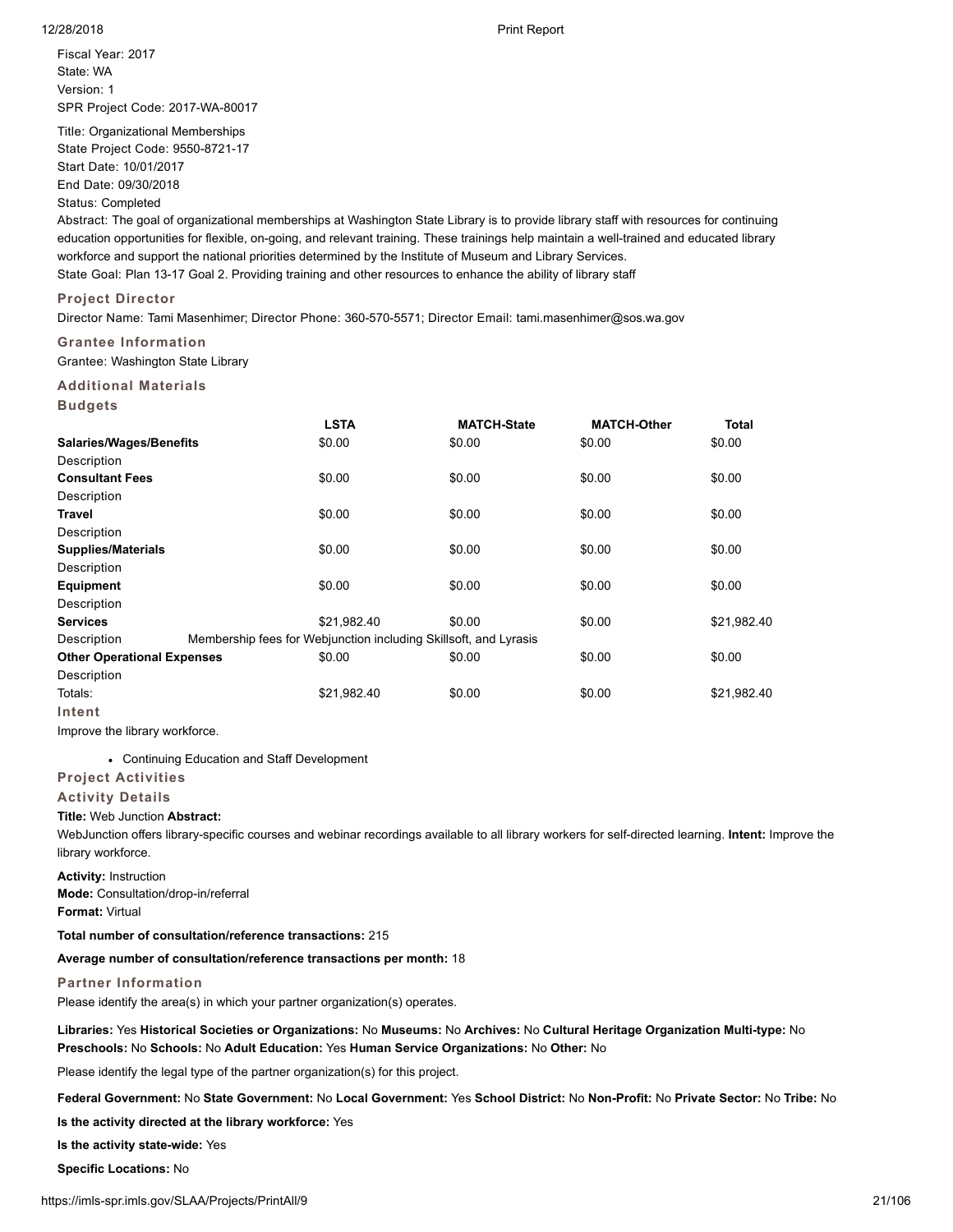# **Institution Types**

**Public Libraries:** 145, **Academic Libraries:** 32, **SLAA:** 0, **Consortia:** 0, **Special Libraries:** 17, **School Libraries:** 20, **Other:** 1

**Total number of survey responses:** 0

## **Project Outcomes**

# **List any important outcomes or findings not previously reported:**

The services offered by WebJunction are used by a wide range of staff and a broad selection of libraries.

#### **Please briefly describe the importance of these outcomes and findings for future program planning:**

Reports show a wide range of topics viewed from tech services to customer services. Current webinar attendance also shows a wide range of libraries and librarians attending. Self-directed learning is used constantly.

# **Explain one or two of the most significant lessons learned for others wanting to adopt any facets of this project:**

Offer sessions for all types of libraries and staff at all levels.

**Do you anticipate continuing this project after the current reporting period ends?** Yes **Do you anticipate any change in level of effort in managing this project?** No **Do you anticipate changing the types of activities and objectives addressed by the project?** No **Was an evaluation conducted for this project?** No Exemplary: No

**Project Tags** instruction, library workforce

## **Project Information**

Fiscal Year: 2017 State: WA Version: 1 SPR Project Code: 2017-WA-80018

Title: Statewide Database Licensing State Project Code: 9550-8721-13 Start Date: 08/20/2017 End Date: 09/30/2018 Status: Completed Abstract:

The Statewide Database Licensing Project leverages the combined purchasing power of the state's non-profit public, tribal, academic, K-12, research, and hospital libraries. Subscriptions to a suite of research database products provide online access to over 14,000 journals, magazines, newspapers, and other resources. Active since 1998, this project remains among the most popular whenever Washington library staff are surveyed. Costs are split between federal LSTA funds and participating libraries.

State Goal: Plan 13-17 Goal 1. Expanding access to information in a variety of formats

## **Project Director**

Director Name: Will Stuivenga; Director Phone: 360-704-5217; Director Email: will.stuivenga@sos.wa.gov

# **Grantee Information**

Grantee: Washington State Library

# **Additional Materials**

https://www.sos.wa.gov/library/libraries/projects/sdl/

**Budgets**

|                                   |  | <b>LSTA</b>                                                          | <b>MATCH-State</b>                                                                                      | <b>MATCH-Other</b> | <b>Total</b> |  |  |
|-----------------------------------|--|----------------------------------------------------------------------|---------------------------------------------------------------------------------------------------------|--------------------|--------------|--|--|
| <b>Salaries/Wages/Benefits</b>    |  | \$108,866.81                                                         | \$0.00                                                                                                  | \$0.00             | \$108,866.81 |  |  |
| Description                       |  | Salary and benefits for Cooperative Projects Manager                 |                                                                                                         |                    |              |  |  |
| <b>Consultant Fees</b>            |  | \$0.00                                                               | \$0.00                                                                                                  | \$0.00             | \$0.00       |  |  |
| Description                       |  |                                                                      |                                                                                                         |                    |              |  |  |
| <b>Travel</b>                     |  | \$4.362.90                                                           | \$0.00                                                                                                  | \$0.00             | \$4,362.90   |  |  |
| Description                       |  |                                                                      | Library meetings and site visits around the state; attendance at local and national library conferences |                    |              |  |  |
| <b>Supplies/Materials</b>         |  | \$991.47                                                             | \$0.00                                                                                                  | \$0.00             | \$991.47     |  |  |
| Description                       |  |                                                                      | Conference registrations, professional membership fees, printing/copies.                                |                    |              |  |  |
| <b>Equipment</b>                  |  | \$0.00                                                               | \$0.00                                                                                                  | \$0.00             | \$0.00       |  |  |
| Description                       |  |                                                                      |                                                                                                         |                    |              |  |  |
| <b>Services</b>                   |  | \$286,180.70                                                         | \$0.00                                                                                                  | \$248.490.41       | \$534.671.11 |  |  |
| Description                       |  | Subscription fees for a suite of library research database products. |                                                                                                         |                    |              |  |  |
| <b>Other Operational Expenses</b> |  | \$0.00                                                               | \$0.00                                                                                                  | \$0.00             | \$0.00       |  |  |
| Description                       |  |                                                                      |                                                                                                         |                    |              |  |  |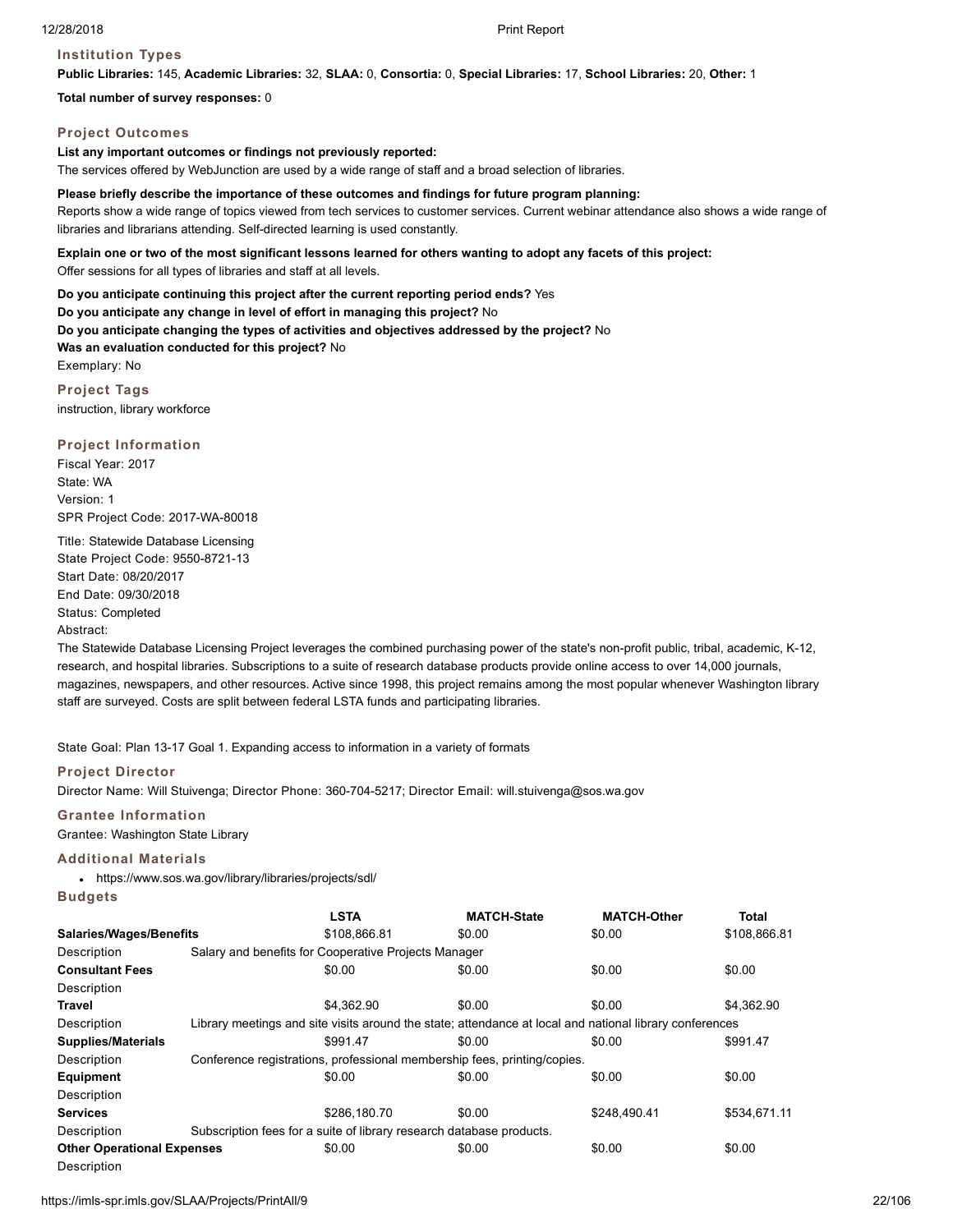| 12/28/2018                                                                                                                                                                                                                                                                                                                                                                                                                                                                |                                                                        | <b>Print Report</b> |              |              |
|---------------------------------------------------------------------------------------------------------------------------------------------------------------------------------------------------------------------------------------------------------------------------------------------------------------------------------------------------------------------------------------------------------------------------------------------------------------------------|------------------------------------------------------------------------|---------------------|--------------|--------------|
| Totals:                                                                                                                                                                                                                                                                                                                                                                                                                                                                   | \$400,401.88                                                           | \$0.00              | \$248,490.41 | \$648,892.29 |
| Intent                                                                                                                                                                                                                                                                                                                                                                                                                                                                    |                                                                        |                     |              |              |
| Improve users' ability to obtain and/or use information resources.                                                                                                                                                                                                                                                                                                                                                                                                        |                                                                        |                     |              |              |
|                                                                                                                                                                                                                                                                                                                                                                                                                                                                           | • General (select only for electronic databases or other data sources) |                     |              |              |
| <b>Project Activities</b>                                                                                                                                                                                                                                                                                                                                                                                                                                                 |                                                                        |                     |              |              |
| <b>Activity Details</b><br>Title: Subscription database and electronic resource purchasing Abstract:                                                                                                                                                                                                                                                                                                                                                                      |                                                                        |                     |              |              |
| The vendor (ProQuest) was paid to provide contracted electronic resources to most libraries throughout the state; these resources include<br>periodicals and newspapers covering all subject areas, and are aimed at a variety of library audiences, including all ages (children to adult), and a<br>variety of types of libraries, including public, academic, tribal, K-12, and special. Intent: Improve users' ability to obtain and/or use information<br>resources. |                                                                        |                     |              |              |
| <b>Activity: Content</b><br><b>Mode: Acquisition</b><br><b>Format: Digital</b>                                                                                                                                                                                                                                                                                                                                                                                            |                                                                        |                     |              |              |
| Number of hardware acquired: 0                                                                                                                                                                                                                                                                                                                                                                                                                                            |                                                                        |                     |              |              |
| Number of software acquired: 0                                                                                                                                                                                                                                                                                                                                                                                                                                            |                                                                        |                     |              |              |
| <b>Number of licensed databases acquired: 10</b>                                                                                                                                                                                                                                                                                                                                                                                                                          |                                                                        |                     |              |              |
| Number of print materials (books & government documents) acquired: 0                                                                                                                                                                                                                                                                                                                                                                                                      |                                                                        |                     |              |              |
| Number of electronic materials acquired: 0                                                                                                                                                                                                                                                                                                                                                                                                                                |                                                                        |                     |              |              |
| Number of audio/visual units (audio discs, talking books, other recordings) acquired: 0                                                                                                                                                                                                                                                                                                                                                                                   |                                                                        |                     |              |              |
| <b>Partner Information</b>                                                                                                                                                                                                                                                                                                                                                                                                                                                |                                                                        |                     |              |              |
| Please identify the area(s) in which your partner organization(s) operates.                                                                                                                                                                                                                                                                                                                                                                                               |                                                                        |                     |              |              |
| Libraries: Yes Historical Societies or Organizations: No Museums: No Archives: No Cultural Heritage Organization Multi-type: No<br>Preschools: No Schools: Yes Adult Education: No Human Service Organizations: No Other: No                                                                                                                                                                                                                                              |                                                                        |                     |              |              |
| Please identify the legal type of the partner organization(s) for this project.                                                                                                                                                                                                                                                                                                                                                                                           |                                                                        |                     |              |              |
| Federal Government: No State Government: Yes Local Government: Yes School District: Yes Non-Profit: Yes Private Sector: No Tribe: Yes                                                                                                                                                                                                                                                                                                                                     |                                                                        |                     |              |              |
| Is the activity directed at the library workforce: No                                                                                                                                                                                                                                                                                                                                                                                                                     |                                                                        |                     |              |              |
| For a targeted group or for the general population: General Geographic community of the targeted group: Urban, Suburban, Rural For<br>what age groups:                                                                                                                                                                                                                                                                                                                    |                                                                        |                     |              |              |
| Is the activity state-wide: Yes                                                                                                                                                                                                                                                                                                                                                                                                                                           |                                                                        |                     |              |              |
| <b>Specific Locations: No</b>                                                                                                                                                                                                                                                                                                                                                                                                                                             |                                                                        |                     |              |              |
| <b>Institution Types</b>                                                                                                                                                                                                                                                                                                                                                                                                                                                  |                                                                        |                     |              |              |
| Public Libraries: 61, Academic Libraries: 47, SLAA: 1, Consortia: 0, Special Libraries: 16, School Libraries: 1617, Other: 6                                                                                                                                                                                                                                                                                                                                              |                                                                        |                     |              |              |
| Total number of survey responses: 0                                                                                                                                                                                                                                                                                                                                                                                                                                       |                                                                        |                     |              |              |
| <b>Project Outcomes</b>                                                                                                                                                                                                                                                                                                                                                                                                                                                   |                                                                        |                     |              |              |

## **List any important outcomes or findings not previously reported:**

61 public library systems, 29 community and technical colleges, 18 institutions of higher learning, over 1600 of the state's K-12 schools, six tribal libraries, and 17 hospital, research, and special libraries participated. 4.2 million searches and 4.3 million documents were retrieved and/or viewed.

**Please briefly describe the importance of these outcomes and findings for future program planning:**

The Statewide Database Licensing project continues to reach more libraries and more individuals than any other LSTA-funded project currently provided by the Washington State Library.

# **Explain one or two of the most significant lessons learned for others wanting to adopt any facets of this project:**

This project continues to demonstrate the significant savings that can be achieved through leveraging the combined purchasing power of the libraries in the state working together.

**Do you anticipate continuing this project after the current reporting period ends?** Yes

#### **Do you anticipate any change in level of effort in managing this project?** No

# **Do you anticipate changing the types of activities and objectives addressed by the project?** Yes

Yes: a spin-off newspaper database project is creating additional work as does the ongoing need to revise the allocation formulas for distributing costs between the various types of participating libraries.

#### **Was an evaluation conducted for this project?** No

Exemplary: No

**Project Tags** group purchasing, databases, eResources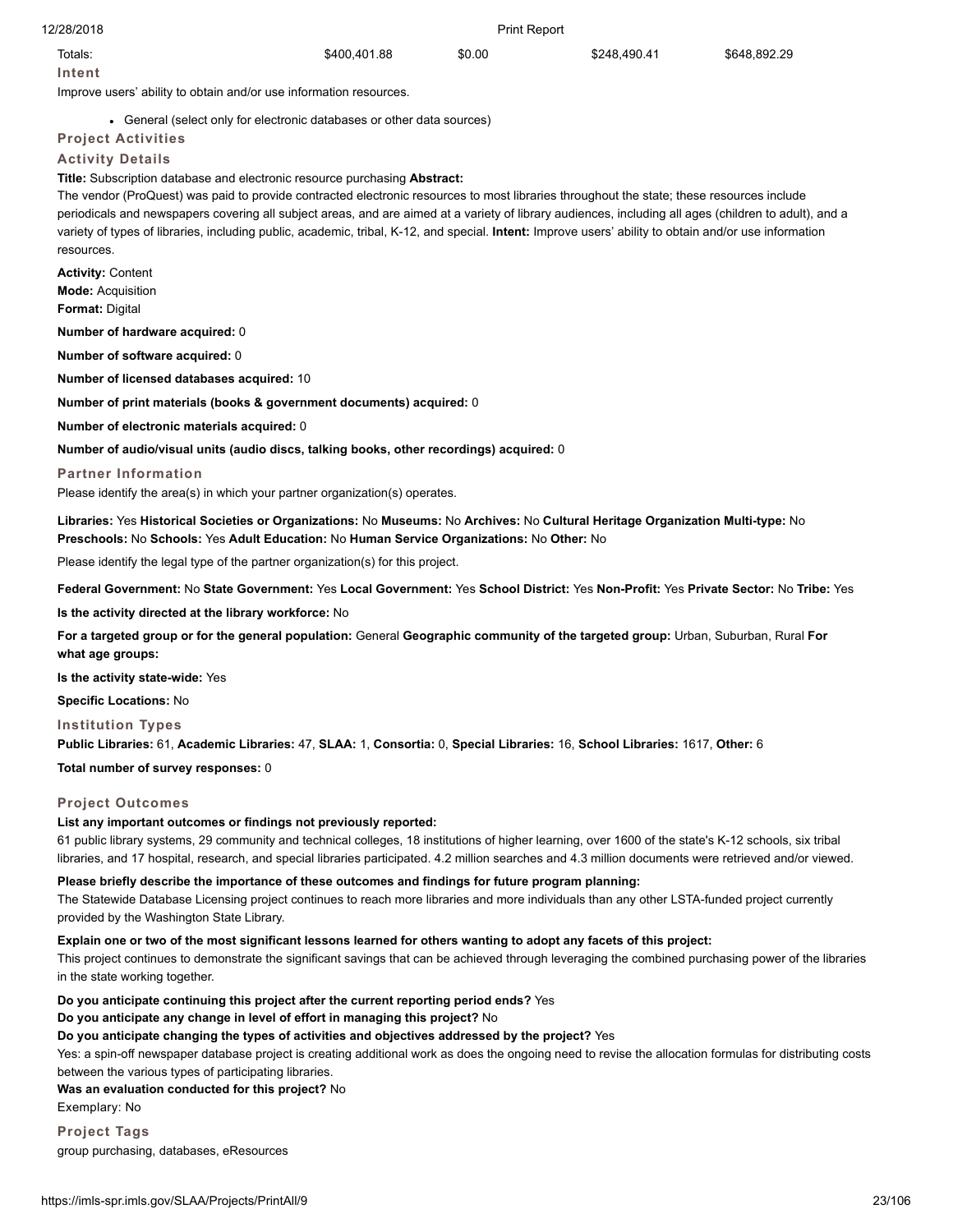**Project Information** Fiscal Year: 2017 State: WA Version: 1 SPR Project Code: 2017-WA-80019

Title: IT Services State Project Code: 9550-8721-04 Start Date: 09/01/2017 End Date: 09/30/2018 Status: Completed Abstract:

This project supports ongoing LSTA project and program expenses related to IT hardware, software and services. This hardware allows provision of online services to and for libraries in Washington State. (e.g. Web hosting, email hosting, integrated library services, etc.).

State Goal: Plan 13-17 Goal 2. Providing training and other resources to enhance the ability of library staff

# **Project Director**

Director Name: Gary C. Bortel; Director Phone: 360-570-5588; Director Email: gary.bortel@sos.wa.gov

# **Grantee Information**

Grantee: Washington State Library

**Additional Materials Budgets**

|                                   | <b>LSTA</b>                        | <b>MATCH-State</b> | <b>MATCH-Other</b> | Total       |
|-----------------------------------|------------------------------------|--------------------|--------------------|-------------|
| <b>Salaries/Wages/Benefits</b>    | \$0.00                             | \$0.00             | \$0.00             | \$0.00      |
| Description                       |                                    |                    |                    |             |
| <b>Consultant Fees</b>            | \$0.00                             | \$0.00             | \$0.00             | \$0.00      |
| Description                       |                                    |                    |                    |             |
| Travel                            | \$0.00                             | \$0.00             | \$0.00             | \$0.00      |
| Description                       |                                    |                    |                    |             |
| <b>Supplies/Materials</b>         | \$43,882.93                        | \$0.00             | \$0.00             | \$43,882.93 |
| Description                       | IT hardware less than \$5,000 per. |                    |                    |             |
| <b>Equipment</b>                  | \$0.00                             | \$0.00             | \$0.00             | \$0.00      |
| Description                       |                                    |                    |                    |             |
| <b>Services</b>                   | \$0.00                             | \$0.00             | \$0.00             | \$0.00      |
| Description                       |                                    |                    |                    |             |
| <b>Other Operational Expenses</b> | \$0.00                             | \$0.00             | \$0.00             | \$0.00      |
| Description                       |                                    |                    |                    |             |
| Totals:                           | \$43,882.93                        | \$0.00             | \$0.00             | \$43,882.93 |
| Intent                            |                                    |                    |                    |             |

Improve library's physical and technology infrastructure.

Systems & Technologies

# **Project Activities**

## **Activity Details**

## **Title:** Warranty extensions **Abstract:**

Obtained extended warranties for Library Development computer server infrastructure. This equipment allows provision of online services to and for libraries in Washington State. (e.g. Web hosting, email hosting, integrated library services, etc.).

**Intent:** Improve library's physical and technology infrastructure.

**Activity:** Content **Mode:** Other **Format:** Digital

## **Partner Information**

Please identify the area(s) in which your partner organization(s) operates.

**Libraries:** Yes **Historical Societies or Organizations:** No **Museums:** No **Archives:** No **Cultural Heritage Organization Multi-type:** No **Preschools:** No **Schools:** No **Adult Education:** No **Human Service Organizations:** No **Other:** No

Please identify the legal type of the partner organization(s) for this project.

**Federal Government:** No **State Government:** Yes **Local Government:** Yes **School District:** No **Non-Profit:** No **Private Sector:** No **Tribe:** No

**Is the activity directed at the library workforce:** No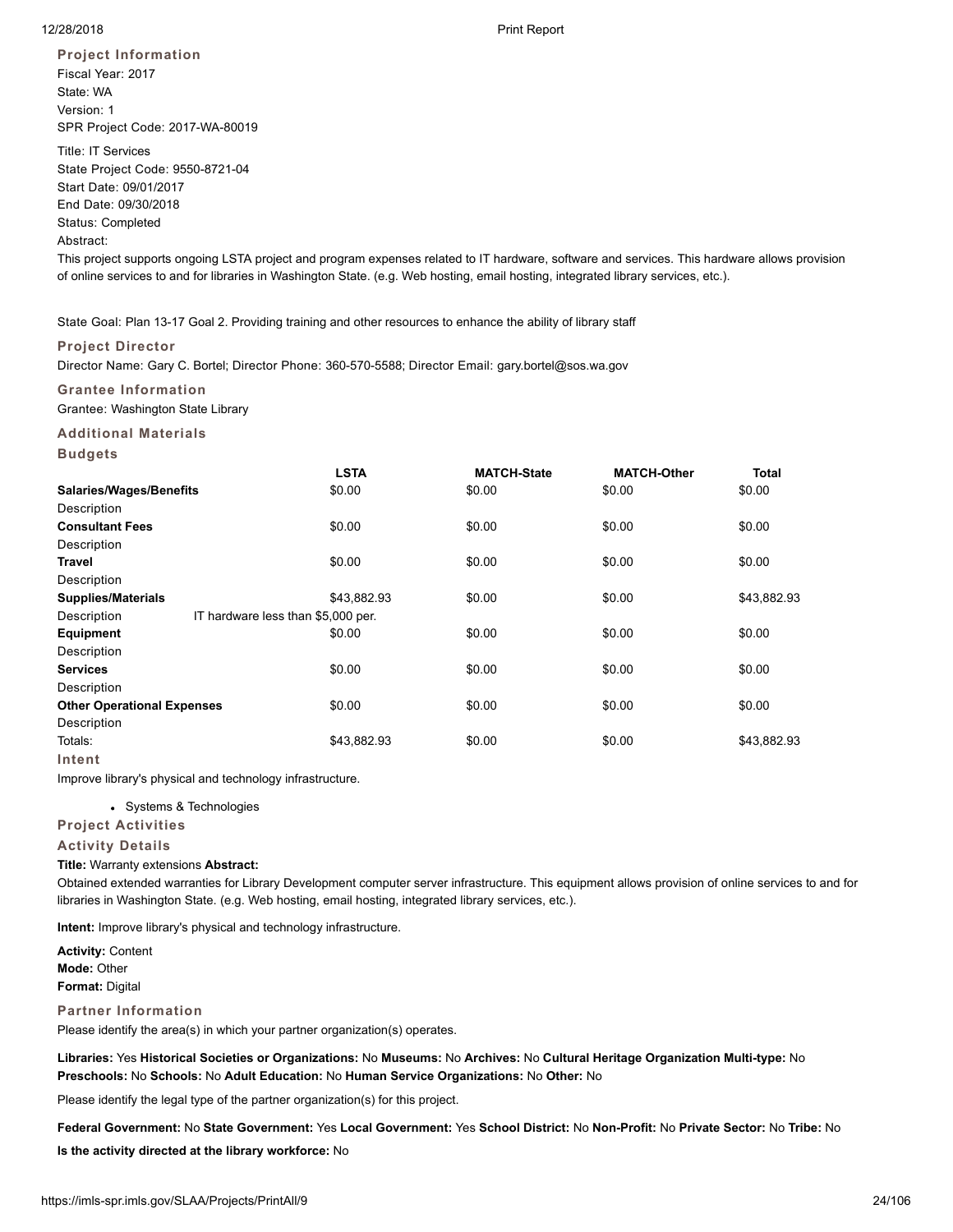**For a targeted group or for the general population:** General **Geographic community of the targeted group:** Urban, Suburban, Rural **For what age groups:**

**Is the activity state-wide:** Yes

**Specific Locations:** No

**Institution Types**

**Public Libraries:** 0, **Academic Libraries:** 0, **SLAA:** 0, **Consortia:** 0, **Special Libraries:** 0, **School Libraries:** 0, **Other:** 0

**Total number of survey responses:** 0

# **Project Outcomes**

**List any important outcomes or findings not previously reported:** Support at the state level is vital to many smaller communities through their libraries. It is also a way to help instruct and role model best practices.

## **Please briefly describe the importance of these outcomes and findings for future program planning:**

Providing help to smaller communities through their libraries helps libraries provide more for their end users. It provides support in a economical and nonjudgmental atmosphere, and it promotes the visibility and vitality of the libraries in their communities

## **Explain one or two of the most significant lessons learned for others wanting to adopt any facets of this project:**

**Do you anticipate continuing this project after the current reporting period ends?** No **Was an evaluation conducted for this project?** No Exemplary: No **Project Tags**

Technology, infrastructure

**Project Information**

Fiscal Year: 2017 State: WA Version: 1 SPR Project Code: 2017-WA-80031

Title: Technology Services for Washington Libraries State Project Code: 9550-8721-01 Start Date: 09/01/2017 End Date: 08/31/2018 Status: Completed

Abstract: Provides information technology assistance and training to libraries. After surmounting the initial hurdle of obtaining current information technology, many libraries are ill equipped to use or support these resources. This is especially true of small and rural libraries. This project provides help with the federal E-Rate applications and funds, supports use of third party funding, and assists libraries with technical questions related to hardware and software by phone or on-site visits. Funds are used primarily to pay salary and travel for Washington State Library staff as they consult with libraries statewide on relevant technology issues and oversee day-to-day implementation of IT related projects. State Goal: Plan 13-17 Goal 2. Providing training and other resources to enhance the ability of library staff

## **Project Director**

Director Name: Gary Bortel; Director Phone: 360-570-5588; Director Email: gary.bortel@sos.wa.gov

**Grantee Information**

Grantee: Washington State Library

# **Additional Materials**

**Budgets**

|                                   |                                                | <b>LSTA</b>                                                                               | <b>MATCH-State</b> | <b>MATCH-Other</b> | Total        |
|-----------------------------------|------------------------------------------------|-------------------------------------------------------------------------------------------|--------------------|--------------------|--------------|
| <b>Salaries/Wages/Benefits</b>    |                                                | \$396,520.43                                                                              | \$0.00             | \$0.00             | \$396,520.43 |
| Description                       | Salary and benefits for project staff          |                                                                                           |                    |                    |              |
| <b>Consultant Fees</b>            |                                                | \$0.00                                                                                    | \$0.00             | \$0.00             | \$0.00       |
| Description                       |                                                |                                                                                           |                    |                    |              |
| Travel                            |                                                | \$6.956.43                                                                                | \$0.00             | \$0.00             | \$6,956.43   |
| Description                       | Travel for project staff                       |                                                                                           |                    |                    |              |
| <b>Supplies/Materials</b>         |                                                | \$6.723.27                                                                                | \$0.00             | \$0.00             | \$6,723.27   |
| Description                       |                                                | Mobile phone Postage Professional memberships and conference registrations Staff training |                    |                    |              |
| Equipment                         |                                                | \$0.00                                                                                    | \$0.00             | \$0.00             | \$0.00       |
| Description                       |                                                |                                                                                           |                    |                    |              |
| <b>Services</b>                   |                                                | \$8,350.00                                                                                | \$0.00             | \$0.00             | \$8,350.00   |
| Description                       | Circuit to host services and help desk support |                                                                                           |                    |                    |              |
| <b>Other Operational Expenses</b> |                                                | \$0.00                                                                                    | \$0.00             | \$0.00             | \$0.00       |
| Description                       |                                                |                                                                                           |                    |                    |              |
| Totals:                           |                                                | \$418.550.13                                                                              | \$0.00             | \$0.00             | \$418.550.13 |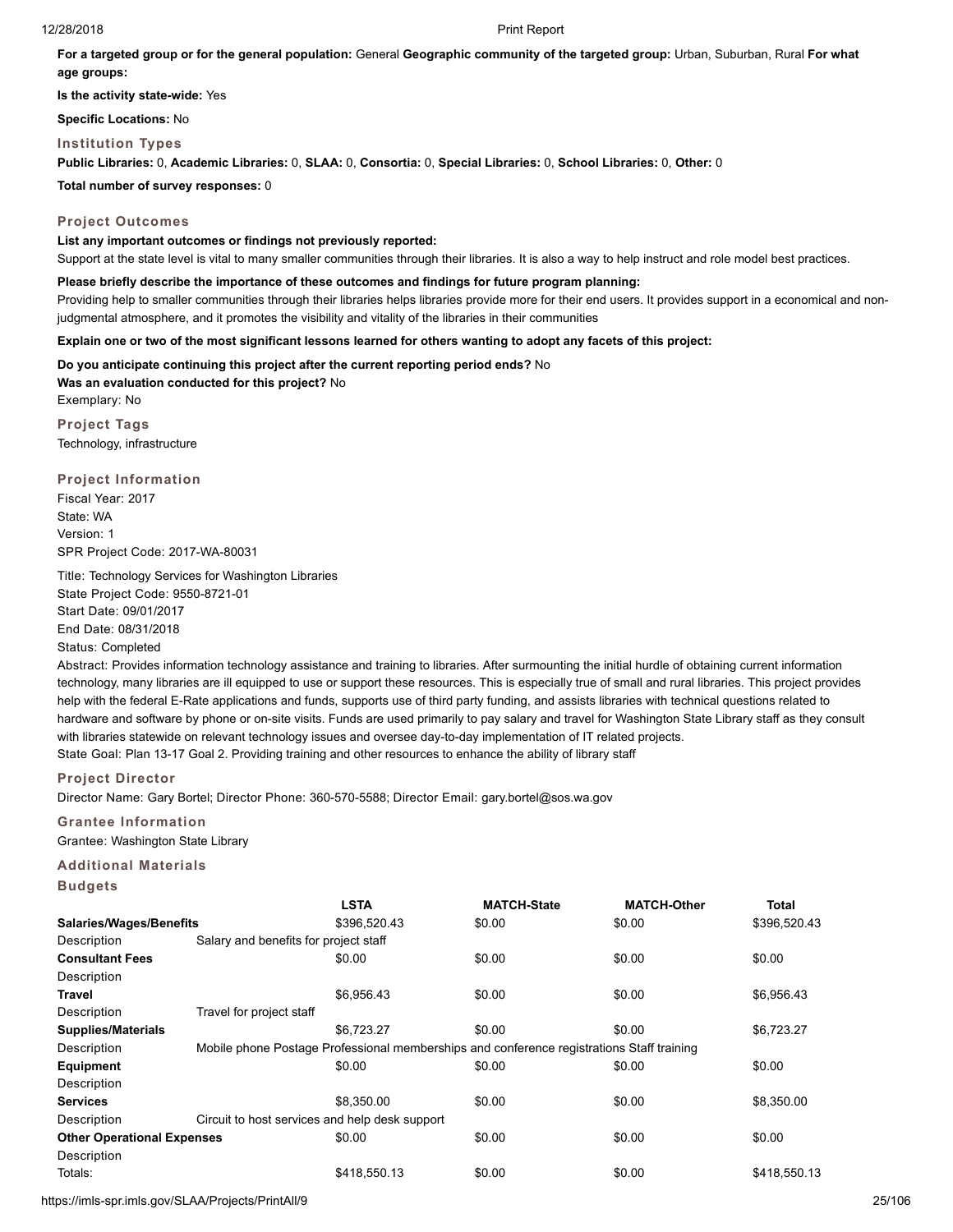## **Intent**

Improve library's physical and technology infrastructure.

Systems & Technologies

# **Project Activities**

# **Activity Details**

**Title:** Provision, hosting of, and training on Drupal content management system (CMS) **Abstract:**

Many small libraries lack the infrastructure and expertise to support an ongoing web presence. The Washington State Library developed, hosts and maintains individual instances of the Drupal CMS for twelve small libraries. With ongoing training, participating institutions concentrate on supplying content through user friendly interfaces populating the sites with information that is both current and pertinent to the local patrons. **Intent:** Improve library's physical and technology infrastructure.

**Activity:** Content

**Mode:** Description

**Format:** Combined physical & digital

**Number of items made discoverable to the public:** 0

**Number of collections made discoverable to the public:** 12

**Number of metadata plans/frameworks produced/updated:** 0

#### **Partner Information**

Please identify the area(s) in which your partner organization(s) operates.

**Libraries:** Yes **Historical Societies or Organizations:** No **Museums:** No **Archives:** No **Cultural Heritage Organization Multi-type:** No **Preschools:** No **Schools:** No **Adult Education:** No **Human Service Organizations:** No **Other:** No

Please identify the legal type of the partner organization(s) for this project.

**Federal Government:** No **State Government:** No **Local Government:** Yes **School District:** No **Non-Profit:** No **Private Sector:** No **Tribe:** No

**Is the activity directed at the library workforce:** No

**For a targeted group or for the general population:** General **Geographic community of the targeted group:** Urban, Suburban, Rural **For what age groups:**

**Is the activity state-wide:** Yes

**Specific Locations:** No

#### **Institution Types**

**Public Libraries:** 12, **Academic Libraries:** 0, **SLAA:** 0, **Consortia:** 0, **Special Libraries:** 0, **School Libraries:** 0, **Other:** 0

**Total number of survey responses:** 0

#### **Activity Details**

**Title:** Provision, hosting of, and training on Koha integrated library system (ILS) **Abstract:**

At the beginning of this project, a number of the smallest libraries in the state had yet to automate. The lack of an Integrated Library Systems limited patron search for materials held by these libraries as well hindered staff ability to manage collections. Advances made in the development of the Koha open-source system, permitted easier installation and ongoing maintenance of such a system hosted by the Washington State Library to address these needs. Existing staff and infrastructure was used to implement the project with little additional cost. **Intent:** Improve library's physical and technology infrastructure.

**Activity:** Content **Mode:** Description **Format:** Combined physical & digital

**Number of items made discoverable to the public:** 0

**Number of collections made discoverable to the public:** 7

**Number of metadata plans/frameworks produced/updated:** 0

**Partner Information**

Please identify the area(s) in which your partner organization(s) operates.

**Libraries:** Yes **Historical Societies or Organizations:** No **Museums:** No **Archives:** No **Cultural Heritage Organization Multi-type:** No **Preschools:** No **Schools:** No **Adult Education:** No **Human Service Organizations:** No **Other:** No

Please identify the legal type of the partner organization(s) for this project.

**Federal Government:** No **State Government:** No **Local Government:** Yes **School District:** No **Non-Profit:** No **Private Sector:** No **Tribe:** No

**Is the activity directed at the library workforce:** No

**For a targeted group or for the general population:** General **Geographic community of the targeted group:** Urban, Suburban, Rural **For what age groups:**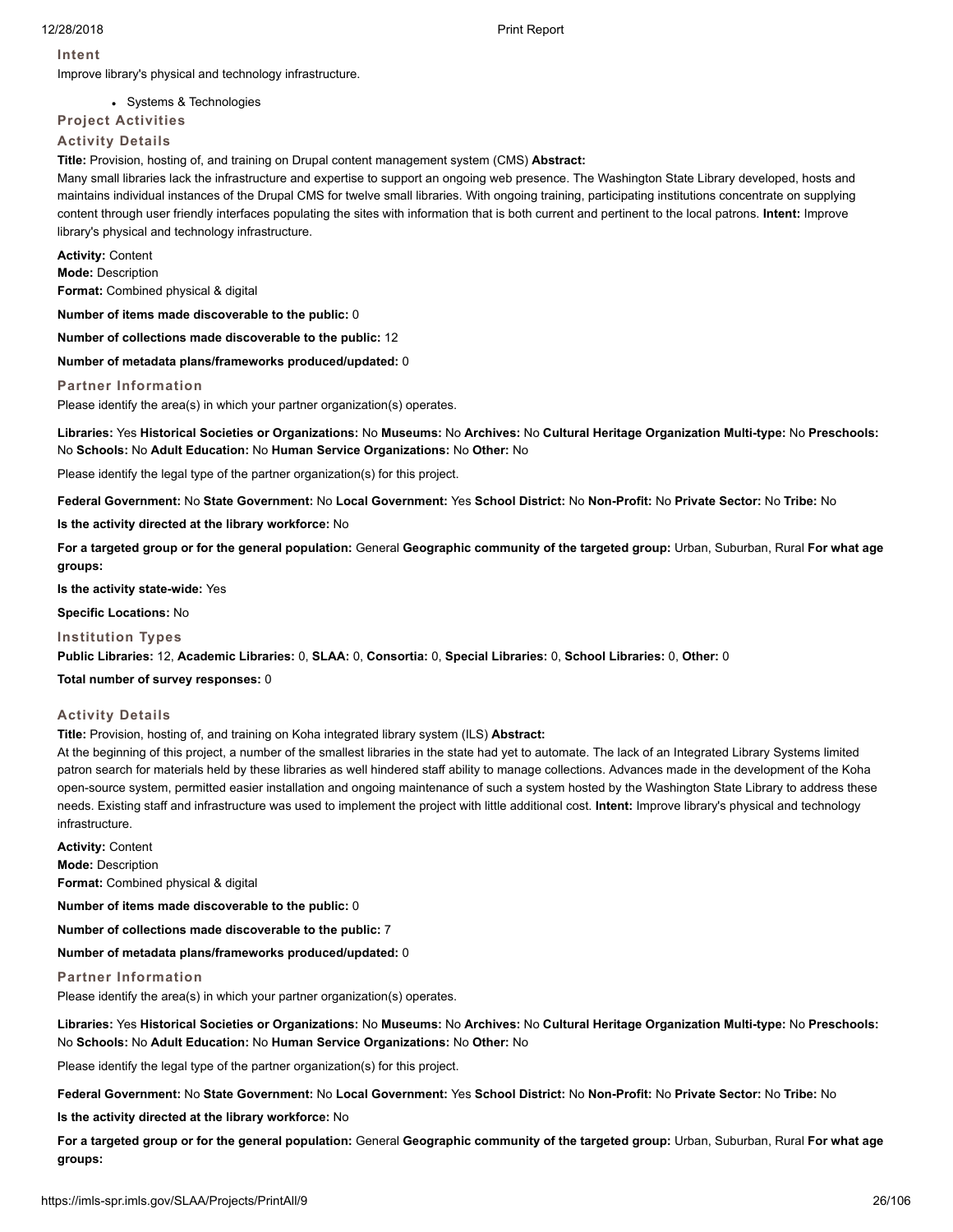**Is the activity state-wide:** No

**Name:** CATHLAMET (BLANCHE BRADLEY) PUBLIC LIBRARY

100 MAIN ST CATHLAMET, WA 98612

**Name:** DAVENPORT PUBLIC LIBRARY

505 7TH ST DAVENPORT, WA 99122

**Name:** HARRINGTON PUBLIC LIBRARY

S 11 3RD STREET HARRINGTON, WA 99134 **Name:** KALAMA PUBLIC LIBRARY

312 N 1ST KALAMA, WA 98625 **Name:** ODESSA PUBLIC LIBRARY

21 E. FIRST STREET ODESSA, WA 99159 **Name:** SPRAGUE PUBLIC LIBRARY

119 WEST SECOND SPRAGUE, WA 99032 **Name:** WILBUR (HESSELTINE) PUBLIC LIBRARY

14 NW DIVISION WILBUR, WA 99185 **Total number of survey responses:** 0

#### **Project Outcomes**

#### **List any important outcomes or findings not previously reported:**

Content management system driven websites maintained and training provided for twelve small public libraries. Integrated library systems maintained and training provided for seven small public libraries. Shared integrated library system hosted, maintained and training provided for six small public libraries. Consulting on the federal E-Rate technology discount program provided to six libraries statewide. Consulting on issues related to networks, servers and desktop computers provided to five libraries statewide. Technology infrastructure administered and maintained to address web hosting, email and DNS needs of over eighteen libraries. Provided support for webinar production for continuing education programs

# **Please briefly describe the importance of these outcomes and findings for future program planning:**

Libraries are better able to present crucial information to patrons through online presence. Patrons are better able to search for and locate local library materials. Libraries can more easily afford high quality patron/library Internet connectivity through E-rate discounts. Libraries have access to specialized IT professionals without assuming the costs of additional highly trained personnel. Libraries are better positioned to provide high speed broadband access to online resources for their patrons.

**Explain one or two of the most significant lessons learned for others wanting to adopt any facets of this project:**

Even though they are few in number, the smallest and most rural libraries always require the most support as resources are so scarce.

**Do you anticipate continuing this project after the current reporting period ends?** Yes

**Do you anticipate any change in level of effort in managing this project?** No

**Do you anticipate changing the types of activities and objectives addressed by the project?** Yes

Hosting and support of participating Koha libraries will shift to a third party vendor.

**Was an evaluation conducted for this project?** No

Exemplary: No

**Project Tags** technology, consulting, training

**Project Information**

Fiscal Year: 2017 State: WA Version: 1 SPR Project Code: 2017-WA-80032

Title: Ask WA Cooperative Virtual Reference Project State Project Code: 9550-8721-20 Start Date: 10/01/2017 End Date: 09/30/2018 Status: Completed Abstract:

The Ask WA program provides a range of online services for Washington residents by creating a network of collaboration and support among libraries throughout the state. To accomplish this, the Ask WA program offers a platform for libraries to both offer services to their patrons and to contribute to the cooperative. This gives comprehensive coverage to residents statewide, even outside operational hours. Through not all Washington libraries participate in Ask WA, all Washington residents may use the service.

State Goal: Plan 13-17 Goal 1. Expanding access to information in a variety of formats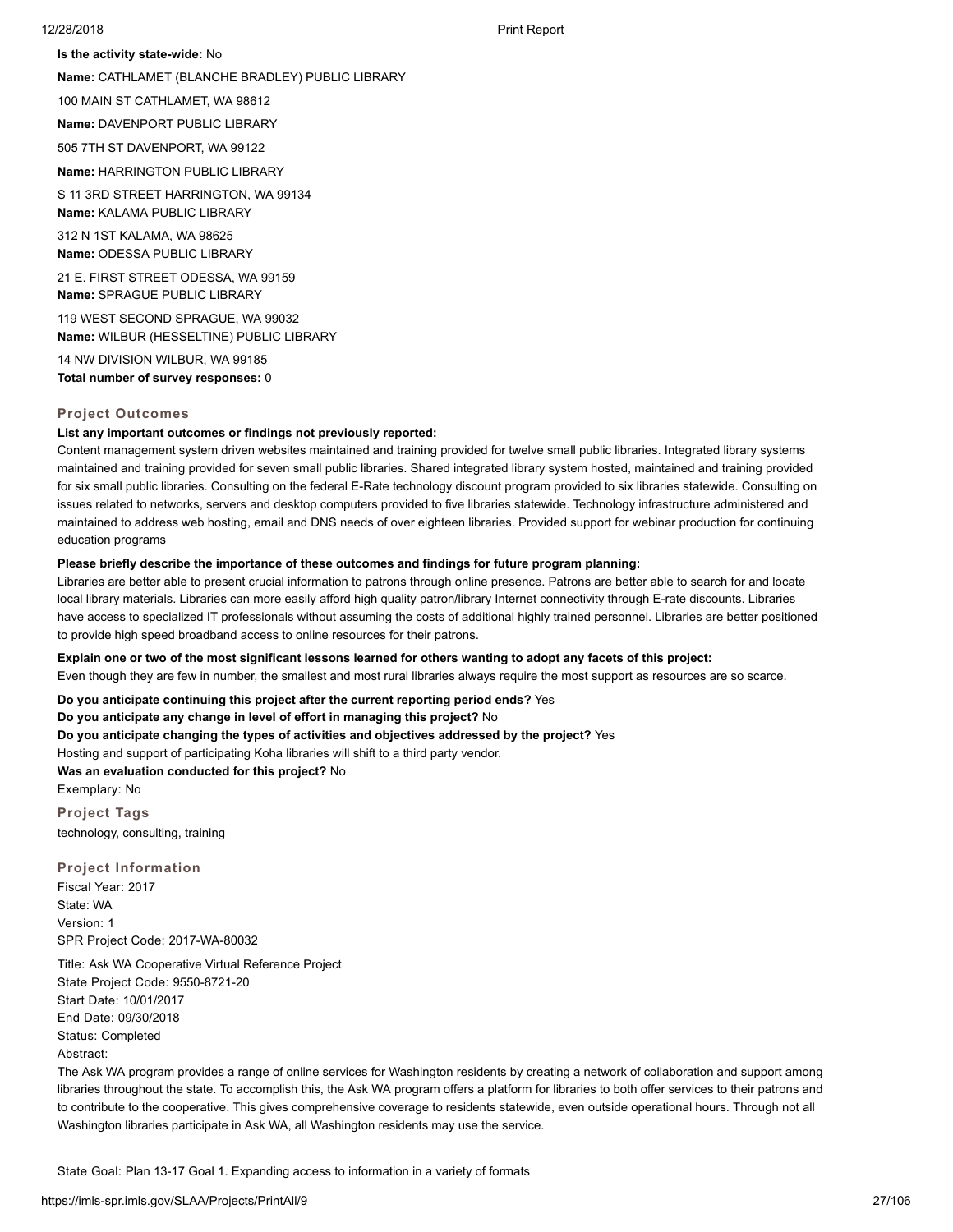**Budgets**

# **Project Director**

Director Name: Nono Burling; Director Phone: (360) 570-5576; Director Email: nono.burling@sos.wa.gov

# **Grantee Information**

Grantee: Washington State Library

# **Additional Materials**

https://www.sos.wa.gov/library/libraries/projects/askwa/

|                                   |                                                                                                            | <b>LSTA</b>                                                     | <b>MATCH-State</b>                                                                 | <b>MATCH-Other</b> | Total        |  |  |
|-----------------------------------|------------------------------------------------------------------------------------------------------------|-----------------------------------------------------------------|------------------------------------------------------------------------------------|--------------------|--------------|--|--|
| <b>Salaries/Wages/Benefits</b>    |                                                                                                            | \$29,955.11                                                     | \$0.00                                                                             | \$0.00             | \$29,955.11  |  |  |
| Description                       |                                                                                                            | Salary and benefits for project manager                         |                                                                                    |                    |              |  |  |
| <b>Consultant Fees</b>            |                                                                                                            | \$0.00                                                          | \$0.00                                                                             | \$0.00             | \$0.00       |  |  |
| Description                       |                                                                                                            |                                                                 |                                                                                    |                    |              |  |  |
| Travel                            |                                                                                                            | \$198.86                                                        | \$0.00                                                                             | \$0.00             | \$198.86     |  |  |
| Description                       |                                                                                                            | Travel for project manager to attend meetings and other events. |                                                                                    |                    |              |  |  |
| <b>Supplies/Materials</b>         |                                                                                                            | \$2,900.37                                                      | \$0.00                                                                             | \$0.00             | \$2,900.37   |  |  |
| Description                       | Registration for conferences to promote AskWA. Professional dues for memberships in the Washington Library |                                                                 |                                                                                    |                    |              |  |  |
|                                   |                                                                                                            |                                                                 | Association and similar organizations. Training cost for professional development. |                    |              |  |  |
| Equipment                         |                                                                                                            | \$0.00                                                          | \$0.00                                                                             | \$0.00             | \$0.00       |  |  |
| Description                       |                                                                                                            |                                                                 |                                                                                    |                    |              |  |  |
| <b>Services</b>                   |                                                                                                            | \$29,906.00                                                     | \$0.00                                                                             | \$53,221.53        | \$83,127.53  |  |  |
| Description                       | <b>OCLC QuestionPoint services</b>                                                                         |                                                                 |                                                                                    |                    |              |  |  |
| <b>Other Operational Expenses</b> |                                                                                                            | \$0.00                                                          | \$0.00                                                                             | \$0.00             | \$0.00       |  |  |
| Description                       |                                                                                                            |                                                                 |                                                                                    |                    |              |  |  |
| Totals:                           |                                                                                                            | \$62.960.34                                                     | \$0.00                                                                             | \$53,221.53        | \$116,181.87 |  |  |
| Intent                            |                                                                                                            |                                                                 |                                                                                    |                    |              |  |  |

Improve users' ability to obtain and/or use information resources.

Outreach & Partnerships

# **Project Activities**

### **Activity Details**

**Title:** Ask WA Cooperative **Abstract:**

The cooperative is a way for Washington libraries to work together to support each other's patrons. Here is a list of participating libraries in 2016: Academic Libraries

Bates Technical College Bellevue Community College Bellingham Technical College Big Bend Community College Cascadia Community College Central Washington University Centralia College Clark College Clover Park Technical College Columbia Basin College Eastern Washington University Edmonds Community College Everett Community College Grays Harbor College Green River Community College Highline Community College Lake Washington Institute of Technology Lower Columbia College Northwest Indian College Northwest University Olympic College Pacific Lutheran University Pierce College Renton Technical College Saint Martin's University Seattle Community College - Central Seattle Community College - North Seattle Community College - South Shoreline Community College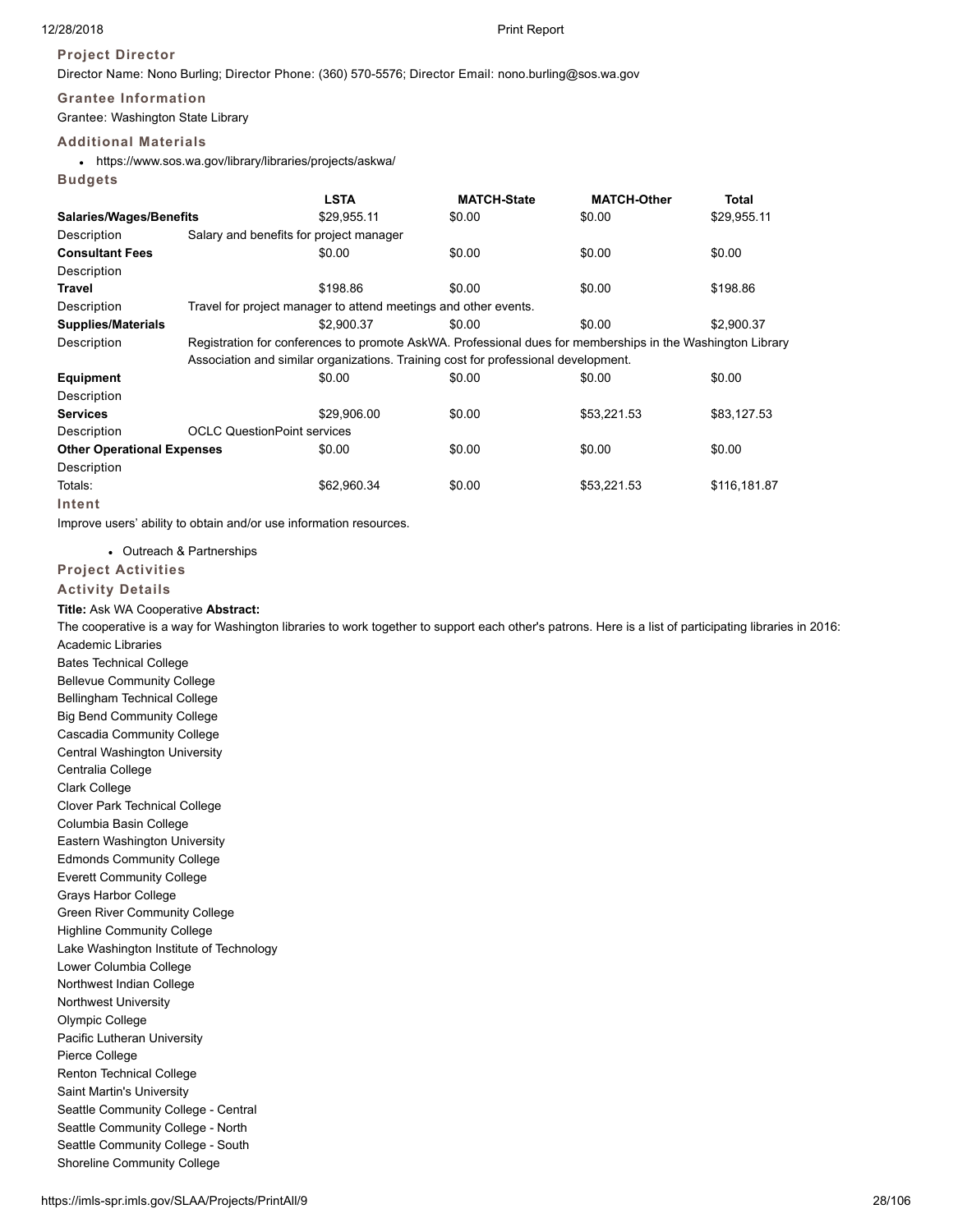Skagit Valley College South Puget Sound Community College Spokane Community College Spokane Falls Community College Tacoma Community College University of Puget Sound University of Washington Walla Walla Community College Washington State University Wenatchee Valley College Whatcom Community College Yakima Valley Community College Public Libraries Asotin County Library Bellingham Public Library Burlington Public Library Columbia County Rural Library District Denny Ashby Library King County Library System Kitsap Regional Library Nisqually Tribal Library Ritzville Library Seattle Public Library Tacoma Public Library Timberland Regional Library Whatcom County Library System **Intent:** Improve users' ability to obtain and/or use information resources.

**Activity:** Content **Mode:** Acquisition **Format:** Digital

**Number of hardware acquired:** 0

**Number of software acquired:** 1

**Number of licensed databases acquired:** 0

**Number of print materials (books & government documents) acquired:** 0

**Number of electronic materials acquired:** 0

**Number of audio/visual units (audio discs, talking books, other recordings) acquired:** 0

**Partner Information** Please identify the area(s) in which your partner organization(s) operates.

**Libraries:** Yes **Historical Societies or Organizations:** No **Museums:** No **Archives:** No **Cultural Heritage Organization Multi-type:** No **Preschools:** No **Schools:** No **Adult Education:** No **Human Service Organizations:** No **Other:** No

Please identify the legal type of the partner organization(s) for this project.

**Federal Government:** No **State Government:** Yes **Local Government:** Yes **School District:** No **Non-Profit:** No **Private Sector:** No **Tribe:** No

**Is the activity directed at the library workforce:** Yes

**Is the activity state-wide:** Yes

**Specific Locations:** No

**Institution Types Public Libraries:** 13, **Academic Libraries:** 41, **SLAA:** 0, **Consortia:** 0, **Special Libraries:** 0, **School Libraries:** 0, **Other:** 0

**Total number of survey responses:** 0

I am satisfied that the resource is meeting library needs. **SD:** 0 | **D:** 0 | **NA/ND:** 0 | **A:** 0 | **SA:** 0 | **NR:** 0

Applying the resource will help improve library services to the public. **SD:** 0 | **D:** 0 | **NA/ND:** 0 | **A:** 0 | **SA:** 0 | **NR:** 0

#### **Project Outcomes**

**List any important outcomes or findings not previously reported:** Washington residents asked and received answers to 26,165 questions by email and text message. In addition 17,936 questions were asked and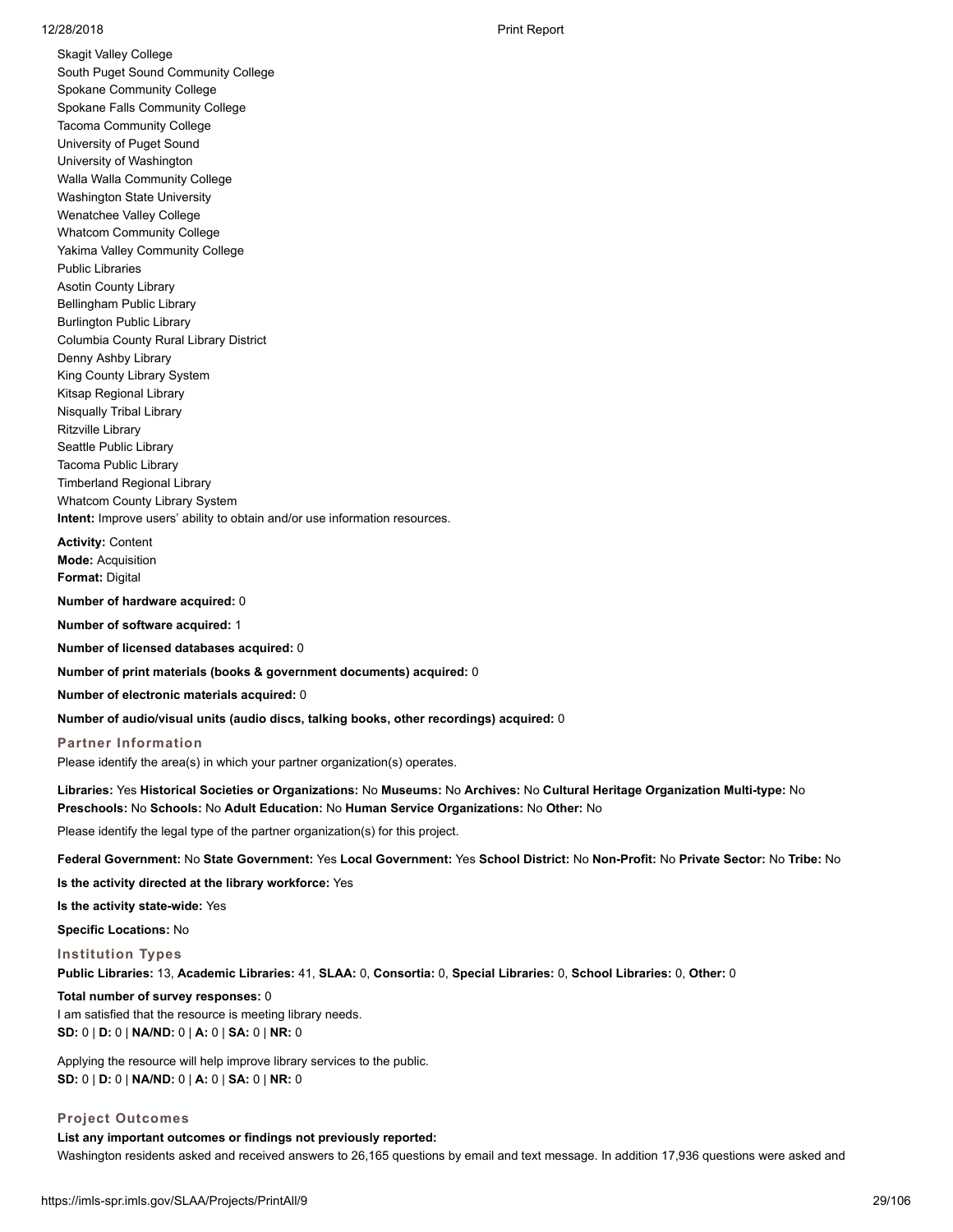answered in real time via chat. Washington librarians in turn answered 11,855 questions for both Washington residents and patrons of other states through our cooperative agreement

# **Please briefly describe the importance of these outcomes and findings for future program planning:**

As library resources move to a more digital 24/7 platform, virtual reference is a key resource to serve our patrons. By offering help at the point of need a library can assist and instruct patrons on the use of library resources. 44,100 questions were asked in FY 2017. Without this service many of those questions may not have been answered.

# **Explain one or two of the most significant lessons learned for others wanting to adopt any facets of this project:**

Virtual reference is no longer an experiment. Our patrons are embracing the idea of virtual reference and it has become an important tool in the toolkit of a 21st Century librarian.

**Do you anticipate continuing this project after the current reporting period ends?** Yes **Do you anticipate any change in level of effort in managing this project?** No **Do you anticipate changing the types of activities and objectives addressed by the project?** No **Was an evaluation conducted for this project?** No Exemplary: No

**Project Tags** virtual reference, Ask WA, chat

# **Project Information**

Fiscal Year: 2017 State: WA Version: 1 SPR Project Code: 2017-WA-80035

Title: Digital Literacy Support for High School 21 + and I-DEA State Project Code: 9550-8721-15 Start Date: 09/05/2017 End Date: 07/31/2018 Status: Completed Abstract:

High School 21+ (HS 21+) is a competency-based program managed by Washington's State Board for Community and Technical Colleges (SBCTC) which targets adults over the age of 21 to attain their HS diploma; participants can participate in-person on a college campus, online, or a blend of both. The Integrated Digital English Acceleration (I-DEA) program teaches English language skills in the context of college and careers for learners, using a "flipped Classroom" approach where students complete online modules to learn, practice and develop knowledge of concepts before coming to class; they then use classroom time to apply and practice what they've learned. Topics range from navigating the community and information literacy, to professional communication, job exploration and interview skills.The State Library has partnered with the SBCTC to bring these programs into public libraries, particularly those in small, rural communities where distance from a college campus and lack of digital literacy are significant barrier to participation. Public libraries contribute student-instructor meeting space, computers and internet to complete assignments, support for digital skills training, and promotion of the program in local communities. The Timberland Regional Library (TRL) received grant funds from the SBCTC to purchase 150 Chromebooks for students to check-out. LSTA funds support program promotion and a .4 FTE IT intern.

State Goal: Plan 13-17 Goal 1. Expanding access to information in a variety of formats

# **Project Director**

Director Name: Elizabeth Iaukea; Director Phone: 360-570-5578; Director Email: elizabeth.iaukea@sos.wa.gov

# **Grantee Information**

Grantee: Washington State Library

# **Additional Materials**

**Budgets**

|                                | <b>LSTA</b>                                           | <b>MATCH-State</b> | <b>MATCH-Other</b> | <b>Total</b> |
|--------------------------------|-------------------------------------------------------|--------------------|--------------------|--------------|
| <b>Salaries/Wages/Benefits</b> | \$0.00                                                | \$0.00             | \$0.00             | \$0.00       |
| Description                    |                                                       |                    |                    |              |
| <b>Consultant Fees</b>         | \$0.00                                                | \$0.00             | \$0.00             | \$0.00       |
| Description                    |                                                       |                    |                    |              |
| Travel                         | \$595.00                                              | \$0.00             | \$0.00             | \$595.00     |
| Description                    | Workforce Development Coordinator in-state air travel |                    |                    |              |
| <b>Supplies/Materials</b>      | \$0.00                                                | \$0.00             | \$0.00             | \$0.00       |
| Description                    |                                                       |                    |                    |              |
| <b>Equipment</b>               | \$0.00                                                | \$0.00             | \$0.00             | \$0.00       |
| Description                    |                                                       |                    |                    |              |
| <b>Services</b>                | \$0.00                                                | \$0.00             | \$0.00             | \$0.00       |

https://imls-spr.imls.gov/SLAA/Projects/PrintAll/9 30/106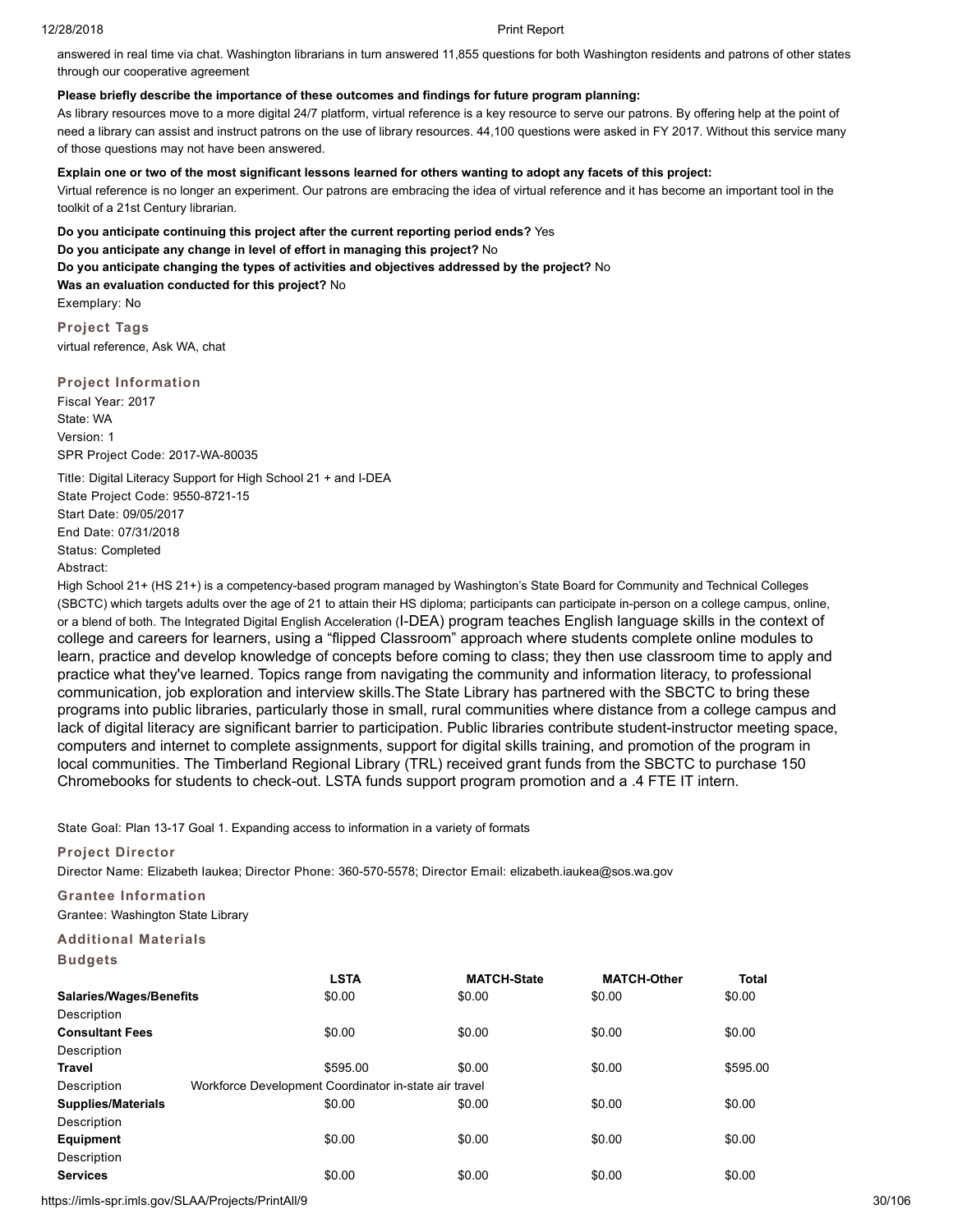| Description                       |          |        |        |          |
|-----------------------------------|----------|--------|--------|----------|
| <b>Other Operational Expenses</b> | \$0.00   | \$0.00 | \$0.00 | \$0.00   |
| Description                       |          |        |        |          |
| Totals:                           | \$595.00 | \$0.00 | \$0.00 | \$595.00 |
| Intent                            |          |        |        |          |

Improve users' formal education.

• Digital Literacy

**Project Activities**

# **Activity Details**

**Title:** IT Intern .4 salary to support Chromebooks for loan to program participants. **Abstract:**

The Timberland Regional Library received grants funds from the State Board of Library and Technical Colleges to purchase nearly 150 Chromebooks for students to check-out for the duration of their participation; the State Library using LSTA funds, is supporting a .4 FTE IT intern to support this new technology. **Intent:** Improve users' formal education.

**Activity:** Content **Mode:** Lending **Format:** Physical

**Total number of items circulated:** 150

**Average number of items circulated / month:** 0

**Total number of ILL transactions:** 0

**Average number of ILL transactions / month:** 0

#### **Partner Information**

Please identify the area(s) in which your partner organization(s) operates.

**Libraries:** Yes **Historical Societies or Organizations:** No **Museums:** No **Archives:** No **Cultural Heritage Organization Multi-type:** No **Preschools:** No **Schools:** No **Adult Education:** Yes **Human Service Organizations:** No **Other:** Yes

Please identify the legal type of the partner organization(s) for this project.

**Federal Government:** No **State Government:** Yes **Local Government:** No **School District:** No **Non-Profit:** No **Private Sector:** No **Tribe:** No

**Is the activity directed at the library workforce:** No

**For a targeted group or for the general population:** Targeted **Geographic community of the targeted group:** Rural **For what age groups:** 18- 25 years, 26-49 years, 50-59 years, 60-69 years, 70+ years

**For what economic types:** BelowPoverty, Unemployed, **For what ethnicity types:** EthnicityNotApplicable, **Is the activity directed at families:** No **Is the activity directed at intergenerational groups:** No **Is the activity targeted at immigrants/refugees:** Yes **Is the activity directed at those with disabilities:** No **Limited functional literacy or informational skills:** Yes **Is the activity category not already captured:** Yes

**Is the activity state-wide:** No

#### **Institution Types**

**Public Libraries:** 27, **Academic Libraries:** 0, **SLAA:** 0, **Consortia:** 0, **Special Libraries:** 0, **School Libraries:** 0, **Other:** 0

**Total number of survey responses:** 0

## **Project Outcomes**

# **List any important outcomes or findings not previously reported:**

In the three months this program has been running, one location has enrolled 24 students. Of those, 15 (over 60%) graduated in one quarter, five are continuing to a second quarter and are expected to finish, three dropped out, and one is expected to finish within the next week. The instructor reported that this is lowest attrition rate they've ever experienced in HS21+. At the Chehalis library, two students have registered and received loaner Chromebooks. Both patrons are from a nearby small town making it difficult come to Chehalis each session. The Chromebook check out will allows students to work on their classes at home. A third person came in for the HS 21+ informational session, but didn't qualify for the class since her English skills were too advanced; the instructor referred her to another class at Centralia College.

## **Please briefly describe the importance of these outcomes and findings for future program planning:**

The colleges have large catchment areas but most only have a single physical campus, which leaves the smaller, rural communities in the outlying areas underserved. By bringing college instructors into the libraries located in these outlying areas and providing laptops and digital skills instruction to support them, a hybrid learning model can be successful.

#### **Explain one or two of the most significant lessons learned for others wanting to adopt any facets of this project:**

Libraries are a great place for people in the community to connect to educational opportunities. They are free and open spaces in the community for people to meet and use technology. This helps connect patrons to lifelong learning opportunities that meet their personal and professional goals.

**Do you anticipate continuing this project after the current reporting period ends?** Yes

**Do you anticipate any change in level of effort in managing this project?** No

**Do you anticipate changing the types of activities and objectives addressed by the project?** No

**Was an evaluation conducted for this project?** No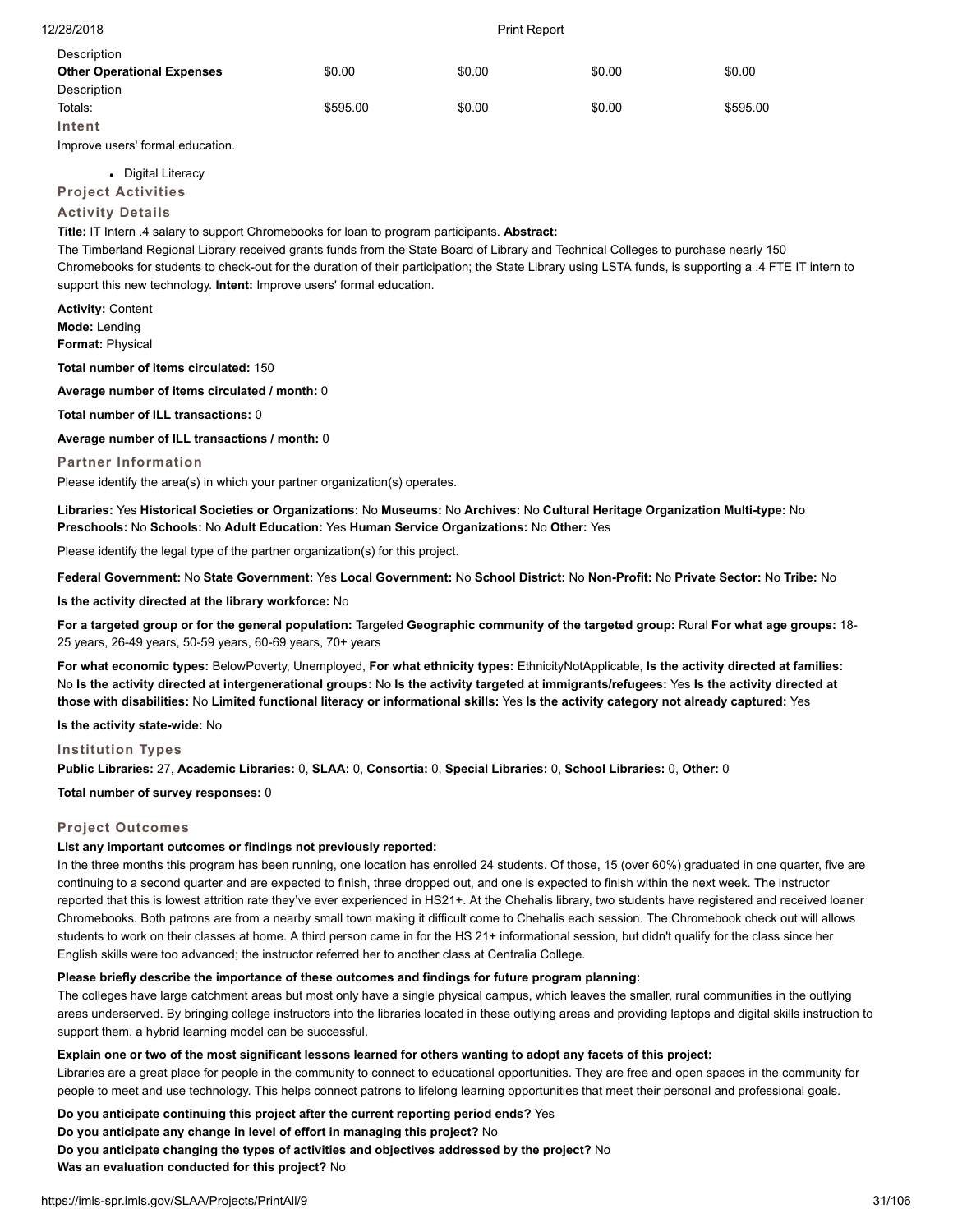Exemplary: No

**Project Tags** Digital Literacy

# **Project Information**

Fiscal Year: 2017 State: WA Version: 1 SPR Project Code: 2017-WA-80036

Title: K-20 Library Support State Project Code: 9550-8721-06 Start Date: 09/01/2017 End Date: 08/31/2018 Status: Completed Abstract:

The Washington State Library (WSL) recognizes the critical need to develop library services that provide all users with access to information through local, state, regional, national, and international electronic networks. Integral to this undertaking, is the support of library efforts to provide reliable high speed Internet connectivity. WSL assisted libraries statewide providing the following services: help desk and regional institutional technology unit (RITU) functionalities. The K-20 Educational Network provided fiber connectivity for email hosting, web hosting, integrated library system (Koha) and domain name system services.

State Goal: Plan 13-17 Goal 1. Expanding access to information in a variety of formats

**Project Director**

Director Name: Gary C. Bortel; Director Phone: 360-570-5588; Director Email: gary.bortel@sos.wa.gov

**Grantee Information**

Grantee: Washington State Library

## **Additional Materials**

https://www.sos.wa.gov/library/libraries/projects/k20.aspx

**Budgets**

|                                   | <b>LSTA</b>                                | <b>MATCH-State</b> | <b>MATCH-Other</b> | <b>Total</b> |
|-----------------------------------|--------------------------------------------|--------------------|--------------------|--------------|
| <b>Salaries/Wages/Benefits</b>    | \$0.00                                     | \$0.00             | \$0.00             | \$0.00       |
| Description                       |                                            |                    |                    |              |
| <b>Consultant Fees</b>            | \$0.00                                     | \$0.00             | \$0.00             | \$0.00       |
| Description                       |                                            |                    |                    |              |
| Travel                            | \$0.00                                     | \$0.00             | \$0.00             | \$0.00       |
| Description                       |                                            |                    |                    |              |
| <b>Supplies/Materials</b>         | \$0.00                                     | \$0.00             | \$0.00             | \$0.00       |
| Description                       |                                            |                    |                    |              |
| <b>Equipment</b>                  | \$0.00                                     | \$0.00             | \$0.00             | \$0.00       |
| Description                       |                                            |                    |                    |              |
| <b>Services</b>                   | \$3,898.00                                 | \$0.00             | \$0.00             | \$3,898.00   |
| Description                       | Fees for participation in the K20 network. |                    |                    |              |
| <b>Other Operational Expenses</b> | \$0.00                                     | \$0.00             | \$0.00             | \$0.00       |
| Description                       |                                            |                    |                    |              |
| Totals:                           | \$3,898.00                                 | \$0.00             | \$0.00             | \$3,898.00   |
| Intent                            |                                            |                    |                    |              |

Improve library's physical and technology infrastructure.

• Broadband adoption

# **Project Activities**

# **Activity Details**

**Title:** Hosting of services on fiber circuit for public libraries **Abstract:**

WSL maintains server infrastructure hosting services for libraries statewide aimed at smallest libraries that have neither infrastructure nor expertise to provide these services in-house. Hosting is provided for email, web sites, online integrated library systems and domain name system. The fiber circuit funded through this project provides connectivity to these services.

**Intent:** Improve library's physical and technology infrastructure.

**Activity:** Content **Mode:** Other **Format:** Digital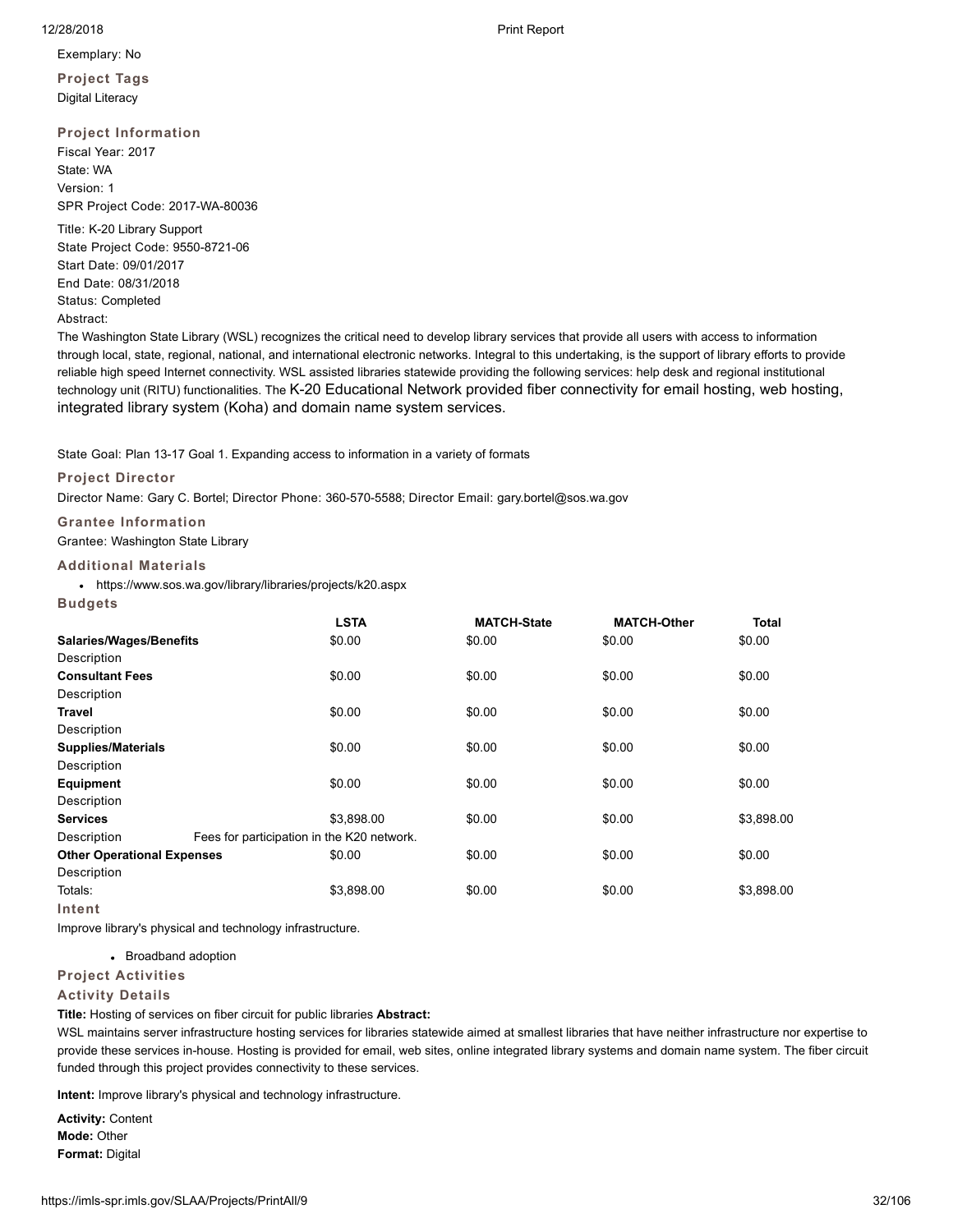# **Partner Information**

Please identify the area(s) in which your partner organization(s) operates.

**Libraries:** Yes **Historical Societies or Organizations:** No **Museums:** No **Archives:** No **Cultural Heritage Organization Multi-type:** No **Preschools:** No **Schools:** Yes **Adult Education:** No **Human Service Organizations:** No **Other:** No

Please identify the legal type of the partner organization(s) for this project.

**Federal Government:** No **State Government:** No **Local Government:** Yes **School District:** No **Non-Profit:** No **Private Sector:** No **Tribe:** No

**Is the activity directed at the library workforce:** No

**For a targeted group or for the general population:** General **Geographic community of the targeted group:** Urban, Suburban, Rural **For what age groups:**

**Is the activity state-wide:** No

**Name:** ASOTIN COUNTY LIBRARY

417 SYCAMORE ST. CLARKSTON, WA 99403

**Name:** CAMAS PUBLIC LIBRARY

625 NE FOURTH AVE. CAMAS, WA 98607

**Name:** Chewelah Public Library

301 E Clay Ave Chewelah, WA 99109-8936 **Name:** FORT VANCOUVER REGIONAL LIBRARY DISTRICT

1007 E. MILL PLAIN BLVD VANCOUVER, WA 98663 **Name:** JEFFERSON COUNTY RURAL LIBRARY DISTRICT

620 CEDAR AVENUE PORT HADLOCK, WA 98339 **Name:** LA CONNER REGIONAL LIBRARY

614 MORRIS ST. LA CONNER, WA 98257 **Name:** LONGVIEW PUBLIC LIBRARY

1600 LOUISIANA STREET LONGVIEW, WA 98632 **Name:** LOPEZ ISLAND LIBRARY DISTRICT

2225 FISHERMAN BAY RD LOPEZ ISLAND, WA 98261 **Name:** NORTH OLYMPIC LIBRARY SYSTEM

2210 SOUTH PEABODY STREET PORT ANGELES, WA 98362 **Name:** ORCAS ISLAND LIBRARY DISTRICT

500 ROSE STREET EASTSOUND, WA 98245 **Name:** POMEROY (DENNY ASHBY) LIBRARY

856 ARLINGTON ST POMEROY, WA 99347 **Name:** RICHLAND PUBLIC LIBRARY

955 NORTHGATE DR RICHLAND, WA 99352 **Name:** SAN JUAN ISLAND LIBRARY DISTRICT

1010 GUARD STREET FRIDAY HARBOR, WA 98250 **Name:** SEDRO-WOOLLEY PUBLIC LIBRARY

802 BALL AVENUE SEDRO-WOOLLEY, WA 98284 **Name:** SNO-ISLE LIBRARIES

7312 35TH AVENUE NE MARYSVILLE, WA 98271 **Name:** STEVENS COUNTY RURAL LIBRARY DISTRICT

4008 CEDAR ST. LOON LAKE, WA 99148 **Name:** UPPER SKAGIT LIBRARY DISTRICT

45770 B MAIN ST. CONCRETE, WA 98237 **Name:** Washington State Library

Office of the Secretary of State P.O. Box 42460 Olympia, WA 98504-2460 **Total number of survey responses:** 0

# **Project Outcomes**

**List any important outcomes or findings not previously reported:** Seventeen library systems received support for high-speed broadband Internet connectivity through the statewide K-20 Education Network.

**Please briefly describe the importance of these outcomes and findings for future program planning:**

Patrons at participating locations could reliably access online resources through participating libraries' connectivity provided by the K-20 Education Network.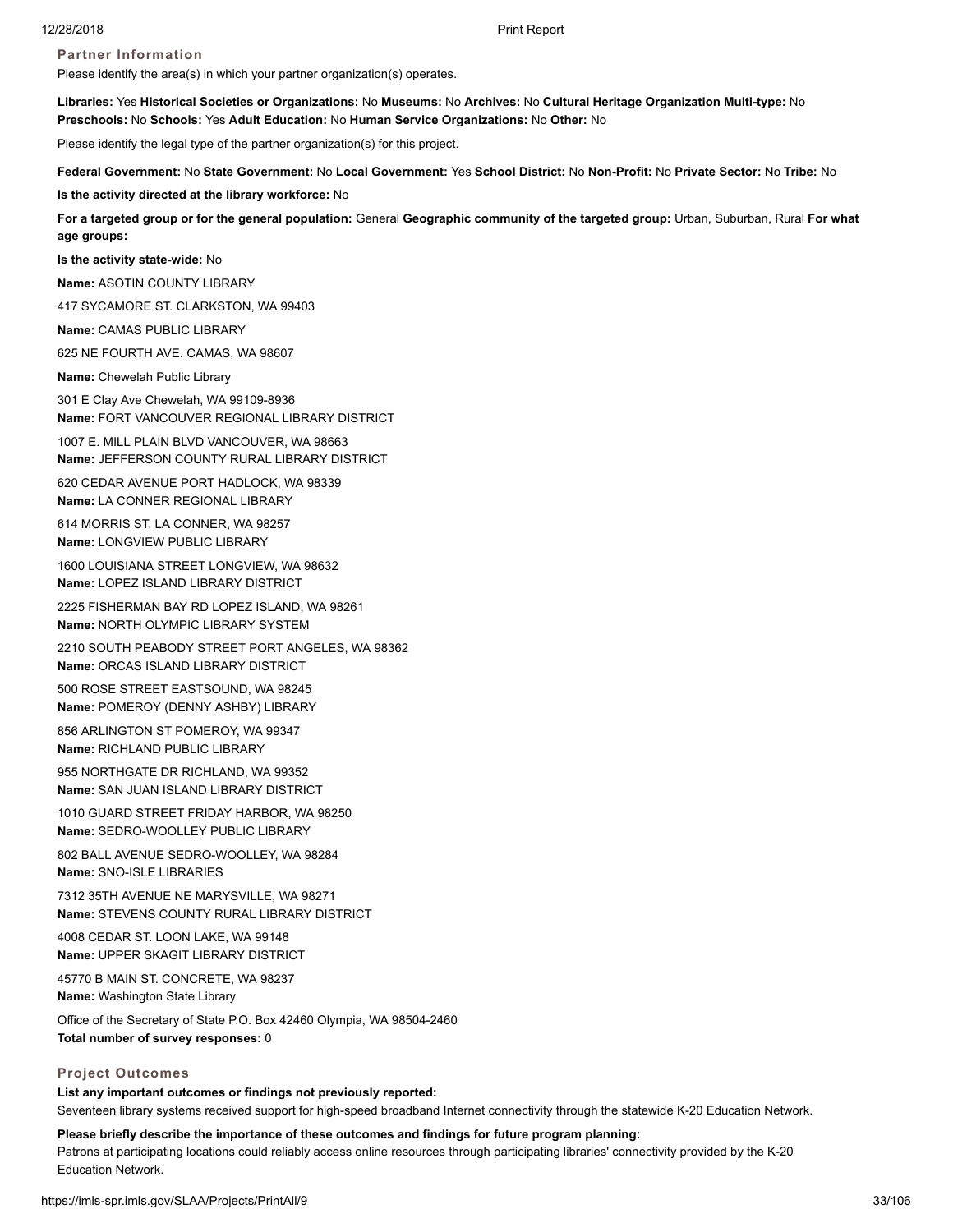#### **Explain one or two of the most significant lessons learned for others wanting to adopt any facets of this project:**

Libraries should be able to leverage state supported networks serving schools, colleges and universities to provide reliable high speed broadband connectivity for their patrons and locations.

**Do you anticipate continuing this project after the current reporting period ends?** Yes **Do you anticipate any change in level of effort in managing this project?** Yes Yes. Technology support across multiple areas is an ongoing need for libraries in the State. **Do you anticipate changing the types of activities and objectives addressed by the project?** No **Was an evaluation conducted for this project?** No Exemplary: No

**Project Tags** connectivity, broadband, online services

**Project Information** Fiscal Year: 2017 State: WA Version: 1 SPR Project Code: 2017-WA-80079

Title: Statewide Assistance to Public and Tribal Libraries State Project Code: 9550-8741-01 Start Date: 10/02/2017 End Date: 09/28/2018 Status: Completed

Abstract: Statewide Assistance to Libraries provides a variety of activities to all types of libraries in Washington including consulting, training, free book distribution, and publications like weekly emails of Washington State Library Updates with news about training, grant opportunities, programming, etc.

State Goal: Plan 13-17 Goal 2. Providing training and other resources to enhance the ability of library staff

## **Project Director**

Director Name: Carolyn Petersen; Director Phone: 360-570-5560; Director Email: carolyn.petersen@sos.wa.gov

**Grantee Information** Grantee: Washington State Library

# **Additional Materials**

#### **Budgets**

|                                   |                                                                                                                   | <b>LSTA</b>                                                                                              | <b>MATCH-State</b> | <b>MATCH-Other</b> | Total        |  |  |
|-----------------------------------|-------------------------------------------------------------------------------------------------------------------|----------------------------------------------------------------------------------------------------------|--------------------|--------------------|--------------|--|--|
| <b>Salaries/Wages/Benefits</b>    |                                                                                                                   | \$94,993.11                                                                                              | \$61,194.87        | \$0.00             | \$156,187.98 |  |  |
| Description                       |                                                                                                                   | Salary and benefits for project staff                                                                    |                    |                    |              |  |  |
| <b>Consultant Fees</b>            |                                                                                                                   | \$0.00                                                                                                   | \$0.00             | \$0.00             | \$0.00       |  |  |
| Description                       |                                                                                                                   |                                                                                                          |                    |                    |              |  |  |
| Travel                            |                                                                                                                   | \$17,941.57                                                                                              | \$2,020.43         | \$0.00             | \$19,962.00  |  |  |
| Description                       |                                                                                                                   | Site visits for coaching and mentoring librarians, travel to conferences for staff and other librarians. |                    |                    |              |  |  |
| <b>Supplies/Materials</b>         |                                                                                                                   | \$9.100.61                                                                                               | \$15,098,00        | \$0.00             | \$24,198.61  |  |  |
| Description                       | Purchase of children's books and similar resources for distribution to tribal libraries. Purchase of professional |                                                                                                          |                    |                    |              |  |  |
|                                   | memberships and conference registrations. Postage and FedEx charges Exhibit booth for Washington Library          |                                                                                                          |                    |                    |              |  |  |
|                                   | Association conference                                                                                            |                                                                                                          |                    |                    |              |  |  |
| <b>Equipment</b>                  |                                                                                                                   | \$0.00                                                                                                   | \$0.00             | \$0.00             | \$0.00       |  |  |
| Description                       |                                                                                                                   |                                                                                                          |                    |                    |              |  |  |
| Services                          |                                                                                                                   | \$7.341.78                                                                                               | \$622.65           | \$0.00             | \$7,964.43   |  |  |
| Description                       |                                                                                                                   |                                                                                                          |                    |                    |              |  |  |
| <b>Other Operational Expenses</b> |                                                                                                                   | \$0.00                                                                                                   | \$0.00             | \$0.00             | \$0.00       |  |  |
| Description                       |                                                                                                                   |                                                                                                          |                    |                    |              |  |  |
| Totals:                           |                                                                                                                   | \$129,377.07                                                                                             | \$78,935.95        | \$0.00             | \$208,313.02 |  |  |
| Intent                            |                                                                                                                   |                                                                                                          |                    |                    |              |  |  |

Improve the library workforce.

Continuing Education and Staff Development

Improve users' general knowledge and skills.

#### Arts, Culture & Humanities

# **Project Activities**

## **Activity Details**

**Title:** Book Redistribution Program **Abstract:**

The Washington State Library serves as a redistribution center for community reads programs. When libraries have surplus copies which are no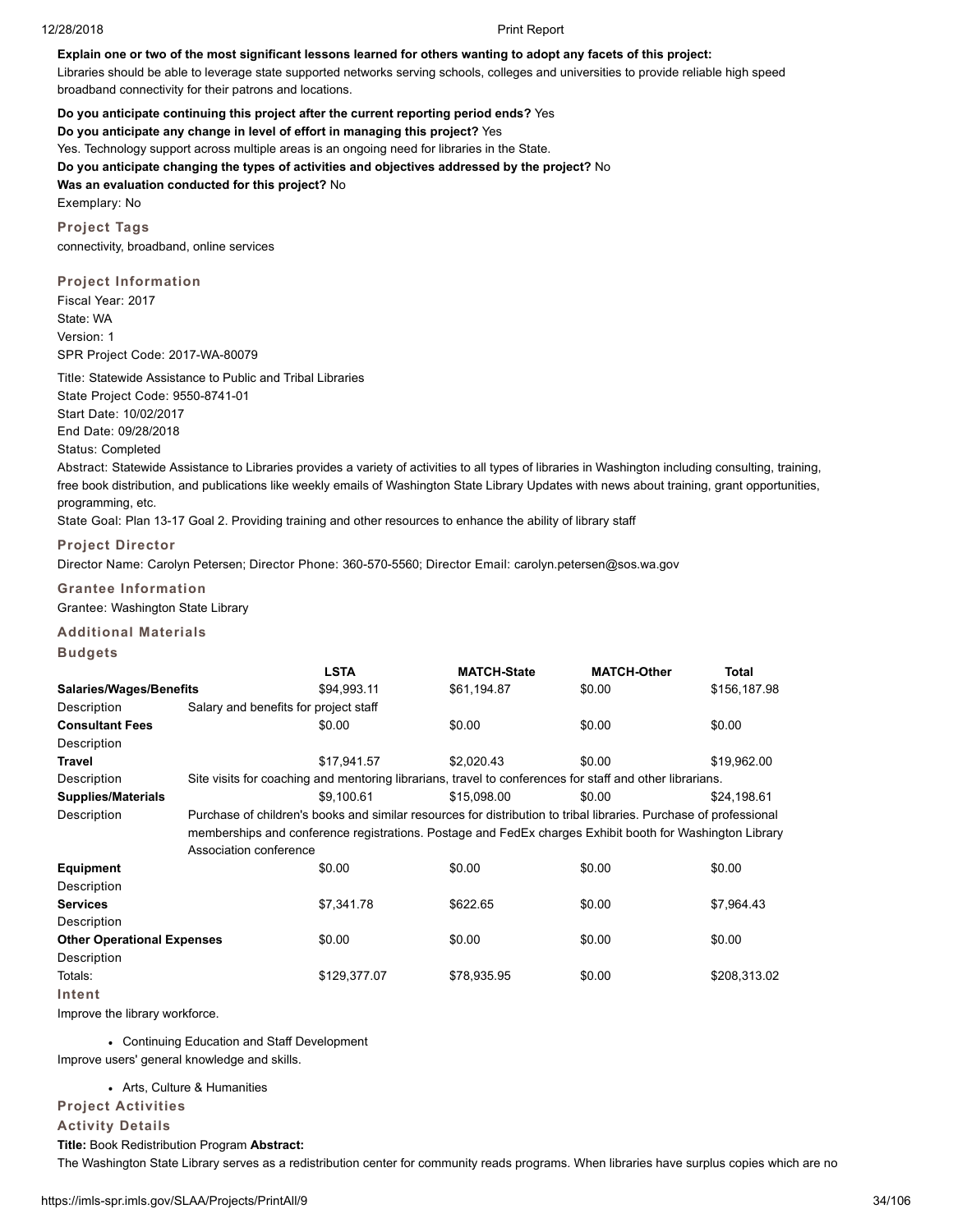longer circulating, they send them to the State Library. Then the State Library ships these titles to any library within Washington State which requests them.

**Intent:** Improve users' general knowledge and skills.

**Activity:** Content **Mode:** Acquisition **Format:** Physical

**Number of hardware acquired:** 0

**Number of software acquired:** 0

**Number of licensed databases acquired:** 0

**Number of print materials (books & government documents) acquired:** 530

**Number of electronic materials acquired:** 0

**Number of audio/visual units (audio discs, talking books, other recordings) acquired:** 0

**Partner Information**

Please identify the area(s) in which your partner organization(s) operates.

**Libraries:** Yes **Historical Societies or Organizations:** No **Museums:** No **Archives:** No **Cultural Heritage Organization Multi-type:** No **Preschools:** No **Schools:** Yes **Adult Education:** No **Human Service Organizations:** No **Other:** No

Please identify the legal type of the partner organization(s) for this project.

**Federal Government:** No **State Government:** Yes **Local Government:** Yes **School District:** Yes **Non-Profit:** Yes **Private Sector:** Yes **Tribe:** Yes

**Is the activity directed at the library workforce:** No

**For a targeted group or for the general population:** General **Geographic community of the targeted group:** Urban, Suburban, Rural **For what age groups:**

**Is the activity state-wide:** No

#### **Institution Types**

**Public Libraries:** 47, **Academic Libraries:** 0, **SLAA:** 0, **Consortia:** 0, **Special Libraries:** 0, **School Libraries:** 0, **Other:** 0

**Total number of survey responses:** 0

## **Activity Details**

**Title:** Coaching and mentoring rural and tribal libraries **Abstract:**

Rural libraries in three counties formed consortia in order to share the cost of a Koha circulation system. We provided trustee training to these same libraries and mentoring in collection development. Tribal projects for the tribes included coaching and mentoring and continuing education opportunities. There were site visit to varioustribal libraries, assisting tribal librarians set up library collectionsand setting up programming areas in new tribal librarylocations.

**Intent:** Improve the library workforce.

**Activity:** Instruction **Mode:** Consultation/drop-in/referral **Format:** In-person

**Total number of consultation/reference transactions:** 27

**Average number of consultation/reference transactions per month:** 2

**Partner Information**

Please identify the area(s) in which your partner organization(s) operates.

**Libraries:** Yes **Historical Societies or Organizations:** No **Museums:** No **Archives:** No **Cultural Heritage Organization Multi-type:** No **Preschools:** No **Schools:** No **Adult Education:** No **Human Service Organizations:** No **Other:** No

Please identify the legal type of the partner organization(s) for this project.

**Federal Government:** No **State Government:** No **Local Government:** Yes **School District:** No **Non-Profit:** No **Private Sector:** No **Tribe:** Yes

**Is the activity directed at the library workforce:** Yes

**Is the activity state-wide:** No

**Name:** ANACORTES PUBLIC LIBRARY

1220 10TH ST ANACORTES, WA 98221

**Name:** BURLINGTON PUBLIC LIBRARY

820 EAST WASHINGTON AVENUE BURLINGTON, WA 98233

**Name:** CASTLE ROCK PUBLIC LIBRARY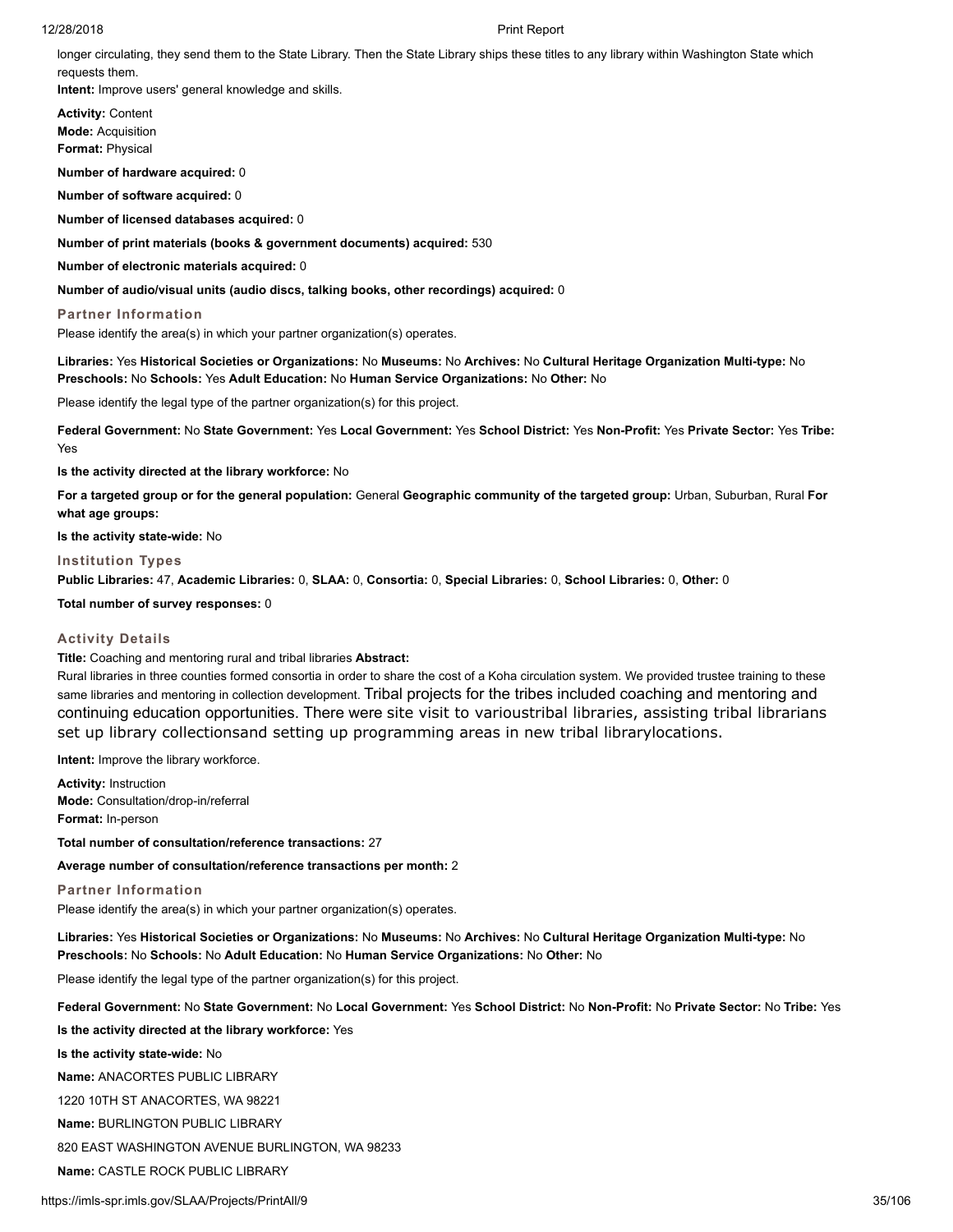137 COWLITZ ST W. CASTLE ROCK, WA 98611 **Name:** CATHLAMET (BLANCHE BRADLEY) PUBLIC LIBRARY

100 MAIN ST CATHLAMET, WA 98612 **Name:** CLE ELUM (CARPENTER MEMORIAL) LIBRARY

302 PENNSYLVANIA AVE. CLE ELUM, WA 98922 **Name:** Concrete School District - Concrete Elementary

7838 S. Superior Ave Concrete, WA 98237-9340 **Name:** DAVENPORT PUBLIC LIBRARY

505 7TH ST DAVENPORT, WA 99122 **Name:** HARRINGTON PUBLIC LIBRARY

S 11 3RD STREET HARRINGTON, WA 99134 **Name:** Hoh Tribe Chalá·at: People of the Hoh River

PO BOX 2196 Forks, WA 98331 **Name:** Hoh Tribe Chalá·at: People of the Hoh River

PO BOX 2196 Forks, WA 98331 **Name:** KALAMA PUBLIC LIBRARY

312 N 1ST KALAMA, WA 98625 **Name:** LA CONNER REGIONAL LIBRARY

614 MORRIS ST. LA CONNER, WA 98257 **Name:** LOPEZ ISLAND LIBRARY DISTRICT

2225 FISHERMAN BAY RD LOPEZ ISLAND, WA 98261 **Name:** Lower Elwha Klallam Tribal Library

2851 Lower Elwha Road Port Angeles, WA 98636 **Name:** Lower Elwha Klallam Tribal Library

2851 Lower Elwha Road Port Angeles, WA 98636 **Name:** MOUNT VERNON CITY LIBRARY

315 SNOQUALMIE ST. MOUNT VERNON, WA 98273 **Name:** Nooksack Indian Tribe - Nooksack Tribal Library

5016 Deming Rd Deming, WA 98244 **Name:** Nooksack Indian Tribe - Nooksack Tribal Library

5016 Deming Rd Deming, WA 98244 **Name:** ODESSA PUBLIC LIBRARY

21 E. FIRST STREET ODESSA, WA 99159 **Name:** ORCAS ISLAND LIBRARY DISTRICT

500 ROSE STREET EASTSOUND, WA 98245 **Name:** REARDAN MEMORIAL LIBRARY

120 S OAK REARDAN, WA 99029 **Name:** RITZVILLE PUBLIC LIBRARY

302 W MAIN RITZVILLE, WA 99169 **Name:** ROSLYN PUBLIC LIBRARY

201 S. FIRST ST. ROSLYN, WA 98941 **Name:** SEDRO-WOOLLEY PUBLIC LIBRARY

802 BALL AVENUE SEDRO-WOOLLEY, WA 98284 **Name:** SPRAGUE PUBLIC LIBRARY

119 WEST SECOND SPRAGUE, WA 99032

**Name:** Upper Skagit Tribal Library

25944 Community Plaza Way Sedro-Woolley, WA 98284 **Name:** Upper Skagit Tribal Library

25944 Community Plaza Way Sedro-Woolley, WA 98284 **Name:** WILBUR (HESSELTINE) PUBLIC LIBRARY

14 NW DIVISION WILBUR, WA 99185 **Name:** Yakama Nation Library

401 Fort Road Toppenish, WA 98948-0151 **Name:** Yakama Nation Library

401 Fort Road Toppenish, WA 98948-0151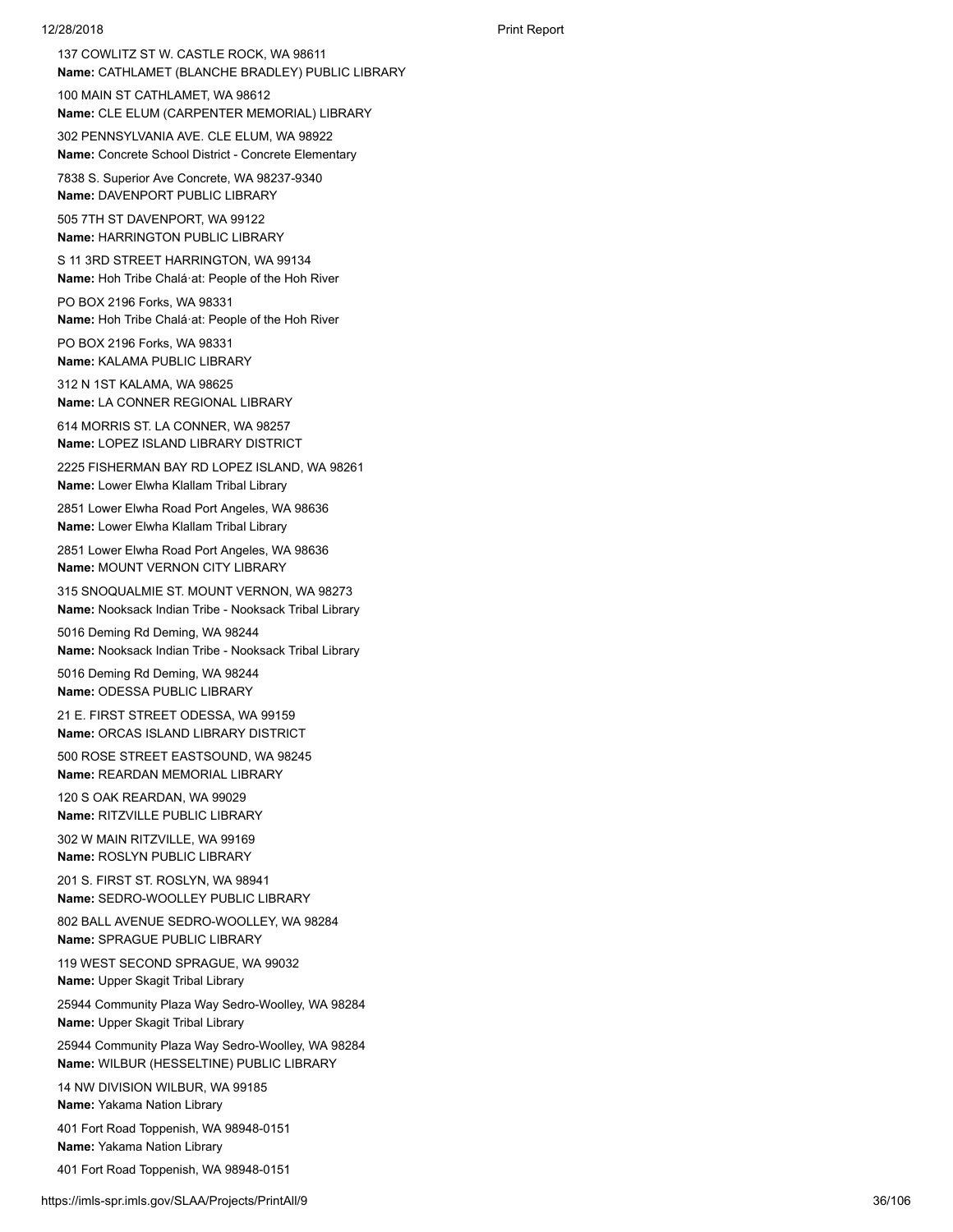## **Total number of survey responses:** 0

# **Activity Details**

# **Title:** Prime Time Washington **Abstract:**

Humanities Washington's Prime Time Family Reading program inspires active thought and conversation between children and families through reading, boosting long-term academic achievement, and building lasting connections with local libraries. The program is delivered in partnership with schools and libraries throughout the state,and primarily serves at-risk children and families. During a series of six weekly sessions held in the evenings at public libraries, children hear stories from a skilled storyteller, then discuss the book's ethical and cultural themes with the help of a scholar and their families. The program is also available in a bilingual format. The Washington State Library partnered with Humanities Washington to deliver this family engagement program to four rural counties which had not ever experienced the program.

**Intent:** Improve users' general knowledge and skills.

**Activity:** Instruction **Mode:** Program **Format:** In-person

**Session length (minutes):** 90

**Number of sessions in program:** 6

**Average number in attendance per session:** 47

**Number of times program administered:** 4

#### **Partner Information**

Please identify the area(s) in which your partner organization(s) operates.

**Libraries:** Yes **Historical Societies or Organizations:** No **Museums:** No **Archives:** No **Cultural Heritage Organization Multi-type:** No **Preschools:** No **Schools:** Yes **Adult Education:** No **Human Service Organizations:** No **Other:** No

Please identify the legal type of the partner organization(s) for this project.

**Federal Government:** No **State Government:** No **Local Government:** Yes **School District:** No **Non-Profit:** Yes **Private Sector:** No **Tribe:** No

**Is the activity directed at the library workforce:** No

**For a targeted group or for the general population:** Targeted **Geographic community of the targeted group:** Rural **For what age groups:** 6-12 years,

**For what economic types:** EconomicNotApplicable **For what ethnicity types:** EthnicityNotApplicable, **Is the activity directed at families:** Yes **Is the activity directed at intergenerational groups:** No **Is the activity targeted at immigrants/refugees:** No **Is the activity directed at those with disabilities:** No **Limited functional literacy or informational skills:** Yes **Is the activity category not already captured:** No

**Is the activity state-wide:** No

**Name:** PEND OREILLE COUNTY LIBRARY DISTRICT

116 S. WASHINGTON AVENUE NEWPORT, WA 99156

**Name:** STEVENS COUNTY RURAL LIBRARY DISTRICT

4008 CEDAR ST. LOON LAKE, WA 99148

**Total number of survey responses:** 0 I learned something by participating in this library activity. **SD:** 0 | **D:** 0 | **NA/ND:** 0 | **A:** 0 | **SA:** 0 | **NR:** 0

I feel more confident about what I just learned. **SD:** 0 | **D:** 0 | **NA/ND:** 0 | **A:** 0 | **SA:** 0 | **NR:** 0

I intend to apply what I just learned. **SD:** 0 | **D:** 0 | **NA/ND:** 0 | **A:** 0 | **SA:** 0 | **NR:** 0

I am more aware of resources and services provided by the library. **SD:** 0 | **D:** 0 | **NA/ND:** 0 | **A:** 0 | **SA:** 0 | **NR:** 0

I am more likely to use other library resources and services. **SD:** 0 | **D:** 0 | **NA/ND:** 0 | **A:** 0 | **SA:** 0 | **NR:** 0

# **Project Outcomes**

**List any important outcomes or findings not previously reported:** Twenty seven trustees and library directors attended the Skagit Valley regional trustee training. The formation of the Wheat Land library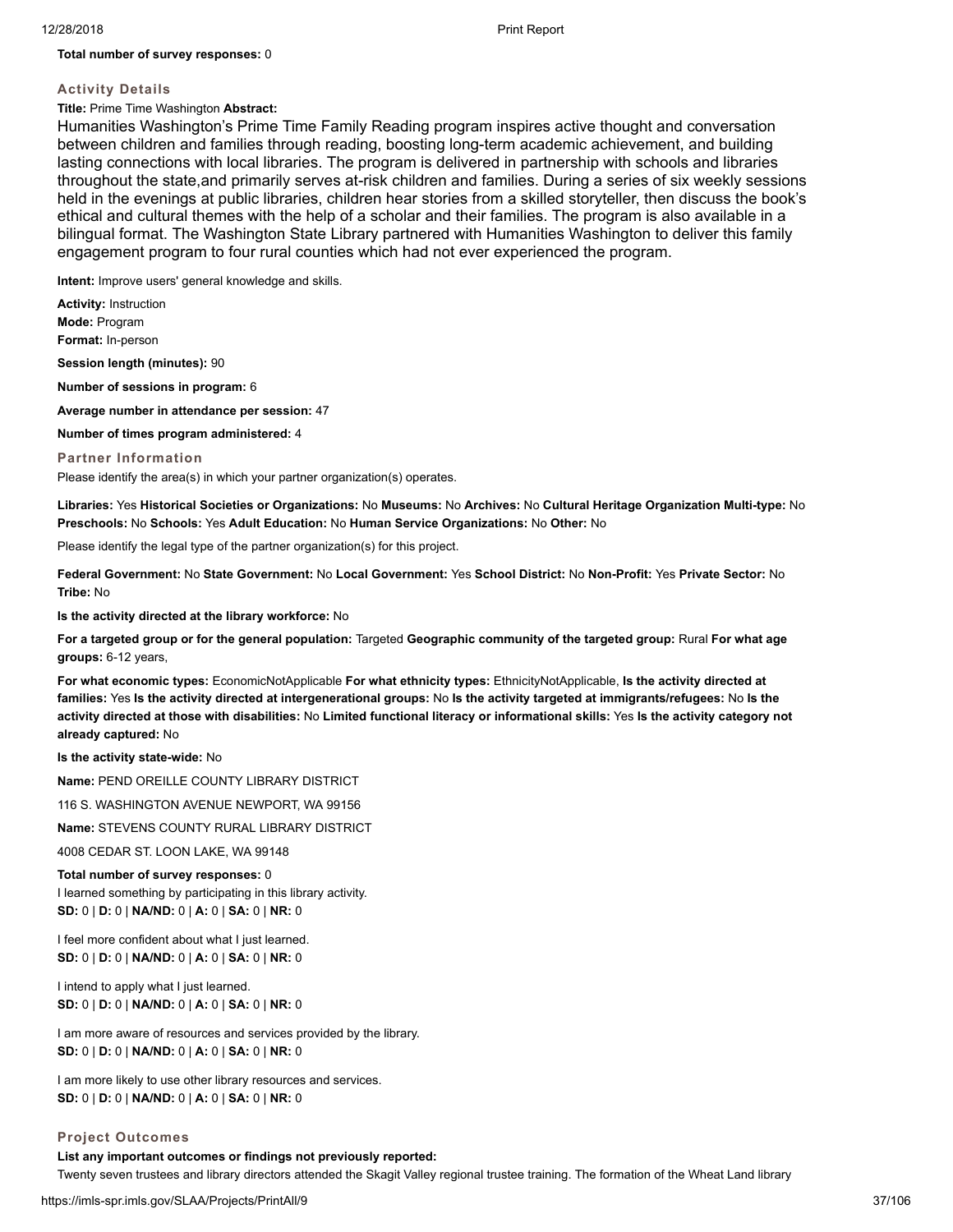consortia allows for the provision of improved services with the prospect of a union catalog being the next step. Library staff in the towns of Roslyn and Cle Elum now know more about collection development than they did previously. Strategic planning workshops were held in two communities, Clarkston and Cathlamet. In Clarkston, the Asotin County Library board considered what how to keep up the momentum which would happen once their renovation was complete. Community members in Cathlamet were invited to plan for the future of their county.

# **Please briefly describe the importance of these outcomes and findings for future program planning:**

The Skagit Valley Regional library training will be a good model for other trustee trainings throughout Washington State. Regional trainings allow trustees to learn from other libraries and broaden their experience base. In Cathlamet, the library served as a neutral and trusted place for various community stakeholders to come together to express their hopes and dreams for their community. This enabled the librarian to hear how about projects which the library might undertake to move the community forward.

# **Explain one or two of the most significant lessons learned for others wanting to adopt any facets of this project:**

The formation of the Wheat Land consortia happened after eleven years of work in Lincoln and Adams counties. Change in rural areas occasionally takes a long time, a long term commitment of resources, and the ability to seize an opportunity to advance libraries when it comes along.

**Do you anticipate continuing this project after the current reporting period ends?** No **Was an evaluation conducted for this project?** No Exemplary: No

**Project Tags** tribal libraries, book distribution

**Project Information** Fiscal Year: 2017 State: WA Version: 1 SPR Project Code: 2017-WA-80089

Title: Stimulating Summers State Project Code: 9550-8741-38 Start Date: 10/02/2017 End Date: 09/28/2018 Status: Completed Abstract:

Stimulating Summers, a day camp program, was available in three local communities and ran for six weeks. This day camp program provided organized experiential learning opportunities for children age six through thirteen. They had an opportunity to maintain reading skills and check out books every day. Morning activities had themes and highlighted STEM activities. In addition, these camps also served as free summer meal sites for both the children attending the camps and other kids in the communities.

State Goal: Plan 13-17 Goal 1. Expanding access to information in a variety of formats

# **Project Director**

Director Name: Carolyn Petersen; Director Phone: 360-570-5560; Director Email: Carolyn.petersen@sos.wa.gov

# **Grantee Information**

Grantee: Washington State Library

# **Additional Materials**

https://blogs.sos.wa.gov/fromourcorner/index.php/2017/09/state-library-helps-eastern-wa-libraries-with-day-camps/ **Budgets**

|                                   |                              | <b>LSTA</b> | <b>MATCH-State</b> | <b>MATCH-Other</b> | Total      |
|-----------------------------------|------------------------------|-------------|--------------------|--------------------|------------|
| <b>Salaries/Wages/Benefits</b>    |                              | \$2,718.71  | \$0.00             | \$0.00             | \$2,718.71 |
| Description                       | Staff salaries for day camps |             |                    |                    |            |
| <b>Consultant Fees</b>            |                              | \$0.00      | \$0.00             | \$0.00             | \$0.00     |
| Description                       |                              |             |                    |                    |            |
| Travel                            |                              | \$0.00      | \$0.00             | \$0.00             | \$0.00     |
| Description                       |                              |             |                    |                    |            |
| <b>Supplies/Materials</b>         |                              | \$0.00      | \$0.00             | \$0.00             | \$0.00     |
| Description                       |                              |             |                    |                    |            |
| Equipment                         |                              | \$0.00      | \$0.00             | \$0.00             | \$0.00     |
| Description                       |                              |             |                    |                    |            |
| <b>Services</b>                   |                              | \$0.00      | \$0.00             | \$0.00             | \$0.00     |
| Description                       |                              |             |                    |                    |            |
| <b>Other Operational Expenses</b> |                              | \$0.00      | \$0.00             | \$0.00             | \$0.00     |
| Description                       |                              |             |                    |                    |            |
| Totals:                           |                              | \$2.718.71  | \$0.00             | \$0.00             | \$2,718.71 |

https://imls-spr.imls.gov/SLAA/Projects/PrintAll/9 38/106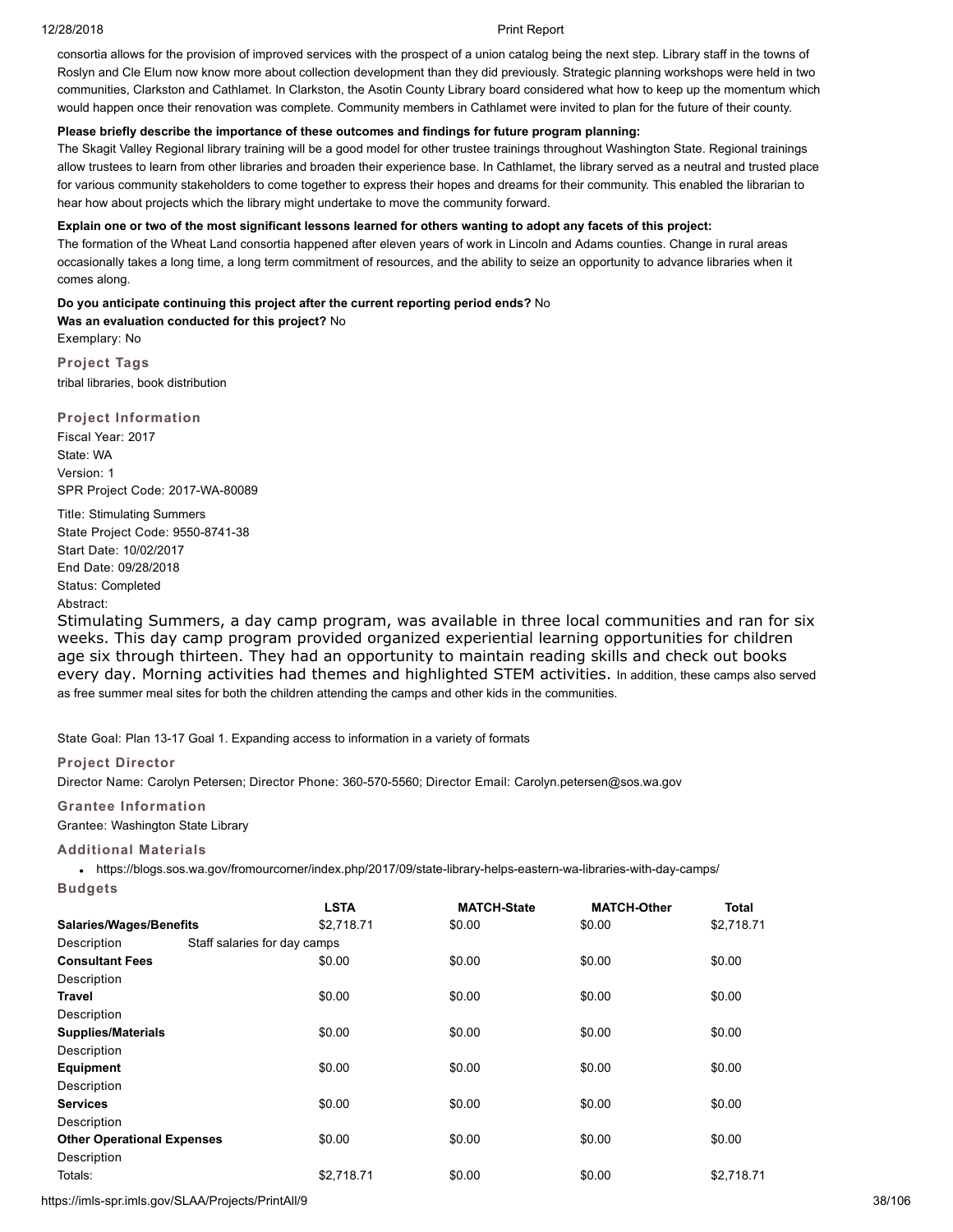**Intent**

Improve users' general knowledge and skills.

**Education** 

**Project Activities**

**Activity Details**

**Title:** Stimulating Summers **Abstract:**

Several local communities combined efforts for this program. A local town served as the administrative lead for several grants to support the program, including a grant from the Washington State Library. Local libraries provided locations and staff.

**Intent:** Improve users' general knowledge and skills.

**Activity:** Instruction **Mode:** Program **Format:** In-person

**Session length (minutes):** 480

**Number of sessions in program:** 3

**Average number in attendance per session:** 12

**Number of times program administered:** 29

# **Partner Information**

Please identify the area(s) in which your partner organization(s) operates.

**Libraries:** No **Historical Societies or Organizations:** No **Museums:** No **Archives:** No **Cultural Heritage Organization Multi-type:** No **Preschools:** No **Schools:** Yes **Adult Education:** No **Human Service Organizations:** No **Other:** No

Please identify the legal type of the partner organization(s) for this project.

**Federal Government:** No **State Government:** No **Local Government:** Yes **School District:** No **Non-Profit:** Yes **Private Sector:** Yes **Tribe:** No

**Is the activity directed at the library workforce:** No

**For a targeted group or for the general population:** Targeted **Geographic community of the targeted group:** Rural **For what age groups:** 6-12 years,

**For what economic types:** EconomicNotApplicable **For what ethnicity types:** EthnicityNotApplicable, **Is the activity directed at families:** Yes **Is the activity directed at intergenerational groups:** No **Is the activity targeted at immigrants/refugees:** No **Is the activity directed at those with disabilities:** No **Limited functional literacy or informational skills:** No **Is the activity category not already captured:** No

**Is the activity state-wide:** No

**Name:** HARRINGTON PUBLIC LIBRARY

S 11 3RD STREET HARRINGTON, WA 99134

**Name:** Lind Elementary School

206 E 3rd ST Lind, WA 99341

**Name:** REARDAN MEMORIAL LIBRARY

120 S OAK REARDAN, WA 99029 **Total number of survey responses:** 0 I learned something by participating in this library activity. **SD:** 0 | **D:** 0 | **NA/ND:** 0 | **A:** 0 | **SA:** 0 | **NR:** 0

I feel more confident about what I just learned. **SD:** 0 | **D:** 0 | **NA/ND:** 0 | **A:** 0 | **SA:** 0 | **NR:** 0

I intend to apply what I just learned. **SD:** 0 | **D:** 0 | **NA/ND:** 0 | **A:** 0 | **SA:** 0 | **NR:** 0

I am more aware of resources and services provided by the library. **SD:** 0 | **D:** 0 | **NA/ND:** 0 | **A:** 0 | **SA:** 0 | **NR:** 0

I am more likely to use other library resources and services. **SD:** 0 | **D:** 0 | **NA/ND:** 0 | **A:** 0 | **SA:** 0 | **NR:** 0

# **Project Outcomes**

# **List any important outcomes or findings not previously reported:**

The program benefited from last year's experience. One additional staff member served as program troubleshooter and smoothed out difficulties. The average attendance increased from seven per session to twelve this year. Total attendance for the USDA summer feeding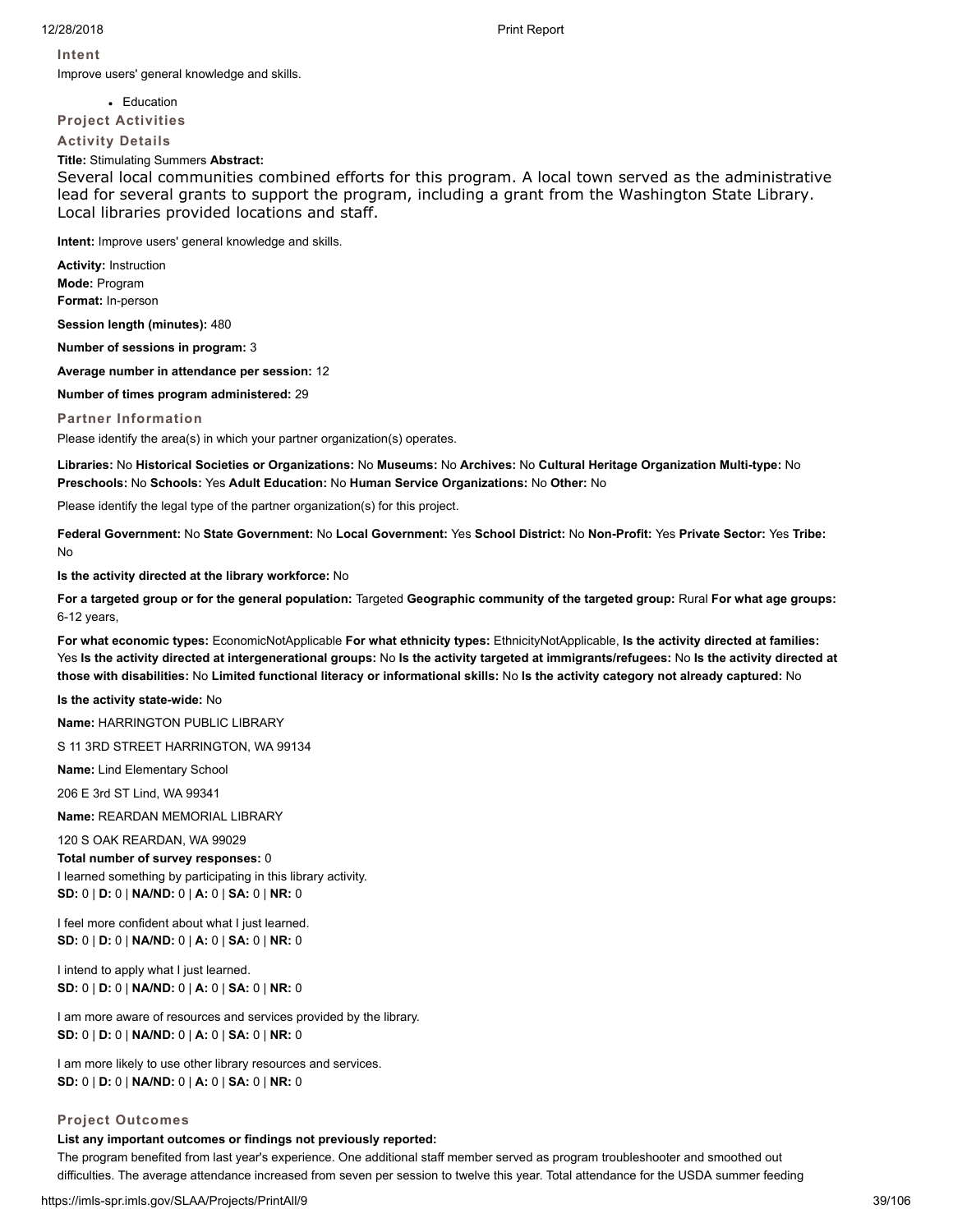program combined with the paid day camp for each program increased. The numbers were: Harrington: day camp 139 plus reading + food program 269=total attendance 408. Lind: day camp 97 plus reading + food program 159=total attendance 25. Reardan: day camp 319 plus reading + food program 84=total attendance 403. Staff recruitment continued to be a problem with administrative staff having to fill in when no one from the ground teacher for the reading program could be recruited. The USDA summer meals program really took off in one community. Individuals joined the reading program as a result of their participation in the summer meal program.

### **Please briefly describe the importance of these outcomes and findings for future program planning:**

This was the program's second year of operation. New leadership and administrative problems occurred; lagging local support created some challenges. Coordination and experience are key factors for program success.

# **Explain one or two of the most significant lessons learned for others wanting to adopt any facets of this project:**

Staffing in a rural areas continues to be a challenge. Administrative support tasks like registration and payroll is another crucial area.

# **Do you anticipate continuing this project after the current reporting period ends?** Yes

**Do you anticipate any change in level of effort in managing this project?** Yes

This year state funds supported help from our consultant in Youth services. Next year local staff will take over this responsibility.

**Do you anticipate changing the types of activities and objectives addressed by the project?** No

**Was an evaluation conducted for this project?** No

Exemplary: No

**Project Tags** summer learning, day camp, meal sites

# **Project Information**

Fiscal Year: 2017 State: WA Version: 1 SPR Project Code: 2017-WA-80094

Title: Washington Talking Book & Braille Library (WTBBL) State Project Code: 9142-8741-40 Start Date: 10/01/2017 End Date: 09/30/2018 Status: Completed

Abstract: The Washington Talking Book & Braille Library (WTBBL) builds community and provides equal access to information and reading materials for Washington residents unable to read standard print. WTBBL provides free, statewide library services consisting of books and magazines in alternate formats by mail or download to meet the information, education, and recreational needs of visually impaired, blind, deaf-blind, physically disabled (such that it is difficult to hold a book or turn a page), and reading disabled residents statewide who are eligible under the criteria of the U.S. Library of Congress, National Library Service for the Blind and Physically Handicapped (NLS). WTBBL also provides readers' advisory, youth services programming, and local audio and braille book production. State Goal: Plan 13-17 Goal 1. Expanding access to information in a variety of formats

# **Project Director**

Director Name: Danielle Miller; Director Phone: 206-615-1588; Director Email: danielle.miller@sos.wa.gov

# **Grantee Information**

Grantee: Washington State Library

# **Additional Materials**

**Budgets**

|                                   |                                                                                                                | <b>LSTA</b>                                                | <b>MATCH-State</b>                                                                                                      | <b>MATCH-Other</b> | <b>Total</b> |  |  |  |
|-----------------------------------|----------------------------------------------------------------------------------------------------------------|------------------------------------------------------------|-------------------------------------------------------------------------------------------------------------------------|--------------------|--------------|--|--|--|
| <b>Salaries/Wages/Benefits</b>    |                                                                                                                | \$367,801.11                                               | \$598,490.87                                                                                                            | \$0.00             | \$966,291.98 |  |  |  |
| Description                       |                                                                                                                |                                                            | LSTA - salary and benefits for five WTBBL staff Match State - salary and benefits for remainder of WTBBL staff          |                    |              |  |  |  |
| <b>Consultant Fees</b>            |                                                                                                                | \$0.00                                                     | \$74.962.14                                                                                                             | \$0.00             | \$74,962.14  |  |  |  |
| Description                       |                                                                                                                |                                                            | Condo association dues for the WTBBL location. Fee for converting the voter's pamphlet into a useful form for visually  |                    |              |  |  |  |
|                                   | disabled readers.                                                                                              |                                                            |                                                                                                                         |                    |              |  |  |  |
| Travel                            |                                                                                                                | \$3.362.76                                                 | \$4.513.90                                                                                                              | \$0.00             | \$7,876.66   |  |  |  |
| Description                       |                                                                                                                | Supporting outreach and patron focused travel initiatives. |                                                                                                                         |                    |              |  |  |  |
| <b>Supplies/Materials</b>         |                                                                                                                | \$16.654.23                                                | \$237,330.60                                                                                                            | \$0.00             | \$253,984.83 |  |  |  |
| Description                       |                                                                                                                |                                                            | Supplies to support direct patron services and outreach, Shipping Department, and Readers Services.                     |                    |              |  |  |  |
| <b>Equipment</b>                  |                                                                                                                | \$0.00                                                     | \$0.00                                                                                                                  | \$0.00             | \$0.00       |  |  |  |
| Description                       |                                                                                                                |                                                            |                                                                                                                         |                    |              |  |  |  |
| <b>Services</b>                   |                                                                                                                | \$0.00                                                     | \$38,630.29                                                                                                             | \$0.00             | \$38,630.29  |  |  |  |
| Description                       | Volunteer database subscription service. American sign language interpretive services Custodial services, pest |                                                            |                                                                                                                         |                    |              |  |  |  |
|                                   |                                                                                                                | management services, recycling services                    |                                                                                                                         |                    |              |  |  |  |
| <b>Other Operational Expenses</b> |                                                                                                                | \$0.00                                                     | \$19,669.80                                                                                                             | \$0.00             | \$19,669.80  |  |  |  |
| Description                       | project                                                                                                        |                                                            | Lease payments for copy machine. Principal and interest payments for certificate of participation for energy efficiency |                    |              |  |  |  |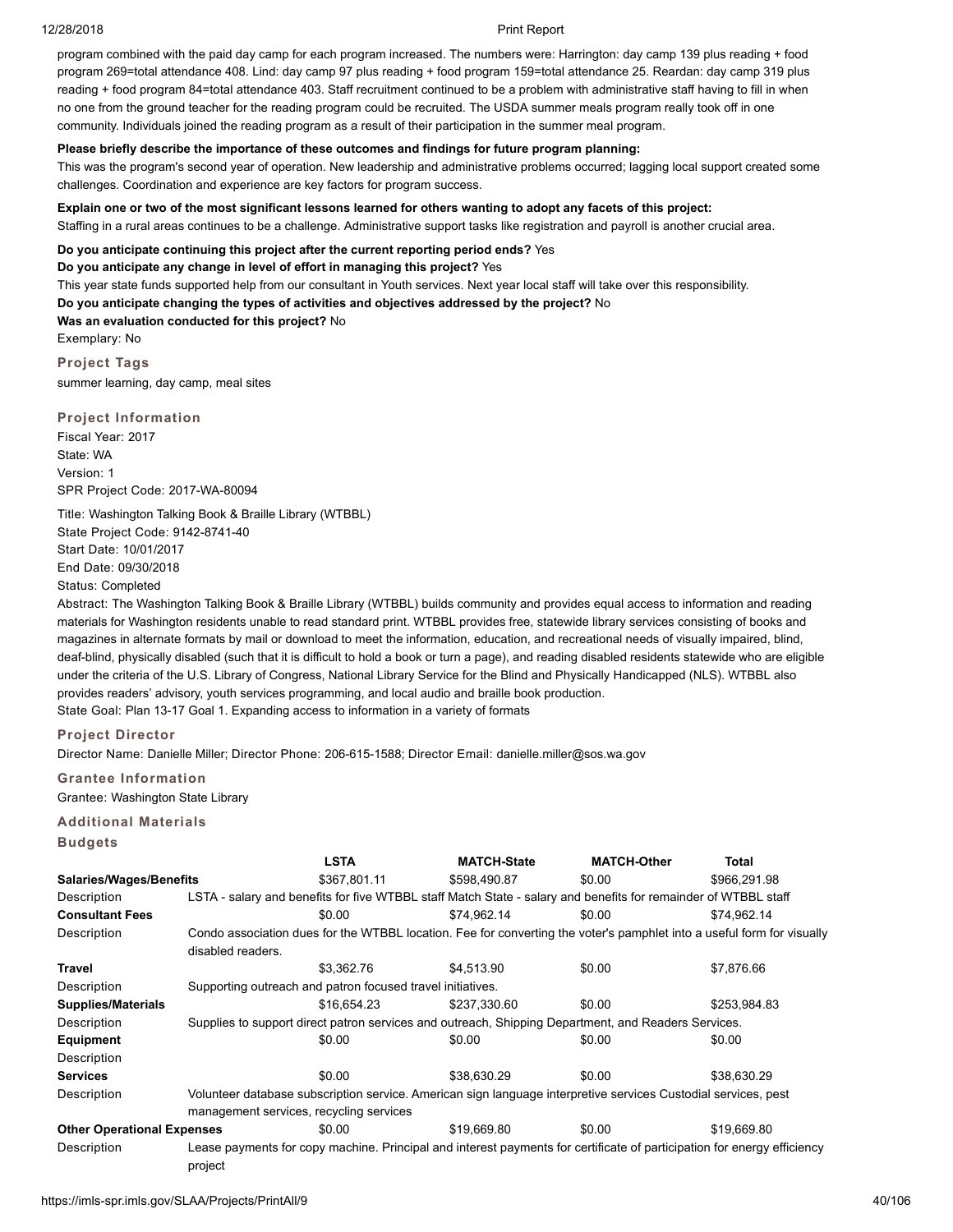Totals: \$387,818.10 \$973,597.60 \$0.00 \$1,361,415.70

**Intent**

Improve users' ability to obtain and/or use information resources.

- Education
- Literacy

**Project Activities**

**Activity Details**

# **Title:** Content and lending **Abstract:**

- Approximately 320,000 materials circulated annually.
- Approximately 74,000 books and magazines downloaded annually.
- Provision of online public access catalog and dedicated websites for downloading of locally-produced audio books, locally produced braille books, and braille transcription course.
- Locally produced books on digital cartridge and for download; approximately 200 books produced annually.
- Braille transcription of books for download and embossing for the physical collection; approximately 20 books and many in-house publications produced annually.

**Intent:** Improve users' ability to obtain and/or use information resources.

**Activity:** Content **Mode:** Lending **Format:** Physical

**Total number of items circulated:** 320,000

**Average number of items circulated / month:** 32,000

**Total number of ILL transactions:** 0

**Average number of ILL transactions / month:** 0

# **Partner Information**

Please identify the area(s) in which your partner organization(s) operates.

**Libraries:** Yes **Historical Societies or Organizations:** No **Museums:** No **Archives:** No **Cultural Heritage Organization Multi-type:** No **Preschools:** No **Schools:** Yes **Adult Education:** Yes **Human Service Organizations:** Yes **Other:** No

Please identify the legal type of the partner organization(s) for this project.

**Federal Government:** No **State Government:** No **Local Government:** Yes **School District:** Yes **Non-Profit:** Yes **Private Sector:** Yes **Tribe:** No

**Is the activity directed at the library workforce:** No

**For a targeted group or for the general population:** Targeted **Geographic community of the targeted group:** Urban, Suburban, Rural **For what age groups:** All Ages,

**For what economic types:** EconomicNotApplicable **For what ethnicity types:** EthnicityNotApplicable, **Is the activity directed at families:** No **Is the activity directed at intergenerational groups:** No **Is the activity targeted at immigrants/refugees:** No **Is the activity directed at those with disabilities:** Yes **Limited functional literacy or informational skills:** No **Is the activity category not already captured:** No

**Is the activity state-wide:** Yes

**Specific Locations:** No

**Institution Types Public Libraries:** 0, **Academic Libraries:** 0, **SLAA:** 1, **Consortia:** 0, **Special Libraries:** 0, **School Libraries:** 0, **Other:** 0

**Total number of survey responses:** 0

# **Activity Details**

**Title:** Washington Talking Book & Braille Library **Abstract:**

The Washington Talking Book & Braille Library (WTBBL) builds community and provides equal access to information and reading materials for Washington residents unable to read standard print. WTBBL provides free, statewide library service consisting of books and magazines in alternate formats by mail or download to meet the information, education, and recreational needs of visually impaired, blind, deaf-blind, physically disabled (such that it is difficult to hold a book or turn a page), and reading disabled residents statewide who are eligible under the criteria of the U.S. Library of Congress, National Library Service for the Blind and Physically Handicapped (NLS). WTBBL also provides readers' advisory, youth services programming, and local audio and braille book production. **Intent:** Improve users' ability to obtain and/or use information resources.

**Activity:** Content **Mode:** Lending **Format:** Combined physical & digital **Total number of items circulated:** 283,358

**Average number of items circulated / month:** 0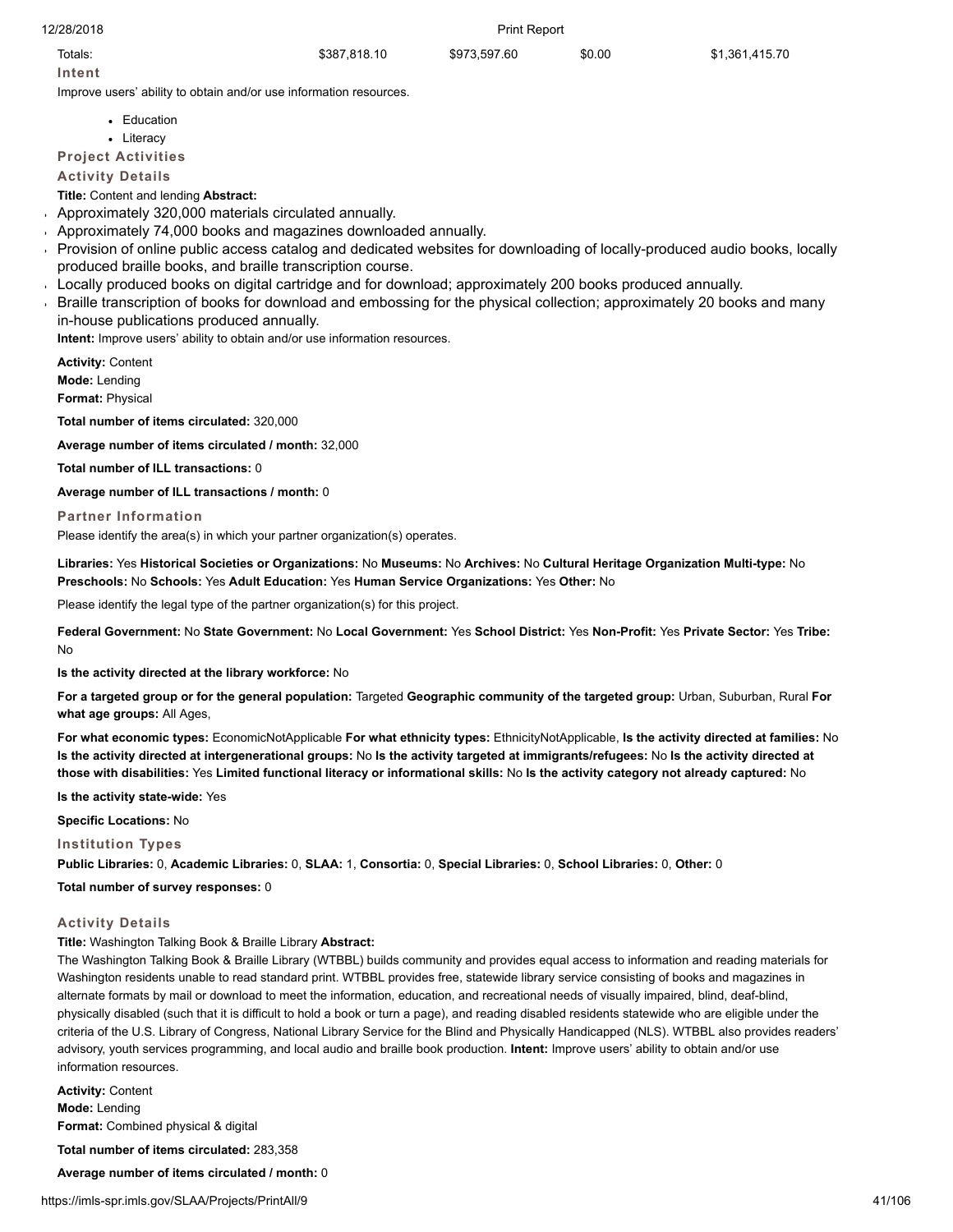**Total number of ILL transactions:** 0

**Average number of ILL transactions / month:** 0

#### **Partner Information**

Please identify the area(s) in which your partner organization(s) operates.

**Libraries:** Yes **Historical Societies or Organizations:** No **Museums:** No **Archives:** No **Cultural Heritage Organization Multi-type:** No **Preschools:** No **Schools:** Yes **Adult Education:** No **Human Service Organizations:** No **Other:** No

Please identify the legal type of the partner organization(s) for this project.

**Federal Government:** Yes **State Government:** No **Local Government:** No **School District:** No **Non-Profit:** No **Private Sector:** No **Tribe:** No

**Is the activity directed at the library workforce:** No

**For a targeted group or for the general population:** Targeted **Geographic community of the targeted group:** Urban, Suburban, Rural **For what age groups:** All Ages,

**For what economic types:** EconomicNotApplicable **For what ethnicity types:** EthnicityNotApplicable, **Is the activity directed at families:** No **Is the activity directed at intergenerational groups:** No **Is the activity targeted at immigrants/refugees:** No **Is the activity directed at those with disabilities:** Yes **Limited functional literacy or informational skills:** No **Is the activity category not already captured:** No

**Is the activity state-wide:** Yes

**Specific Locations:** No

**Institution Types**

**Public Libraries:** 0, **Academic Libraries:** 0, **SLAA:** 0, **Consortia:** 0, **Special Libraries:** 0, **School Libraries:** 0, **Other:** 0

**Total number of survey responses:** 0

# **Project Outcomes**

#### **List any important outcomes or findings not previously reported:**

A total of 1,739 new patrons established service. There was a 10% increase in patrons over the age of 65.

#### **Please briefly describe the importance of these outcomes and findings for future program planning:**

Washington Talking Book and Braille Library increased outreach efforts to older adults and visits to retirement homes, care facilities and public libraries. This resulted in a small increase in patrons over age 65.

**Explain one or two of the most significant lessons learned for others wanting to adopt any facets of this project:** Make contact with director and staff at care facilities. Prepare simple information packets to leave at facilities for program promotion.

**Do you anticipate continuing this project after the current reporting period ends?** Yes

**Do you anticipate any change in level of effort in managing this project?** No

**Do you anticipate changing the types of activities and objectives addressed by the project?** No

**Was an evaluation conducted for this project?** No

Exemplary: No

**Project Tags** disabled, blind, handicapped

**Project Information**

Fiscal Year: 2017 State: WA Version: 1 SPR Project Code: 2017-WA-80142

Title: Workforce Development State Project Code: 9550-8721-26 Start Date: 10/01/2017 End Date: 09/30/2018 Status: Completed

Abstract: Workforce Development trainings provide support for Washington libraries at the national, state, regional and local level to partner with traditional workforce development organizations. Staff attends meetings representing libraries to build relationships and pursue partnerships. Staff identifies areas where libraries can have a positive impact on employability outcomes for job seekers in their communities, and facilitate partnerships. For example, our Washington Talking Book & Braille Library became a member of the American Job Center network as a WorkSource Connection site, and our Institutional libraries are pursuing projects to support digital literacy for inmates and patients.

State Goal: Plan 13-17 Goal 2. Providing training and other resources to enhance the ability of library staff

**Project Director**

Director Name: Elizabeth Iaukea; Director Phone: 360-570-5578; Director Email: elizabeth.iaukea@sos.wa.gov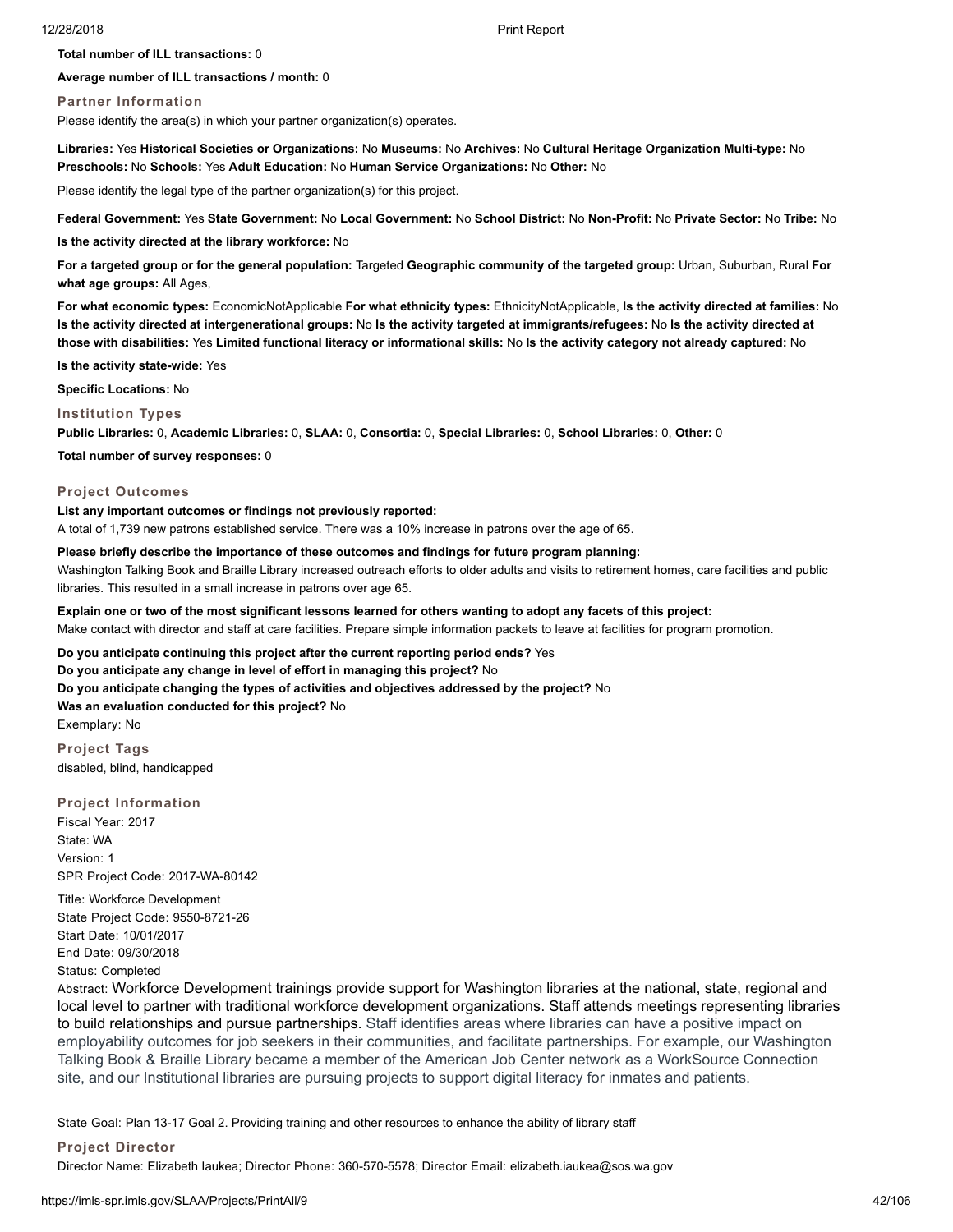# **Grantee Information**

Grantee: Washington State Library

# **Additional Materials**

https://www.sos.wa.gov/library/libraries/projects/ita/ **Budgets**

|                                   |                                                                                                                      | <b>LSTA</b>                                                                                                         | <b>MATCH-State</b>                                                                      | <b>MATCH-Other</b> | <b>Total</b>                                                                                                             |  |  |  |
|-----------------------------------|----------------------------------------------------------------------------------------------------------------------|---------------------------------------------------------------------------------------------------------------------|-----------------------------------------------------------------------------------------|--------------------|--------------------------------------------------------------------------------------------------------------------------|--|--|--|
| <b>Salaries/Wages/Benefits</b>    |                                                                                                                      | \$41,738.44                                                                                                         | \$68,952.77                                                                             | \$0.00             | \$110,691.21                                                                                                             |  |  |  |
| Description                       |                                                                                                                      | Part of salary and benefits for project manager                                                                     |                                                                                         |                    |                                                                                                                          |  |  |  |
| <b>Consultant Fees</b>            |                                                                                                                      | \$0.00                                                                                                              | \$0.00                                                                                  | \$0.00             | \$0.00                                                                                                                   |  |  |  |
| Description                       |                                                                                                                      |                                                                                                                     |                                                                                         |                    |                                                                                                                          |  |  |  |
| <b>Travel</b>                     |                                                                                                                      | \$7.736.87                                                                                                          | \$6.518.72                                                                              | \$0.00             | \$14,255.59                                                                                                              |  |  |  |
| Description                       |                                                                                                                      |                                                                                                                     |                                                                                         |                    | Travel associated with workforce development site visits, presentations at various conferences on workforce development, |  |  |  |
|                                   |                                                                                                                      | meetings related to participation in High School 21+.                                                               |                                                                                         |                    |                                                                                                                          |  |  |  |
| <b>Supplies/Materials</b>         |                                                                                                                      | \$16,089.21                                                                                                         | \$0.00                                                                                  | \$0.00             | \$16.089.21                                                                                                              |  |  |  |
| Description                       | Registration to attend and present at numerous conferences within Washington and elsewhere. Purchase of resources to |                                                                                                                     |                                                                                         |                    |                                                                                                                          |  |  |  |
|                                   |                                                                                                                      | support career exploration and development for distribution in the Institutional Branch Libraries and use by inmate |                                                                                         |                    |                                                                                                                          |  |  |  |
|                                   | populations.                                                                                                         |                                                                                                                     |                                                                                         |                    |                                                                                                                          |  |  |  |
| Equipment                         |                                                                                                                      | \$0.00                                                                                                              | \$0.00                                                                                  | \$0.00             | \$0.00                                                                                                                   |  |  |  |
| Description                       |                                                                                                                      |                                                                                                                     |                                                                                         |                    |                                                                                                                          |  |  |  |
| <b>Services</b>                   |                                                                                                                      | \$0.00                                                                                                              | \$660,356.77                                                                            | \$0.00             | \$660,356.77                                                                                                             |  |  |  |
| Description                       |                                                                                                                      | State appropriation to support the Microsoft Imagine Academy                                                        |                                                                                         |                    |                                                                                                                          |  |  |  |
| <b>Other Operational Expenses</b> |                                                                                                                      | \$0.00                                                                                                              | \$27,841.62                                                                             | \$0.00             | \$27,841.62                                                                                                              |  |  |  |
| Description                       |                                                                                                                      |                                                                                                                     | Technology hardware to support libraries participating in the Microsoft Imagine Academy |                    |                                                                                                                          |  |  |  |
| Totals:                           |                                                                                                                      | \$65,564.52                                                                                                         | \$763,669.88                                                                            | \$0.00             | \$829,234.40                                                                                                             |  |  |  |
| Intent                            |                                                                                                                      |                                                                                                                     |                                                                                         |                    |                                                                                                                          |  |  |  |

Improve the library workforce.

Outreach & Partnerships

# **Project Activities**

# **Activity Details**

**Title:** Participate on implementation committees for Washington's workforce development plan, Talent and Prosperity for All (TAP) **Abstract:** Convene library staff from across the country who engage in workforce development activities, or support libraries to do so with monthly online meetings. Best practices are shared and explored and participants help each other troubleshoot barriers and navigate opportunities. **Intent:** Improve the library workforce.

**Activity:** Instruction

**Mode:** Program

**Format:** Combined in-person & virtual

**Session length (minutes):** 90

**Number of sessions in program:** 1

**Average number in attendance per session:** 7

**Number of times program administered:** 6

# **Partner Information**

Please identify the area(s) in which your partner organization(s) operates.

**Libraries:** Yes **Historical Societies or Organizations:** No **Museums:** No **Archives:** No **Cultural Heritage Organization Multi-type:** No **Preschools:** No **Schools:** No **Adult Education:** Yes **Human Service Organizations:** No **Other:** No

Please identify the legal type of the partner organization(s) for this project.

**Federal Government:** No **State Government:** Yes **Local Government:** Yes **School District:** No **Non-Profit:** Yes **Private Sector:** No **Tribe:** Yes

**Is the activity directed at the library workforce:** Yes

**Is the activity state-wide:** Yes

**Specific Locations:** No

# **Institution Types**

**Public Libraries:** 1, **Academic Libraries:** 0, **SLAA:** 0, **Consortia:** 2, **Special Libraries:** 0, **School Libraries:** 0, **Other:** 1

# **Total number of survey responses:** 0

I learned something by participating in this library activity. **SD:** 0 | **D:** 0 | **NA/ND:** 0 | **A:** 0 | **SA:** 0 | **NR:** 0

I feel more confident about what I just learned. **SD:** 0 | **D:** 0 | **NA/ND:** 0 | **A:** 0 | **SA:** 0 | **NR:** 0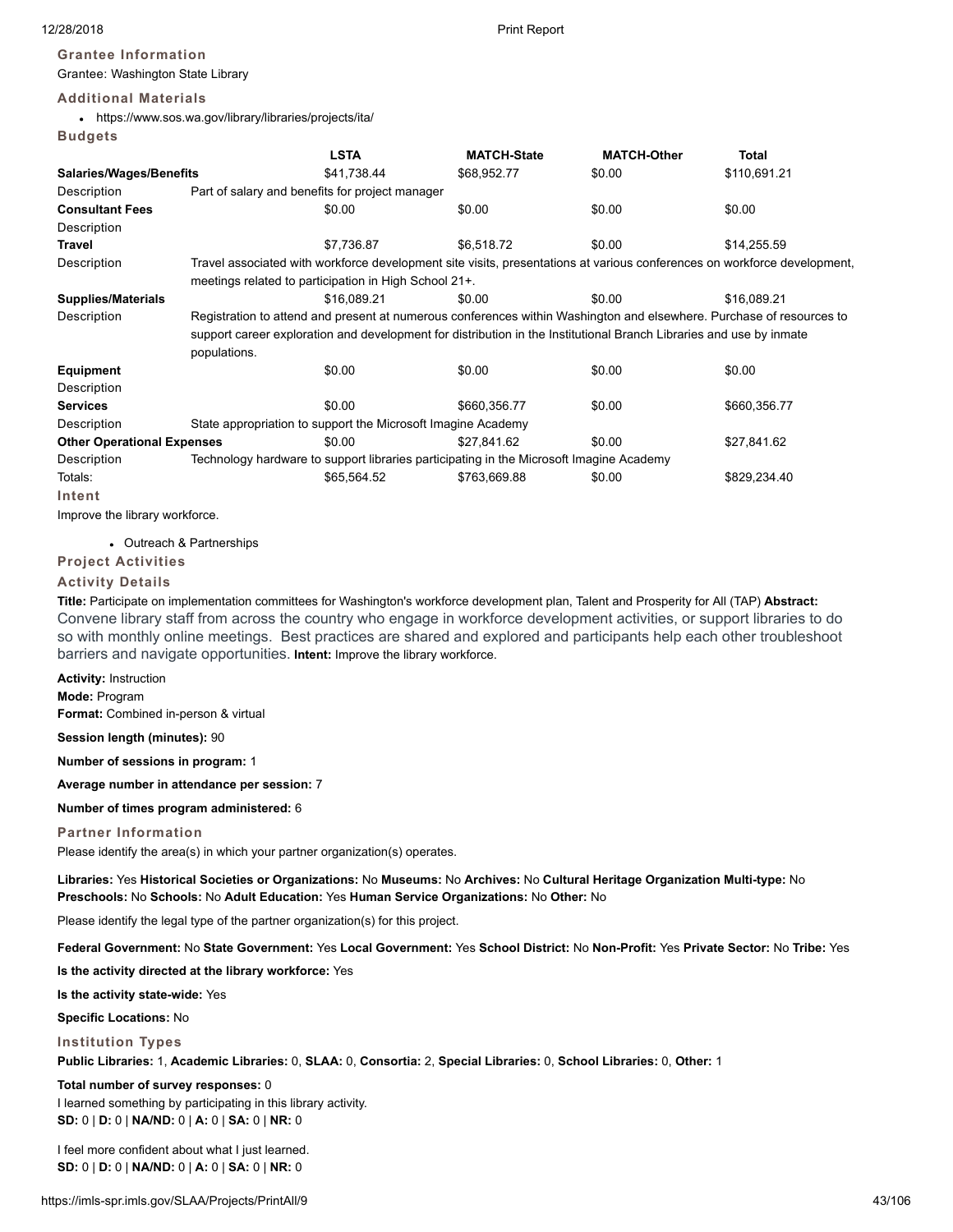I intend to apply what I just learned. **SD:** 0 | **D:** 0 | **NA/ND:** 0 | **A:** 0 | **SA:** 0 | **NR:** 0

Applying what I learned will help improve library services to the public. **SD:** 0 | **D:** 0 | **NA/ND:** 0 | **A:** 0 | **SA:** 0 | **NR:** 0

# **Activity Details**

**Title:** Presentations for Washington's workforce development plan, Talent and Prosperity for All (TAP) **Abstract:** Present at library and workforce development conferences at the state and national level to share how libraries have engaged with workforce development systems. This facilitates exploring possibilities for future collaborations where partners share common populations or outcomes. **Intent:** Improve the library workforce.

**Activity:** Instruction **Mode:** Presentation/performance **Format:** Combined in-person & virtual

**Presentation/performance length (minutes):** 90

**Number of presentations/performances administered:** 5

**Average number in attendance per session:** 30

**Partner Information**

Please identify the area(s) in which your partner organization(s) operates.

**Libraries:** Yes **Historical Societies or Organizations:** No **Museums:** No **Archives:** No **Cultural Heritage Organization Multi-type:** No **Preschools:** No **Schools:** No **Adult Education:** Yes **Human Service Organizations:** No **Other:** No

Please identify the legal type of the partner organization(s) for this project.

**Federal Government:** No **State Government:** Yes **Local Government:** Yes **School District:** No **Non-Profit:** Yes **Private Sector:** No **Tribe:** Yes

**Is the activity directed at the library workforce:** Yes

**Is the activity state-wide:** Yes

**Specific Locations:** No

**Institution Types**

**Public Libraries:** 1, **Academic Libraries:** 0, **SLAA:** 0, **Consortia:** 2, **Special Libraries:** 0, **School Libraries:** 0, **Other:** 1

**Total number of survey responses:** 0

# **Activity Details**

**Title:** Consultation for Washington's workforce development plan, Talent and Prosperity for All (TAP) **Abstract:** Participation on two implementation committees for the state's Workforce Development Plan. The Professional Development committee developed an online learning module orienting new workforce development partners (like libraries) to the state's workforce development system. The TAP Barriers and Access Solutions committee identified and shared best practices for supporting the 14 populations identified by WIOA (Workforce Innovation & Opportunity Act) that face significant barriers to employment. Many of these populations are also targeted as underserved by libraries and have special services and programs designed to reach them specifically. **Intent:** Improve the library workforce.

**Activity:** Instruction **Mode:** Consultation/drop-in/referral **Format:** In-person

**Total number of consultation/reference transactions:** 20

**Average number of consultation/reference transactions per month:** 2

# **Partner Information**

Please identify the area(s) in which your partner organization(s) operates.

**Libraries:** Yes **Historical Societies or Organizations:** No **Museums:** No **Archives:** No **Cultural Heritage Organization Multi-type:** No **Preschools:** No **Schools:** No **Adult Education:** Yes **Human Service Organizations:** No **Other:** No

Please identify the legal type of the partner organization(s) for this project.

**Federal Government:** No **State Government:** Yes **Local Government:** Yes **School District:** No **Non-Profit:** Yes **Private Sector:** No **Tribe:** Yes

**Is the activity directed at the library workforce:** Yes

**Is the activity state-wide:** Yes

**Specific Locations:** No

**Institution Types**

**Public Libraries:** 1, **Academic Libraries:** 0, **SLAA:** 0, **Consortia:** 2, **Special Libraries:** 0, **School Libraries:** 0, **Other:** 1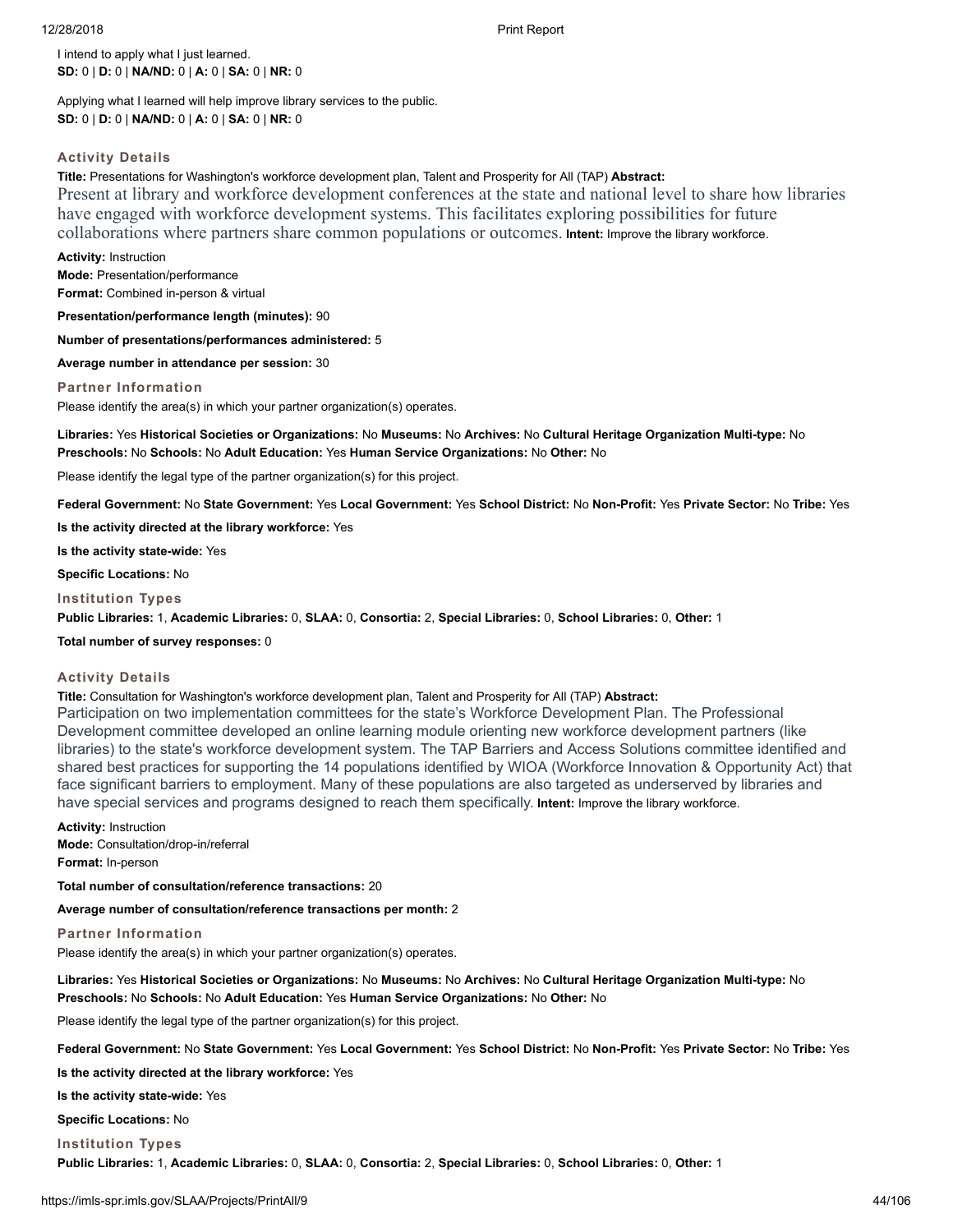# **Total number of survey responses:** 0

# **Project Outcomes**

# **List any important outcomes or findings not previously reported:**

Library staff gained a better understanding of state workforce development system, seeing where they fit and where they could contribute to positive outcomes. Traditional workforce development partner staff have a better understanding of how libraries can help contribute to their partner success.

# **Please briefly describe the importance of these outcomes and findings for future program planning:**

A better understanding of the role libraries play can enable them to identify partnership opportunities.

#### **Explain one or two of the most significant lessons learned for others wanting to adopt any facets of this project:**

Traditional workforce development partners are beginning to understand how and where libraries can contribute to their program success and they are eager to work with us.

**Do you anticipate continuing this project after the current reporting period ends?** Yes

**Do you anticipate any change in level of effort in managing this project?** No

**Do you anticipate changing the types of activities and objectives addressed by the project?** Yes

More partnerships will be pursued, including small grants to libraries and partners.

**Was an evaluation conducted for this project?** No

Exemplary: No

**Project Tags** workforce development, special populations, partnerships

**Project Information** Fiscal Year: 2017 State: WA Version: 1 SPR Project Code: 2017-WA-80148

Title: Refreshing School Libraries State Project Code: 9550-8741-52 Start Date: 03/20/2017 End Date: 03/31/2018 Status: Completed Abstract:

Grant opportunities were offered for every public and/or non-profit school in the state. Criteria was only objective and included socio-economic measures, previous grants, and the average copyright date of the libraries' current non-fiction collections. There were 704 applications for individual schools around the state.

111 schools received \$2,000.00 each in reimbursable funds to buy non-fiction books. The teacher-librarian in the awarded school selected the best books for the students at that school. There were compiled resources to help guide this selection for teacher-librarians.

State Goal: Plan 13-17 Goal 1. Expanding access to information in a variety of formats

# **Project Director**

Director Name: Maura Walsh; Director Phone: 360-704-5246; Director Email: maura.walsh@sos.wa.gov

**Grantee Information**

Grantee: Washington State Library

# **Additional Materials**

| Budae' |  |
|--------|--|
|--------|--|

|                                | <b>LSTA</b> | <b>MATCH-State</b> | <b>MATCH-Other</b> | <b>Total</b> |
|--------------------------------|-------------|--------------------|--------------------|--------------|
| <b>Salaries/Wages/Benefits</b> | \$0.00      | \$0.00             | \$0.00             | \$0.00       |
| Description                    |             |                    |                    |              |
| <b>Consultant Fees</b>         | \$0.00      | \$0.00             | \$0.00             | \$0.00       |
| Description                    |             |                    |                    |              |
| Travel                         | \$0.00      | \$0.00             | \$0.00             | \$0.00       |
| Description                    |             |                    |                    |              |
| <b>Supplies/Materials</b>      | \$0.00      | \$0.00             | \$0.00             | \$0.00       |
| Description                    |             |                    |                    |              |
| Equipment                      | \$0.00      | \$0.00             | \$0.00             | \$0.00       |
| Description                    |             |                    |                    |              |
| <b>Services</b>                | \$0.00      | \$0.00             | \$0.00             | \$0.00       |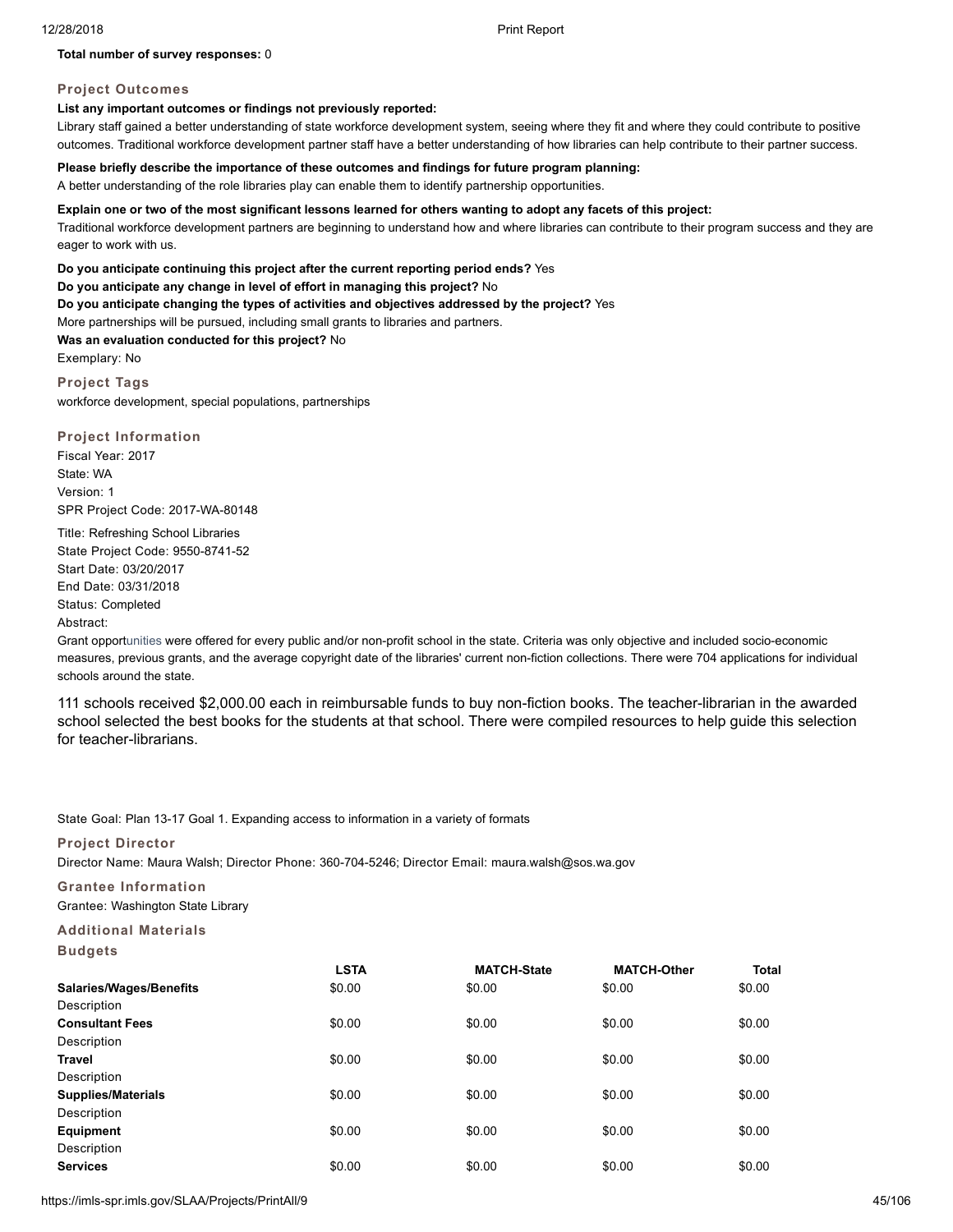| 12/28/2018                                    | <b>Print Report</b>                                   |                                                                                                                           |        |        |                                                                                                                                                        |  |
|-----------------------------------------------|-------------------------------------------------------|---------------------------------------------------------------------------------------------------------------------------|--------|--------|--------------------------------------------------------------------------------------------------------------------------------------------------------|--|
| Description                                   |                                                       |                                                                                                                           |        |        |                                                                                                                                                        |  |
| <b>Other Operational Expenses</b>             |                                                       | \$189,115.97                                                                                                              | \$0.00 | \$0.00 | \$189,115.97                                                                                                                                           |  |
| Description<br>Totals:                        |                                                       | Grants to 104 school libraries in 65 school districts.<br>\$189.115.97                                                    | \$0.00 | \$0.00 | \$189,115.97                                                                                                                                           |  |
| Intent                                        |                                                       |                                                                                                                           |        |        |                                                                                                                                                        |  |
|                                               |                                                       | Improve users' ability to obtain and/or use information resources.                                                        |        |        |                                                                                                                                                        |  |
|                                               | • Curriculum support                                  |                                                                                                                           |        |        |                                                                                                                                                        |  |
|                                               | • Science, Technology, Engineering, & Math (STEM)     |                                                                                                                           |        |        |                                                                                                                                                        |  |
| <b>Project Activities</b>                     |                                                       |                                                                                                                           |        |        |                                                                                                                                                        |  |
| <b>Activity Details</b>                       |                                                       |                                                                                                                           |        |        |                                                                                                                                                        |  |
|                                               | Title: Refreshing School Libraries grants Abstract:   |                                                                                                                           |        |        |                                                                                                                                                        |  |
|                                               | obtain and/or use information resources.              |                                                                                                                           |        |        | Awarded schools were allowed up to \$2,000 to purchase non-fiction books to support their library's collection needs Intent: Improve users' ability to |  |
|                                               |                                                       |                                                                                                                           |        |        |                                                                                                                                                        |  |
| <b>Activity: Content</b><br>Mode: Acquisition |                                                       |                                                                                                                           |        |        |                                                                                                                                                        |  |
| Format: Physical                              |                                                       |                                                                                                                           |        |        |                                                                                                                                                        |  |
| Number of hardware acquired: 0                |                                                       |                                                                                                                           |        |        |                                                                                                                                                        |  |
| Number of software acquired: 0                |                                                       |                                                                                                                           |        |        |                                                                                                                                                        |  |
|                                               | Number of licensed databases acquired: 0              |                                                                                                                           |        |        |                                                                                                                                                        |  |
|                                               |                                                       | Number of print materials (books & government documents) acquired: 8,320                                                  |        |        |                                                                                                                                                        |  |
|                                               | Number of electronic materials acquired: 0            |                                                                                                                           |        |        |                                                                                                                                                        |  |
|                                               |                                                       | Number of audio/visual units (audio discs, talking books, other recordings) acquired: 0                                   |        |        |                                                                                                                                                        |  |
| <b>Partner Information</b>                    |                                                       |                                                                                                                           |        |        |                                                                                                                                                        |  |
|                                               |                                                       | Please identify the area(s) in which your partner organization(s) operates.                                               |        |        |                                                                                                                                                        |  |
|                                               |                                                       | No Schools: Yes Adult Education: No Human Service Organizations: No Other: No                                             |        |        | Libraries: No Historical Societies or Organizations: No Museums: No Archives: No Cultural Heritage Organization Multi-type: No Preschools:             |  |
|                                               |                                                       | Please identify the legal type of the partner organization(s) for this project.                                           |        |        |                                                                                                                                                        |  |
|                                               |                                                       |                                                                                                                           |        |        | Federal Government: No State Government: No Local Government: No School District: Yes Non-Profit: No Private Sector: No Tribe: No                      |  |
|                                               | Is the activity directed at the library workforce: No |                                                                                                                           |        |        |                                                                                                                                                        |  |
|                                               |                                                       | <b>Controller Controller Control Territorial Architect Controller of the transition of the Control Outside Control Po</b> |        |        |                                                                                                                                                        |  |

**For a targeted group or for the general population:** Targeted **Geographic community of the targeted group:** Urban, Suburban, Rural **For what age groups:** 6-12 years, 13-17 years,

**For what economic types:** EconomicNotApplicable **For what ethnicity types:** EthnicityNotApplicable, **Is the activity directed at families:** No **Is the activity directed at intergenerational groups:** No **Is the activity targeted at immigrants/refugees:** No **Is the activity directed at those with disabilities:** No **Limited functional literacy or informational skills:** No **Is the activity category not already captured:** No

**Is the activity state-wide:** Yes

**Specific Locations:** No

**Institution Types**

**Public Libraries:** 0, **Academic Libraries:** 0, **SLAA:** 0, **Consortia:** 0, **Special Libraries:** 0, **School Libraries:** 104, **Other:** 0

**Total number of survey responses:** 0

# **Project Outcomes**

**List any important outcomes or findings not previously reported:** Underfunded school libraries were able to update collections. Each school selected the books that best suited their users.

# **Please briefly describe the importance of these outcomes and findings for future program planning:**

Some schools have little or very insignificant book budgets for their libraries. Recent legislation may help alleviate this. We do not intend to repeat the same grant cycle in the foreseeable future.

**Explain one or two of the most significant lessons learned for others wanting to adopt any facets of this project:**

We were able to handle the high volume of applicants by doing the applications online and using only objective measures to determine sub-grantees.

**Do you anticipate continuing this project after the current reporting period ends?** No

**Was an evaluation conducted for this project?** No

Exemplary: No **Project Tags**

schools, nonfiction

**Project Information**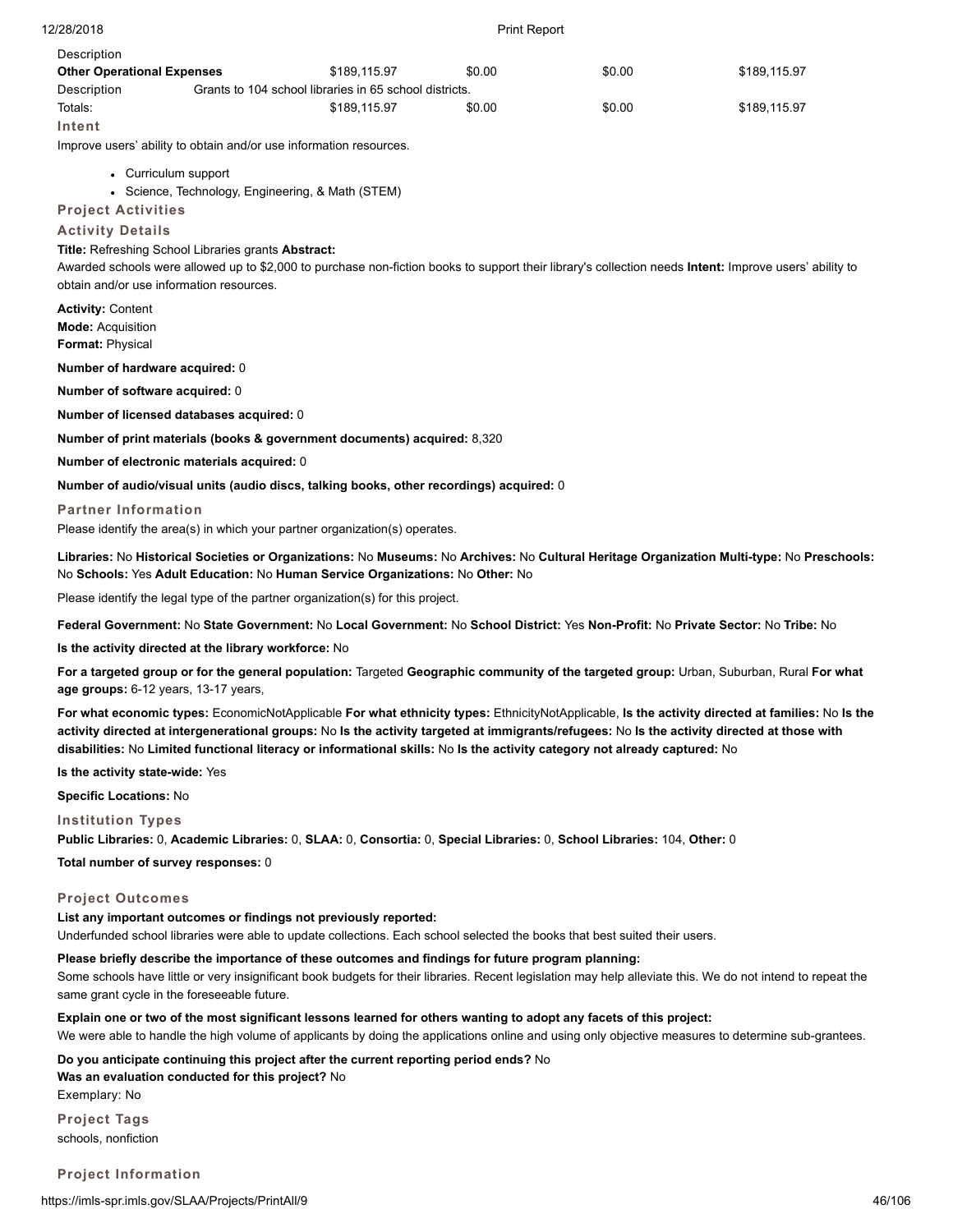Fiscal Year: 2017 State: WA Version: 1 SPR Project Code: 2017-WA-80151

Title: K-12 Project

State Project Code: 9550-8741-52

Start Date: 10/01/2017

End Date: 09/30/2018

Status: Completed

Abstract:

Teacher-librarians, under the guidance of a subject expert from the Washington State Office of the Superintendent of Public Instruction trained statewide on the subject of Digital Citizenship. A six-hour training curriculum on the subject of Education Technology Standards and Integration was developed.

State Goal: Plan 13-17 Goal 2. Providing training and other resources to enhance the ability of library staff

# **Project Director**

Director Name: Carolyn Petersen; Director Phone: 360-570-5560; Director Email: carolyn.petersen@sos.wa.gov

# **Grantee Information**

Grantee: Washington State Library

# **Additional Materials**

| Buda |  |
|------|--|
|------|--|

|                                   |              | <b>LSTA</b>                                                                                                          | <b>MATCH-State</b> | <b>MATCH-Other</b> | <b>Total</b>                                                                                                                   |
|-----------------------------------|--------------|----------------------------------------------------------------------------------------------------------------------|--------------------|--------------------|--------------------------------------------------------------------------------------------------------------------------------|
| <b>Salaries/Wages/Benefits</b>    |              | \$0.00                                                                                                               | \$0.00             | \$0.00             | \$0.00                                                                                                                         |
| Description                       |              |                                                                                                                      |                    |                    |                                                                                                                                |
| <b>Consultant Fees</b>            |              | \$14.999.99                                                                                                          | \$0.00             | \$0.00             | \$14.999.99                                                                                                                    |
| Description                       |              |                                                                                                                      |                    |                    | Teacher-librarians provided trainings on Digital Citizenship and developed curriculum for Educational Technology Standards and |
|                                   | Integration. |                                                                                                                      |                    |                    |                                                                                                                                |
| Travel                            |              | \$141.16                                                                                                             | \$0.00             | \$0.00             | \$141.16                                                                                                                       |
| Description                       |              | Travel expenses for teacher-librarians to attend the curriculum development session at the State Library in Olympia. |                    |                    |                                                                                                                                |
| <b>Supplies/Materials</b>         |              | \$468.42                                                                                                             | \$0.00             | \$0.00             | \$468.42                                                                                                                       |
| Description                       |              | Handouts for the Digital Citizenship curriculum.                                                                     |                    |                    |                                                                                                                                |
| Equipment                         |              | \$0.00                                                                                                               | \$0.00             | \$0.00             | \$0.00                                                                                                                         |
| Description                       |              |                                                                                                                      |                    |                    |                                                                                                                                |
| <b>Services</b>                   |              | \$0.00                                                                                                               | \$0.00             | \$0.00             | \$0.00                                                                                                                         |
| Description                       |              |                                                                                                                      |                    |                    |                                                                                                                                |
| <b>Other Operational Expenses</b> |              | \$0.00                                                                                                               | \$0.00             | \$0.00             | \$0.00                                                                                                                         |
| Description                       |              |                                                                                                                      |                    |                    |                                                                                                                                |
| Totals:                           |              | \$15,609.57                                                                                                          | \$0.00             | \$0.00             | \$15,609.57                                                                                                                    |
| Intent                            |              |                                                                                                                      |                    |                    |                                                                                                                                |

Improve the library workforce.

- Curriculum support
- Digital Literacy

**Project Activities**

# **Activity Details**

**Title:** Contracts with teacher-librarians for Digital Citizenship Training **Abstract:**

We contracted with ten teacher-librarians who provided multiple six hour workshops for other teacher-librarians throughout the state on the topic of digital citizenship.

**Intent:** Improve the library workforce.

**Activity:** Instruction **Mode:** Program **Format:** In-person

**Session length (minutes):** 360

**Number of sessions in program:** 1

**Average number in attendance per session:** 16

**Number of times program administered:** 2

**Partner Information**

Please identify the area(s) in which your partner organization(s) operates.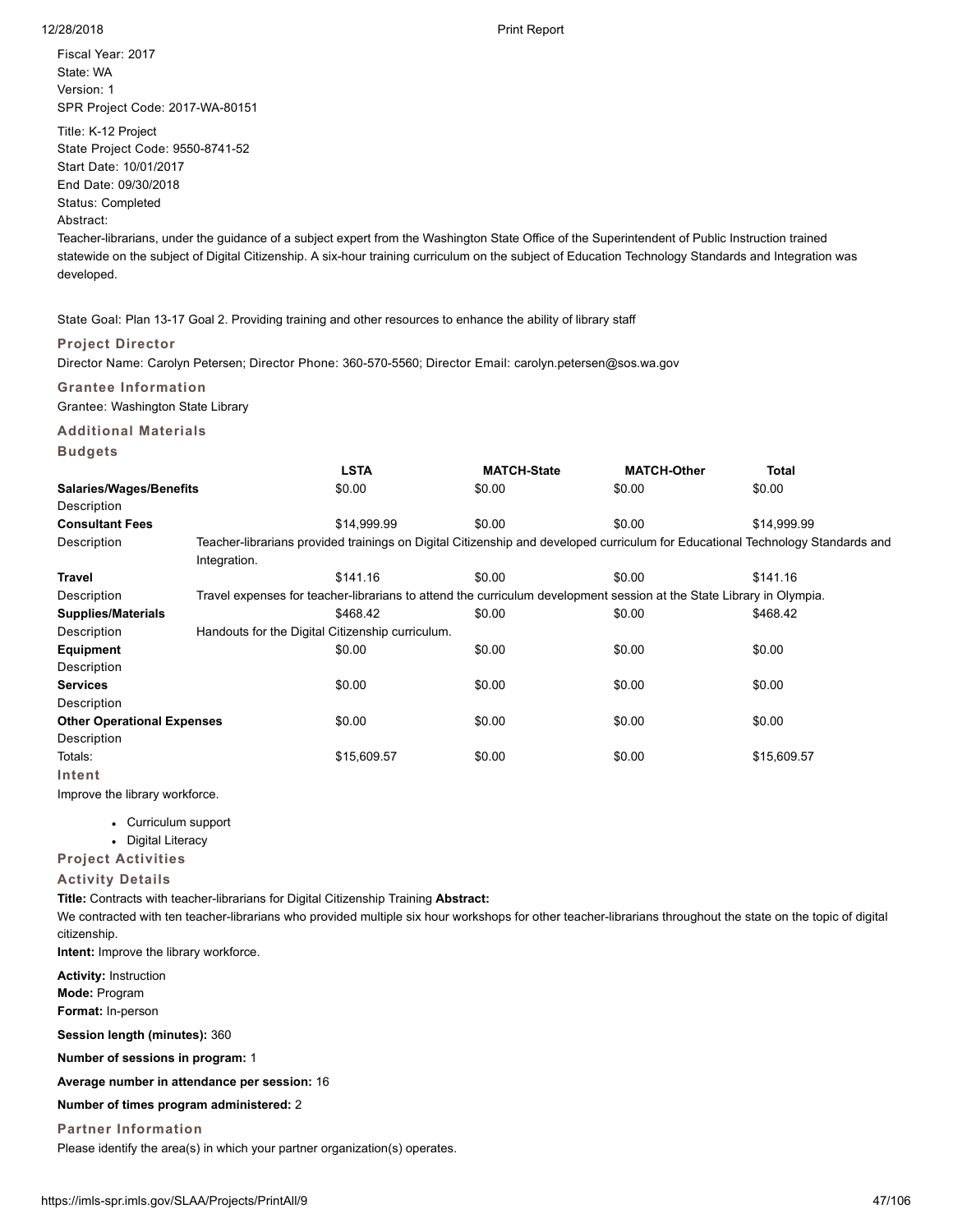**Libraries:** No **Historical Societies or Organizations:** No **Museums:** No **Archives:** No **Cultural Heritage Organization Multi-type:** No **Preschools:** No **Schools:** Yes **Adult Education:** No **Human Service Organizations:** No **Other:** No

Please identify the legal type of the partner organization(s) for this project.

**Federal Government:** No **State Government:** No **Local Government:** No **School District:** Yes **Non-Profit:** No **Private Sector:** No **Tribe:** No

**Is the activity directed at the library workforce:** Yes

**Is the activity state-wide:** No

**Name:** Bow Lake Elementary

18237 42nd Ave S Seattle, WA 98188

**Name:** Tacoma School District Professional Development Center

6501 N 2nd St Tacoma, WA 98406

**Total number of survey responses:** 10 I learned something by participating in this library activity. **SD:** 9 | **D:** 1 | **NA/ND:** 0 | **A:** 0 | **SA:** 0 | **NR:** 0

I feel more confident about what I just learned. **SD:** 6 | **D:** 4 | **NA/ND:** 0 | **A:** 0 | **SA:** 0 | **NR:** 0

I intend to apply what I just learned. **SD:** 8 | **D:** 2 | **NA/ND:** 0 | **A:** 0 | **SA:** 0 | **NR:** 0

Applying what I learned will help improve library services to the public. **SD:** 9 | **D:** 1 | **NA/ND:** 0 | **A:** 0 | **SA:** 0 | **NR:** 0

#### **Activity Details**

**Title:** Contracts with teacher librarians to develop curriculum **Abstract:** We contracted with six teacher-librarians to develop training curriculum on the topic of educational technology standards and integration. **Intent:** Improve the library workforce.

**Activity:** Content **Mode:** Creation **Format:** Combined physical & digital

**Number of items digitized:** 0

**Number of items digitized and available to the public:** 0

**Number of physical items:** 0

**Number of open-source applications/software/systems:** 0

**Number of proprietary applications/software/systems:** 0

**Number of learning resources (e.g. toolkits, guides):** 6

**Number of plans/frameworks:** 0

### **Partner Information**

Please identify the area(s) in which your partner organization(s) operates.

**Libraries:** No **Historical Societies or Organizations:** No **Museums:** No **Archives:** No **Cultural Heritage Organization Multi-type:** No **Preschools:** No **Schools:** Yes **Adult Education:** No **Human Service Organizations:** No **Other:** No

Please identify the legal type of the partner organization(s) for this project.

**Federal Government:** No **State Government:** Yes **Local Government:** No **School District:** Yes **Non-Profit:** No **Private Sector:** No **Tribe:** No

**Is the activity directed at the library workforce:** Yes

**Is the activity state-wide:** No

#### **Institution Types**

**Public Libraries:** 0, **Academic Libraries:** 0, **SLAA:** 0, **Consortia:** 0, **Special Libraries:** 0, **School Libraries:** 6, **Other:** 1

**Total number of survey responses:** 0 I am satisfied that the resource is meeting library needs. **SD:** 0 | **D:** 0 | **NA/ND:** 0 | **A:** 0 | **SA:** 0 | **NR:** 0

Applying the resource will help improve library services to the public. **SD:** 0 | **D:** 0 | **NA/ND:** 0 | **A:** 0 | **SA:** 0 | **NR:** 0

**Project Outcomes**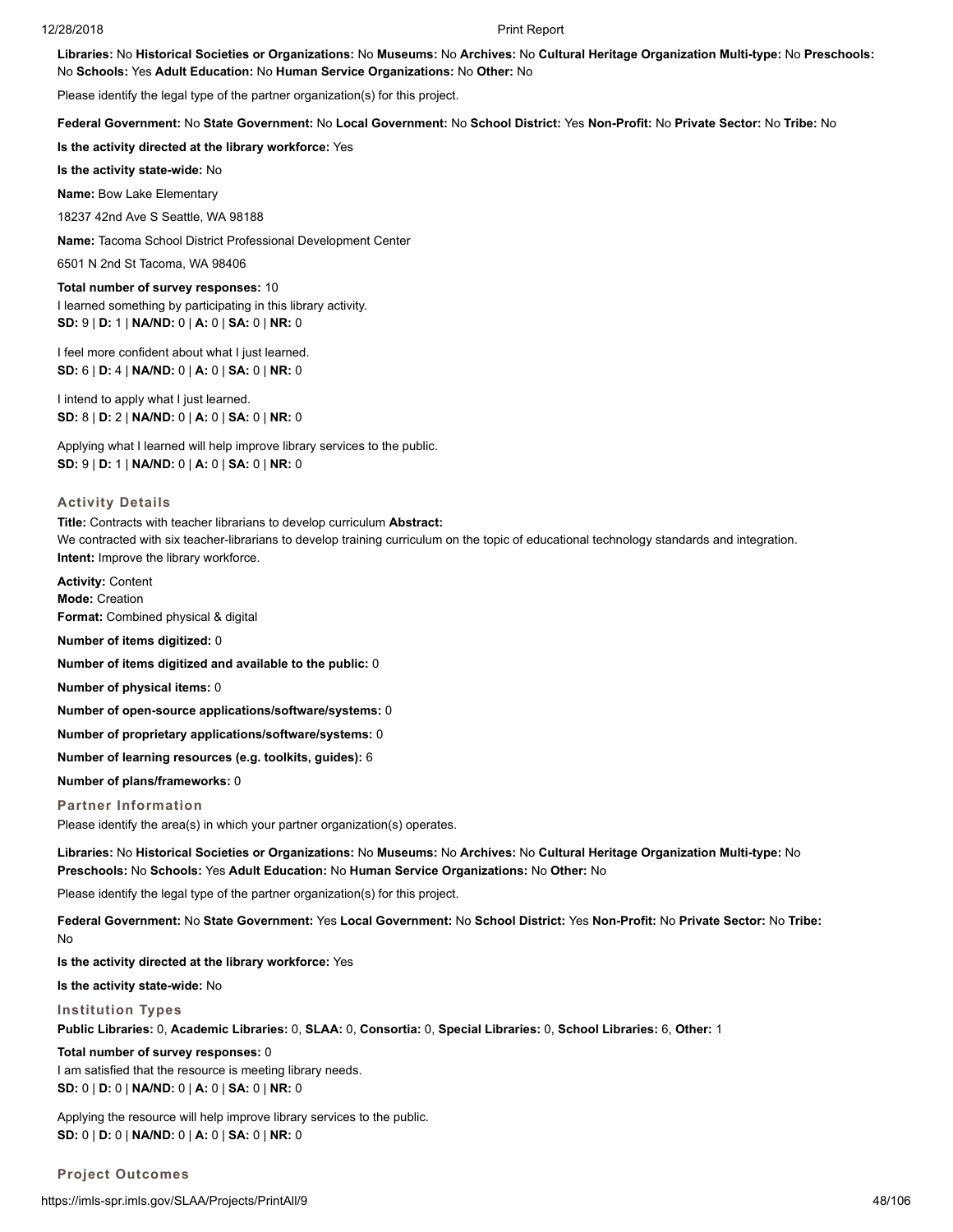# **List any important outcomes or findings not previously reported:**

Teacher-librarians in schools around the state attended peer to peer training about Digital Citizenship. This program updated and consolidated state's standards information as it relates to their schools and students. Contractors developed curriculum on the subject of EdTech Standards and Integration, which will be the specialized training offered in the coming year.

# **Please briefly describe the importance of these outcomes and findings for future program planning:**

This program communicates needed information and continuing education through training by the contractors to teacher-librarians throughout the state. This provides resources and tools they may not have access to otherwise.

**Explain one or two of the most significant lessons learned for others wanting to adopt any facets of this project:**

Teacher-librarians appreciate materials that they can take away and use with out much adaption.

**Do you anticipate continuing this project after the current reporting period ends?** Yes

**Do you anticipate any change in level of effort in managing this project?** No

**Do you anticipate changing the types of activities and objectives addressed by the project?** No

**Was an evaluation conducted for this project?** Yes

**Was a final written evaluation report produced?** No Exemplary: No

**Project Tags** teacher librarians, digital citizenship

# **Project Information**

Fiscal Year: 2017 State: WA Version: 1 SPR Project Code: 2017-WA-80152

Title: Washington Digital Newspapers State Project Code: 9550-8721-21 Start Date: 10/31/2017 End Date: 09/28/2018 Status: Completed Abstract:

Washington Digital Newspapers has been a popular program for genealogists and researchers to access Washington newspapers from anywhere at any time. Washington State Library has perhaps the largest collection of Washington newspapers on microfilm, including some of the earliest pioneer papers in the state. WDN's goal is to grow this online collection for preservation as per state RCW 27.04.045 (8) and educate communities on how best to preserve and access their newspaper heritage through digitization.

State Goal: Plan 13-17 Goal 1. Expanding access to information in a variety of formats

# **Project Director**

Director Name: Shawn Schollmeyer; Director Phone: 360-570-5568; Director Email: shawn.schollmeyer@sos.wa.gov

**Grantee Information**

Grantee: Washington State Library

# **Additional Materials**

- https://www.sos.wa.gov/office/news-releases.aspx#/news/1306
- https://www.sos.wa.gov/library/newspapers\_wsl.aspx

**Budgets**

|                                   |                                                                                                                      | <b>LSTA</b>                                                | <b>MATCH-State</b> | <b>MATCH-Other</b> | Total       |  |  |
|-----------------------------------|----------------------------------------------------------------------------------------------------------------------|------------------------------------------------------------|--------------------|--------------------|-------------|--|--|
| Salaries/Wages/Benefits           |                                                                                                                      | \$72,235.41                                                | \$0.00             | \$0.00             | \$72,235.41 |  |  |
| Description                       | Salary and benefits for project manager                                                                              |                                                            |                    |                    |             |  |  |
| <b>Consultant Fees</b>            |                                                                                                                      | \$0.00                                                     | \$0.00             | \$0.00             | \$0.00      |  |  |
| Description                       |                                                                                                                      |                                                            |                    |                    |             |  |  |
| Travel                            |                                                                                                                      | \$729.81                                                   | \$0.00             | \$0.00             | \$729.81    |  |  |
| Description                       |                                                                                                                      | Site visits, national and state conference travel expenses |                    |                    |             |  |  |
| Supplies/Materials                |                                                                                                                      | \$1.044.74                                                 | \$0.00             | \$0.00             | \$1,044.74  |  |  |
| Description                       |                                                                                                                      | Professional memberships and development, printing costs   |                    |                    |             |  |  |
| Equipment                         |                                                                                                                      | \$0.00                                                     | \$0.00             | \$0.00             | \$0.00      |  |  |
| Description                       |                                                                                                                      |                                                            |                    |                    |             |  |  |
| <b>Services</b>                   |                                                                                                                      | \$1.587.74                                                 | \$0.00             | \$0.00             | \$1.587.74  |  |  |
| Description                       | Payment to microfilm scanning vendor, Perfect Image, Inc., to create files of the Catholic Northwest Progress in May |                                                            |                    |                    |             |  |  |
|                                   | 2018.                                                                                                                |                                                            |                    |                    |             |  |  |
| <b>Other Operational Expenses</b> |                                                                                                                      | \$0.00                                                     | \$0.00             | \$0.00             | \$0.00      |  |  |
| Description                       |                                                                                                                      |                                                            |                    |                    |             |  |  |
| Totals:                           |                                                                                                                      | \$75.597.70                                                | \$0.00             | \$0.00             | \$75.597.70 |  |  |

https://imls-spr.imls.gov/SLAA/Projects/PrintAll/9 49/106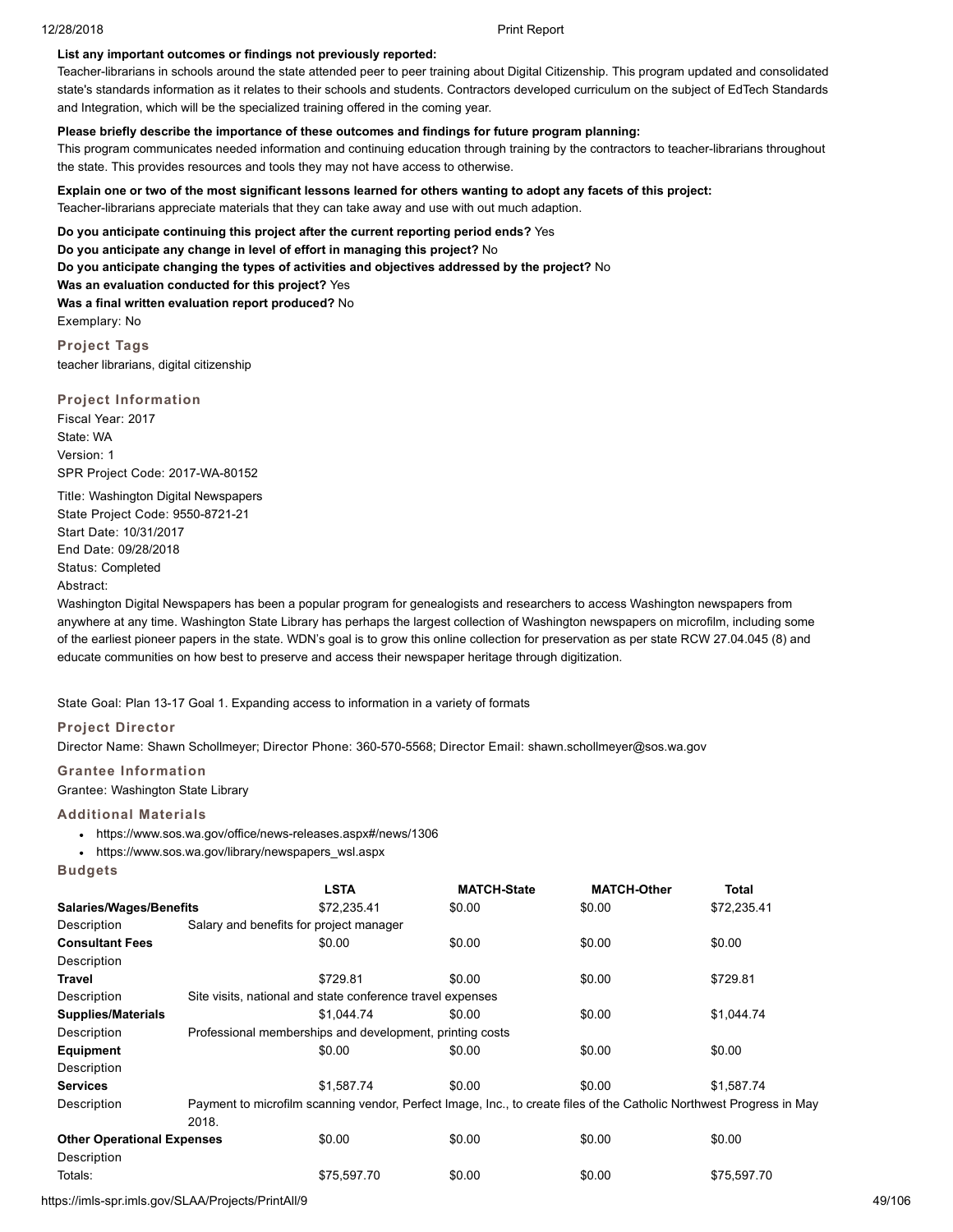# **Intent**

Improve users' ability to obtain and/or use information resources.

- History
- Collection Development & Management
- **Project Activities**

# **Activity Details**

# **Title:** Washington Digital Newspapers Digitization Program **Abstract:**

The collection of online newspapers is over 400,000, full-text, searchable pages. There are continuing collaborative projects with two organizations: the Seattle Archdiocese Archives and the City of Anacortes Museum. Two new projects have been undertaken with the Cashmere Museum and the Everson Public Library. LSTA funds are used to cover initial project costs of microfilm duplication and scanning. The project is hosted on the Washington State Library website. The LSTA contribution is essential to getting these projects off the ground and providing live content. This can encourage additional local funding. The primary focus this year has been to replace our newspaper web platform with one of greater stability and user-friendly features. **Intent:** Improve users' ability to obtain and/or use information resources.

**Activity:** Content **Mode:** Preservation **Format:** Digital

**Number of items conserved, relocated to protective storage, rehoused, or for which other preservation-appropriate physical action was taken:** 35,000

**Number of items reformatted, migrated, or for which other digital preservation-appropriate action was taken:** 37,245

**Number of preservation plans/frameworks produced/updated (i.e. preservation readiness plans, data management plans):** 1

#### **Partner Information**

Please identify the area(s) in which your partner organization(s) operates.

**Libraries:** Yes **Historical Societies or Organizations:** Yes **Museums:** Yes **Archives:** Yes **Cultural Heritage Organization Multi-type:** Yes **Preschools:** No **Schools:** No **Adult Education:** No **Human Service Organizations:** No **Other:** No

Please identify the legal type of the partner organization(s) for this project.

**Federal Government:** No **State Government:** No **Local Government:** Yes **School District:** No **Non-Profit:** No **Private Sector:** Yes **Tribe:** No

**Is the activity directed at the library workforce:** No

**For a targeted group or for the general population:** General **Geographic community of the targeted group:** Urban, Suburban, Rural **For what age groups:**

**Is the activity state-wide:** Yes

**Specific Locations:** No

**Institution Types**

**Public Libraries:** 0, **Academic Libraries:** 0, **SLAA:** 0, **Consortia:** 0, **Special Libraries:** 1, **School Libraries:** 0, **Other:** 0

**Total number of survey responses:** 0

# **Project Outcomes**

# **List any important outcomes or findings not previously reported:**

Press releases from Washington Office of the Secretary of State, National Endowment for the Humanities, Columbia Basin Herald, Spokane and Seattle public radio stations announcing our grant and digitization programs have increased awareness of our projects. Interest from newspaper publishers has been strong regarding our digitization and research work. Communities are willing to share costs and plan community fund-raising activities, especially after they can see their local newspaper histories online.

# **Please briefly describe the importance of these outcomes and findings for future program planning:**

The press releases in the media regarding our National Digital Newspaper Program grant award brought greater visibility to both programs and we've had new inquiries about community projects. This would require more staff and resources. Support from the newspaper publishers has been an important piece of making community projects happen. Especially to host newspapers beyond the 1922 public domain limitation making the history of the community freely available to the public. Smaller communities and their cultural institutions often do not have infrastructure or funding to host online newspaper collections.

# **Explain one or two of the most significant lessons learned for others wanting to adopt any facets of this project:**

Other library and archive organizations in our state do not support newspaper digitization efforts on this scale. They do support of the efforts to do so at the State library.

# **Do you anticipate continuing this project after the current reporting period ends?** Yes

# **Do you anticipate any change in level of effort in managing this project?** Yes

The level of effort will increase due to our National Digital Newspaper Program grant award. We hope to support additional projects this year. **Do you anticipate changing the types of activities and objectives addressed by the project?** Yes

Improvements to our web hosting platform should make it easier to upload new content and host online newspapers for public access.

# **Was an evaluation conducted for this project?** No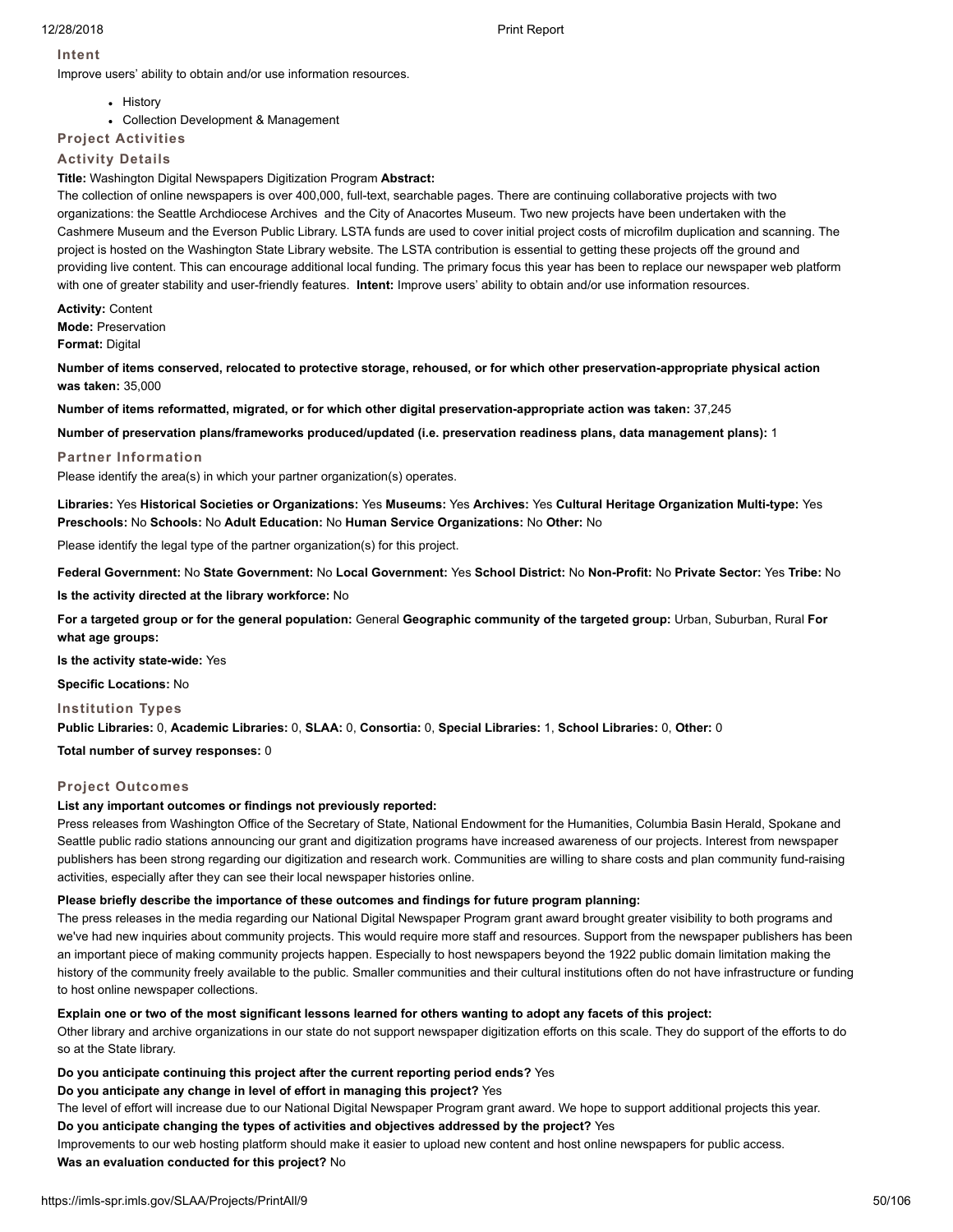$\triangle$ 

Exemplary: No **Project Tags** newspapers, digitization, digital collections

# **Project Information**

Fiscal Year: 2017 State: WA Version: 1 SPR Project Code: 2017-WA-80161

Title: Professional Development for library staff State Project Code: 9550-8730-10 Start Date: 08/22/2017 End Date: 09/30/2018 Status: Completed Abstract:

Diverse libraries and their staff around the state are provided awards that enable them to either attend a specialized conference or workshop, or bring a trainer to their own library. Each awardee must meet at least one of the seven LSTA priorities. Funds are distributed on a first-come basis to all qualified applicants. Washington State Library requires a 25% match and caps the awards at \$1,000 for outside events and \$3,000 for bringing training to the applicant library. (This match can be waived for very small libraries.) After the event, each awardee must send a narrative and a visual report..

State Goal: Plan 13-17 Goal 2. Providing training and other resources to enhance the ability of library staff

# **Project Director**

Director Name: Maura Walsh; Director Phone: 360-704-5246; Director Email: maura.walsh@sos.wa.gov

# **Grantee Information**

Grantee: Washington State Library

# **Additional Materials**

**Budgets**

|                                   |                       | <b>LSTA</b>                                                                   | <b>MATCH-State</b> | <b>MATCH-Other</b> | <b>Total</b> |
|-----------------------------------|-----------------------|-------------------------------------------------------------------------------|--------------------|--------------------|--------------|
| Salaries/Wages/Benefits           |                       | \$0.00                                                                        | \$0.00             | \$0.00             | \$0.00       |
| Description                       |                       |                                                                               |                    |                    |              |
| <b>Consultant Fees</b>            |                       | \$0.00                                                                        | \$0.00             | \$0.00             | \$0.00       |
| Description                       |                       |                                                                               |                    |                    |              |
| Travel                            |                       | \$0.00                                                                        | \$0.00             | \$0.00             | \$0.00       |
| Description                       |                       |                                                                               |                    |                    |              |
| <b>Supplies/Materials</b>         |                       | \$18.73                                                                       | \$0.00             | \$0.00             | \$18.73      |
| Description                       | Postage/FedEx charges |                                                                               |                    |                    |              |
| <b>Equipment</b>                  |                       | \$0.00                                                                        | \$0.00             | \$0.00             | \$0.00       |
| Description                       |                       |                                                                               |                    |                    |              |
| <b>Services</b>                   |                       | \$0.00                                                                        | \$0.00             | \$0.00             | \$0.00       |
| Description                       |                       |                                                                               |                    |                    |              |
| <b>Other Operational Expenses</b> |                       | \$32,591.06                                                                   | \$12,549.81        | \$0.00             | \$45,140.87  |
| Description                       |                       | Twenty Professional Development grants awarded to libraries with local match. |                    |                    |              |
| Totals:                           |                       | \$32,609.79                                                                   | \$12.549.81        | \$0.00             | \$45.159.60  |
|                                   |                       |                                                                               |                    |                    |              |

**Intent**

Improve the library workforce.

- Continuing Education and Staff Development
- Library Skills

# **Project Activities**

# **Activity Details**

# **Title:** Training library staff **Abstract:**

Twenty grants were awarded to 23 libraries. In all, 23 librarians were able to attend an outside event, and six in-house events had a combined total of 217 employees who received training. Outside events such as the Association of Rural and Small Libraries, the Northwest Council for Computer Education, and Ex Libris Technical Seminar and Ex Libris Users of North America (ELUNA) Conference. In-house training events included Developing Inclusive and Welcoming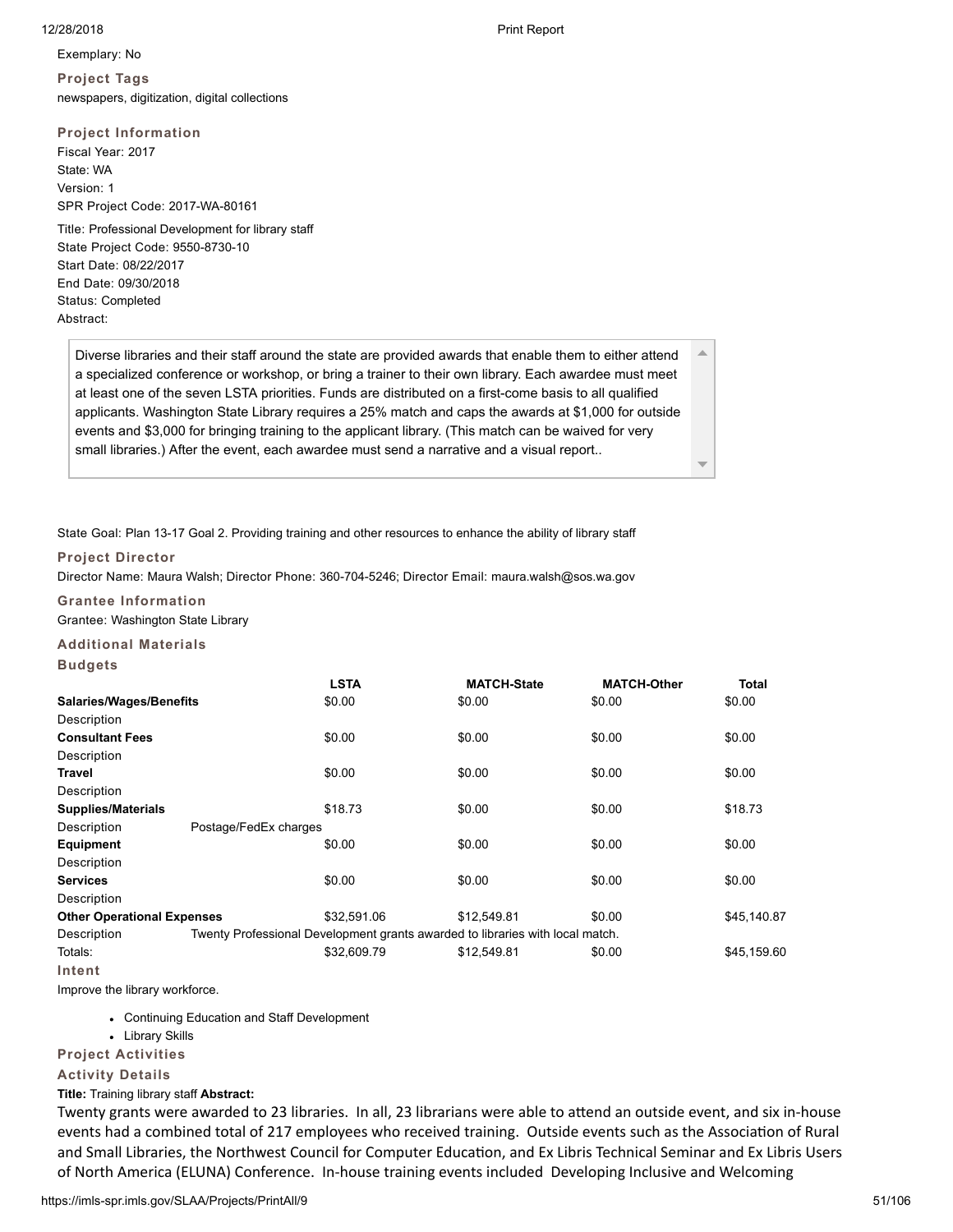Libraries, Managing a Diverse Workforce, and Service Excellence in Your Library.

**Intent:** Improve the library workforce.

**Activity:** Instruction **Mode:** Presentation/performance **Format:** In-person

**Presentation/performance length (minutes):** 31,245

**Number of presentations/performances administered:** 20

**Average number in attendance per session:** 12

**Partner Information** Please identify the area(s) in which your partner organization(s) operates.

**Libraries:** Yes **Historical Societies or Organizations:** No **Museums:** No **Archives:** No **Cultural Heritage Organization Multi-type:** No **Preschools:** No **Schools:** No **Adult Education:** No **Human Service Organizations:** No **Other:** No

Please identify the legal type of the partner organization(s) for this project.

**Federal Government:** No **State Government:** No **Local Government:** Yes **School District:** No **Non-Profit:** Yes **Private Sector:** Yes **Tribe:** No

**Is the activity directed at the library workforce:** Yes

**Is the activity state-wide:** No

**Name:** Bellingham Public Schools

3200 Pinewood Ave Bellingham, WA 98225-1436

**Name:** Bellingham Technical College

3028 Lindbergh Ave Bellingham, WA 98225-1599

**Name:** BURLINGTON PUBLIC LIBRARY

820 EAST WASHINGTON AVENUE BURLINGTON, WA 98233 **Name:** City University of Seattle

521 Wall Street, Suite 100 Seattle, WA 98121 **Name:** Edmonds School District

1132 172nd St SW LYNNWOOD, WA 98037 **Name:** ELLENSBURG PUBLIC LIBRARY

209 NORTH RUBY STREET ELLENSBURG, WA 98926 **Name:** Highline Community College

2400 S 240th St Des Moines, WA 98198-9800 **Name:** MOUNT VERNON CITY LIBRARY

315 SNOQUALMIE ST. MOUNT VERNON, WA 98273

**Name:** Skagit Valley College

2405 E. College Way Mount Vernon, WA 98273 **Name:** South Puget Sound Community College

2011 Mottman Rd SW Olympia, WA 98512-6292 **Name:** SPOKANE COUNTY LIBRARY DISTRICT

4322 N ARGONNE RD SPOKANE, WA 99212 **Name:** STEVENS COUNTY RURAL LIBRARY DISTRICT

4008 CEDAR ST. LOON LAKE, WA 99148 **Name:** UPPER SKAGIT LIBRARY DISTRICT

45770 B MAIN ST. CONCRETE, WA 98237

**Name:** Washington State Law Library

415 12th Ave. SW Olympia, WA 98501 **Name:** Whatcom Community College

237 W Kellogg Rd Bellingham, WA 98226 **Name:** WHATCOM COUNTY LIBRARY SYSTEM

5205 NORTHWEST DRIVE BELLINGHAM, WA 98226 **Name:** WHITMAN COUNTY LIBRARY

102 S. MAIN STREET COLFAX, WA 99111 **Total number of survey responses:** 0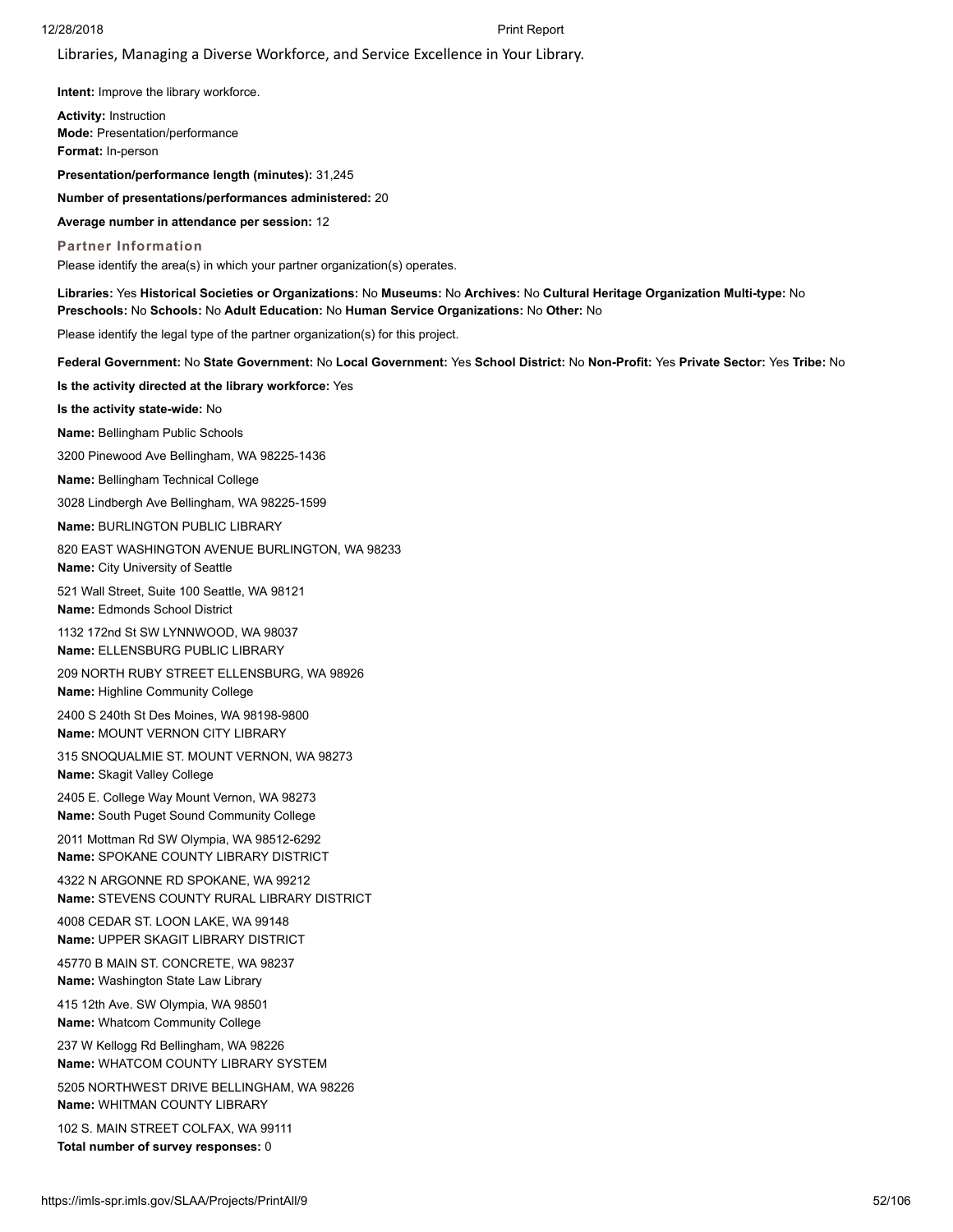# **Project Outcomes**

# **List any important outcomes or findings not previously reported:**

These professional development grants help support and stretch the means that individual libraries have at their disposal. This also allows flexibility as each applicant is reviewed individually.

### **Please briefly describe the importance of these outcomes and findings for future program planning:**

Washington State Library plans to create a 'menu' of options that illustrate valuable events different types of staff might want to consider attending based on their roles and the impact on the end user. The goal is to reach as many libraries as possible and make it easier for them to request trainings that are most valuable to their staff.

# **Explain one or two of the most significant lessons learned for others wanting to adopt any facets of this project:**

The application process is being refined to be as inclusive as possible. The goal is to reach more libraries and librarians and support the development they need and want. Requiring a visual presentation from awardees has given good insight into what the participants experience, Making the best visual presentations available through our website helps expose more possibilities for future awardees.

#### **Do you anticipate continuing this project after the current reporting period ends?** No

**Was an evaluation conducted for this project?** Yes **Was a final written evaluation report produced?** No Exemplary: No

**Project Tags** Professional development, training, lifelong learning

**Project Information** Fiscal Year: 2017 State: WA Version: 1 SPR Project Code: 2017-WA-80170

Title: Washington Rural Heritage State Project Code: 9550-8721-22 Start Date: 10/01/2017 End Date: 09/30/2018 Status: Completed Abstract:

Washington Rural Heritage (WRH) is a collaborative digitization program serving public libraries, tribal libraries, and partnering cultural heritage organizations such as historical societies and museums. Coordinated by the Washington State Library (WSL), the program provides the public with free online access to a wealth of historical materials held by more than 150 of Washington's smallest institutions. The program also assists partners with the creation of community-sourced digital archives, comprised of unique collections from individuals and families throughout Washington. WSL provides: 1) A centralized digital library for participating institutions, including digital repository software and database, and accompanying website; 2) Digital preservation services and specialized digitization services (e.g., film, sound recordings, large format); 3) Ongoing training and support in all activities related to digitization; 4) Grant funding to libraries, allowing them to purchase equipment and perform digitization locally.

State Goal: Plan 13-17 Goal 1. Expanding access to information in a variety of formats

# **Project Director**

Director Name: Evan Robb; Director Phone: 360-704-5228; Director Email: evan.robb@sos.wa.gov

# **Grantee Information**

Grantee: Washington State Library

# **Additional Materials**

http://www.washingtonruralheritage.org/

**Budgets**

|                                | <b>LSTA</b>                                                  | <b>MATCH-State</b> | <b>MATCH-Other</b> | <b>Total</b> |
|--------------------------------|--------------------------------------------------------------|--------------------|--------------------|--------------|
| <b>Salaries/Wages/Benefits</b> | \$129,806.30                                                 | \$0.00             | \$0.00             | \$129,806.30 |
| Description                    | Salary and benefits for project manager and associated staff |                    |                    |              |
| <b>Consultant Fees</b>         | \$0.00                                                       | \$0.00             | \$0.00             | \$0.00       |
| Description                    |                                                              |                    |                    |              |
| <b>Travel</b>                  | \$2.543.28                                                   | \$0.00             | \$0.00             | \$2.543.28   |
| Description                    | Site visits and training and conference travel for staff     |                    |                    |              |
| <b>Supplies/Materials</b>      | \$15.985.42                                                  | \$0.00             | \$0.00             | \$15.985.42  |
| Description                    | Postage, OCLC services, software licenses and maintenance.   |                    |                    |              |
| Equipment                      | \$0.00                                                       | \$0.00             | \$0.00             | \$0.00       |
| Description                    |                                                              |                    |                    |              |
| <b>Services</b>                | \$0.00                                                       | \$0.00             | \$0.00             | \$0.00       |
| Description                    |                                                              |                    |                    |              |

https://imls-spr.imls.gov/SLAA/Projects/PrintAll/9 53/106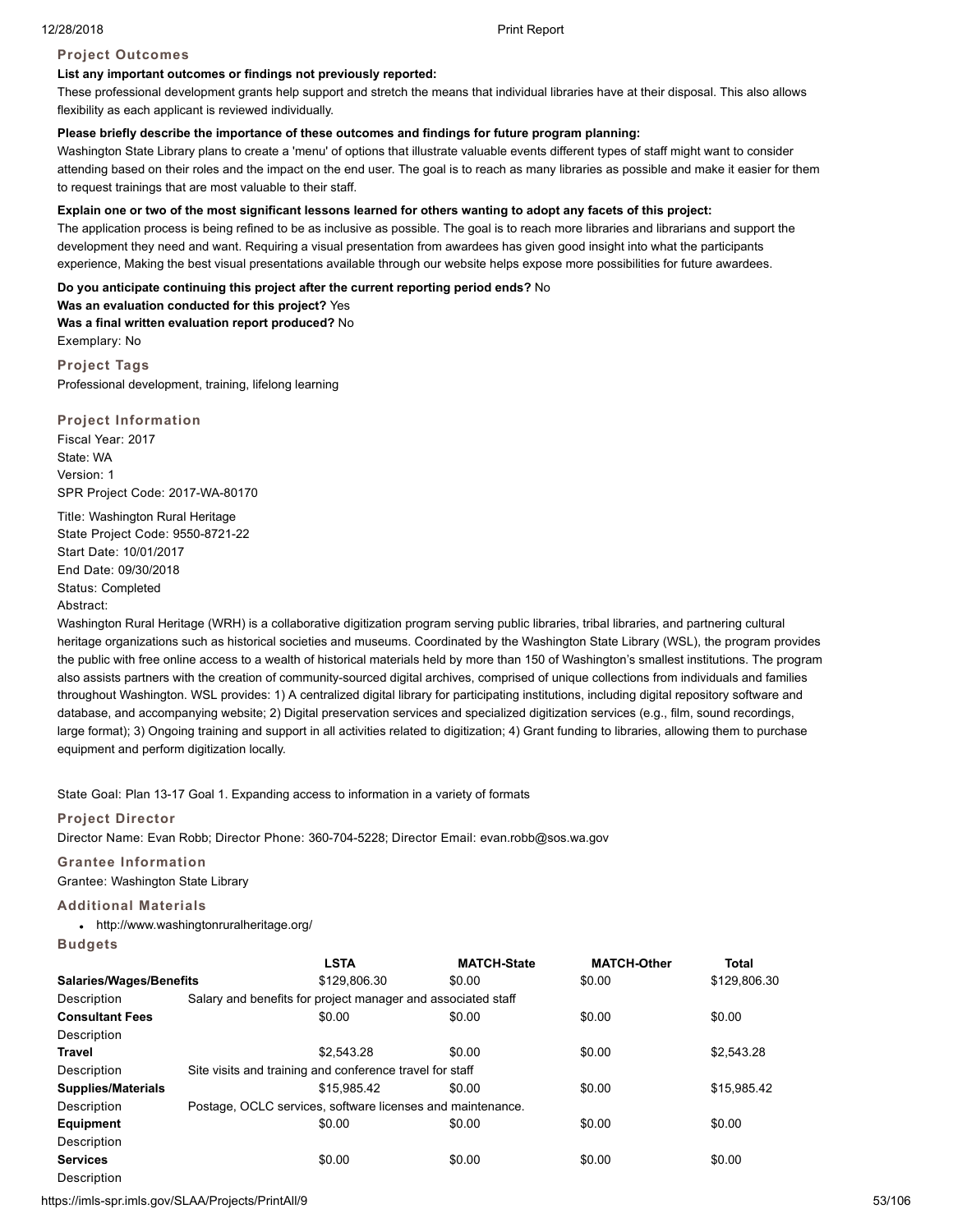| 12/28/2018                        | <b>Print Report</b> |        |        |              |
|-----------------------------------|---------------------|--------|--------|--------------|
| <b>Other Operational Expenses</b> | \$0.00              | \$0.00 | \$0.00 | \$0.00       |
| Description                       |                     |        |        |              |
| Totals:                           | \$148,335.00        | \$0.00 | \$0.00 | \$148,335.00 |
| Intent                            |                     |        |        |              |
| Improve the library workforce.    |                     |        |        |              |
|                                   |                     |        |        |              |

- Continuing Education and Staff Development
- Library Skills

Improve users' ability to obtain and/or use information resources.

- **.** History
- Collection Development & Management

# **Project Activities**

# **Activity Details**

#### **Title:** Digitization and Digital Preservation **Abstract:**

A total of 2,725 historically significant resources were digitized. This includes imaging/scanning and/or reformatting (e.g., film, sound recordings). The following organizations completed sub-grants, performing virtually all selection, research, copyright vetting, permissions gathering, digitization, metadata creation, and local promotion: 1. Asotin County Library (Clarkston, WA), in partnership with the Nez Perce Historical Society. 2.Kalama Public Library, in partnership with the Kalama History House, City of Kalama, Port of Kalama & Transportation Interpretive Center, McMenamin's Kalama. 3. Island Library, Whatcom County Library System (Lummi Island, WA), in partnership with the Friends of the Island Library. 4. Moran Prairie and Spokane Valley branches of the Spokane County Library District, in partnership with the Washington State Moran Prairie Grange No. 161. 5. Orcas Island Public Library in partnership with the Orcas Island Historical Museum and Keepers of the Patos Light. 6. Richland Public Library. 7. Whitman County Library in partnership with the Tekoa Museum and J.C. Barron Mill. 8. Woodland, Ridgefield, and La Center branches of the Fort Vancouver Regional Library District, in partnership with the La Center Museum and Woodland Historical Museum Society.

Washington Rural Heritage and Washington State Library staff: provided project management and planning; maintained and updated project standards; performed quality assurance and control; trained and supported institutional partners throughout the state; reported usage statistics and project updates to partners; provided digital preservation services; designed and edited project websites; provided all digital repository services; and represented the program and WSL at regional conferences; performed promotional and outreach activities.

**Intent:** Improve users' ability to obtain and/or use information resources.

**Activity:** Content **Mode:** Creation **Format:** Digital **Number of items digitized:** 2,725 **Number of items digitized and available to the public:** 2,725 **Number of physical items:** 0 **Number of open-source applications/software/systems:** 0 **Number of proprietary applications/software/systems:** 0 **Number of learning resources (e.g. toolkits, guides):** 0 **Number of plans/frameworks:** 0 **Partner Information** Please identify the area(s) in which your partner organization(s) operates.

**Libraries:** Yes **Historical Societies or Organizations:** Yes **Museums:** Yes **Archives:** Yes **Cultural Heritage Organization Multi-type:** Yes **Preschools:** No **Schools:** No **Adult Education:** No **Human Service Organizations:** No **Other:** No

Please identify the legal type of the partner organization(s) for this project.

**Federal Government:** No **State Government:** No **Local Government:** Yes **School District:** No **Non-Profit:** Yes **Private Sector:** No **Tribe:** No

**Is the activity directed at the library workforce:** No

**For a targeted group or for the general population:** General **Geographic community of the targeted group:** Rural **For what age groups:**

**Is the activity state-wide:** Yes

**Specific Locations:** No

#### **Institution Types**

**Public Libraries:** 8, **Academic Libraries:** 0, **SLAA:** 0, **Consortia:** 0, **Special Libraries:** 0, **School Libraries:** 0, **Other:** 0

**Total number of survey responses:** 0

**Activity Details Title:** Digitization Training **Abstract:**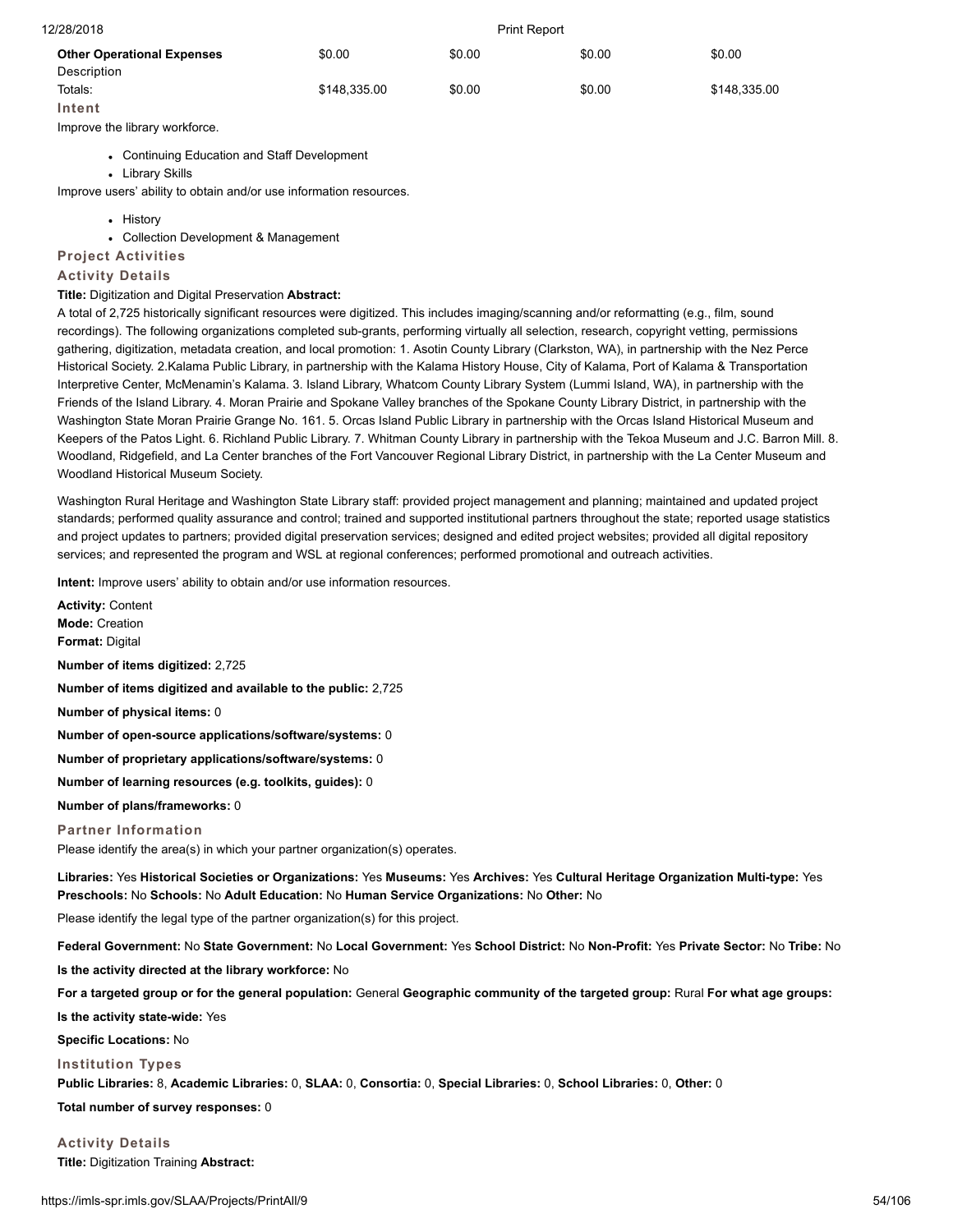During the grant period, 18 individuals working on various portions of digitization sub-grants were provided with formal and informal training in most aspects of digitization. The formal training was offered by way of webinar/online workshops, project documentation (standards, manuals), and instructional videos produced by Washington Rural Heritage staff. Informal training generally took the form of one-on-one training during site visits, and by telephone, email, and web conferencing software.The primary focus of trainings was: 1) Project planning and management; 2) Selection of materials for digitization; 3) Copyright evaluation, documentation, and permissions; 4) Digital imaging, file formats, file management; 5) Digital image optimization and creation of derivatives; 6) Metadata creation/descriptive cataloging; 7) Advanced use of digital collections; 8) Promoting the use of digital collections.

**Intent:** Improve the library workforce.

**Activity:** Instruction **Mode:** Consultation/drop-in/referral **Format:** Combined in-person & virtual

**Total number of consultation/reference transactions:** 24

**Average number of consultation/reference transactions per month:** 2

#### **Partner Information**

Please identify the area(s) in which your partner organization(s) operates.

**Libraries:** Yes **Historical Societies or Organizations:** Yes **Museums:** Yes **Archives:** No **Cultural Heritage Organization Multi-type:** Yes **Preschools:** No **Schools:** No **Adult Education:** No **Human Service Organizations:** No **Other:** No

Please identify the legal type of the partner organization(s) for this project.

**Federal Government:** No **State Government:** No **Local Government:** No **School District:** No **Non-Profit:** No **Private Sector:** No **Tribe:** No

**Is the activity directed at the library workforce:** Yes

**Is the activity state-wide:** Yes

**Specific Locations:** No

### **Institution Types**

**Public Libraries:** 8, **Academic Libraries:** 0, **SLAA:** 0, **Consortia:** 0, **Special Libraries:** 0, **School Libraries:** 0, **Other:** 6

**Total number of survey responses:** 0

## **Project Outcomes**

# **List any important outcomes or findings not previously reported:**

Washington Rural Heritage (WRH) staff worked with eight sub-grantees (public libraries). Nine additional institutional partners (museums/historical societies) were served by these grants. The private collections of individuals were digitized by sub-grantees. A total of 2,725 items, digitized through sub-grants, were added to the digital repository. Four entirely new digital collections and associated customized websites were added to the repository. Fifteen new institutional sub-collections/record series were added to the respository (i.e., corresponding to new/unique digital collections). Eighteen individuals, working, volunteering, or serving as contractors for sub-grants received in-depth training in all aspects of digitization. Their individual skill level, and home-institutional capacity to initiate and carry out local digitization program has increased substantially. WRH staff maintained the entire repository of 51 digital collections and more than 49,638 electronic files; 33,000 unique historical resources from more than 150 institutions were preserved in digital format by the Washington State Library. The WRH repository received 241,098 item-level views during the grant period. Google Analytics software reports 43,326 unique users interacting with the website and digital repository during the grant period. Between collection usage reports and website analytics, and reports from sub-grantees, we believe that 45,000 represents an accurate estimate of the number of persons served during this grant period. WRH staff continued to partner with additional libraries and cultural heritage institutions in 2017-2018, with the aim of developing a regional approach to digitization, digital collection hosting, and metadata aggregation. The Washington State Library worked with the Orbis Cascade Alliance (academic library consortium) to identify and develop training opportunities for libraries working on metadata cleanup and enhancement. The Washington State Library (WSL) also worked with the Oregon State Library and Oregon Heritage Commission on a collaborative approach to digital collections hosting for small cultural heritage institutions in both Oregon and Washington. In the spring of 2018, WRH staff provided a train-the-trainer workshop to Oregon Heritage Commission's MentorCorps program. And in the first half of 2018, WRH staff piloted a multi-state approach to digital initiatives development by migrating a portion of the Baker County Library District's (Baker City, OR) digital collections from a PastPerfect database to CONTENTdm. Additional discussions are underway to determine and Oregon-Washington partnership to aggregate, or otherwise provide a platform for digital collections, especially those held by small institutions.

# **Please briefly describe the importance of these outcomes and findings for future program planning:**

The Washington Rural Heritage program, awarding grants since 2008, continues to receive more grant applications than it can fund on an annual basis. This popularity underscores the demand for centralized digitization and digital preservation services, centralized digital repositories, and continuing education at the state and regional level. The fact that roughly half of past sub-grantees continue to build and maintain their digital collections on an ongoing basis, and/or re-apply for additional grants, demonstrates the success WSL has had in building local capacity to envision and carry out digitization projects. The ongoing training of library and cultural heritage staff and volunteers throughout Washington State (having reached more than 175 individuals through WRH at this point), provides them with a moderate-to-high level of technical expertise and professional knowledge. The high number of digital collection hits suggests that the general public has a continuing need for local history information, inaccessible records, and genealogical information. Digitized primary and secondary resources meet the particularly pressing demands of students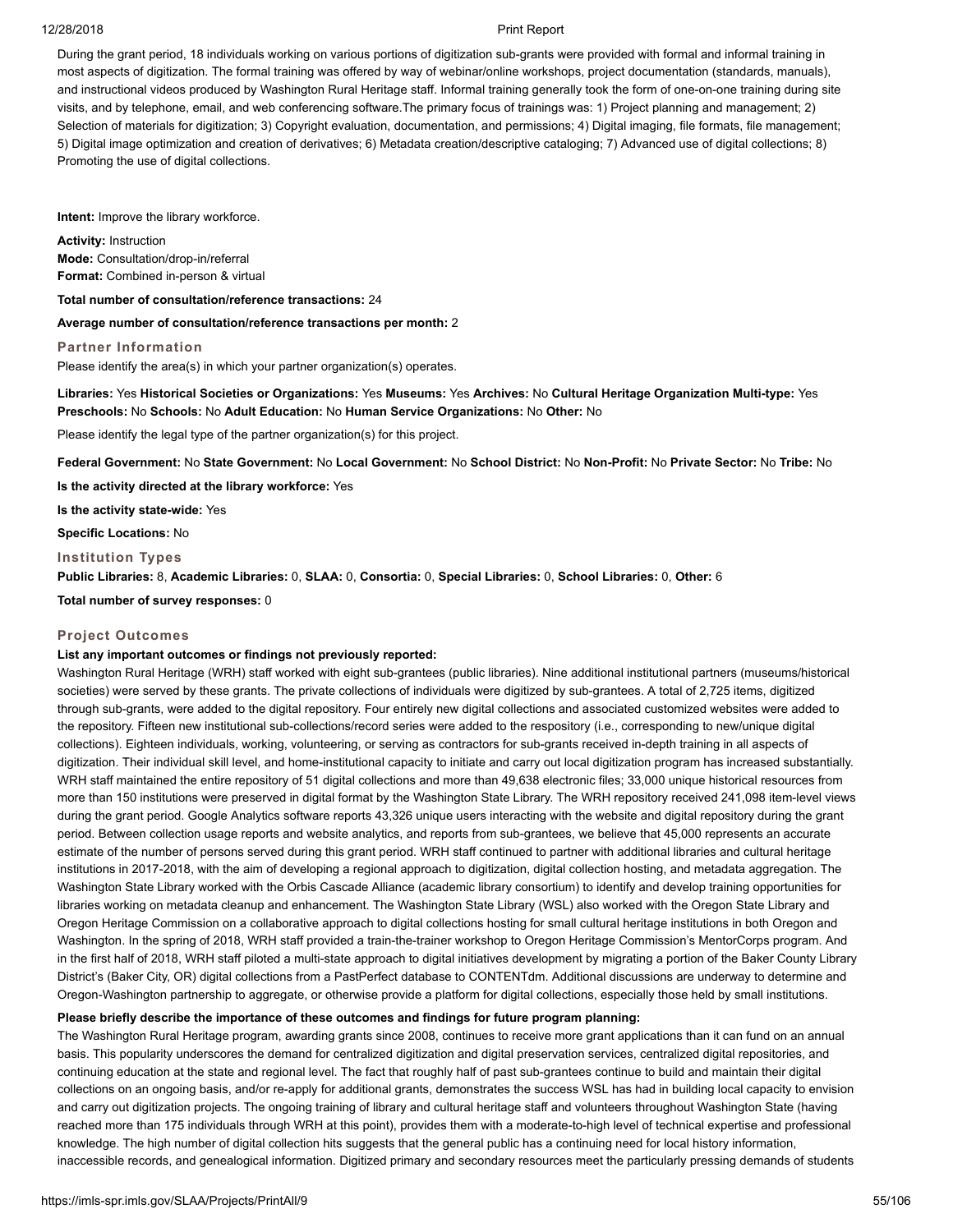needing to find and use primary source documents. State libraries can and should fulfill the need of smaller cultural heritage institutions to provide online access to their unique special collections. Creation of centralized digital repositories and portals/aggregation services are an excellent way to meet this need.

# **Explain one or two of the most significant lessons learned for others wanting to adopt any facets of this project:**

While the Washington Rural Heritage program is a collaborative digitization project, central administration and project management is required to ensure consistency, quality, and standards-compliance. Organizations, state, or regions that want to replicate or adopt any portion of this program will need to look beyond shared infrastructure and strongly consider central and/or shared dedicated staffing.

# **Do you anticipate continuing this project after the current reporting period ends?** Yes

**Do you anticipate any change in level of effort in managing this project?** No

### **Do you anticipate changing the types of activities and objectives addressed by the project?** No

**Was an evaluation conducted for this project?** No Exemplary: No

**Project Tags**

digitization, history

# **Project Information**

Fiscal Year: 2017 State: WA Version: 1 SPR Project Code: 2017-WA-80173

Title: Off the Page: Downloadable Audiobooks and eBooks for Washington Libraries State Project Code: 9550-8721-40 Start Date: 08/03/2017 End Date: 09/30/2017 Status: Completed Abstract:

This project assists a wide range of Washington libraries in offering eBooks and downloadable audiobooks to their patrons, by providing group purchasing opportunities that make these formats more affordable, especially for smaller libraries. Two vendor platforms are available: 1) the formally organized Washington Digital Library Consortium, comprising 44 mid-sized and smaller public libraries, is able to offer a growing collection of eBooks and audiobooks on the popular OverDrive platform; 2) non-profit public, academic, and K-12 libraries statewide can offer annual subscriptions to several curated collections of unlimited use audiobooks through a heavily discounted group purchasing contract from Recorded Books. EBooks purchased by libraries individually, or with LSTA variance funds are also available on the Recorded Books RBDigital platform.

# State Goal: Plan 13-17 Goal 1. Expanding access to information in a variety of formats

# **Project Director**

Director Name: Will Stuivenga; Director Phone: 360.704.5217; Director Email: will.stuivenga@sos.wa.gov

# **Grantee Information**

# Grantee: Washington State Library

# **Additional Materials**

**Budgets**

|                                   |                       | <b>LSTA</b>                                              | <b>MATCH-State</b> | <b>MATCH-Other</b> | <b>Total</b> |
|-----------------------------------|-----------------------|----------------------------------------------------------|--------------------|--------------------|--------------|
| <b>Salaries/Wages/Benefits</b>    |                       | \$0.00                                                   | \$0.00             | \$0.00             | \$0.00       |
| Description                       |                       |                                                          |                    |                    |              |
| <b>Consultant Fees</b>            |                       | \$1,996.00                                               | \$0.00             | \$0.00             | \$1,996.00   |
| Description                       |                       | Speaker fee for keynote speaker at user group conference |                    |                    |              |
| Travel                            |                       | \$9.184.98                                               | \$0.00             | \$0.00             | \$9,184.98   |
| Description                       |                       | Travel, including participants in user group conference  |                    |                    |              |
| <b>Supplies/Materials</b>         |                       | \$1,500.00                                               | \$0.00             | \$0.00             | \$1,500.00   |
| Description                       | Overdrive startup fee |                                                          |                    |                    |              |
| Equipment                         |                       | \$0.00                                                   | \$0.00             | \$0.00             | \$0.00       |
| Description                       |                       |                                                          |                    |                    |              |
| <b>Services</b>                   |                       | \$0.00                                                   | \$0.00             | \$431,625.94       | \$431,625.94 |
| Description                       |                       | Purchase by local libraries of Ebooks and audio books.   |                    |                    |              |
| <b>Other Operational Expenses</b> |                       | \$0.00                                                   | \$0.00             | \$0.00             | \$0.00       |
| Description                       |                       |                                                          |                    |                    |              |
| Totals:                           |                       | \$12,680.98                                              | \$0.00             | \$431,625.94       | \$444,306.92 |
| Intent                            |                       |                                                          |                    |                    |              |

Improve users' ability to obtain and/or use information resources.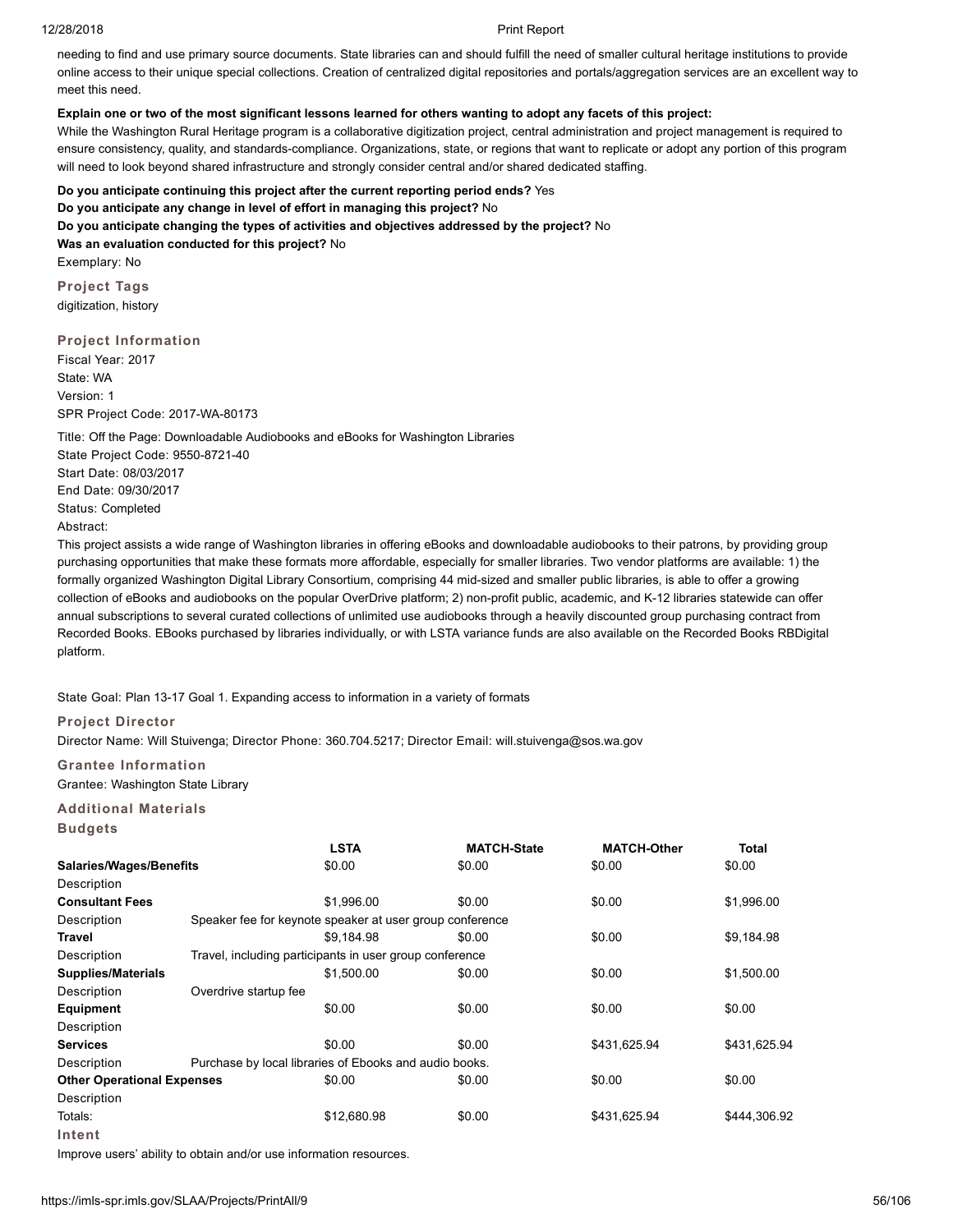### Collection Development & Management

# **Project Activities**

# **Activity Details**

**Title:** Providing downloadable audiobooks and eBooks to Washington citizens and students via libraries. **Abstract:**

Member libraries of the Washington Digital Library Consortium make their own purchase selections to build the Washington Anytime Library collection, frequently spending beyond designated annual collection allocations. Using funding provided by the participating libraries, additional copies of popular titles are purchased weekly to maintain a set holds to copies ratio, and expiring licenses are replaced as needed. These centralized processes are managed at the State Library, as are annual budget calculations and allocations, subject to member vote. On the Recorded Books RBDigital platform, participating libraries can purchase individual titles for the exclusive use of their own patrons. Additional titles are added to the various unlimited use audiobook subscription collections on a periodic basis by the vendor. **Intent:** Improve users' ability to obtain and/or use information resources.

**Activity:** Content **Mode:** Acquisition **Format:** Digital

**Number of hardware acquired:** 0

**Number of software acquired:** 0

**Number of licensed databases acquired:** 0

**Number of print materials (books & government documents) acquired:** 0

**Number of electronic materials acquired:** 12,318

**Number of audio/visual units (audio discs, talking books, other recordings) acquired:** 4,691

**Partner Information**

Please identify the area(s) in which your partner organization(s) operates.

**Libraries:** Yes **Historical Societies or Organizations:** No **Museums:** No **Archives:** No **Cultural Heritage Organization Multi-type:** No **Preschools:** No **Schools:** Yes **Adult Education:** No **Human Service Organizations:** Yes **Other:** No

Please identify the legal type of the partner organization(s) for this project.

**Federal Government:** No **State Government:** No **Local Government:** Yes **School District:** Yes **Non-Profit:** No **Private Sector:** No **Tribe:** Yes

**Is the activity directed at the library workforce:** No

**For a targeted group or for the general population:** General **Geographic community of the targeted group:** Urban, Suburban, Rural **For what age groups:**

**Is the activity state-wide:** Yes

**Specific Locations:** No

#### **Institution Types**

**Public Libraries:** 46, **Academic Libraries:** 6, **SLAA:** 0, **Consortia:** 0, **Special Libraries:** 0, **School Libraries:** 35, **Other:** 1

**Total number of survey responses:** 0

# **Project Outcomes**

# **List any important outcomes or findings not previously reported:**

This project provides eBook and downloadable audiobook services to libraries throughout the state that choose to participate in contracts with two vendors, Recorded Books and OverDrive. Although no LSTA subsidies are currently provided directly to libraries, LSTA funds have been used to assist in building the collections available to participating libraries, and LSTA funds were used extensively in the first few years, to assist in launching the project through direct subsidies to libraries. OverDrive provides the Washington Anytime Library to the Washington Digital Library Consortium (WDLC), a group of 44 public libraries, managed by the Washington State Library and serving a combined population of 813,726. At the end of the 2017 federal fiscal year, the Washington Anytime Library collection comprised 62,984 copies of 31,207 eBook titles, and 20,339 copies of 11,954 audiobook titles, which represents an 11% increase in unique titles, and a 22% overall increase in collection size over the previous year. The Anytime Library circulated over 1 million items for the first time in fiscal year 2017: 455,377 audiobooks and 664,193 eBooks for a total circulation of 1,119,570, a 20% increase over the previous year. 41,146 unique users checked out materials during the 2017 fiscal year, up 13% from the previous year. The cost to maintain a reasonable holds to copies ratio (which controls patron wait times for popular titles) continues to rise at a higher rate than other costs. After 63% and 65% increases in calendar years 2015 and 2016, respectively, the rate of increase dropped to 26% in 2016, and to 13.6% in 2018. Nevertheless, the cost for added copies alone, in 2019, is expected to top \$425,000, which is a substantial burden for these mostly smaller libraries to shoulder, while also providing sufficient funds for adding new titles to the collection. Various cost-saving measures are under consideration for possible implementation in the coming year. At the end of FY 2017, the contract with Recorded Books was providing services to 8 public library systems (with a total population served of 521,427), 6 academic libraries, 1 tribal library, and 35 K-12 public and private school libraries in Washington. 2 of the state's larger public library systems formerly part of this contract have chosen ongoing independent relationships with the vendor, which means their data is no longer included in this report. This contract provides annual subscriptions to several collections of unlimited use audiobooks, divided by audience: Core (aimed at public libraries: 5,690 titles), Academic (950 titles), Young Adult and Children's (1,934 titles), and AudioLibros (Spanish language, 189 titles), for a total of 7,549 unique titles (some titles are shared between collections). Libraries choose the collections to which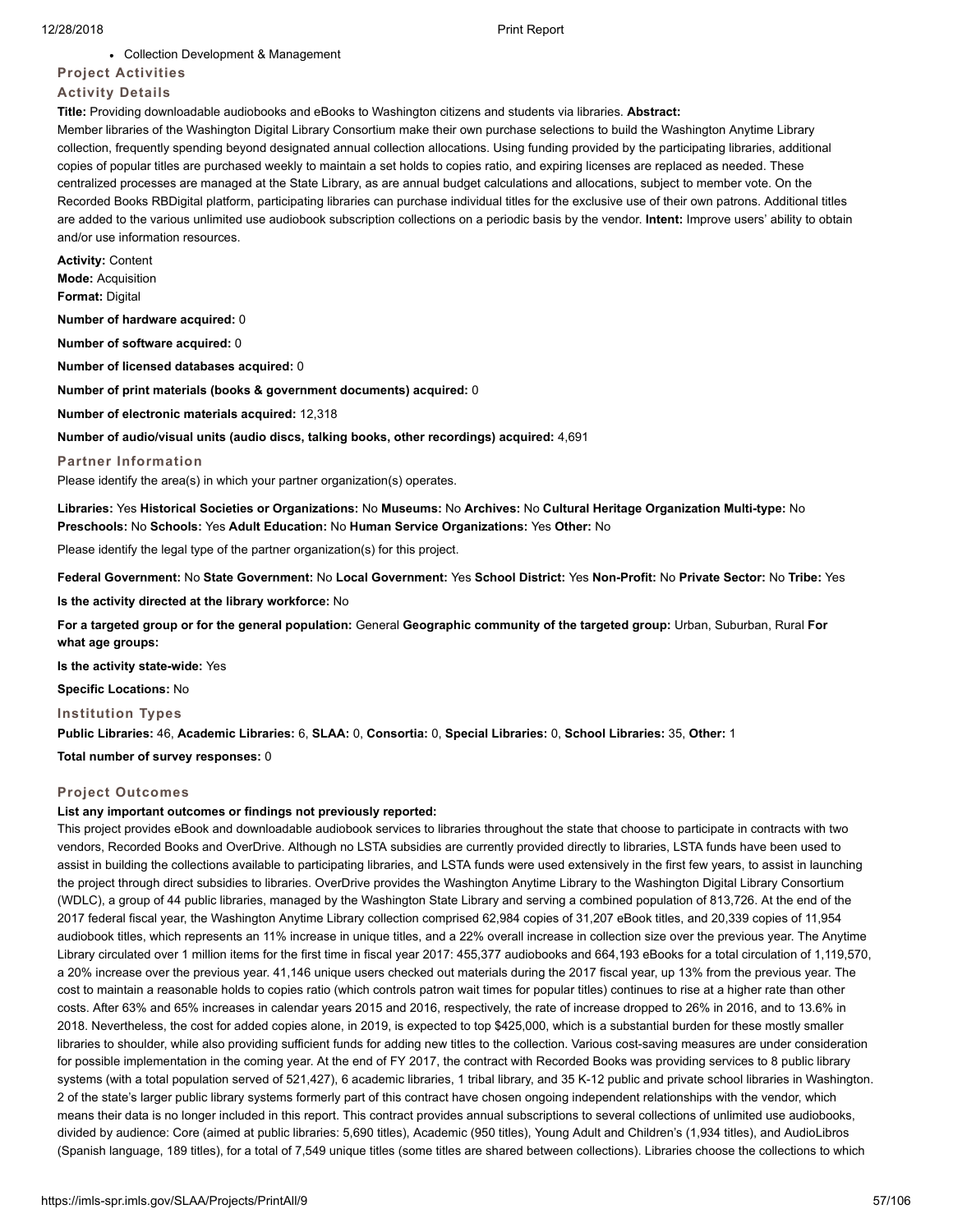they wish to subscribe. In addition, participating libraries have access to 4,606 copies of 3,527 single use audiobook titles, and 4,258 copies of 4,191 eBook titles. 3,872 user accounts, 3,405 of them new, circulated 28,570 items during FY 2017.

# **Please briefly describe the importance of these outcomes and findings for future program planning:**

Demand for eBooks and downloadable audiobooks continues to grow. The growth in demand for audio has significantly outpaced that for eBooks in recent years. The continued acceleration of cost for added copies, exacerbated by publisher practices (high prices; inflexible terms) threatens to overwhelm libraries. Cost-cutting measures must be considered and implemented.

# **Explain one or two of the most significant lessons learned for others wanting to adopt any facets of this project:**

A decentralized model, such as is used in the Washington Anytime Library, in which libraries typically purchase single copies of the titles they believe their patrons will be interested in, and then additional copies are purchased centrally to match the demand created by holds, shifts a large percentage of the acquisition cost to the added copy purchasing. The funding disparities between the smaller and larger member libraries creates tension, as the larger libraries would like to grow the collection at a higher rate than the smaller ones can afford. So far, the larger libraries have had to settle to some degree for the slower pace of growth that the smaller libraries can accommodate. This situation encourages the libraries with available funds to purchase more content for the exclusive use of their own patrons, but those expenditures do not contribute as much to the benefit of the group.

# **Do you anticipate continuing this project after the current reporting period ends?** Yes

# **Do you anticipate any change in level of effort in managing this project?** Yes

Analyzing, considering, and implementing cost-saving measures will require more work, as will continuing the implementation of the work of other volunteer task force groups, including the curation of reading lists on the Anytime Library site, weeding outdated materials from the collection, and adopting a revised Member Agreement which enlarges the Executive Advisory Council from three members to six, and provides for more regular meetings and structured activities.

# **Do you anticipate changing the types of activities and objectives addressed by the project?** No

**Was an evaluation conducted for this project?** No Exemplary: No

**Project Tags** eBooks, downloadable audiobooks, group purchasing

# **Project Information**

Fiscal Year: 2017 State: WA Version: 1 SPR Project Code: 2017-WA-80176

Title: Washington Group Services State Project Code: 9550-8721-39 Start Date: 10/01/2017 End Date: 09/30/2018

# Status: Completed

Abstract: The goal of the Washington Group Services project is to increase cooperation and resource sharing among Washington libraries. The Washington Group Services partner libraries obtain predictable pricing for three core OCLC services: cataloging, interlibrary loan, and WorldCat subscriptions. The project has subsidized OCLC costs for several small libraries, enabling them to include their holdings in the OCLC WorldCat database, and making it affordable for them to use the same cataloging and interlibrary loan services that the other partner libraries use. The project also serves as a conduit to provide information and training on new OCLC library services and platforms, as they are rolled out to Washington libraries.

State Goal: Plan 13-17 Goal 2. Providing training and other resources to enhance the ability of library staff

# **Project Director**

Director Name: Will Stuivenga; Director Phone: 360-704-5217; Director Email: will.stuivenga@sos.wa.gov

**Grantee Information** Grantee: Washington State Library

# **Additional Materials**

| <b>LSTA</b>                    | <b>MATCH-State</b> | <b>MATCH-Other</b> | <b>Total</b> |
|--------------------------------|--------------------|--------------------|--------------|
| \$0.00                         | \$0.00             | \$0.00             | \$0.00       |
|                                |                    |                    |              |
| \$0.00                         | \$0.00             | \$0.00             | \$0.00       |
|                                |                    |                    |              |
| \$0.00                         | \$0.00             | \$0.00             | \$0.00       |
|                                |                    |                    |              |
| \$1,508.00                     | \$0.00             | \$0.00             | \$1,508.00   |
| Software license reimbursement |                    |                    |              |
| \$0.00                         | \$0.00             | \$0.00             | \$0.00       |
|                                |                    |                    |              |
| \$0.00                         | \$0.00             | \$0.00             | \$0.00       |
|                                |                    |                    |              |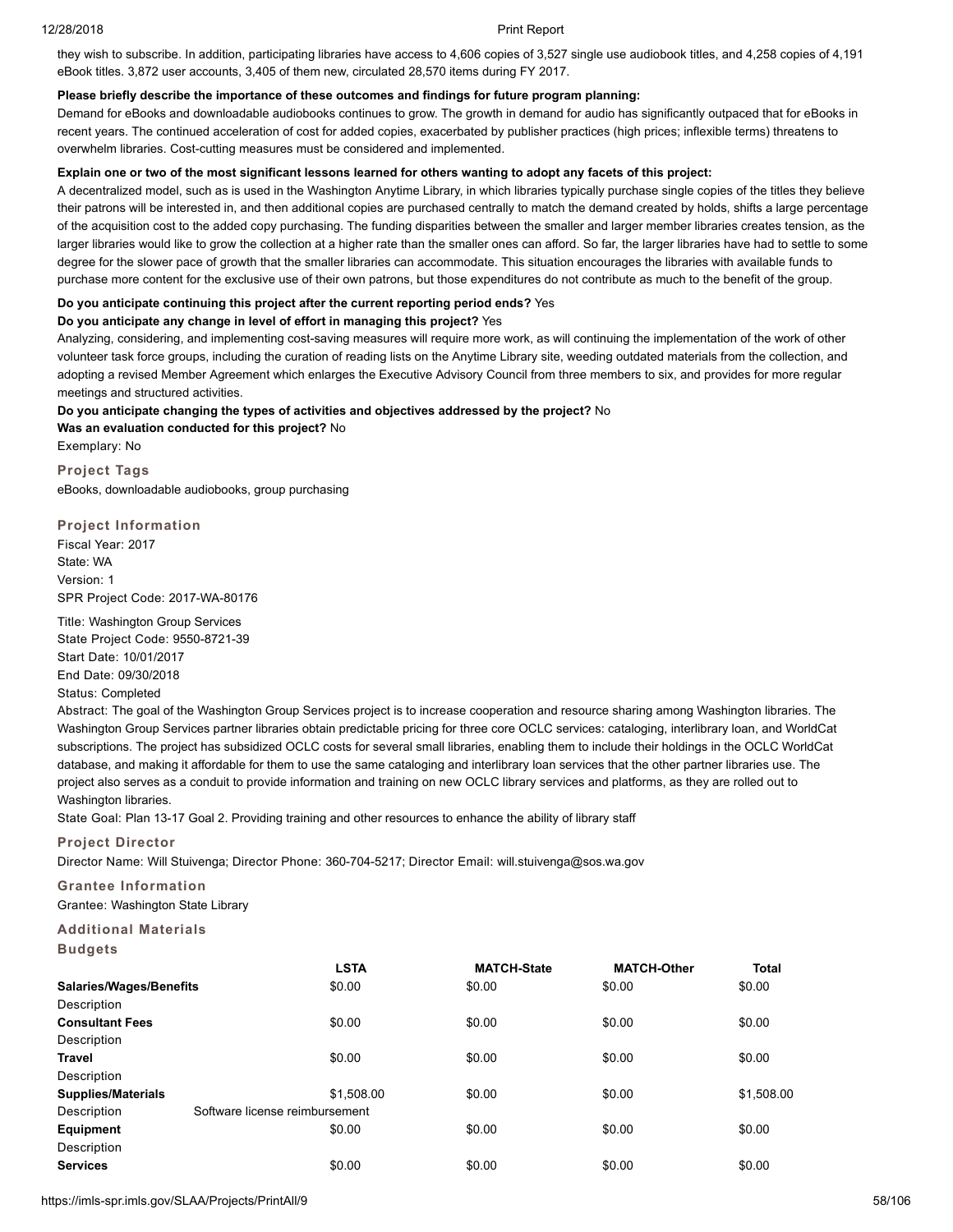| Description                       |            |        |        |            |
|-----------------------------------|------------|--------|--------|------------|
| <b>Other Operational Expenses</b> | \$0.00     | \$0.00 | \$0.00 | \$0.00     |
| Description                       |            |        |        |            |
| Totals:                           | \$1,508.00 | \$0.00 | \$0.00 | \$1,508.00 |
| Intent                            |            |        |        |            |

Improve library operations.

- Employment
- Library Skills

**Project Activities**

# **Activity Details**

# **Title:** OCLC Service Subsidies **Abstract:**

Final OCLC service reimbursement subsidies were provided to two small public libraries: Asotin County Library, Grandview Library. Information on OCLC pricing and training opportunities was provided to participating libraries throughout the state. **Intent:** Improve library operations.

**Activity:** Content **Mode:** Other **Format:** Combined physical & digital

# **Partner Information**

Please identify the area(s) in which your partner organization(s) operates.

# **Libraries:** Yes **Historical Societies or Organizations:** No **Museums:** No **Archives:** No **Cultural Heritage Organization Multi-type:** No **Preschools:** No **Schools:** No **Adult Education:** No **Human Service Organizations:** No **Other:** No

Please identify the legal type of the partner organization(s) for this project.

**Federal Government:** No **State Government:** No **Local Government:** Yes **School District:** No **Non-Profit:** Yes **Private Sector:** No **Tribe:** Yes

**Is the activity directed at the library workforce:** Yes

**Is the activity state-wide:** No

**Name:** ASOTIN COUNTY LIBRARY

417 SYCAMORE ST. CLARKSTON, WA 99403

**Name:** GRANDVIEW LIBRARY

500 W. MAIN STREET GRANDVIEW, WA 98930

#### **Total number of survey responses:** 0

I am satisfied that the resource is meeting library needs. **SD:** 0 | **D:** 0 | **NA/ND:** 0 | **A:** 0 | **SA:** 0 | **NR:** 0

Applying the resource will help improve library services to the public. **SD:** 0 | **D:** 0 | **NA/ND:** 0 | **A:** 0 | **SA:** 0 | **NR:** 0

# **Project Outcomes**

# **List any important outcomes or findings not previously reported:**

Seventy-nine libraries participate in Washington Group Services. Two public libraries received small LSTA-funded cost reimbursements for OCLC services, which assists them in including their holdings in OCLC's WorldCat database. OCLC services provided through this project are funded by the member libraries.

#### **Please briefly describe the importance of these outcomes and findings for future program planning:**

This project delivers value to participating libraries by providing predictable pricing for basic OCLC services (cataloging, interlibrary loan, WorldCat Discovery), with guaranteed caps on price increases from year to year, and by providing actual savings for a subset of libraries obtaining their WorldCat Discovery subscriptions through the project.

# **Explain one or two of the most significant lessons learned for others wanting to adopt any facets of this project:**

Unless a statewide catalog is accompanied by appropriate concomitant endeavors, such as a statewide library card and/or an effective courier system, it is likely to remain a solution in search of a problem.

# **Do you anticipate continuing this project after the current reporting period ends?** Yes

**Do you anticipate any change in level of effort in managing this project?** Yes

The amount of time needed to manage it should decrease, as library subsidies come to their scheduled end.

#### **Do you anticipate changing the types of activities and objectives addressed by the project?** Yes

The small library subsidies are almost completed. Once that occurs, the project will enter a purely maintenance mode, in which the only remaining activities are an annual review of the OCLC pricing spreadsheet, execution of an annual contract extension, and liaison work between OCLC and participating libraries, helping to inform them of OCLC platform upgrades, training opportunities, and other related information.

**Was an evaluation conducted for this project?** No

Exemplary: No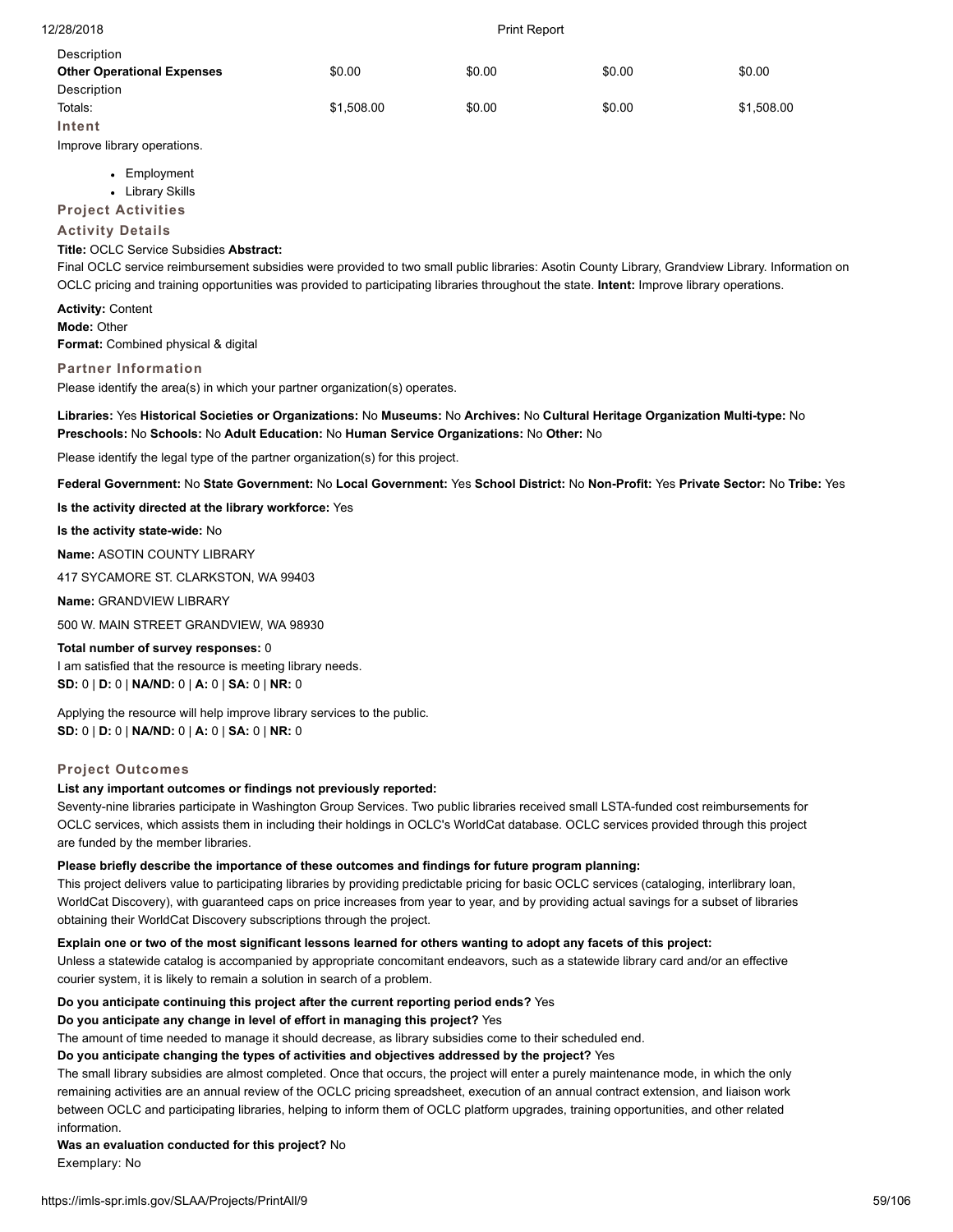**Project Tags** OCLC cataloging, interlibrary loan, worldcat discovery

**Project Information** Fiscal Year: 2017 State: WA Version: 1 SPR Project Code: 2017-WA-80205

Title: Metadata Enhancement and Remediation Grant Progam

State Project Code: 9550-8721-23 Start Date: 08/15/2017 End Date: 09/30/2018

Status: Completed

Abstract: The Washington State Library (WSL) administered its second annual grant opportunity aimed at helping public, academic, and tribal libraries in re-cataloging, enhancing, and/or improving digital collection records currently available to the public through digital library systems. "Digital collections" typically include digitized special collections (e.g., manuscripts, documents, maps, photographs), publications, or archival records. The primary purpose of the project was to support a regional push to help institutions prepare for the eventual harvest of collection metadata by a Pacific Northwest-based Digital Public Library of America (DPLA) service hub. To that end, WSL provided: subgrants to libraries; training and support; metadata analysis and planning assistance; and quality assurance. Two libraries received subgrants, while an additional five libraries were granted access to Orbis Cascade Alliance (OCA)-provided training in best practices and standards. WSL and OCA partnered to identify a group of small institutions outside of the OCA consortium who would most benefit from this additional training.

State Goal: Plan 13-17 Goal 1. Expanding access to information in a variety of formats

# **Project Director**

Director Name: Evan Robb; Director Phone: 360-704-5228; Director Email: evan.robb@sos.wa.gov

**Grantee Information** Grantee: Washington State Library

# **Additional Materials**

https://vimeo.com/188696798

**Budgets**

|                                   |                                         | <b>LSTA</b> | <b>MATCH-State</b> | <b>MATCH-Other</b> | <b>Total</b> |
|-----------------------------------|-----------------------------------------|-------------|--------------------|--------------------|--------------|
| <b>Salaries/Wages/Benefits</b>    |                                         | \$14,190.59 | \$0.00             | \$0.00             | \$14,190.59  |
| Description                       | Salary and benefits for project manager |             |                    |                    |              |
| <b>Consultant Fees</b>            |                                         | \$0.00      | \$0.00             | \$0.00             | \$0.00       |
| Description                       |                                         |             |                    |                    |              |
| <b>Travel</b>                     |                                         | \$0.00      | \$0.00             | \$0.00             | \$0.00       |
| Description                       |                                         |             |                    |                    |              |
| <b>Supplies/Materials</b>         |                                         | \$0.00      | \$0.00             | \$0.00             | \$0.00       |
| Description                       |                                         |             |                    |                    |              |
| <b>Equipment</b>                  |                                         | \$0.00      | \$0.00             | \$0.00             | \$0.00       |
| Description                       |                                         |             |                    |                    |              |
| <b>Services</b>                   |                                         | \$0.00      | \$0.00             | \$0.00             | \$0.00       |
| Description                       |                                         |             |                    |                    |              |
| <b>Other Operational Expenses</b> |                                         | \$0.00      | \$0.00             | \$0.00             | \$0.00       |
| Description                       |                                         |             |                    |                    |              |
| Totals:                           |                                         | \$14,190.59 | \$0.00             | \$0.00             | \$14,190.59  |
| Intent                            |                                         |             |                    |                    |              |

Improve users' ability to obtain and/or use information resources.

• History

# **Project Activities**

# **Activity Details**

**Title:** Consulting, Metadata Cleanup, and Enhancement **Abstract:**

Washington State Library's (WSL) local Project Manager provided ongoing support and consultation to participating libraries, as well as final evaluation and quality assurance of submitted metadata. Staff at participating institutions performed data cleanup, copyright research and determination, and other cataloging and metadata creation activities. A total of 7,081 item-level records were brought into compliance with standards established by the Orbis Cascade Alliance (academic library consortium) and Digital Public Library of America (DPLA). These records are very likely destined for enhanced discovery through the DPLA portal in the near future, benefiting students, researchers, and the general public. **Intent:** Improve users' ability to obtain and/or use information resources.

**Activity:** Content **Mode:** Creation

12/28/2018 Print Report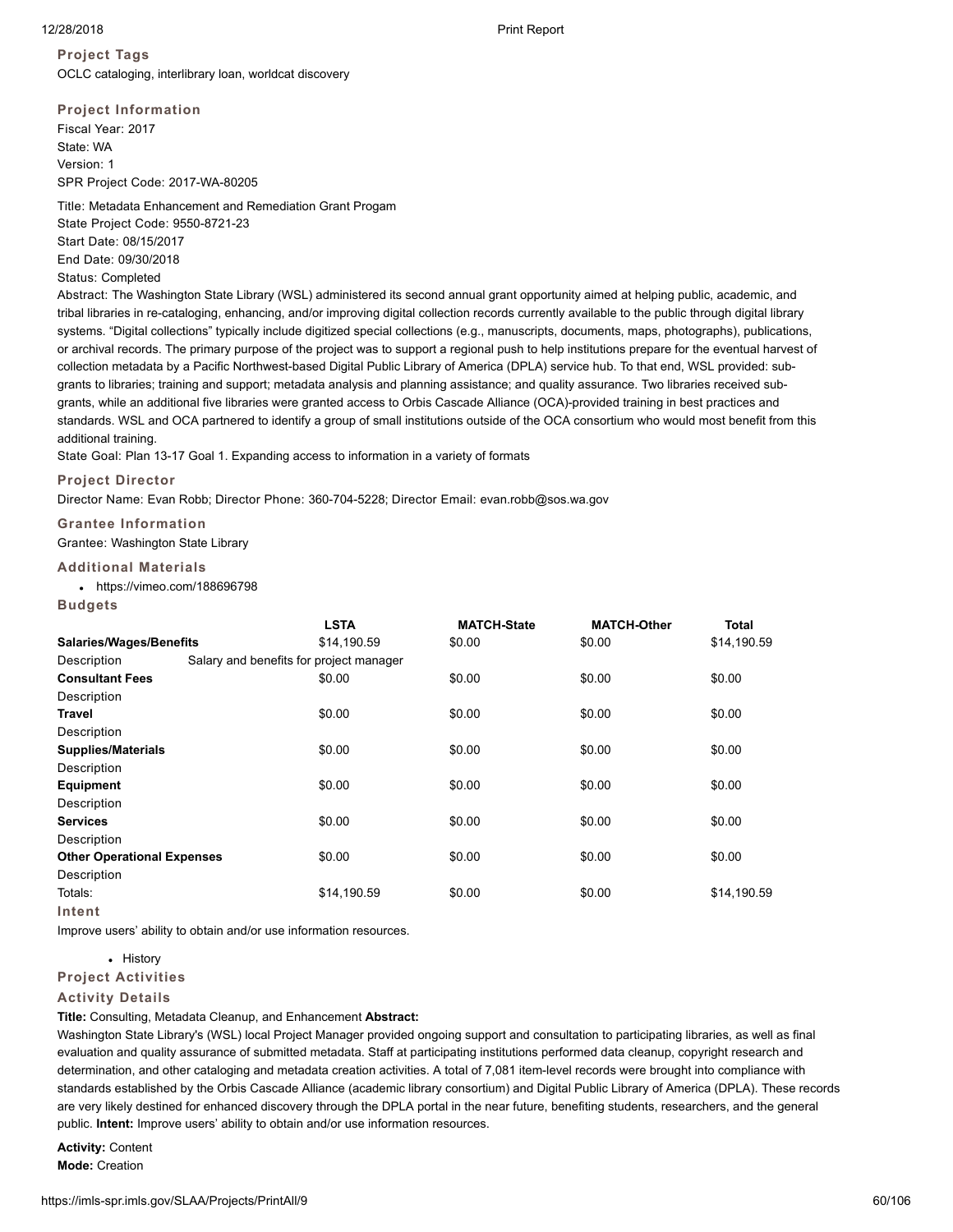**Format:** Digital

**Number of items digitized:** 0

**Number of items digitized and available to the public:** 7,081

**Number of physical items:** 0

**Number of open-source applications/software/systems:** 0

**Number of proprietary applications/software/systems:** 0

**Number of learning resources (e.g. toolkits, guides):** 0

**Number of plans/frameworks:** 6

#### **Partner Information**

Please identify the area(s) in which your partner organization(s) operates.

**Libraries:** Yes **Historical Societies or Organizations:** Yes **Museums:** Yes **Archives:** No **Cultural Heritage Organization Multi-type:** No **Preschools:** No **Schools:** No **Adult Education:** No **Human Service Organizations:** No **Other:** No

Please identify the legal type of the partner organization(s) for this project.

**Federal Government:** No **State Government:** No **Local Government:** Yes **School District:** No **Non-Profit:** Yes **Private Sector:** No **Tribe:** No

**Is the activity directed at the library workforce:** No

**For a targeted group or for the general population:** General **Geographic community of the targeted group:** Urban, Suburban, Rural **For what age groups:**

**Is the activity state-wide:** No

**Name:** EVERETT PUBLIC LIBRARY

2702 HOYT AVE EVERETT, WA 98201

**Name:** RICHLAND PUBLIC LIBRARY

955 NORTHGATE DR RICHLAND, WA 99352

**Name:** SEATTLE PUBLIC LIBRARY

1000 4TH AVE SEATTLE, WA 98104 **Name:** SPOKANE PUBLIC LIBRARY

906 W. MAIN AVE. SPOKANE, WA 99201 **Name:** WHATCOM COUNTY LIBRARY SYSTEM

5205 NORTHWEST DRIVE BELLINGHAM, WA 98226 **Name:** WHITMAN COUNTY LIBRARY

102 S. MAIN STREET COLFAX, WA 99111 **Total number of survey responses:** 0

# **Activity Details**

# **Title:** Training **Abstract:**

Project participants and library staff throughout the Pacific Northwest received formal online and face-to-face training from WSL staff, Orbis Cascade Alliance staff, and training consultants. This included training in: Risk management and rights; best practices for Dublin Core metadata; assignment of standardized rights statements (RightsStatments.org); Creation of local Free-Text Rights Statements; and cataloging using the Resource Description and Access (RDA) standard. **Intent:** Improve users' ability to obtain and/or use information resources.

**Activity:** Instruction **Mode:** Program **Format:** Virtual

**Session length (minutes):** 90

**Number of sessions in program:** 5

**Average number in attendance per session:** 6

**Number of times program administered:** 0

**Partner Information**

Please identify the area(s) in which your partner organization(s) operates.

**Libraries:** Yes **Historical Societies or Organizations:** No **Museums:** No **Archives:** Yes **Cultural Heritage Organization Multi-type:** No **Preschools:** No **Schools:** No **Adult Education:** No **Human Service Organizations:** No **Other:** No

Please identify the legal type of the partner organization(s) for this project.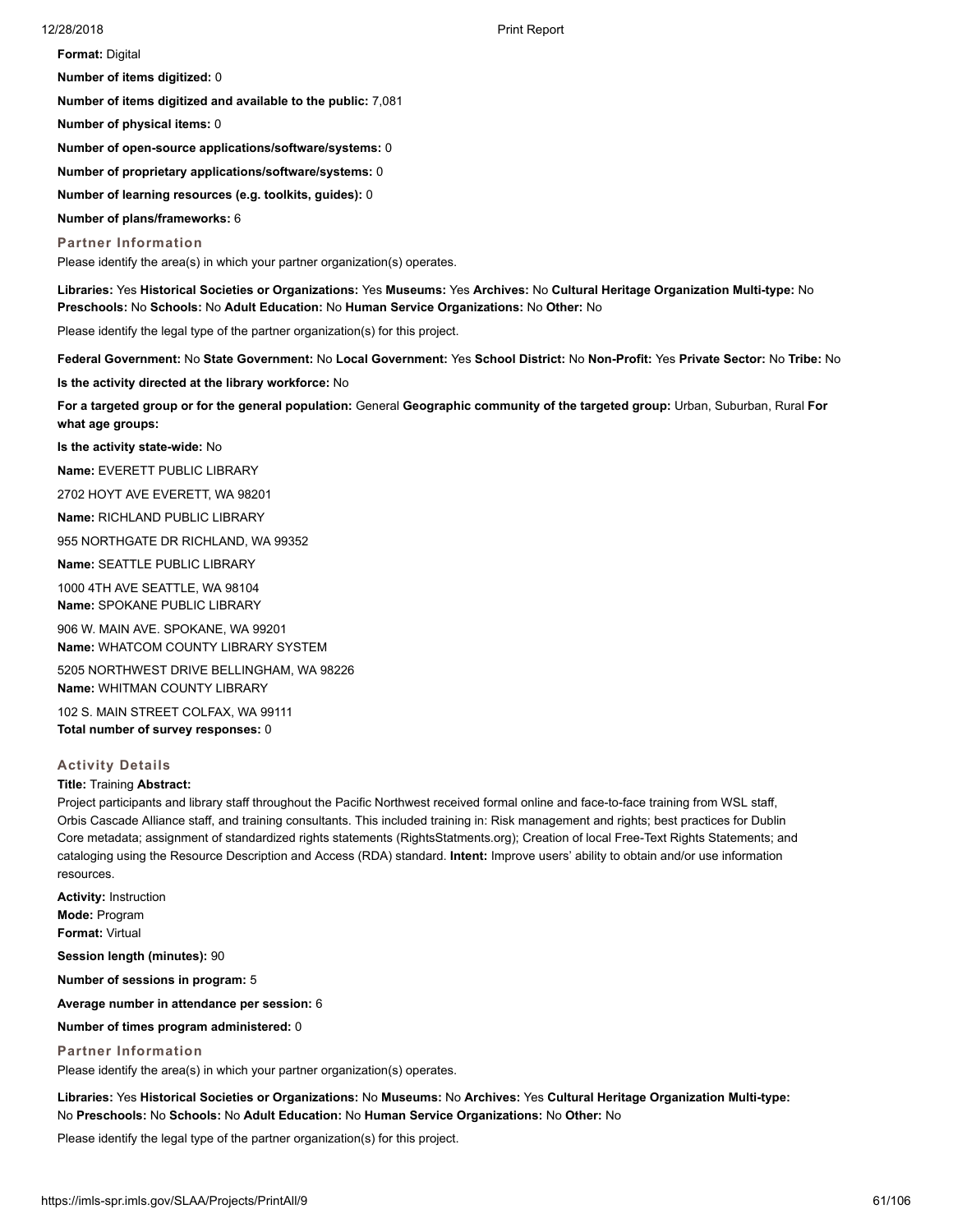**Federal Government:** No **State Government:** Yes **Local Government:** Yes **School District:** No **Non-Profit:** No **Private Sector:** No **Tribe:** No

**Is the activity directed at the library workforce:** Yes

**Is the activity state-wide:** No

**Institution Types**

**Public Libraries:** 5, **Academic Libraries:** 0, **SLAA:** 0, **Consortia:** 0, **Special Libraries:** 1, **School Libraries:** 0, **Other:** 0

**Total number of survey responses:** 0 I learned something by participating in this library activity. **SD:** 0 | **D:** 0 | **NA/ND:** 0 | **A:** 0 | **SA:** 0 | **NR:** 0

I feel more confident about what I just learned. **SD:** 0 | **D:** 0 | **NA/ND:** 0 | **A:** 0 | **SA:** 0 | **NR:** 0

I intend to apply what I just learned. **SD:** 0 | **D:** 0 | **NA/ND:** 0 | **A:** 0 | **SA:** 0 | **NR:** 0

Applying what I learned will help improve library services to the public. **SD:** 0 | **D:** 0 | **NA/ND:** 0 | **A:** 0 | **SA:** 0 | **NR:** 0

#### **Project Outcomes**

#### **List any important outcomes or findings not previously reported:**

Two libraries received grant support for their metadata cleanup activities: Seattle Public Library and Whitman County Library. Also included in a group of libraries identified for advanced training were: Spokane Public Library; Everett Public Library; Whatcom County Library System; Richland Public Library; and Densho (archives/library staff). These online trainings occurred in winter/spring of 2017, and included: Forming names according to the Resource Description and Access (RDA) standard; Standardized Rights Statements; Free Text Rights Statements; Risk Management and Rights; and Dublin Core Best Practices. A total of 7,081 digital collection records (2310, Spokane Public Library; 2716, Seattle Public Library; 2055, Whitman County Library) were brought in line with best practices as set for by the Orbis Cascade Alliance's Dublin Core Best Practices, Version 2.2. These records included required and recommended elements outlined in the DPLA Metadata Application Profile Version 4.0.

### **Please briefly describe the importance of these outcomes and findings for future program planning:**

Statewide and regional digitization programs and academic library consortia across the nation are currently working on initiatives to bring their digital library metadata into compliance with DPLA standards in order to enhance usability, interoperability, and access. This project demonstrates the ability of individual institutions to collaboratively remediate and/or re-catalog existing digital collection records in an accurate manner. The individual sub-grants also provide useful case studies needed for estimating cost, hours, and institutional resources required to carry out similar projects elsewhere. Digital collection records destined for the DPLA not only enjoy greater discoverability for the general public, but also stand to be enhanced as linked data—paving the way for innovative uses of library data on the Web.

#### **Explain one or two of the most significant lessons learned for others wanting to adopt any facets of this project:**

In addition to formal group trainings, libraries and organizations seeking to learn and undertake metadata cleanup projects benefit from direct consultation from subject experts on an as-needed basis.

**Do you anticipate continuing this project after the current reporting period ends?** No **Was an evaluation conducted for this project?** No Exemplary: No

**Project Tags** Metadata

**Project Information** Fiscal Year: 2017 State: WA Version: 1 SPR Project Code: 2017-WA-80212

Title: Metadata Enhancement and Remediation Grant, Whitman County Library State Project Code: 9550-8721-23 G-5953 Start Date: 10/09/2017 End Date: 08/24/2018 Status: Completed Abstract: Whitman County Library (WCL), located in the Palouse region on Eastern Washington State, performed extensive metadata cleanup and enhancement for more than 2,000 records from its large digital collection, Whitman County Heritage (www.washingtonruralheritage.org/cdm/landingpage/collection/whitman). The goal of this project was to bring digital collection records in line

with current best practices and to meet the standards established by the Pacific Northwest's regional Digital Public Library of America (DPLA) service hub. WCL staff performed all metadata cleanup activities with a special emphasis on geographical and temporal (date-related) metadata. WCL also vetted the copyright status of individual works, and assigned standardized copyright statements as established by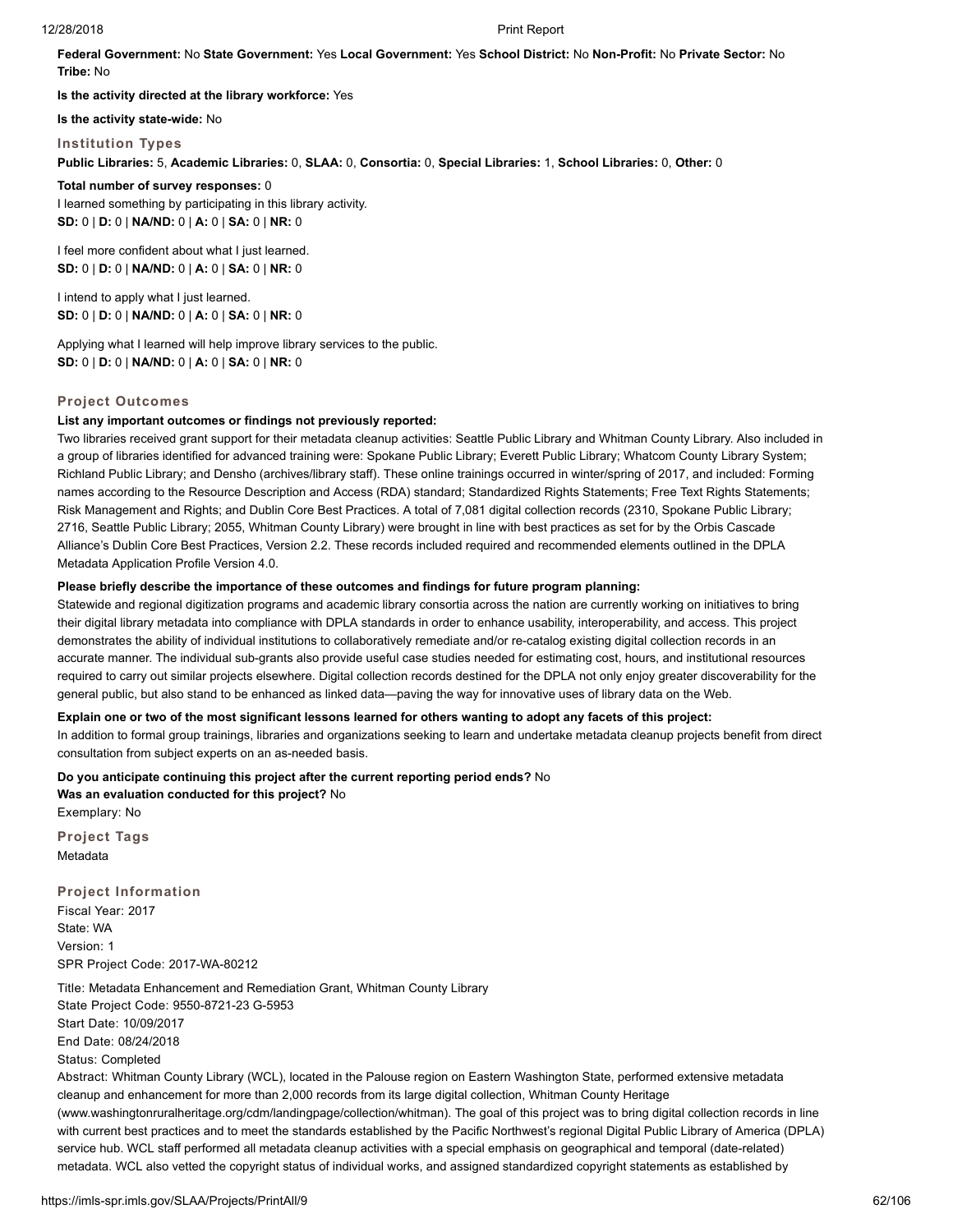RightsStatements.org. The Washington State Library provided consultation, facilitated additional training, and performed final evaluation and quality assurance of submitted completed metadata.

State Goal: Plan 13-17 Goal 1. Expanding access to information in a variety of formats

# **Project Director**

Director Name: Kristie Kirkpatrick; Director Phone: 509-397-4366; Director Email: kirkpatr@colfax.com

# **Grantee Information**

Grantee: WHITMAN COUNTY LIBRARY

# **Additional Materials**

**Budgets**

|                                   |                            | <b>LSTA</b> | <b>MATCH-State</b> | <b>MATCH-Other</b> | <b>Total</b> |
|-----------------------------------|----------------------------|-------------|--------------------|--------------------|--------------|
| <b>Salaries/Wages/Benefits</b>    |                            | \$3,868.98  | \$0.00             | \$0.00             | \$3,868.98   |
| Description                       | Salary for project manager |             |                    |                    |              |
| <b>Consultant Fees</b>            |                            | \$0.00      | \$0.00             | \$0.00             | \$0.00       |
| Description                       |                            |             |                    |                    |              |
| Travel                            |                            | \$0.00      | \$0.00             | \$0.00             | \$0.00       |
| Description                       |                            |             |                    |                    |              |
| <b>Supplies/Materials</b>         |                            | \$0.00      | \$0.00             | \$0.00             | \$0.00       |
| Description                       |                            |             |                    |                    |              |
| <b>Equipment</b>                  |                            | \$0.00      | \$0.00             | \$0.00             | \$0.00       |
| Description                       |                            |             |                    |                    |              |
| <b>Services</b>                   |                            | \$0.00      | \$0.00             | \$0.00             | \$0.00       |
| Description                       |                            |             |                    |                    |              |
| <b>Other Operational Expenses</b> |                            | \$0.00      | \$0.00             | \$0.00             | \$0.00       |
| Description                       |                            |             |                    |                    |              |
| Totals:                           |                            | \$3,868.98  | \$0.00             | \$0.00             | \$3,868.98   |
| Intent                            |                            |             |                    |                    |              |

Improve users' ability to obtain and/or use information resources.

• History

Library Skills

#### **Project Activities**

# **Activity Details**

# **Title:** Metadata Cleanup and Enhancement **Abstract:**

The Whitman County Library (WCL) Digital Projects Manager participated in specialized training, created localized metadata documentation, and performed metadata cleanup and enhancement. A total of 2,055 item-level records were brought into compliance with standards established by the Orbis Cascade Alliance (academic library consortium) and Digital Public Library of America (DPLA). These records are very likely destined for enhanced discovery through the DPLA portal in the near future, benefiting students, researchers, and the general public. **Intent:** Improve users' ability to obtain and/or use information resources.

**Activity:** Content

**Mode:** Description

**Format:** Digital

**Number of items made discoverable to the public:** 2,055

**Number of collections made discoverable to the public:** 0

# **Number of metadata plans/frameworks produced/updated:** 3

# **Partner Information**

Please identify the area(s) in which your partner organization(s) operates.

# **Libraries:** Yes **Historical Societies or Organizations:** Yes **Museums:** No **Archives:** No **Cultural Heritage Organization Multi-type:** No **Preschools:** No **Schools:** No **Adult Education:** No **Human Service Organizations:** No **Other:** No

Please identify the legal type of the partner organization(s) for this project.

**Federal Government:** No **State Government:** No **Local Government:** Yes **School District:** No **Non-Profit:** No **Private Sector:** No **Tribe:** No

**Is the activity directed at the library workforce:** Yes

**Is the activity state-wide:** No

# **Institution Types**

**Public Libraries:** 1, **Academic Libraries:** 0, **SLAA:** 0, **Consortia:** 0, **Special Libraries:** 0, **School Libraries:** 0, **Other:** 0

#### **Total number of survey responses:** 0

I am satisfied that the resource is meeting library needs. **SD:** 0 | **D:** 0 | **NA/ND:** 0 | **A:** 0 | **SA:** 0 | **NR:** 0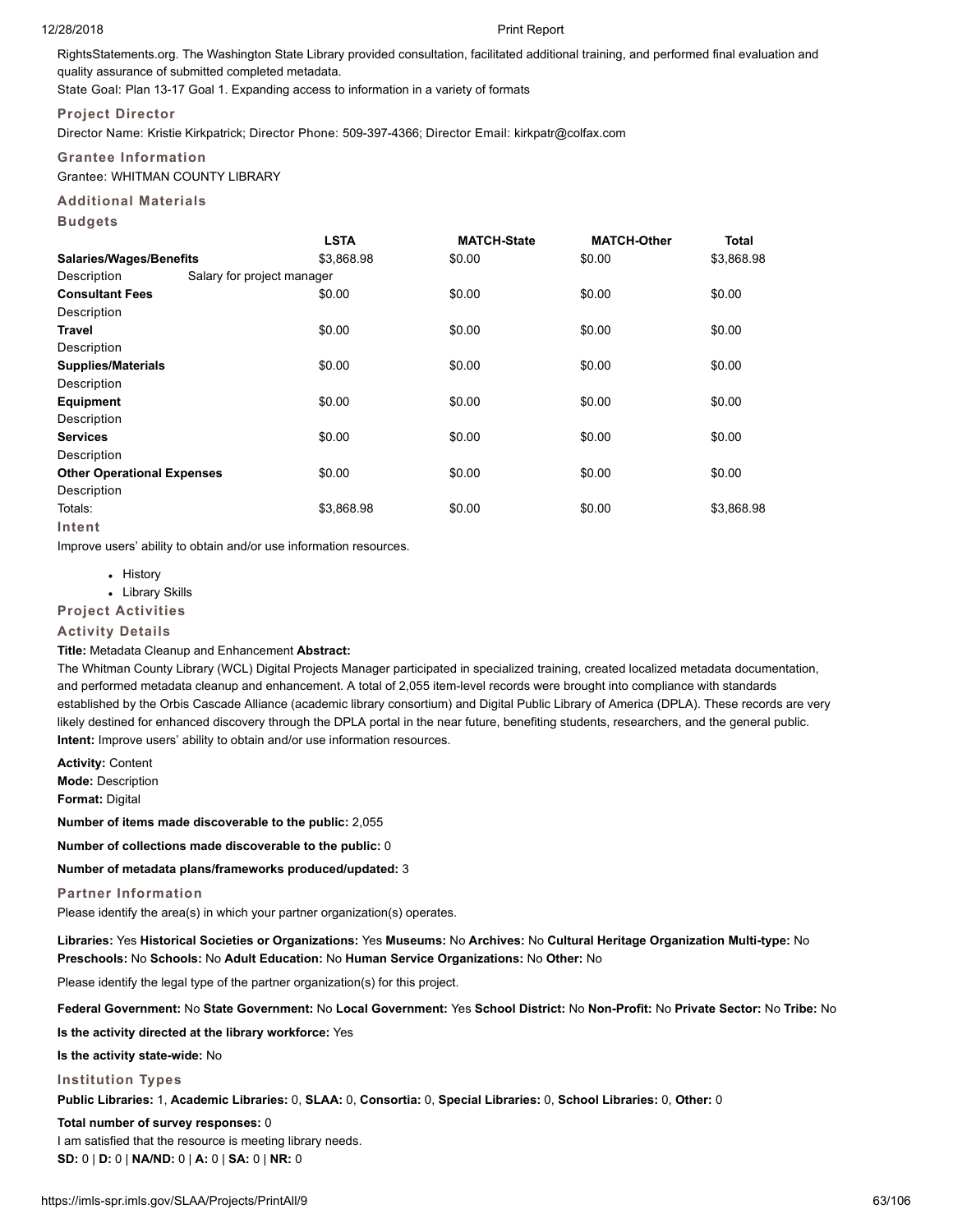Applying the resource will help improve library services to the public. **SD:** 0 | **D:** 0 | **NA/ND:** 0 | **A:** 0 | **SA:** 0 | **NR:** 0

# **Project Outcomes**

# **List any important outcomes or findings not previously reported:**

A total of 1,814 records were updated over the course of the grant. Additionally, 241 records were newly created as part of Whitman County Library's (WCL) ongoing local history digitization program. Having built on previous efforts in this realm, WCL completed the grant having a total of 4,441 records that met the standard for harvest by the Pacific Northwest's DPLA data harvester. WCL created three localized procedural documents for determining and documenting the copyright status of digital collection records. WCL was able to determine an estimate of 5-7.5 minutes spent per record for metadata cleanup activities. This figure, along with others from previous grants in this program, may be used by additional institutions in estimating the time and resources required to carry out similar projects.

# **Please briefly describe the importance of these outcomes and findings for future program planning:**

This project demonstrates the ability of individual institutions to successfully remediate and/or re-catalog existing digital collection records in an accurate manner, with specialized training and support from peer or partner institutions. Statewide and regional digitization programs across the nation are currently working on similar initiatives to bring their digital library metadata into compliance with DPLA standards in order to enhance usability, interoperability, and access. Digital collection records destined for the DPLA not only enjoy greater discoverability for the general public, but also stand to be enhanced as linked data—paving the way for innovative uses of library data on the Web.

# **Explain one or two of the most significant lessons learned for others wanting to adopt any facets of this project:**

**Do you anticipate continuing this project after the current reporting period ends?** No **Was an evaluation conducted for this project?** No

Exemplary: No **Project Tags** metadata, history, digitization

**Project Information** Fiscal Year: 2017 State: WA Version: 1 SPR Project Code: 2017-WA-80215

Title: Metadata Enhancement and Remediation Grant, Seattle Historic Photographs Collection, Seattle Public Library State Project Code: 9550-8721-23 G-5952

Start Date: 11/15/2017 End Date: 08/24/2018 Status: Completed

Abstract: Seattle Public Library (SPL) performed extensive data cleanup and enhancement for more than 2,700 digital collection records from its Seattle Historical Photograph Collection. Works in this collection were created by a diverse group of photographers such as Webster & Stevens, Clark and Darius Kinsey, Asahel Curtis, and Theodore Peiser. They document the Great Fire of 1899, city regrades, potlatch festivals, historic buildings, schools, early pioneers, and prominent citizens of Seattle. The goal of this project was to bring digital collection records in line with current best practices and to meet the standards established by the Pacific Northwest's regional Digital Public Library of America (DPLA) service hub. SPL staff performed all metadata cleanup activities with a special emphasis on geographical and temporal (date-related) metadata. SPL also vetted the copyright status of individual works, and assigned standardized copyright statements as established by RightsStatements.org. The Washington State Library provided consultation, facilitated additional training, and performed final evaluation and quality assurance of submitted completed metadata.

State Goal: Plan 13-17 Goal 1. Expanding access to information in a variety of formats

**Project Director**

Director Name: Jodee Fenton; Director Phone: 206-386-4610; Director Email: Jodee.fenton@spl.org

# **Grantee Information**

# Grantee: SEATTLE PUBLIC LIBRARY

# **Additional Materials**

http://cdm16118.contentdm.oclc.org/cdm/landingpage/collection/p15015coll4

# **Budgets**

|                                | <b>LSTA</b> | <b>MATCH-State</b>                                                                  | <b>MATCH-Other</b> | Total      |
|--------------------------------|-------------|-------------------------------------------------------------------------------------|--------------------|------------|
| <b>Salaries/Wages/Benefits</b> | \$4.810.19  | \$0.00                                                                              | \$0.00             | \$4.810.19 |
| Description                    |             | Salaries for local staff performing grant work outside of regularly scheduled hours |                    |            |
| <b>Consultant Fees</b>         | \$0.00      | \$0.00                                                                              | \$0.00             | \$0.00     |
| Description                    |             |                                                                                     |                    |            |
| <b>Travel</b>                  | \$0.00      | \$0.00                                                                              | \$0.00             | \$0.00     |
| Description                    |             |                                                                                     |                    |            |
| <b>Supplies/Materials</b>      | \$0.00      | \$0.00                                                                              | \$0.00             | \$0.00     |
| Description                    |             |                                                                                     |                    |            |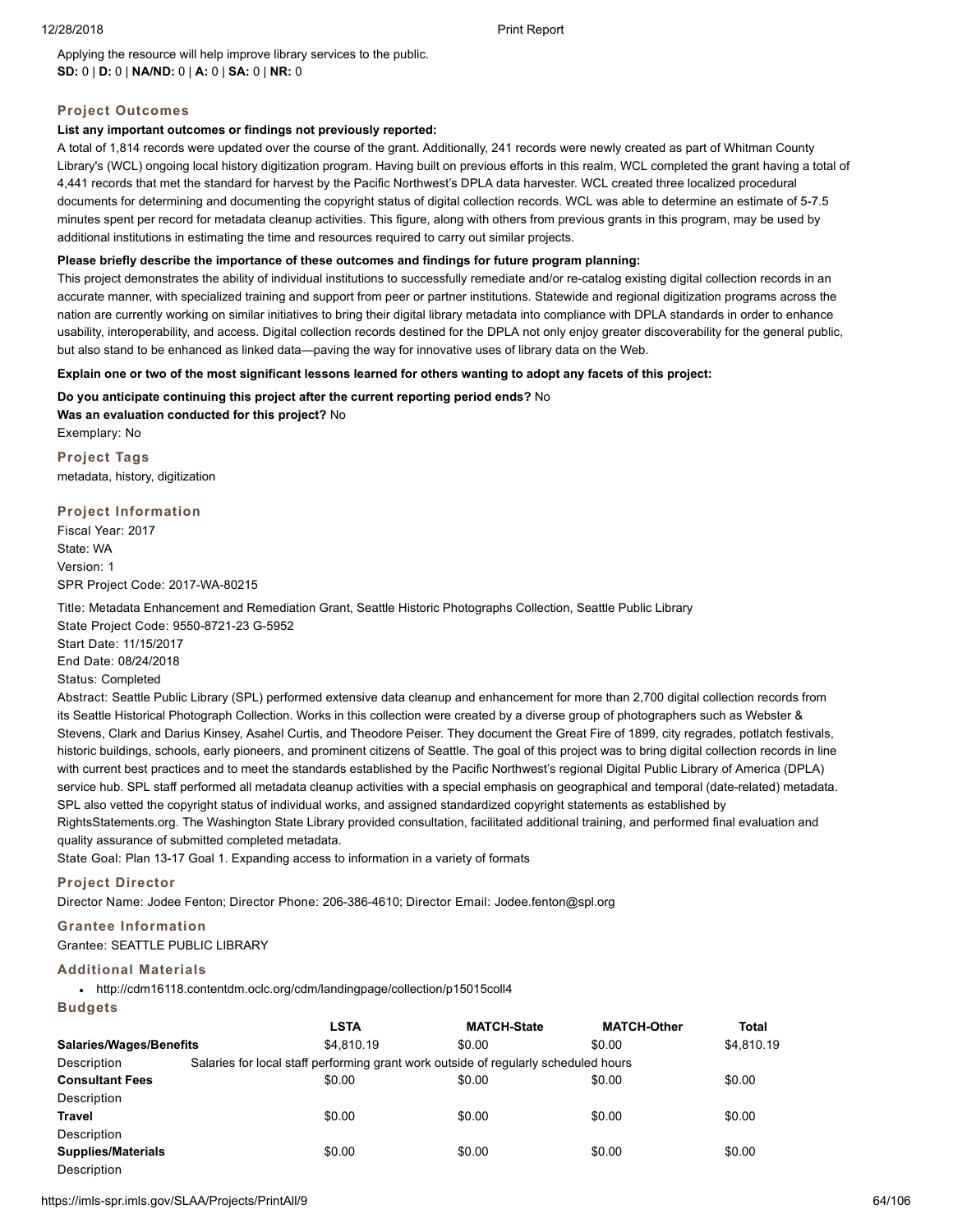| 12/28/2018                        | <b>Print Report</b> |        |        |            |  |
|-----------------------------------|---------------------|--------|--------|------------|--|
| Equipment                         | \$0.00              | \$0.00 | \$0.00 | \$0.00     |  |
| Description                       |                     |        |        |            |  |
| <b>Services</b>                   | \$0.00              | \$0.00 | \$0.00 | \$0.00     |  |
| Description                       |                     |        |        |            |  |
| <b>Other Operational Expenses</b> | \$0.00              | \$0.00 | \$0.00 | \$0.00     |  |
| Description                       |                     |        |        |            |  |
| Totals:                           | \$4.810.19          | \$0.00 | \$0.00 | \$4,810.19 |  |
| Intent                            |                     |        |        |            |  |

Improve users' ability to discover information resources.

# • History

**Project Activities**

# **Activity Details**

**Title:** Metadata Cleanup and Enhancement **Abstract:**

The Seattle Public Library (SPL) Digital Projects Librarian participated in specialized training, created localized metadata documentation, and performed metadata cleanup and enhancement. A total of 2,716 item-level records were brought into compliance with standards established by the Orbis Cascade Alliance (academic library consortium) and Digital Public Library of America (DPLA). These records are very likely destined for enhanced discovery through the DPLA portal in the near future, benefiting students, researchers, and the general public. **Intent:** Improve users' ability to discover information resources.

**Activity:** Content **Mode:** Creation **Format:** Digital

**Number of items digitized:** 0

**Number of items digitized and available to the public:** 2,716

**Number of physical items:** 0

**Number of open-source applications/software/systems:** 0

**Number of proprietary applications/software/systems:** 0

**Number of learning resources (e.g. toolkits, guides):** 0

**Number of plans/frameworks:** 2

### **Partner Information**

Please identify the area(s) in which your partner organization(s) operates.

**Libraries:** Yes **Historical Societies or Organizations:** No **Museums:** No **Archives:** No **Cultural Heritage Organization Multi-type:** No **Preschools:** No **Schools:** No **Adult Education:** No **Human Service Organizations:** No **Other:** No

Please identify the legal type of the partner organization(s) for this project.

**Federal Government:** No **State Government:** No **Local Government:** Yes **School District:** No **Non-Profit:** No **Private Sector:** No **Tribe:** No

**Is the activity directed at the library workforce:** Yes

**Is the activity state-wide:** No

**Name:** SEATTLE PUBLIC LIBRARY

1000 4TH AVE SEATTLE, WA 98104

#### **Total number of survey responses:** 0

I am satisfied that the resource is meeting library needs. **SD:** 0 | **D:** 0 | **NA/ND:** 0 | **A:** 0 | **SA:** 0 | **NR:** 0

Applying the resource will help improve library services to the public. **SD:** 0 | **D:** 0 | **NA/ND:** 0 | **A:** 0 | **SA:** 0 | **NR:** 0

# **Project Outcomes**

# **List any important outcomes or findings not previously reported:**

A total of 2,716 records, comprising the entire Seattle Historical Photographs Collection, were updated over the course of the grant. SPL staff attended specialized metadata training provided by the Orbis Cascade Alliance (PNW-based academic library consortium) as part of an Oregon-Washington partnership in 2016-2017. These trainings included: Forming names according to the Resource Description and Access (RDA) standard; Standardized Rights Statements; Free Text Rights Statements; Risk Management and Rights; and Dublin Core Best Practices. A copyright decision matrix and localized free-text copyright statements were created by SPL; these will be used as SPL embarks on future metadata cleanup activities for the rest of its digital collections. Additionally, SPL updated its general metadata guidelines for consistent application of new practices across all of its digital collections.

# **Please briefly describe the importance of these outcomes and findings for future program planning:**

This project demonstrates the ability of individual institutions to successfully remediate and/or re-catalog existing digital collection records in an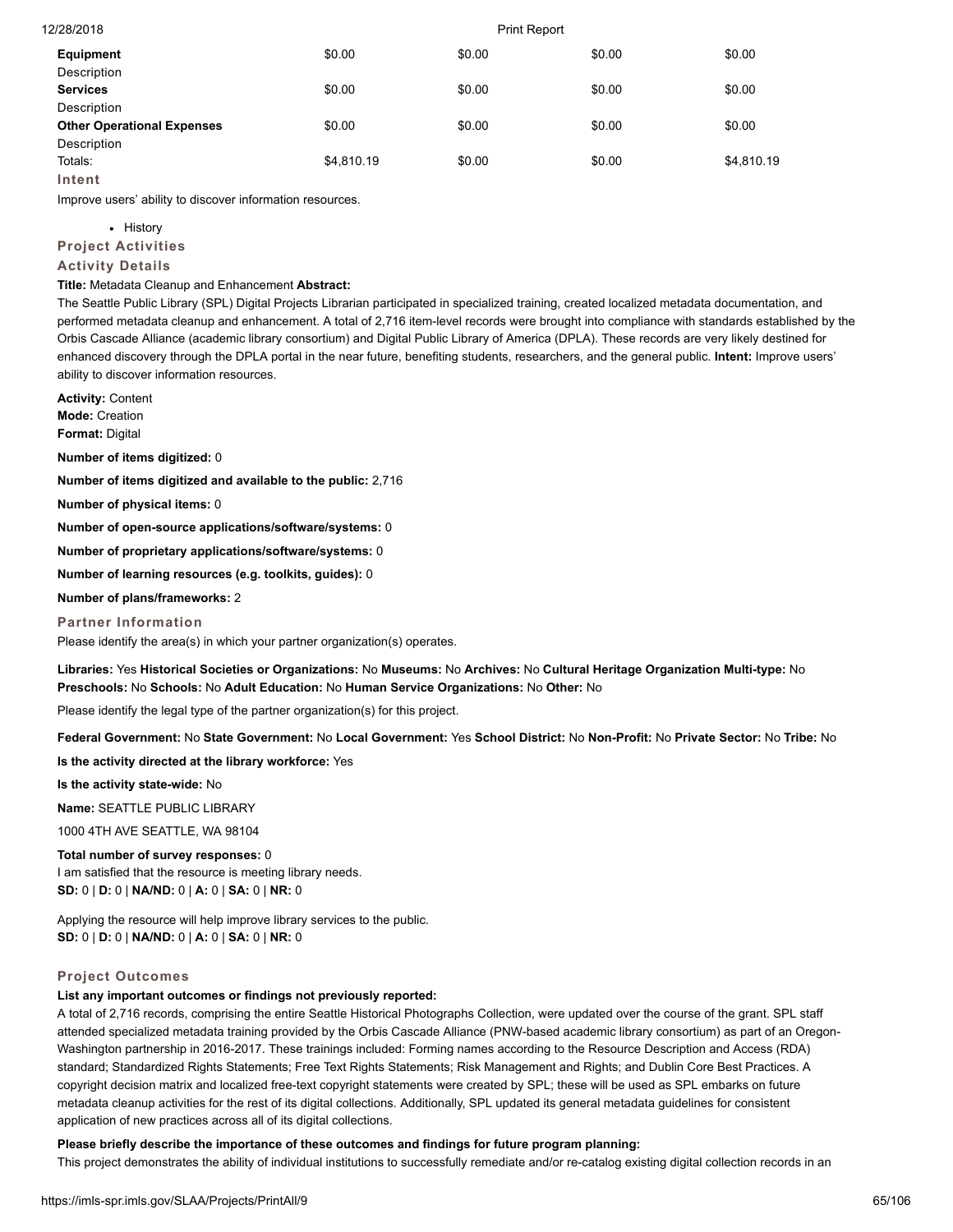accurate manner, with specialized training and support from peer or partner institutions. Statewide and regional digitization programs across the nation are currently working on similar initiatives to bring their digital library metadata into compliance with DPLA standards in order to enhance usability, interoperability, and access. Digital collection records destined for the DPLA not only enjoy greater discoverability for the general public, but also stand to be enhanced as linked data—paving the way for innovative uses of library data on the Web.

### **Explain one or two of the most significant lessons learned for others wanting to adopt any facets of this project:**

### **Do you anticipate continuing this project after the current reporting period ends?** No

#### **Was an evaluation conducted for this project?** No

Exemplary: Yes; The Seattle Public Library's Digital Projects Librarian worked with colleagues at the state (Washington State Library) and regional (Orbis Cascade Alliance) level to evaluate digital collection metadata, and develop and carry out a plan for cleanup and enhancement of this data. Staff participated in training in advanced metadata topics, created tools and new procedural documentation for SPL's special collections program, and performed metadata cleanup and enhancement for a large digital collection of more than 2,700 records. This collection now fully meets all requirements for data harvest and aggregation through a regional DPLA service hub. SPL's grant provides an ideal case study illustrating the capacity of individual libraries and cultural heritage institutions to perform metadata enhancement themselves, with assistance from experts and peers in the library community.

**Project Tags** Metadata

#### **Project Information**

Fiscal Year: 2017 State: WA Version: 1 SPR Project Code: 2017-WA-80310

Title: Action Research in the Library State Project Code: 9550-8721-44 Start Date: 10/01/2016 End Date: 09/30/2018 Status: Completed

Abstract: Action Research in the Library, a project of Washington Community and Technical Colleges, provides professional development opportunities for community and technical college library faculty to engage with the Association of College and Research Libraries (ACRL's) Assessment in Action program, in order to explore new ways to demonstrate and share how libraries contribute to student success. The goal of the project is to build a research-based foundation that can leverage learning across the Community and Technical College Library system and increase research expertise and experience among library faculty.

State Goal: Plan 13-17 Goal 2. Providing training and other resources to enhance the ability of library staff

# **Project Director**

Director Name: Mary Ann Lund Goodwin; Director Phone: 509-533-3820; Director Email: maryann.goodwin@ccs.spokane.edu

# **Grantee Information**

Grantee: Washington State Library

# **Additional Materials**

**Budgets**

|                                   |                                          | <b>LSTA</b>                                                                                                            | <b>MATCH-State</b> | <b>MATCH-Other</b> | <b>Total</b> |
|-----------------------------------|------------------------------------------|------------------------------------------------------------------------------------------------------------------------|--------------------|--------------------|--------------|
| <b>Salaries/Wages/Benefits</b>    |                                          | \$0.00                                                                                                                 | \$0.00             | \$0.00             | \$0.00       |
| Description                       |                                          |                                                                                                                        |                    |                    |              |
| <b>Consultant Fees</b>            |                                          | \$4,500.00                                                                                                             | \$0.00             | \$0.00             | \$4,500.00   |
| Description                       | ACRL workshop fees.                      |                                                                                                                        |                    |                    |              |
| Travel                            |                                          | \$289.96                                                                                                               | \$0.00             | \$0.00             | \$289.96     |
| Description                       | Fall 2017 workshop misc travel expenses. |                                                                                                                        |                    |                    |              |
| <b>Supplies/Materials</b>         |                                          | \$0.00                                                                                                                 | \$0.00             | \$0.00             | \$0.00       |
| Description                       |                                          |                                                                                                                        |                    |                    |              |
| <b>Equipment</b>                  |                                          | \$0.00                                                                                                                 | \$0.00             | \$0.00             | \$0.00       |
| Description                       |                                          |                                                                                                                        |                    |                    |              |
| <b>Services</b>                   |                                          | \$0.00                                                                                                                 | \$0.00             | \$0.00             | \$0.00       |
| Description                       |                                          |                                                                                                                        |                    |                    |              |
| <b>Other Operational Expenses</b> |                                          | \$75,257.87                                                                                                            | \$0.00             | \$0.00             | \$75,257.87  |
| Description                       |                                          | Library Action Research Mini-Grants, \$1,500/ per librarian to develop, implement, and share findings. Indirect costs. |                    |                    |              |
| Totals:                           |                                          | \$80,047.83                                                                                                            | \$0.00             | \$0.00             | \$80,047.83  |
| Intent                            |                                          |                                                                                                                        |                    |                    |              |

Improve users' ability to use resources and apply information for employment support.

Continuing Education and Staff Development

**Project Activities**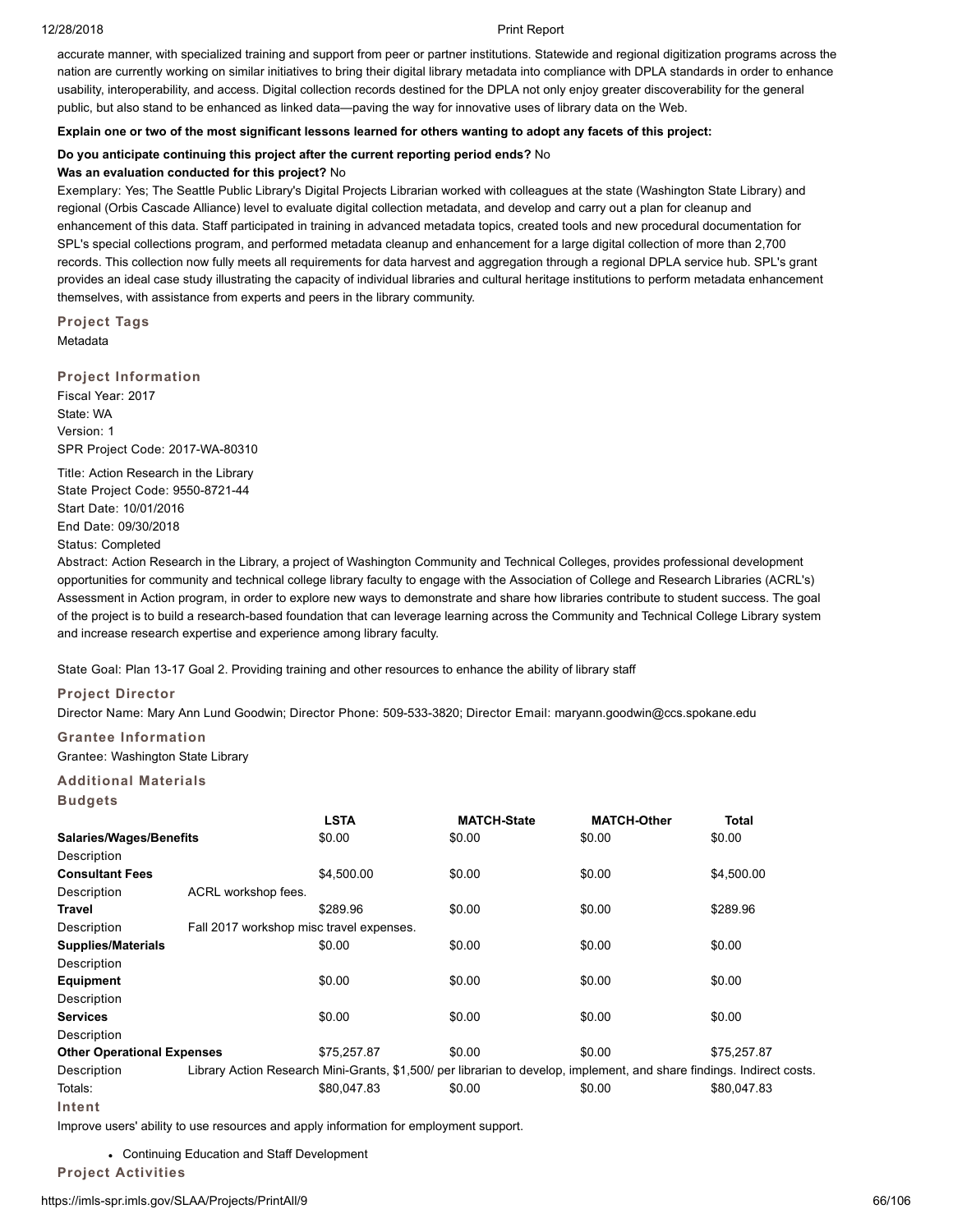# **Activity Details**

# **Title:** Two-day workshop fall 2017 **Abstract:**

Community and Technical College library faculty attended the ACRL Assessment in Action workshop, a two day workshop, explaining how to use action research strategies to incorporate meaningful assessment practices and process into their teaching practices. By the end of the workshops, participants have completed the Assessment in Action curriculum and have begun designing an action research project and minigrant proposals. Faculty benefit by developing the skills necessary to undertake an action research project to assess program effectiveness. Students benefit from the libraries' adoption of program assessment techniques that lead to continuous improvement and institutions benefit as faculty develop research skills that can propel robust assessment work.

**Intent:** Improve users' ability to use resources and apply information for employment support.

**Activity:** Instruction **Mode:** Program **Format:** In-person

**Session length (minutes):** 720

**Number of sessions in program:** 5

**Average number in attendance per session:** 98

**Number of times program administered:** 1

#### **Partner Information**

Please identify the area(s) in which your partner organization(s) operates.

**Libraries:** Yes **Historical Societies or Organizations:** No **Museums:** No **Archives:** No **Cultural Heritage Organization Multi-type:** No **Preschools:** No **Schools:** No **Adult Education:** No **Human Service Organizations:** No **Other:** No

Please identify the legal type of the partner organization(s) for this project.

**Federal Government:** No **State Government:** Yes **Local Government:** No **School District:** No **Non-Profit:** No **Private Sector:** No **Tribe:** No

**Is the activity directed at the library workforce:** Yes

**Is the activity state-wide:** Yes

**Specific Locations:** No

**Institution Types**

**Public Libraries:** 0, **Academic Libraries:** 34, **SLAA:** 0, **Consortia:** 0, **Special Libraries:** 0, **School Libraries:** 0, **Other:** 0

**Total number of survey responses:** 0 I learned something by participating in this library activity. **SD:** 0 | **D:** 0 | **NA/ND:** 0 | **A:** 0 | **SA:** 0 | **NR:** 0

I feel more confident about what I just learned. **SD:** 0 | **D:** 0 | **NA/ND:** 0 | **A:** 0 | **SA:** 0 | **NR:** 0

I intend to apply what I just learned. **SD:** 0 | **D:** 0 | **NA/ND:** 0 | **A:** 0 | **SA:** 0 | **NR:** 0

Applying what I learned will help improve library services to the public. **SD:** 0 | **D:** 0 | **NA/ND:** 0 | **A:** 0 | **SA:** 0 | **NR:** 0

# **Activity Details**

#### **Title:** Mini-Grant Program **Abstract:**

Community and Technical College library faculty propose and apply for action research mini-grants. Mini-grants are awarded to institutions to support librarians planning, implementing, and analyzing an action research plan. Faculty benefit by developing valuable research experience. Institutions gain library program assessment data that can be used to build support for and understanding of the value that academic libraries provide students and discipline faculty.

**Intent:** Improve users' ability to use resources and apply information for employment support.

**Activity:** Planning & Evaluation **Mode:** Prospective **Format:** In-house

**Number of evaluations and/or plans funded:** 12

**Number of funded evaluation and/or plans completed:** 12

# **Partner Information**

Please identify the area(s) in which your partner organization(s) operates.

**Libraries:** Yes **Historical Societies or Organizations:** No **Museums:** No **Archives:** No **Cultural Heritage Organization Multi-type:** No **Preschools:** No **Schools:** No **Adult Education:** No **Human Service Organizations:** No **Other:** No

Please identify the legal type of the partner organization(s) for this project.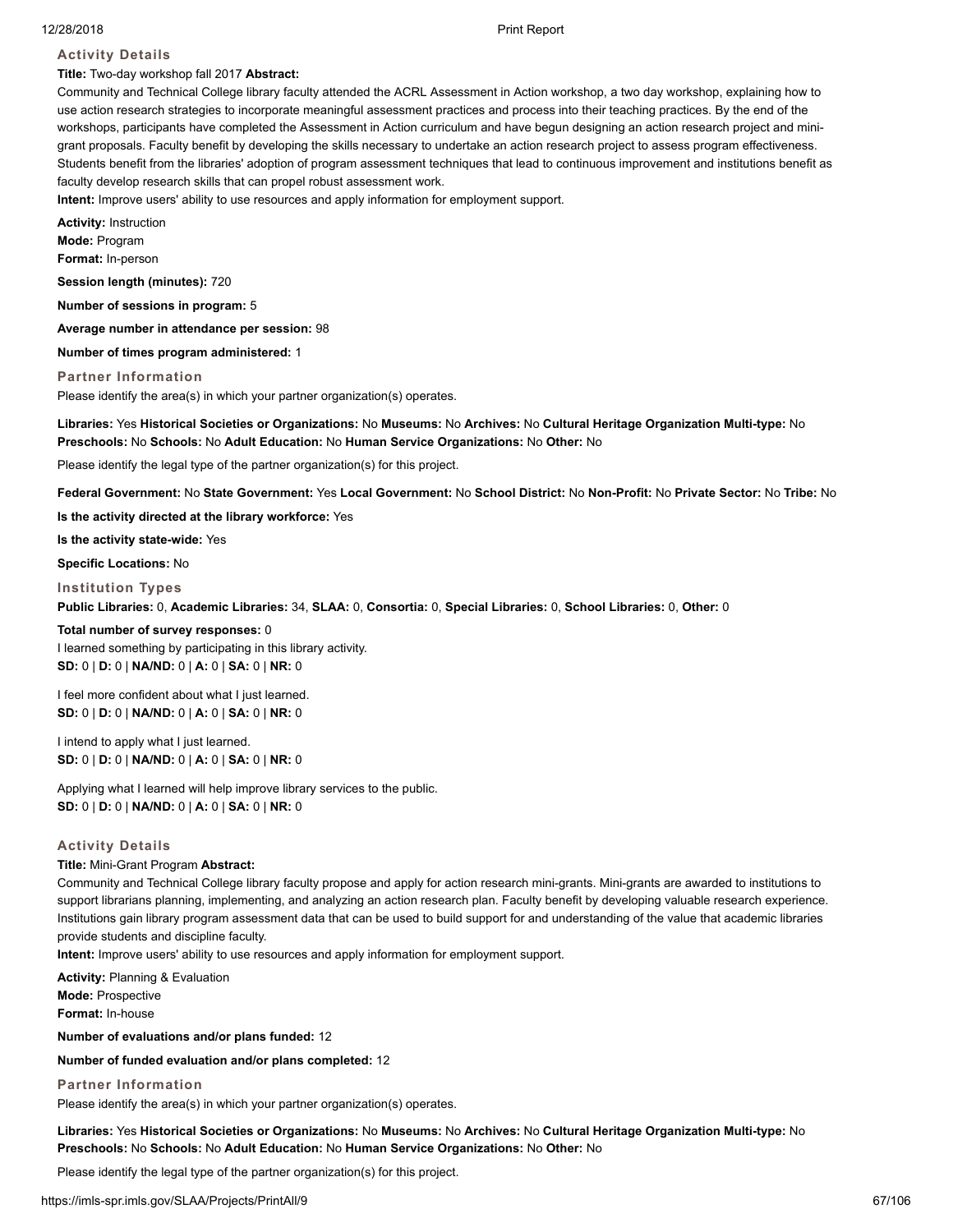**Federal Government:** No **State Government:** Yes **Local Government:** No **School District:** No **Non-Profit:** No **Private Sector:** No **Tribe:** No

**Is the activity directed at the library workforce:** Yes

**Is the activity state-wide:** Yes

**Specific Locations:** No

#### **Institution Types**

**Public Libraries:** 0, **Academic Libraries:** 34, **SLAA:** 0, **Consortia:** 0, **Special Libraries:** 0, **School Libraries:** 0, **Other:** 0

**Total number of survey responses:** 0

I believe the planning and evaluation addresses library needs. **SD:** 0 | **D:** 0 | **NA/ND:** 0 | **A:** 0 | **SA:** 0 | **NR:** 0

I am satisfied with the extent to which the plan or evaluation addresses library needs. **SD:** 0 | **D:** 0 | **NA/ND:** 0 | **A:** 0 | **SA:** 0 | **NR:** 0

I believe the information from the plan or evaluation will be applied to address library needs. **SD:** 0 | **D:** 0 | **NA/ND:** 0 | **A:** 0 | **SA:** 0 | **NR:** 0

#### **Activity Details**

#### **Title:** Research Symposium **Abstract:**

Faculty receiving action research mini-grants use posters, papers, and presentations, and other avenues to share their findings with members of the Community and Technical College system at a one day Symposium. Faculty were recognized for their research efforts and began building professional networks to support further research activities. They also found additional venues for sharing their findings, including publication in peer review journals and invitations to present at national conferences. The Institutions gain recognition for their use of effective research strategies that support program assessment.

**Intent:** Improve users' ability to use resources and apply information for employment support.

**Activity:** Instruction **Mode:** Presentation/performance **Format:** Combined in-person & virtual

**Presentation/performance length (minutes):** 360

**Number of presentations/performances administered:** 12

**Average number in attendance per session:** 40

**Partner Information** Please identify the area(s) in which your partner organization(s) operates.

**Libraries:** Yes **Historical Societies or Organizations:** No **Museums:** No **Archives:** No **Cultural Heritage Organization Multi-type:** No **Preschools:** No **Schools:** No **Adult Education:** No **Human Service Organizations:** No **Other:** No

Please identify the legal type of the partner organization(s) for this project.

**Federal Government:** No **State Government:** Yes **Local Government:** No **School District:** No **Non-Profit:** No **Private Sector:** No **Tribe:** No

**Is the activity directed at the library workforce:** Yes

**Is the activity state-wide:** Yes

**Specific Locations:** No

#### **Institution Types**

**Public Libraries:** 0, **Academic Libraries:** 34, **SLAA:** 0, **Consortia:** 0, **Special Libraries:** 0, **School Libraries:** 0, **Other:** 0

**Total number of survey responses:** 0

#### **Project Outcomes**

# **List any important outcomes or findings not previously reported:**

Fulfillment of the grant's goal to "conduct action research projects that demonstrate and communicate library contributions to student success." Over 40 librarians, instructional faculty and library staff participated in one or more research mini-grants. While almost 60% of the research projects looked at classroom success through the lens of integrated information literacy instruction or strategic partnerships, other projects considered questions related to ways libraries contribute to equity and student retention. All funded projects were completed on time, with teams submitting their project reports and reflection questionnaires as required. A report summarizing each of the completed mini-grant research projects and an analysis of the responses to the reflection questionnaire have been completed as well.

## **Please briefly describe the importance of these outcomes and findings for future program planning:**

Community and Technical College library faculty participating in this project are able to explain how to use action research strategies to incorporate meaningful assessment practices and process into their teaching practices. Participants uniformly reported that they planned to continue building on the work initiated in their mini-grant projects and plan to incorporate their research findings into practice to fit their unique institutions. Faculty participants also applied action research strategies to devise and conduct projects that demonstrate and communicate library contributions to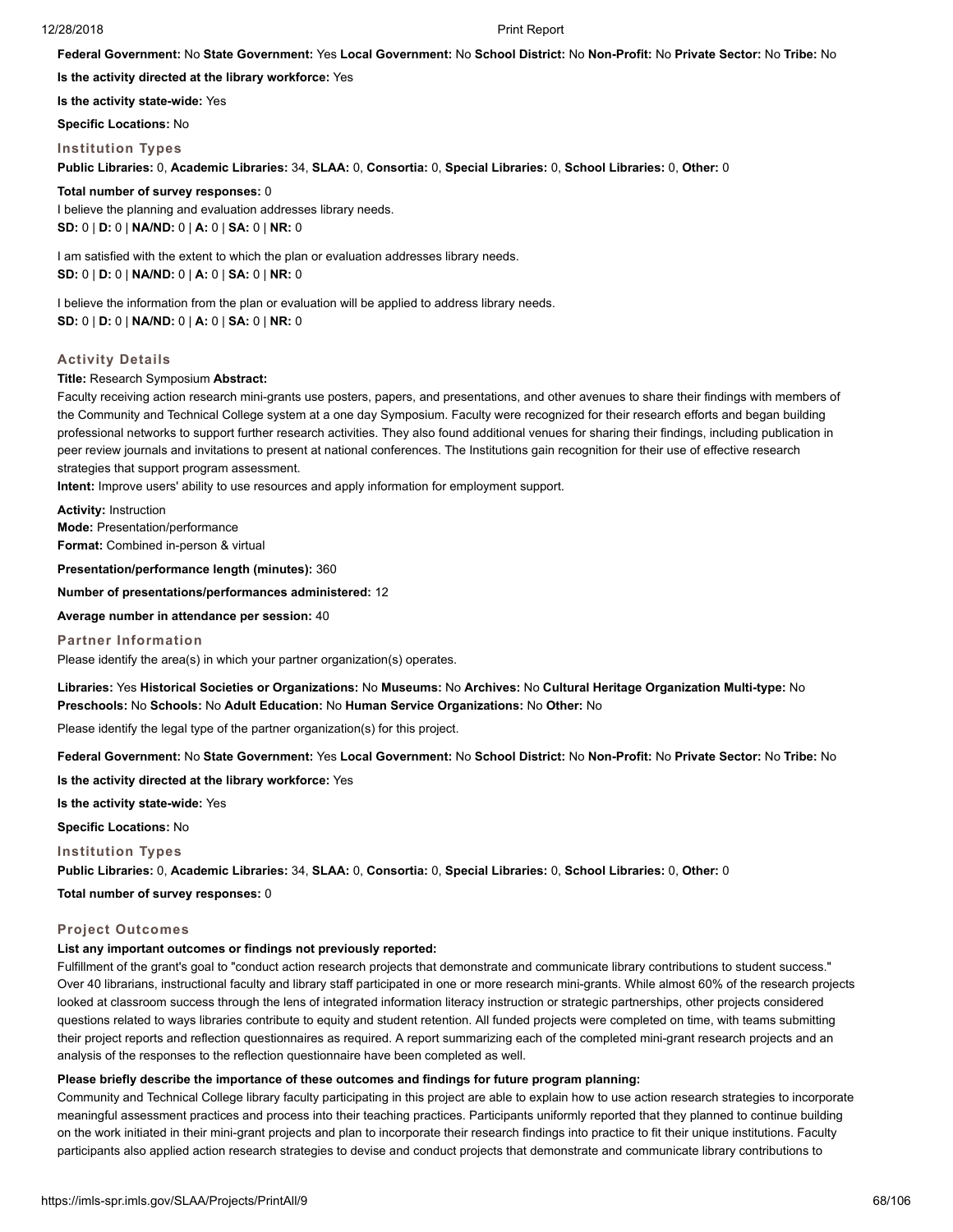student success. Through collecting and assessing data, collaborating with instructional faculty, research partners, students and support staff, building relationships and provide meaningful and rewarding learning opportunities.

### **Explain one or two of the most significant lessons learned for others wanting to adopt any facets of this project:**

Ensure there is enough time for design and planning of projects, including all essential tasks. Schedule sufficient time for the project, including data collection and consult regularly with partners, faculty and support staff.

**Do you anticipate continuing this project after the current reporting period ends?** No

**Was an evaluation conducted for this project?** Yes

**Was a final written evaluation report produced?** Yes

**Can the final written evaluation report be shared publicly on the IMLS website?** Yes

**Was the evaluation conducted by project staff (either SLAA or local library) or by a third-party evaluator? Select the primary individual responsible for conducting the evaluation:**Project Staff

**What data collection tools were used for any report outcomes and outputs?**

**Surveys** 

Participant Observation

**Did you collect any media for the data?**

**What types of methods were used to analyze collected data?** Survey

**How were participants (or items) selected?** Other

application process

### **What type of research design did you use to compare the value for any reported output or outcome?**

Comparison of a reported output or outcome to an assigned target value

The grant project was assessed using a qualitative research design. The assessment required each team to respond to six open-ended questions that asked them to share what they had learned while conducting their project. The goal of the reflection exercise was to determine if grant participants had met the grant's outcome, to be able to explain how to use action research strategies to incorporate meaningful assessment practices into teaching practices and communicate library contributions to student success.

Exemplary: No

**Project Tags** ACRL, mini-grant, Action Research

**Project Information** Fiscal Year: 2017 State: WA

Version: 1 SPR Project Code: 2017-WA-80314

Title: Youth Services State Project Code: 9550-8741-37 Start Date: 10/02/2017 End Date: 09/28/2018 Status: Completed

Abstract:

Youth Services, directed at ages birth through teen, providesresources, training, and support for library staff. Summer reading materialsand support through the Collaborative Summer Library Program is made available toall public and tribal libraries. Youth Services represents the State Library incollaborations with the early learning, K-12, and other community organizationsserving families and children. Partnerships include the Washington State Officeof the Superintendent of Public Instruction, the Department of Early Learning,Humanities Washington, and

state school library organizations.

State Goal: Plan 13-17 Goal 2. Providing training and other resources to enhance the ability of library staff

# **Project Director**

Director Name: Carolyn Petersen; Director Phone: 360-570-5560; Director Email: carolyn.petersen@sos.wa.gov

# **Grantee Information**

Grantee: Washington State Library

# **Additional Materials**

**Budgets**

https://www.sos.wa.gov/library/libraries/projects/youthservices/

|                                | LSTA                                    | <b>MATCH-State</b> | <b>MATCH-Other</b> | Total       |
|--------------------------------|-----------------------------------------|--------------------|--------------------|-------------|
| <b>Salaries/Wages/Benefits</b> | \$50.987.52                             | \$0.00             | \$0.00             | \$50.987.52 |
| Description                    | Salary and benefits for project manager |                    |                    |             |
| <b>Consultant Fees</b>         | \$0.00                                  | \$0.00             | \$0.00             | \$0.00      |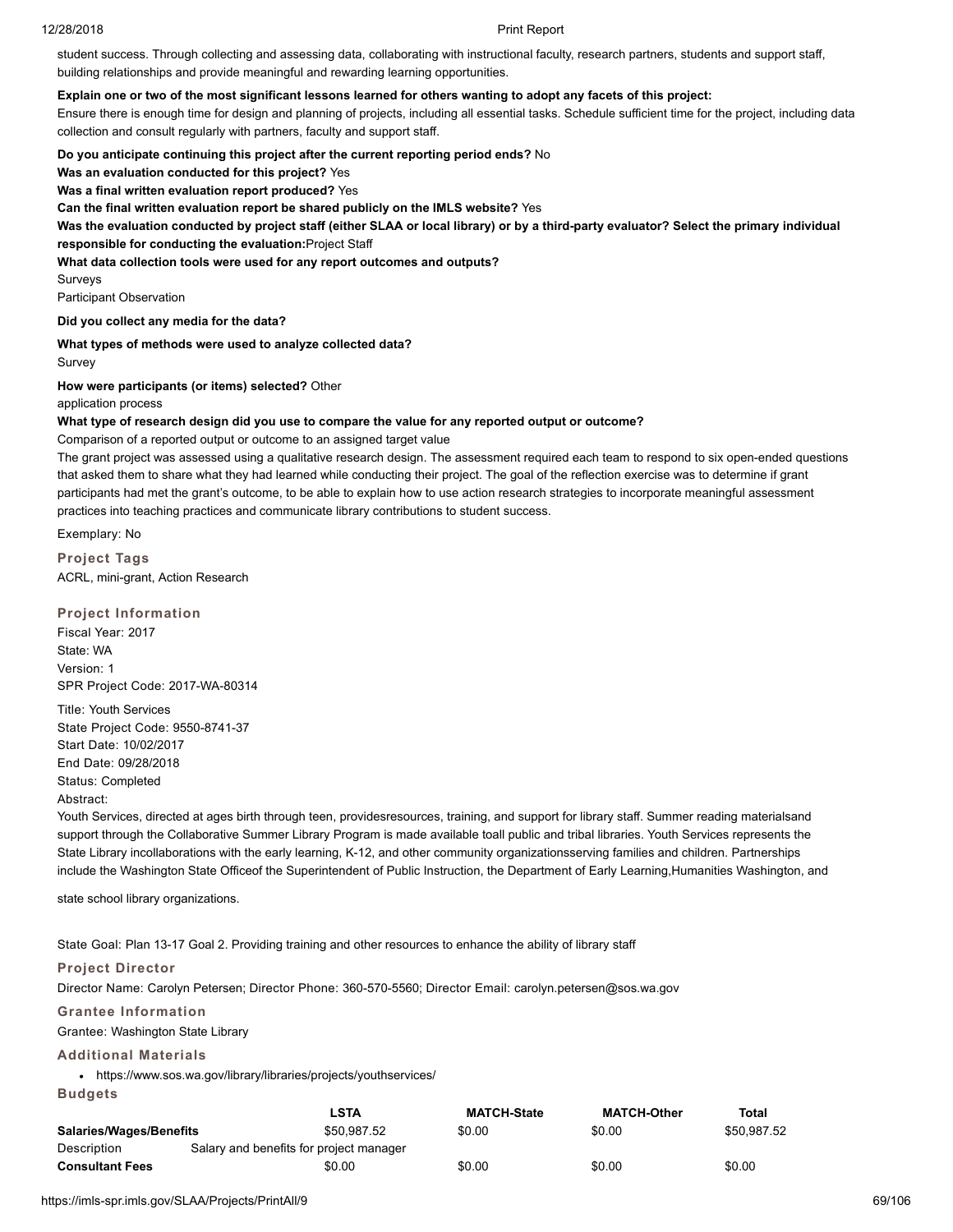| 12/28/2018                        |                  |                                             | <b>Print Report</b> |                                                                                                 |                                                                                                                     |
|-----------------------------------|------------------|---------------------------------------------|---------------------|-------------------------------------------------------------------------------------------------|---------------------------------------------------------------------------------------------------------------------|
| Description                       |                  |                                             |                     |                                                                                                 |                                                                                                                     |
| Travel                            |                  | \$11.304.71                                 | \$0.00              | \$0.00                                                                                          | \$11,304.71                                                                                                         |
| Description                       | services summit. |                                             |                     |                                                                                                 | Travel to meetings for project manager and advisory committee. Travel, per diem, and lodging for attendees at youth |
| <b>Supplies/Materials</b>         |                  | \$14.635.58                                 | \$0.00              | \$0.00                                                                                          | \$14.635.58                                                                                                         |
| Description                       |                  |                                             |                     |                                                                                                 | Purchase of STEAM Kits FexEx shipments of STEAM Kits Collaborative Summer Library Program (CSLP) orders Space       |
|                                   |                  |                                             |                     | rental for Youth Summit Postage, telephone and other related costs PNLA conference registration |                                                                                                                     |
| <b>Equipment</b>                  |                  | \$0.00                                      | \$0.00              | \$0.00                                                                                          | \$0.00                                                                                                              |
| Description                       |                  |                                             |                     |                                                                                                 |                                                                                                                     |
| <b>Services</b>                   |                  | \$9.768.01                                  | \$0.00              | \$0.00                                                                                          | \$9,768.01                                                                                                          |
| Description                       |                  | Trainer services for Screen scene training. |                     |                                                                                                 |                                                                                                                     |
| <b>Other Operational Expenses</b> |                  | \$0.00                                      | \$0.00              | \$0.00                                                                                          | \$0.00                                                                                                              |
| Description                       |                  |                                             |                     |                                                                                                 |                                                                                                                     |
| Totals:                           |                  | \$86,695.82                                 | \$0.00              | \$0.00                                                                                          | \$86,695.82                                                                                                         |
| Intent                            |                  |                                             |                     |                                                                                                 |                                                                                                                     |

Improve users' general knowledge and skills.

• Science, Technology, Engineering, & Math (STEM)

### **Project Activities**

#### **Activity Details**

# **Title:** STEAM Circulation Kits **Abstract:**

The Washington State Library recognizes that youth need hands on experiences to understand that careers in science, technology, engineering, art, and math (STEAM) are within their capabilities and can be fun and rewarding. Currently eight STEAM kits are in circulation in public, school and tribal libraries. Most kits are designed for fifteen kids. With the exception of consumable materials, which the library itself must provide, everything necessary for the STEAM program is contained within the kits. **Intent:** Improve users' general knowledge and skills.

**Activity:** Instruction

**Mode:** Program

**Format:** In-person

**Session length (minutes):** 120

**Number of sessions in program:** 123

**Average number in attendance per session:** 11

**Number of times program administered:** 8

#### **Partner Information**

Please identify the area(s) in which your partner organization(s) operates.

**Libraries:** Yes **Historical Societies or Organizations:** No **Museums:** No **Archives:** No **Cultural Heritage Organization Multi-type:** No **Preschools:** No **Schools:** Yes **Adult Education:** No **Human Service Organizations:** No **Other:** Yes

Please identify the legal type of the partner organization(s) for this project.

**Federal Government:** No **State Government:** No **Local Government:** Yes **School District:** Yes **Non-Profit:** Yes **Private Sector:** No **Tribe:** Yes

**Is the activity directed at the library workforce:** No

**For a targeted group or for the general population:** Targeted **Geographic community of the targeted group:** Urban, Suburban, Rural **For what age groups:** 6-12 years, 13-17 years,

**For what economic types:** EconomicNotApplicable **For what ethnicity types:** EthnicityNotApplicable, **Is the activity directed at families:** Yes **Is the activity directed at intergenerational groups:** No **Is the activity targeted at immigrants/refugees:** No **Is the activity directed at those with disabilities:** No **Limited functional literacy or informational skills:** No **Is the activity category not already captured:** Yes

**Is the activity state-wide:** Yes

**Specific Locations:** No

**Institution Types**

**Public Libraries:** 0, **Academic Libraries:** 0, **SLAA:** 0, **Consortia:** 0, **Special Libraries:** 0, **School Libraries:** 0, **Other:** 0

**Total number of survey responses:** 901 I learned something by participating in this library activity. **SD:** 0 | **D:** 45 | **NA/ND:** 22 | **A:** 704 | **SA:** 0 | **NR:** 130

I feel more confident about what I just learned. **SD:** 0 | **D:** 35 | **NA/ND:** 61 | **A:** 529 | **SA:** 0 | **NR:** 276

I intend to apply what I just learned. **SD:** 0 | **D:** 76 | **NA/ND:** 109 | **A:** 460 | **SA:** 0 | **NR:** 256

I am more aware of resources and services provided by the library.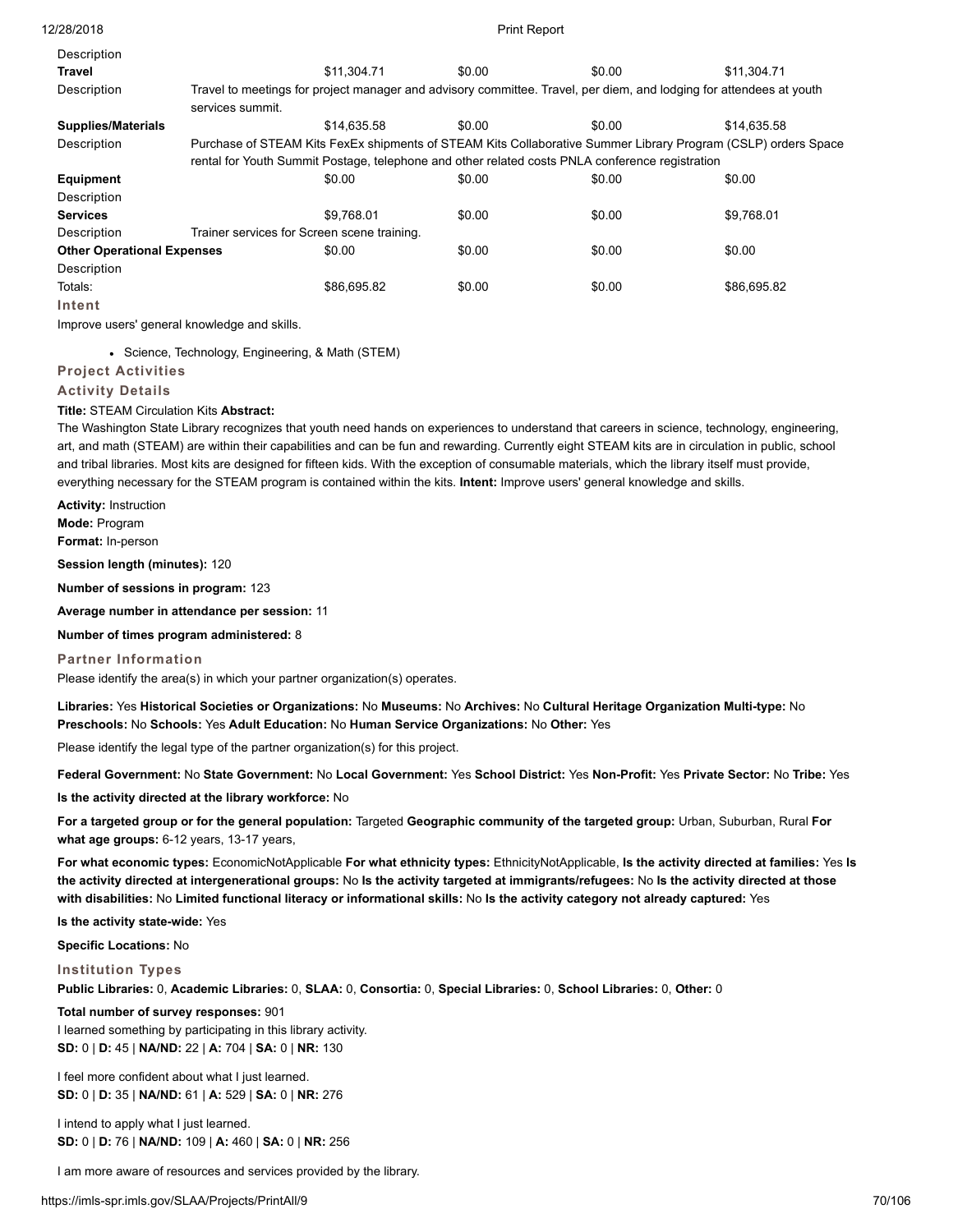# **SD:** 0 | **D:** 0 | **NA/ND:** 0 | **A:** 0 | **SA:** 0 | **NR:** 901

I am more likely to use other library resources and services. **SD:** 0 | **D:** 0 | **NA/ND:** 0 | **A:** 0 | **SA:** 0 | **NR:** 901

### **Activity Details**

#### **Title:** Screen Scene trainings **Abstract:**

Screen scene: Best practices for using screen media with young children was a workshop that explored the many practical applications and resources for parents and educators so that ever-present media technology can have a positive impact on children. **Intent:** Improve users' general knowledge and skills.

**Activity:** Instruction **Mode:** Program **Format:** In-person

**Session length (minutes):** 120

**Number of sessions in program:** 0

**Average number in attendance per session:** 11

**Number of times program administered:** 4

#### **Partner Information**

Please identify the area(s) in which your partner organization(s) operates.

**Libraries:** No **Historical Societies or Organizations:** No **Museums:** No **Archives:** No **Cultural Heritage Organization Multi-type:** No **Preschools:** No **Schools:** No **Adult Education:** Yes **Human Service Organizations:** No **Other:** No

Please identify the legal type of the partner organization(s) for this project.

**Federal Government:** No **State Government:** Yes **Local Government:** No **School District:** No **Non-Profit:** No **Private Sector:** No **Tribe:** No

**Is the activity directed at the library workforce:** No

**For a targeted group or for the general population:** Targeted **Geographic community of the targeted group:** Urban, Suburban, Rural **For what age groups:** 18-25 years, 26-49 years, 50-59 years, 60-69 years,

**For what economic types:** EconomicNotApplicable **For what ethnicity types:** EthnicityNotApplicable, **Is the activity directed at families:** Yes **Is the activity directed at intergenerational groups:** Yes **Is the activity targeted at immigrants/refugees:** No **Is the activity directed at those with disabilities:** No **Limited functional literacy or informational skills:** No **Is the activity category not already captured:** No

**Is the activity state-wide:** No

**Name:** FORT VANCOUVER REGIONAL LIBRARY DISTRICT

1007 E. MILL PLAIN BLVD VANCOUVER, WA 98663

**Name:** KITSAP REGIONAL LIBRARY

1301 SYLVAN WAY BREMERTON, WA 98310

**Name:** SPOKANE COUNTY LIBRARY DISTRICT, NORTH SPOKANE BRANCH LIBRARY

44 E Hawthorne Rd SPOKANE, WA 99218 **Name:** YAKIMA VALLEY REGIONAL LIBRARY, SUNNYSIDE BRANCH LIBRARY

621 Grant Ave SUNNYSIDE, WA 98944

**Total number of survey responses:** 17 I learned something by participating in this library activity. **SD:** 0 | **D:** 0 | **NA/ND:** 0 | **A:** 3 | **SA:** 14 | **NR:** 0

I feel more confident about what I just learned. **SD:** 0 | **D:** 0 | **NA/ND:** 1 | **A:** 8 | **SA:** 8 | **NR:** 0

I intend to apply what I just learned. **SD:** 0 | **D:** 0 | **NA/ND:** 0 | **A:** 7 | **SA:** 10 | **NR:** 0

I am more aware of resources and services provided by the library. **SD:** 0 | **D:** 0 | **NA/ND:** 0 | **A:** 0 | **SA:** 0 | **NR:** 17

I am more likely to use other library resources and services. **SD:** 0 | **D:** 0 | **NA/ND:** 0 | **A:** 0 | **SA:** 0 | **NR:** 17

#### **Project Outcomes**

### **List any important outcomes or findings not previously reported:**

Organizations recognize that libraries can be effective ways to do community outreach and are therefore willing to partner with libraries to reach mutual goals.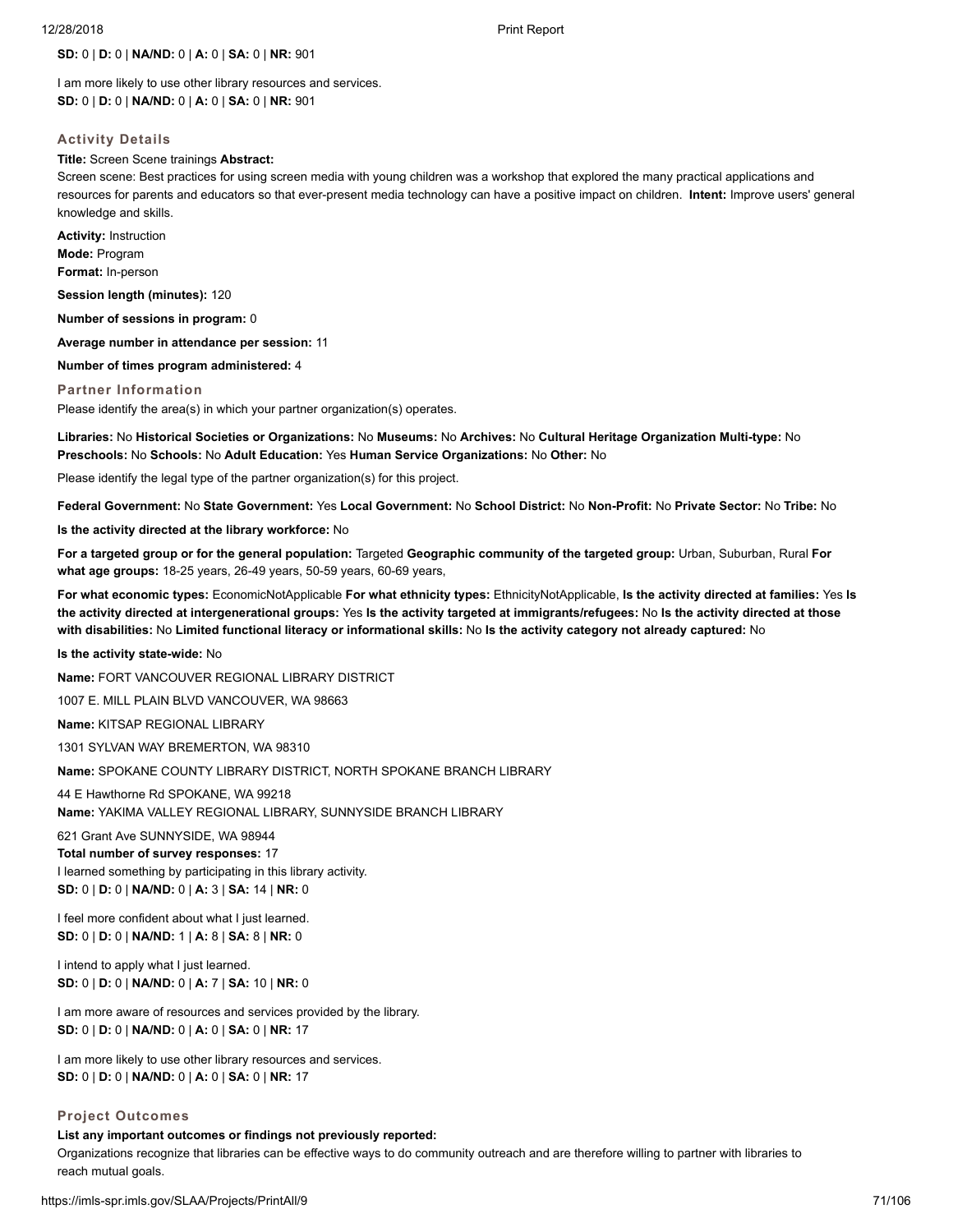# **Please briefly describe the importance of these outcomes and findings for future program planning:**

Partnerships like these can help foster program success.

# **Explain one or two of the most significant lessons learned for others wanting to adopt any facets of this project:**

The State library can be an ideal partner for outside organizations to work with because of its contacts and knowledge of the libraries and communities.

**Do you anticipate continuing this project after the current reporting period ends?** No **Was an evaluation conducted for this project?** Yes **Was a final written evaluation report produced?** No Exemplary: No

**Project Tags** STEAM, consultation, youth

# **Project Information**

Fiscal Year: 2017 State: WA Version: 1 SPR Project Code: 2017-WA-80318

Title: Training State Project Code: 9550 8730 30 Start Date: 10/01/2017 End Date: 09/30/2018 Status: Completed Abstract:

Washington State Library strives to provide staff with resources for continuing education opportunities that have a direct impact on their patrons and support the national priorities of the the Institute of Museum and Library Services.

State Goal: Plan 13-17 Goal 2. Providing training and other resources to enhance the ability of library staff

# **Project Director**

Director Name: Tami Masenhimer; Director Phone: 360-570-5571; Director Email: tami.masenhimer@sos.wa.gov

# **Grantee Information**

Grantee: Washington State Library

# **Additional Materials**

https://www.sos.wa.gov/library/libraries/training/

| Budgets |  |  |  |  |  |
|---------|--|--|--|--|--|

|                                   | <b>LSTA</b>                                                                        | <b>MATCH-State</b> | <b>MATCH-Other</b> | Total        |
|-----------------------------------|------------------------------------------------------------------------------------|--------------------|--------------------|--------------|
| Salaries/Wages/Benefits           | \$83.977.84                                                                        | \$0.00             | \$0.00             | \$83,977.84  |
| Description                       | Salary and benefits for the project manager                                        |                    |                    |              |
| <b>Consultant Fees</b>            | \$37.652.33                                                                        | \$0.00             | \$0.00             | \$37,652.33  |
| Description                       | Fees paid to professional trainers for sessions held around the state              |                    |                    |              |
| Travel                            | \$10,661.22                                                                        | \$0.00             | \$0.00             | \$10,661.22  |
| Description                       | Travel associated with training activities                                         |                    |                    |              |
| <b>Supplies/Materials</b>         | \$2.760.64                                                                         | \$0.00             | \$0.00             | \$2,760.64   |
| Description                       | Postage and FedEx Association of Rural and Small Libraries conference registration |                    |                    |              |
| Equipment                         | \$0.00                                                                             | \$0.00             | \$0.00             | \$0.00       |
| Description                       |                                                                                    |                    |                    |              |
| <b>Services</b>                   | \$0.00                                                                             | \$0.00             | \$0.00             | \$0.00       |
| Description                       |                                                                                    |                    |                    |              |
| <b>Other Operational Expenses</b> | \$0.00                                                                             | \$0.00             | \$0.00             | \$0.00       |
| Description                       |                                                                                    |                    |                    |              |
| Totals:                           | \$135,052.03                                                                       | \$0.00             | \$0.00             | \$135,052.03 |
| Intent                            |                                                                                    |                    |                    |              |

Improve the library workforce.

- Continuing Education and Staff Development
- Library Skills
- **Project Activities**

# **Activity Details**

**Title:** Virtual and combined training sessions **Abstract:**

Washington State Library hosted trainings for library staff on a regular basis.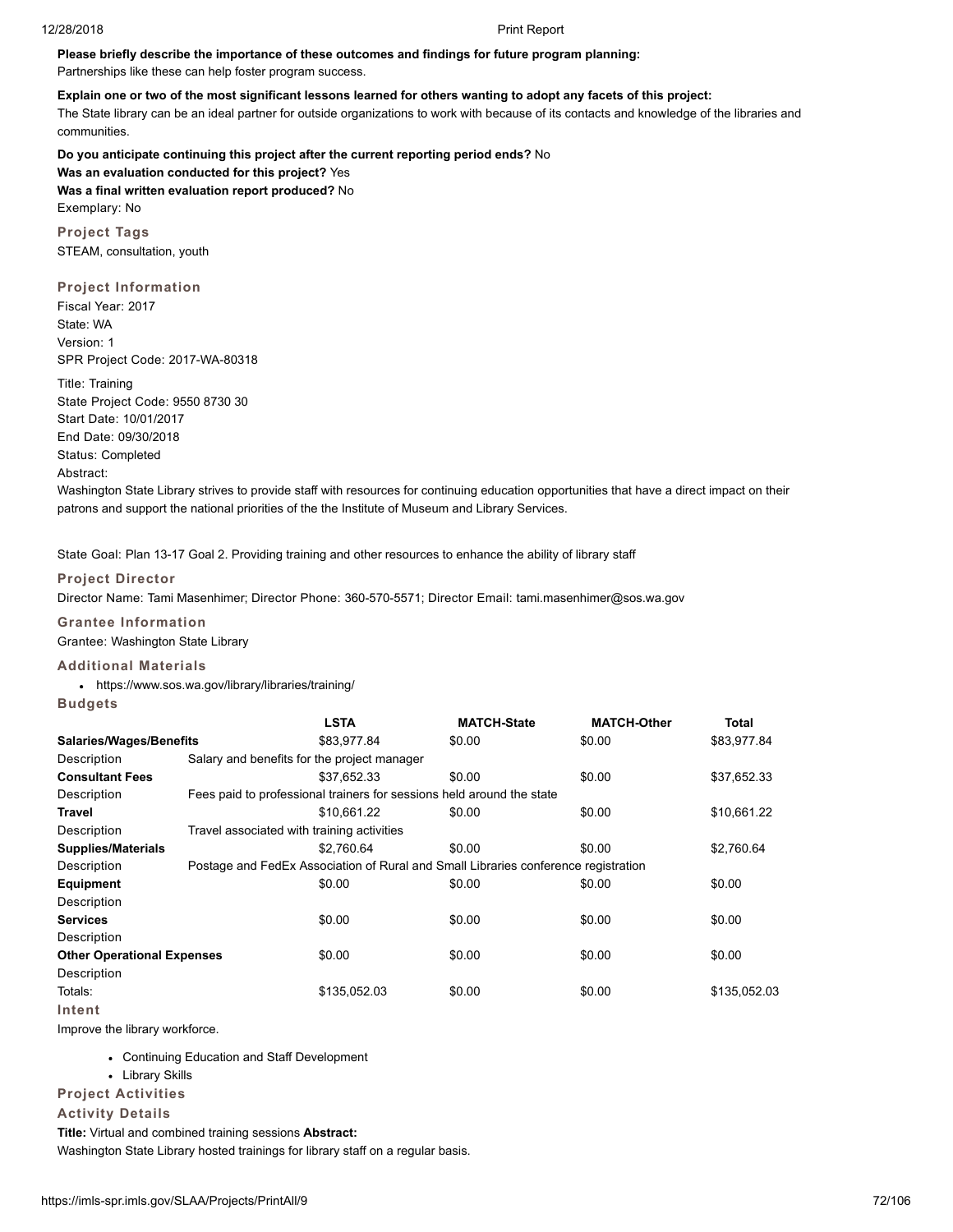First Tuesdays is a monthly, live, continuing-education opportunity for library staff in Washington State. Library staff across the country can also attend. This free, one-hour web presentation allows attendees to learn about new topics, share their skills and successes, and ask questions.The special-subject presentations are also recorded and available online.

The Aspen Institute Community Engagement Distributed Workshop provided a framework for dialogue among libraries' many audiences to re-envision the library as a center of learning, creativity, and innovation for the 21st century. This virtual workshop was presented simultaneously via live streaming in remote sites. Each site offered handouts and in-person discussions.

**Intent:** Improve the library workforce.

**Activity:** Instruction **Mode:** Program **Format:** Combined in-person & virtual

**Session length (minutes):** 240

**Number of sessions in program:** 2

**Average number in attendance per session:** 24

**Number of times program administered:** 23

# **Partner Information**

Please identify the area(s) in which your partner organization(s) operates.

**Libraries:** Yes **Historical Societies or Organizations:** No **Museums:** No **Archives:** No **Cultural Heritage Organization Multi-type:** No **Preschools:** No **Schools:** Yes **Adult Education:** Yes **Human Service Organizations:** No **Other:** No

Please identify the legal type of the partner organization(s) for this project.

**Federal Government:** Yes **State Government:** Yes **Local Government:** Yes **School District:** Yes **Non-Profit:** Yes **Private Sector:** Yes **Tribe:** Yes

**Is the activity directed at the library workforce:** Yes

**Is the activity state-wide:** Yes

**Specific Locations:** No

# **Institution Types**

**Public Libraries:** 117, **Academic Libraries:** 30, **SLAA:** 5, **Consortia:** 0, **Special Libraries:** 35, **School Libraries:** 6, **Other:** 1

# **Total number of survey responses:** 173

I learned something by participating in this library activity. **SD:** 0 | **D:** 2 | **NA/ND:** 4 | **A:** 95 | **SA:** 72 | **NR:** 0

I feel more confident about what I just learned. **SD:** 0 | **D:** 1 | **NA/ND:** 22 | **A:** 112 | **SA:** 38 | **NR:** 0

I intend to apply what I just learned. **SD:** 0 | **D:** 0 | **NA/ND:** 12 | **A:** 113 | **SA:** 48 | **NR:** 0

Applying what I learned will help improve library services to the public. **SD:** 0 | **D:** 0 | **NA/ND:** 10 | **A:** 79 | **SA:** 84 | **NR:** 0

# **Activity Details**

**Title:** In person training **Abstract:**

Washington State Library attempts to bring beneficial training to library staff. Various topics and sessions provide needed training at different locations around the state to help include as many as possible.

Training sessions held included:

Homeless in the library. Presented by Ryan Dowd, the executive director of a large urban homeless shelter and the author of the ALA book, The Librarian's Guide to Homelessness. There was a special focus on mentally ill and/or addicted patrons. Participants learned why homeless individuals do what they do, and practical tools for resolving problems.

Think, Do, Show: Practical techniques for using evaluations to improve practice and demonstrate impact. Presented by Linda Hofschire of the Colorado State Library. This training taught practical, strategic methods for evaluating your library's programs and services.

Self-Talk and Emotional Intelligence - Improving Your Work Narrative. Presented by Karin Peabody of Dynamic Teaming. Participants learned how to identify and adjust their own self-talk while developing awareness of cycles of conflict within the work place.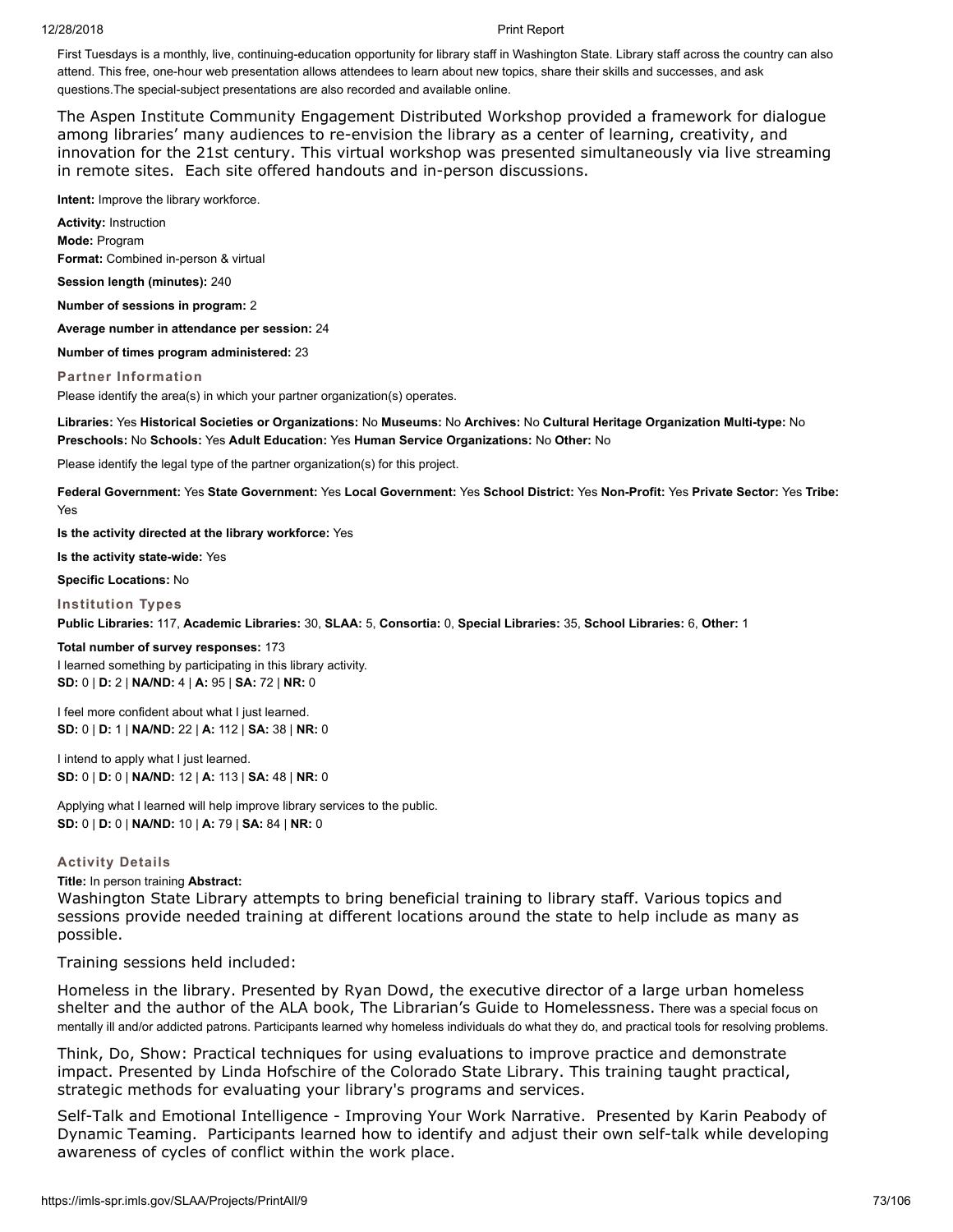Community Engagement: Turning Outward to Lead Change. Presented by Amber Williams and Erica Freudenberger. Participants learned how to create community-based libraries by 'turning outward' using tools developed by the Hardwood Institute for Public Innovation.

Cultural Competence: Addressing Race Relations in the 21st Century. Presented by Caprice Hollins. This session helps develop participants appreciation of their role in becoming culturally competent.

**Intent:** Improve the library workforce.

**Activity:** Instruction **Mode:** Program **Format:** In-person

**Session length (minutes):** 240

**Number of sessions in program:** 27

**Average number in attendance per session:** 28

**Number of times program administered:** 5

**Partner Information**

Please identify the area(s) in which your partner organization(s) operates.

**Libraries:** Yes **Historical Societies or Organizations:** No **Museums:** No **Archives:** No **Cultural Heritage Organization Multi-type:** No **Preschools:** No **Schools:** No **Adult Education:** Yes **Human Service Organizations:** No **Other:** No

Please identify the legal type of the partner organization(s) for this project.

**Federal Government:** No **State Government:** Yes **Local Government:** Yes **School District:** Yes **Non-Profit:** No **Private Sector:** Yes **Tribe:** No

**Is the activity directed at the library workforce:** Yes

**Is the activity state-wide:** Yes

**Specific Locations:** No

**Institution Types**

**Public Libraries:** 20, **Academic Libraries:** 1, **SLAA:** 0, **Consortia:** 0, **Special Libraries:** 0, **School Libraries:** 0, **Other:** 0

**Total number of survey responses:** 635 I learned something by participating in this library activity. **SD:** 2 | **D:** 0 | **NA/ND:** 6 | **A:** 163 | **SA:** 464 | **NR:** 0

I feel more confident about what I just learned. **SD:** 0 | **D:** 1 | **NA/ND:** 38 | **A:** 321 | **SA:** 275 | **NR:** 0

I intend to apply what I just learned. **SD:** 0 | **D:** 1 | **NA/ND:** 17 | **A:** 248 | **SA:** 369 | **NR:** 0

Applying what I learned will help improve library services to the public. **SD:** 1 | **D:** 1 | **NA/ND:** 31 | **A:** 192 | **SA:** 410 | **NR:** 0

### **Project Outcomes**

### **List any important outcomes or findings not previously reported:**

Attendees gained knowledge and skills and displayed a desire to adapt new skills in serving the public.

### **Please briefly describe the importance of these outcomes and findings for future program planning:**

Libraries embracing continuing educational opportunities are better able to serve the public in ways that are community focused. Librarians are better able to discover and communicate service area needs, outcomes, and deliver patron focused services. Libraries are able to deliver well thought out services that are impactful, thoughtful, and of value to stakeholders.

**Explain one or two of the most significant lessons learned for others wanting to adopt any facets of this project:**

Offering training in alternative formats such as distributed workshops is of value to libraries.

**Do you anticipate continuing this project after the current reporting period ends?** No **Was an evaluation conducted for this project?** Yes **Was a final written evaluation report produced?** No Exemplary: No

**Project Tags** training, lifelong learning, continuing education

**Project Information** Fiscal Year: 2017 State: WA

https://imls-spr.imls.gov/SLAA/Projects/PrintAll/9 74/106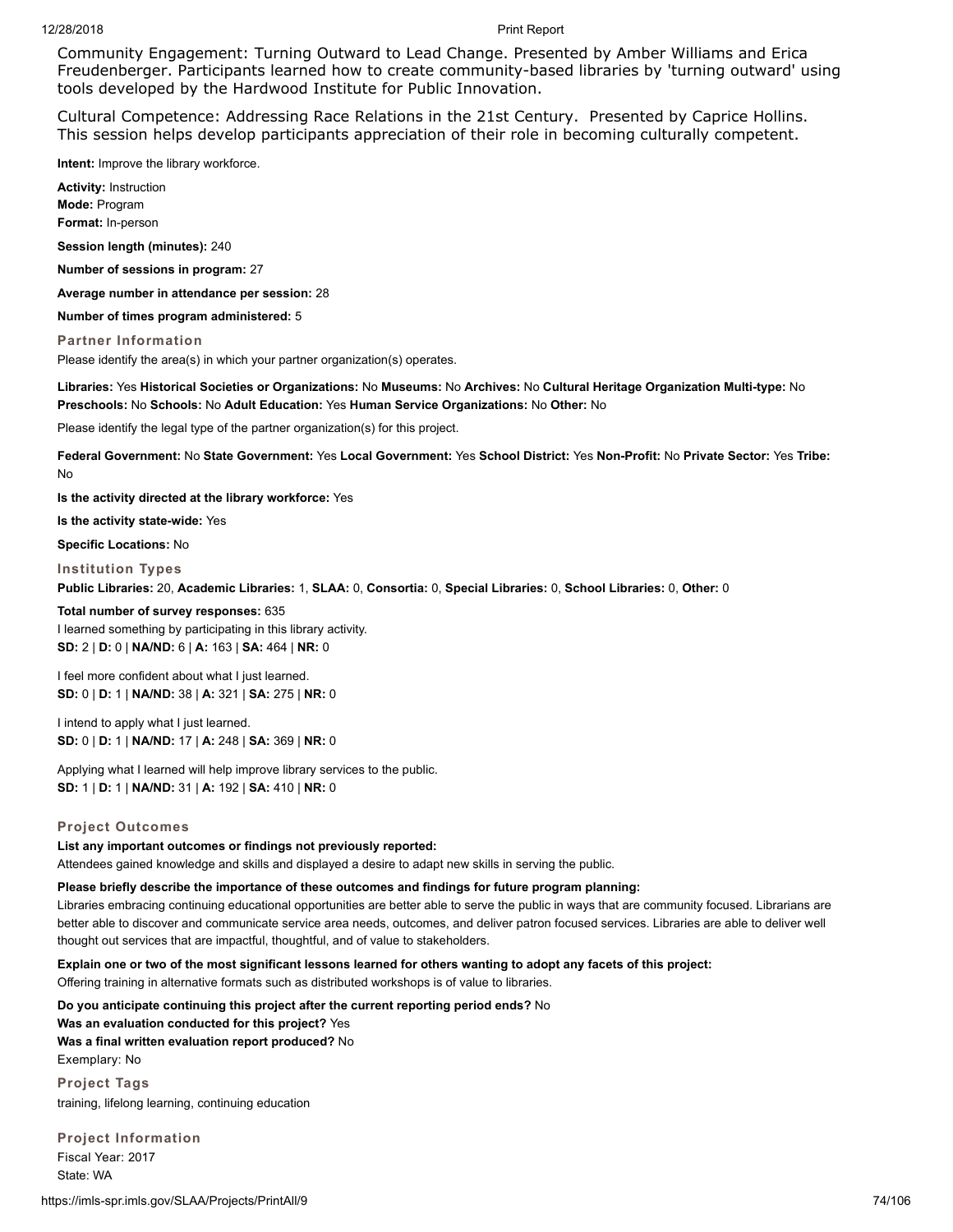Version: 1 SPR Project Code: 2017-WA-80331

Title: Washington Talking Book and Braille Library Federal Resources State Project Code: 9131-8741-61 Start Date: 10/01/2016 End Date: 09/30/2018 Status: Completed

Abstract: Funds allocated for this project were used to purchase equipment and hardware to better serve both the staff and patrons of the Washington Talking Book and Braille Library (WTBBL). This equipment is being used to increase staff support and outreach efforts, as well as help produce the highest quality audio books possible by replacing broken or outdated equipment for the Local Audio Book Production Program. State Goal: Plan 13-17 Goal 1. Expanding access to information in a variety of formats

### **Project Director**

Director Name: Danielle Miller; Director Phone: 206-615-1588; Director Email: danielle.miller@sos.wa.gov

# **Grantee Information**

Grantee: Washington State Library

# **Additional Materials**

http://www.wtbbl.org/

**Budgets**

|                                   | <b>LSTA</b>                                              | <b>MATCH-State</b> | <b>MATCH-Other</b> | Total       |
|-----------------------------------|----------------------------------------------------------|--------------------|--------------------|-------------|
| <b>Salaries/Wages/Benefits</b>    | \$0.00                                                   | \$0.00             | \$0.00             | \$0.00      |
| Description                       |                                                          |                    |                    |             |
| <b>Consultant Fees</b>            | \$0.00                                                   | \$0.00             | \$0.00             | \$0.00      |
| Description                       |                                                          |                    |                    |             |
| Travel                            | \$0.00                                                   | \$0.00             | \$0.00             | \$0.00      |
| Description                       |                                                          |                    |                    |             |
| <b>Supplies/Materials</b>         | \$10,168.33                                              | \$0.00             | \$0.00             | \$10,168.33 |
| Description                       | Purchase of printer and monitor, maintenance agreements. |                    |                    |             |
| <b>Equipment</b>                  | \$0.00                                                   | \$0.00             | \$0.00             | \$0.00      |
| Description                       |                                                          |                    |                    |             |
| <b>Services</b>                   | \$0.00                                                   | \$0.00             | \$0.00             | \$0.00      |
| Description                       |                                                          |                    |                    |             |
| <b>Other Operational Expenses</b> | \$0.00                                                   | \$0.00             | \$0.00             | \$0.00      |
| Description                       |                                                          |                    |                    |             |
| Totals:                           | \$10,168.33                                              | \$0.00             | \$0.00             | \$10,168.33 |
| Intent                            |                                                          |                    |                    |             |

Improve library's physical and technology infrastructure.

- Environment
- Collection Development & Management

# **Project Activities**

### **Activity Details**

**Title:** Procurement of needed hardware. **Abstract:**

Needed equipment and hardware was purchased for staff support, increasing the ability to do outreach, and for the Local Audio Book Production Program that WTBBL runs.

**Intent:** Improve library's physical and technology infrastructure.

**Activity:** Procurement

**Mode:**

**Format:**

**Number of equipment acquired:** 2

**Number of acquired equipment used:** 2

**Number of hardware items acquired:** 0

**Number of acquired hardware items used:** 0

**Number of software items acquired:** 0

**Number of acquired software items used:** 0

**Number of materials/supplies acquired:** 17

# **Number of acquired materials/supplies used:** 17

### **Partner Information**

Please identify the area(s) in which your partner organization(s) operates.

https://imls-spr.imls.gov/SLAA/Projects/PrintAll/9 75/106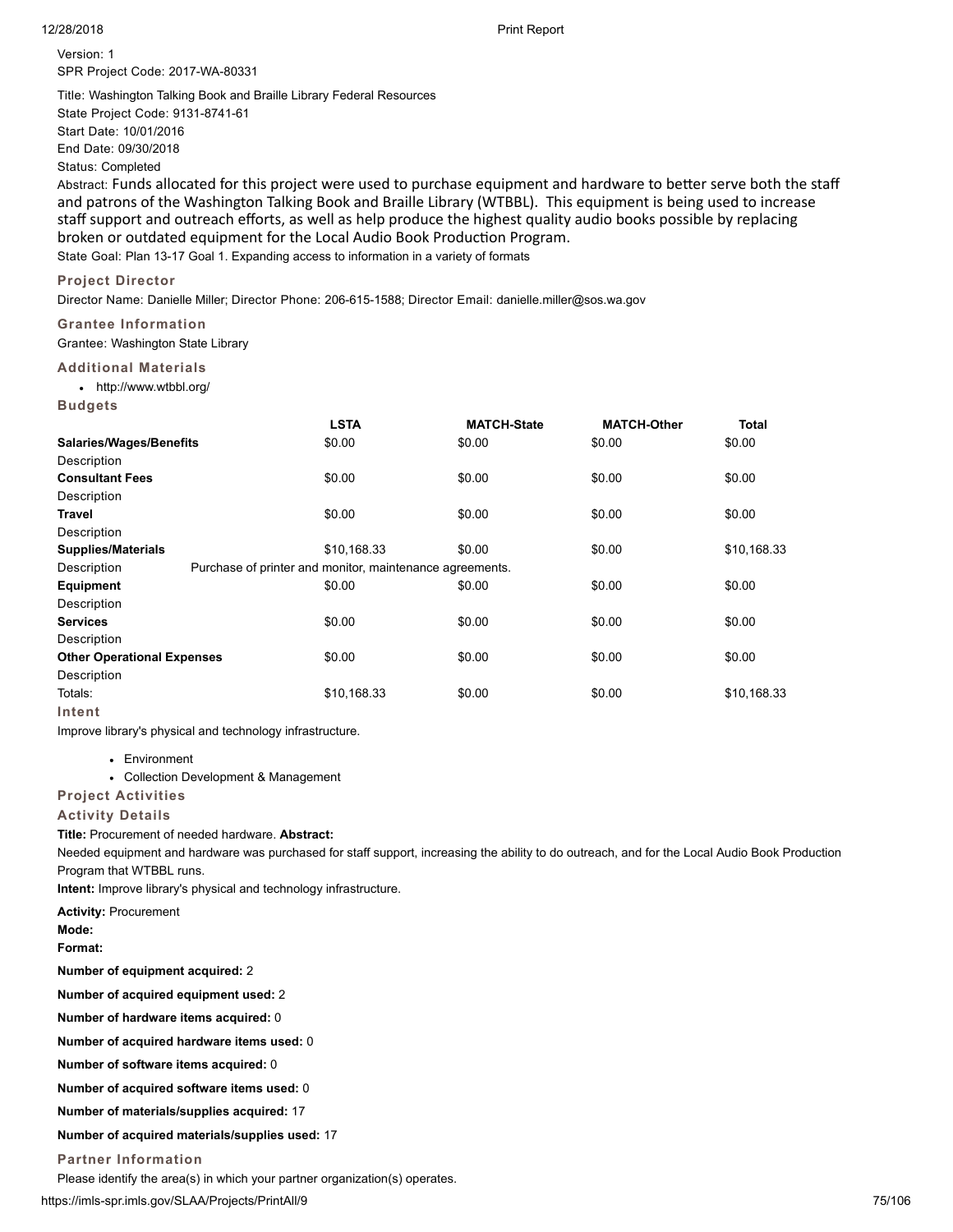**Libraries:** Yes **Historical Societies or Organizations:** No **Museums:** No **Archives:** No **Cultural Heritage Organization Multi-type:** No **Preschools:** No **Schools:** No **Adult Education:** No **Human Service Organizations:** No **Other:** No

Please identify the legal type of the partner organization(s) for this project.

**Federal Government:** No **State Government:** Yes **Local Government:** No **School District:** No **Non-Profit:** No **Private Sector:** No **Tribe:** No

**Is the activity directed at the library workforce:** No

**For a targeted group or for the general population:** Targeted **Geographic community of the targeted group:** Urban, Suburban, Rural **For what age groups:** All Ages,

**For what economic types:** EconomicNotApplicable **For what ethnicity types:** EthnicityNotApplicable, **Is the activity directed at families:** Yes **Is the activity directed at intergenerational groups:** No **Is the activity targeted at immigrants/refugees:** No **Is the activity directed at those with disabilities:** Yes **Limited functional literacy or informational skills:** Yes **Is the activity category not already captured:** No

**Is the activity state-wide:** Yes

**Specific Locations:** No

**Institution Types**

**Public Libraries:** 0, **Academic Libraries:** 0, **SLAA:** 1, **Consortia:** 0, **Special Libraries:** 0, **School Libraries:** 0, **Other:** 0

**Total number of survey responses:** 0

### **Project Outcomes**

### **List any important outcomes or findings not previously reported:**

Washington Talking Book and Braille Library (WTBBL) had tremendous results from outreach and public education efforts: staff visited 150 senior centers in 53 locations, resulting in 36% starting library services. Targeted outreach in Latino communities resulted in a 33% increase in Spanish speaking patrons.

### **Please briefly describe the importance of these outcomes and findings for future program planning:**

Projected increases in aging and Latino populations mean more demand for services. We hope to be prepared in our library and also to have laid the foundation for community awareness of what we can provide.

**Explain one or two of the most significant lessons learned for others wanting to adopt any facets of this project:**

**Do you anticipate continuing this project after the current reporting period ends?** No **Was an evaluation conducted for this project?** No Exemplary: No

**Project Tags** blind, disabled, audio books

**Project Information** Fiscal Year: 2017 State: WA Version: 1 SPR Project Code: 2017-WA-80334

Title: NASA @ Your Library State Project Code: 9550-8721-50 Start Date: 10/01/2017 End Date: 09/30/2018 Status: Completed Abstract:

The Space Science Institute selected Washington State Library to receive, replicate, and circulate NASA at MY Library STEM kits. These encouraged learning Space Science fundamentals with a focus on reaching under-served populations.

State Goal: Plan 13-17 Goal 2. Providing training and other resources to enhance the ability of library staff

### **Project Director**

Director Name: Joe Olayvar; Director Phone: 360-570-5579; Director Email: joe.olayvar@sos.wa.gov

**Grantee Information**

Grantee: Washington State Library

### **Additional Materials**

http://www.starnetlibraries.org/portfolio-items/nasa-my-library/

**Budgets**

|                                | LSTA                                                                     | <b>MATCH-State</b> | <b>MATCH-Other</b> | Total      |
|--------------------------------|--------------------------------------------------------------------------|--------------------|--------------------|------------|
| <b>Salaries/Wages/Benefits</b> | \$3.336.62                                                               | \$0.00             | \$0.00             | \$3.336.62 |
| Description                    | Salary and benefits used by project manager associated with this project |                    |                    |            |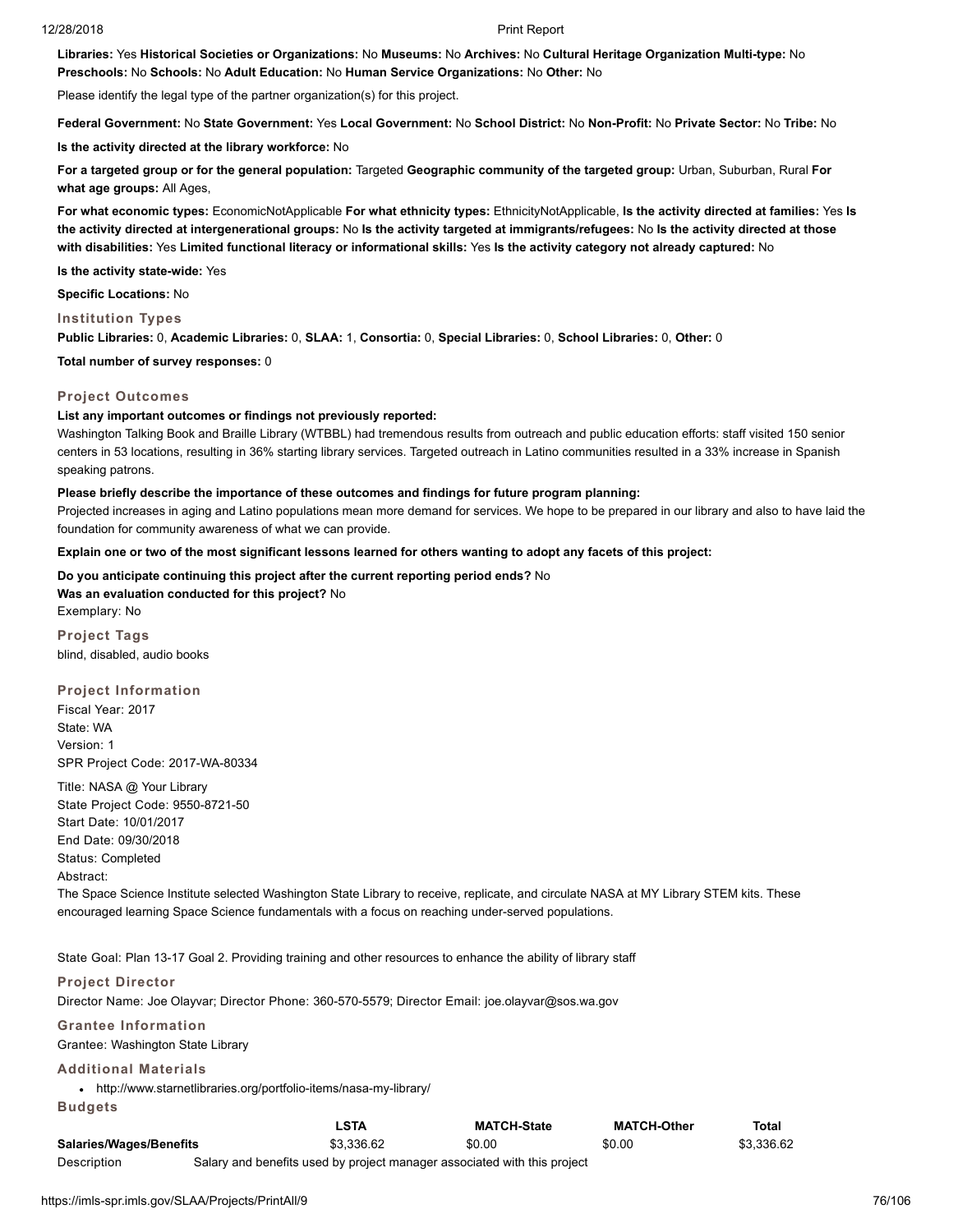| 12/28/2018                        |                                                                                  | <b>Print Report</b> |        |            |
|-----------------------------------|----------------------------------------------------------------------------------|---------------------|--------|------------|
| <b>Consultant Fees</b>            | \$0.00                                                                           | \$0.00              | \$0.00 | \$0.00     |
| Description                       |                                                                                  |                     |        |            |
| <b>Travel</b>                     | \$0.00                                                                           | \$0.00              | \$0.00 | \$0.00     |
| Description                       |                                                                                  |                     |        |            |
| <b>Supplies/Materials</b>         | \$1,042.52                                                                       | \$0.00              | \$0.00 | \$1,042.52 |
| Description                       | Materials needed for replication of kits provided by the Space Science Institute |                     |        |            |
| Equipment                         | \$0.00                                                                           | \$0.00              | \$0.00 | \$0.00     |
| Description                       |                                                                                  |                     |        |            |
| <b>Services</b>                   | \$0.00                                                                           | \$0.00              | \$0.00 | \$0.00     |
| Description                       |                                                                                  |                     |        |            |
| <b>Other Operational Expenses</b> | \$0.00                                                                           | \$0.00              | \$0.00 | \$0.00     |
| Description                       |                                                                                  |                     |        |            |
| Totals:                           | \$4.379.14                                                                       | \$0.00              | \$0.00 | \$4.379.14 |
| Intent                            |                                                                                  |                     |        |            |

Improve users' general knowledge and skills.

• Education

Science, Technology, Engineering, & Math (STEM)

**Project Activities**

### **Activity Details**

**Title:** Space Science Education Circulation Kit **Abstract:** Purchased materials to replicated five additional NASA at My Library STEM kids for circulation. **Intent:** Improve users' general knowledge and skills.

**Activity:** Content

**Mode:** Lending

**Format:** Physical

**Total number of items circulated:** 6

**Average number of items circulated / month:** 6

**Total number of ILL transactions:** 0

**Average number of ILL transactions / month:** 0

**Partner Information**

Please identify the area(s) in which your partner organization(s) operates.

**Libraries:** Yes **Historical Societies or Organizations:** No **Museums:** No **Archives:** No **Cultural Heritage Organization Multi-type:** No **Preschools:** No **Schools:** No **Adult Education:** No **Human Service Organizations:** No **Other:** No

Please identify the legal type of the partner organization(s) for this project.

**Federal Government:** No **State Government:** No **Local Government:** No **School District:** No **Non-Profit:** Yes **Private Sector:** No **Tribe:** No

**Is the activity directed at the library workforce:** No

**For a targeted group or for the general population:** General **Geographic community of the targeted group:** Rural **For what age groups:**

**Is the activity state-wide:** Yes

**Specific Locations:** No

### **Institution Types**

**Public Libraries:** 6, **Academic Libraries:** 0, **SLAA:** 0, **Consortia:** 0, **Special Libraries:** 0, **School Libraries:** 0, **Other:** 0

**Total number of survey responses:** 0

### **Project Outcomes**

**List any important outcomes or findings not previously reported:** Libraries were able to introduce Space Science fundamentals in a fun way to children of various ages.

**Please briefly describe the importance of these outcomes and findings for future program planning:**

Introducing Space Science fundamentals broadens the scope of STEM programming in libraries.

**Explain one or two of the most significant lessons learned for others wanting to adopt any facets of this project:** Scheduling and tracking of the extra kits requires additional staff time.

**Do you anticipate continuing this project after the current reporting period ends?** Yes

**Do you anticipate any change in level of effort in managing this project?** Yes

Kits will be circulating to more libraries, therefore will need to use more staff time for scheduling.

**Do you anticipate changing the types of activities and objectives addressed by the project?** No

**Was an evaluation conducted for this project?** No

Exemplary: No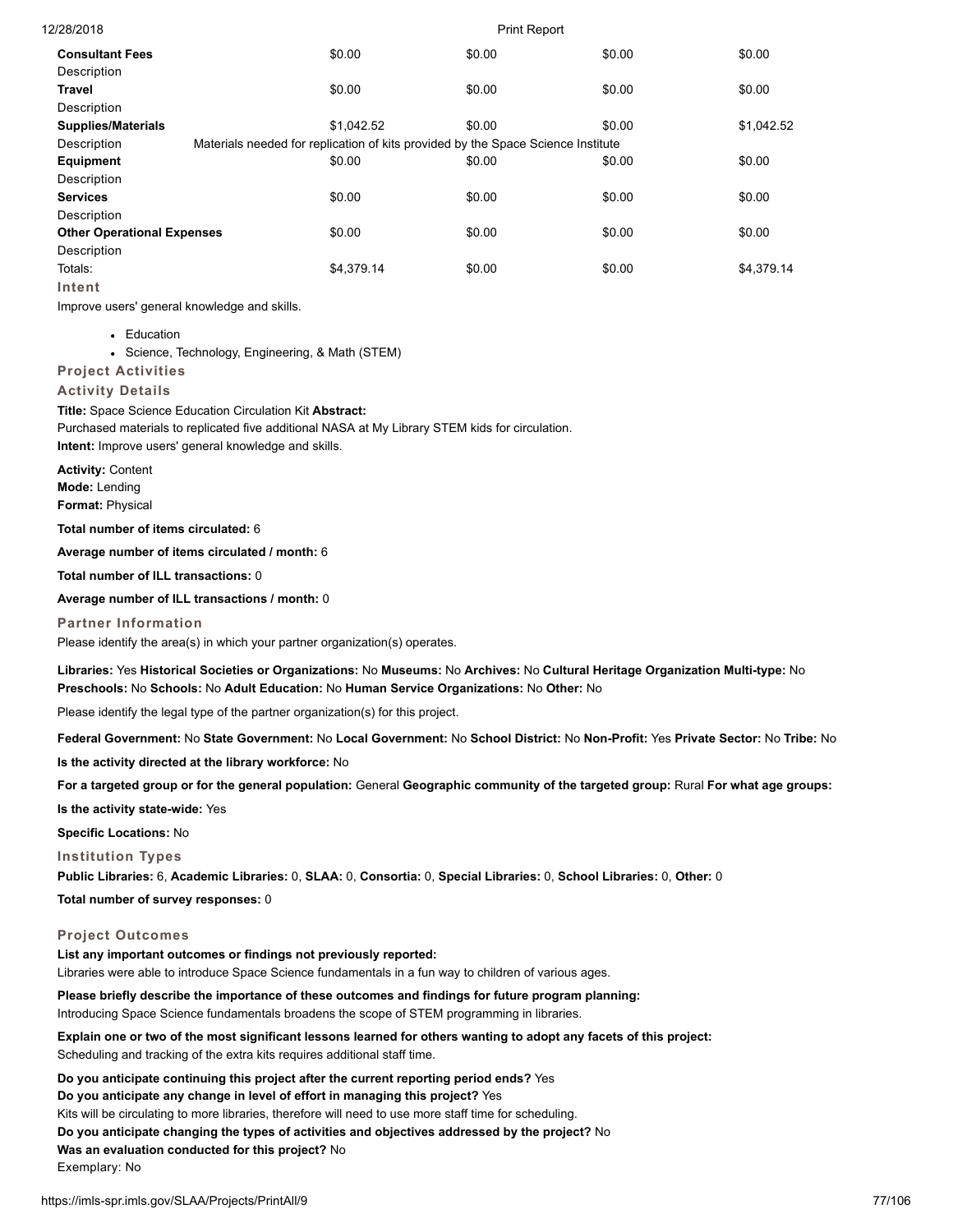**Project Tags** NASA, NaML, Space Science

### **Project Information**

Fiscal Year: 2017 State: WA Version: 1 SPR Project Code: 2017-WA-80335

Title: VR in Libraries State Project Code: 9550-8721-VR Start Date: 10/01/2017 End Date: 09/30/2018 Status: Completed Abstract: VR in Libraries is a project aimed at determining the viability and best practices of educational programs in the library using the virtual reality

platform.

State Goal: Plan 13-17 Goal 1. Expanding access to information in a variety of formats

### **Project Director**

Director Name: Joe Olayvar; Director Phone: 360-570-5579; Director Email: joe.olayvar@sos.wa.gov

### **Grantee Information**

Grantee: Washington State Library

# **Additional Materials**

**Budgets**

|                                   |                                                                                                                             | <b>LSTA</b>                                                              | <b>MATCH-State</b> | <b>MATCH-Other</b>                                                                                                             | Total       |  |  |  |  |
|-----------------------------------|-----------------------------------------------------------------------------------------------------------------------------|--------------------------------------------------------------------------|--------------------|--------------------------------------------------------------------------------------------------------------------------------|-------------|--|--|--|--|
| <b>Salaries/Wages/Benefits</b>    |                                                                                                                             | \$347.67                                                                 | \$0.00             | \$0.00                                                                                                                         | \$347.67    |  |  |  |  |
| Description                       |                                                                                                                             | Project manager salary and beneits specifically charged to this project. |                    |                                                                                                                                |             |  |  |  |  |
| <b>Consultant Fees</b>            |                                                                                                                             | \$70,000.00                                                              | \$0.00             | \$0.00                                                                                                                         | \$70,000.00 |  |  |  |  |
| Description                       |                                                                                                                             |                                                                          |                    | Contract with the University of Washington iSchool for research associated with the educational value of VR in libraries.      |             |  |  |  |  |
| Travel                            |                                                                                                                             | \$2,221.23                                                               | \$0.00             | \$0.00                                                                                                                         | \$2,221.23  |  |  |  |  |
| Description                       |                                                                                                                             |                                                                          |                    | Project manager travel to deliver and setup VR equipment in pilot libraries. Travel to Oculus conference to learn about the VR |             |  |  |  |  |
|                                   | system in use with the pilot projects.                                                                                      |                                                                          |                    |                                                                                                                                |             |  |  |  |  |
| <b>Supplies/Materials</b>         |                                                                                                                             | \$1.419.62                                                               | \$0.00             | \$0.00                                                                                                                         | \$1,419.62  |  |  |  |  |
| Description                       | Conference registration to attend the WLA Conference in order to demonstrate VR and its use within libraries. Exhibit booth |                                                                          |                    |                                                                                                                                |             |  |  |  |  |
|                                   |                                                                                                                             | fees associated with WLA Conference. Supplies to support VR project.     |                    |                                                                                                                                |             |  |  |  |  |
| Equipment                         |                                                                                                                             | \$0.00                                                                   | \$0.00             | \$0.00                                                                                                                         | \$0.00      |  |  |  |  |
| Description                       |                                                                                                                             |                                                                          |                    |                                                                                                                                |             |  |  |  |  |
| <b>Services</b>                   |                                                                                                                             | \$0.00                                                                   | \$0.00             | \$0.00                                                                                                                         | \$0.00      |  |  |  |  |
| Description                       |                                                                                                                             |                                                                          |                    |                                                                                                                                |             |  |  |  |  |
| <b>Other Operational Expenses</b> |                                                                                                                             | \$0.00                                                                   | \$0.00             | \$0.00                                                                                                                         | \$0.00      |  |  |  |  |
| Description                       |                                                                                                                             |                                                                          |                    |                                                                                                                                |             |  |  |  |  |
| Totals:                           |                                                                                                                             | \$73,988.52                                                              | \$0.00             | \$0.00                                                                                                                         | \$73,988.52 |  |  |  |  |
| Intent                            |                                                                                                                             |                                                                          |                    |                                                                                                                                |             |  |  |  |  |

Improve users' general knowledge and skills.

- Arts, Culture & Humanities
- Science, Technology, Engineering, & Math (STEM)

**Project Activities**

### **Activity Details**

**Title:** Contract with University of Washington iSchool **Abstract:** Utilize the University of Washington's iSchool expertise to research and report on the educational potential of Virtual Reality in the library setting using six VR in Libraries Project Pilot locations as their study.

**Intent:** Improve users' general knowledge and skills.

**Activity:** Planning & Evaluation **Mode:** Prospective **Format:** Third party

**Number of evaluations and/or plans funded:** 260

**Number of funded evaluation and/or plans completed:** 260

**Partner Information**

Please identify the area(s) in which your partner organization(s) operates.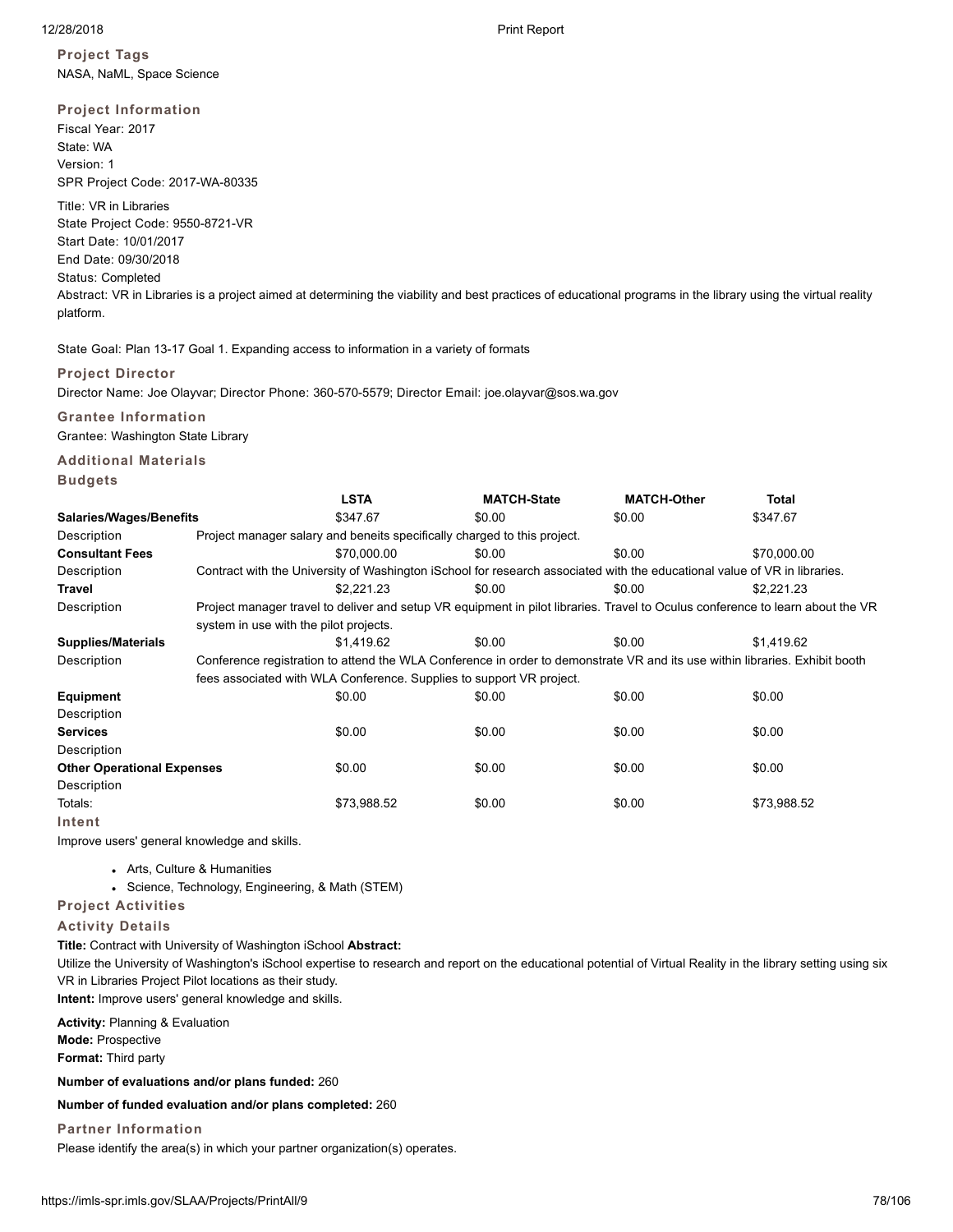**Libraries:** No **Historical Societies or Organizations:** No **Museums:** No **Archives:** No **Cultural Heritage Organization Multi-type:** No **Preschools:** No **Schools:** Yes **Adult Education:** No **Human Service Organizations:** No **Other:** No

Please identify the legal type of the partner organization(s) for this project.

**Federal Government:** No **State Government:** Yes **Local Government:** No **School District:** No **Non-Profit:** No **Private Sector:** No **Tribe:** No

### **Is the activity directed at the library workforce:** No

**For a targeted group or for the general population:** General **Geographic community of the targeted group:** Rural **For what age groups:** 13-17 years, 18-25 years, 26-49 years, 50-59 years, 60-69 years, 70+ years

**Is the activity state-wide:** No

**Name:** University of Washington-Seattle Campus

1400 NE Campus Parkway Seattle, WA 98195-4550

**Total number of survey responses:** 0

### **Project Outcomes**

### **List any important outcomes or findings not previously reported:**

Preliminary findings indicate that educational VR has a solid place in the library setting.

### **Please briefly describe the importance of these outcomes and findings for future program planning:**

Libraries are learning institutions and need access to cutting edge technologies, such as VR. These should be made available to as many communities as possible so they will have the opportunity to experience them.

### **Explain one or two of the most significant lessons learned for others wanting to adopt any facets of this project:**

Most who use VR in a library are new to this technology, so staff time to safely facilitate equipment is a must. Safe operational space for rural libraries can be challenging.

### **Do you anticipate continuing this project after the current reporting period ends?** Yes

**Do you anticipate any change in level of effort in managing this project?** Yes

Second phase of project work will not be contracted outside of the state library, but staff will facilitate it directly.

**Do you anticipate changing the types of activities and objectives addressed by the project?** No

### **Was an evaluation conducted for this project?** Yes

**Was a final written evaluation report produced?** No

Exemplary: No

**Project Tags** VR, Libraries

### **Project Information**

Fiscal Year: 2017 State: WA Version: 1 SPR Project Code: 2017-WA-80348

Title: Whitman County Heritage State Project Code: 9550-8721-22 IG-5951 Start Date: 10/23/2017 End Date: 08/24/2018 Status: Completed

Abstract: The Whitman County Library (WCL) in Colfax, Washington digitized and made available online, several collections of photographs and documents sourced from institutional and personal collections throughout its service area. WCL partnered with the Tekoa Museum and J.C. Barron Mill in Oakesadale, WA, as well as private collections of families with long-reaching roots in Whitman County. WCL has maintained this community digital archive for more than a decade, and acts as a digital steward to previously inaccessible historical collections held by over a dozen organizations and more than 150 families throughout the Palouse region of Eastern Washington. WCL performed project management, digitization, and promotional activities for this grant project. The Washington State Library provided training and support, grant administration, digital preservation, and web hosting through the Washington Rural Heritage statewide digitization program. State Goal: Plan 13-17 Goal 1. Expanding access to information in a variety of formats

### **Project Director**

Director Name: Kathy Buchholtz; Director Phone: 509-397-4366; Director Email: kathyb@whitco.lib.wa.us

**Grantee Information** Grantee: WHITMAN COUNTY LIBRARY

**Additional Materials Budgets**

|                                | <b>LSTA</b> | <b>MATCH-State</b> | <b>MATCH-Other</b> | <b>Total</b> |
|--------------------------------|-------------|--------------------|--------------------|--------------|
| <b>Salaries/Wages/Benefits</b> | \$4.634.02  | \$0.00             | \$0.00             | \$4.634.02   |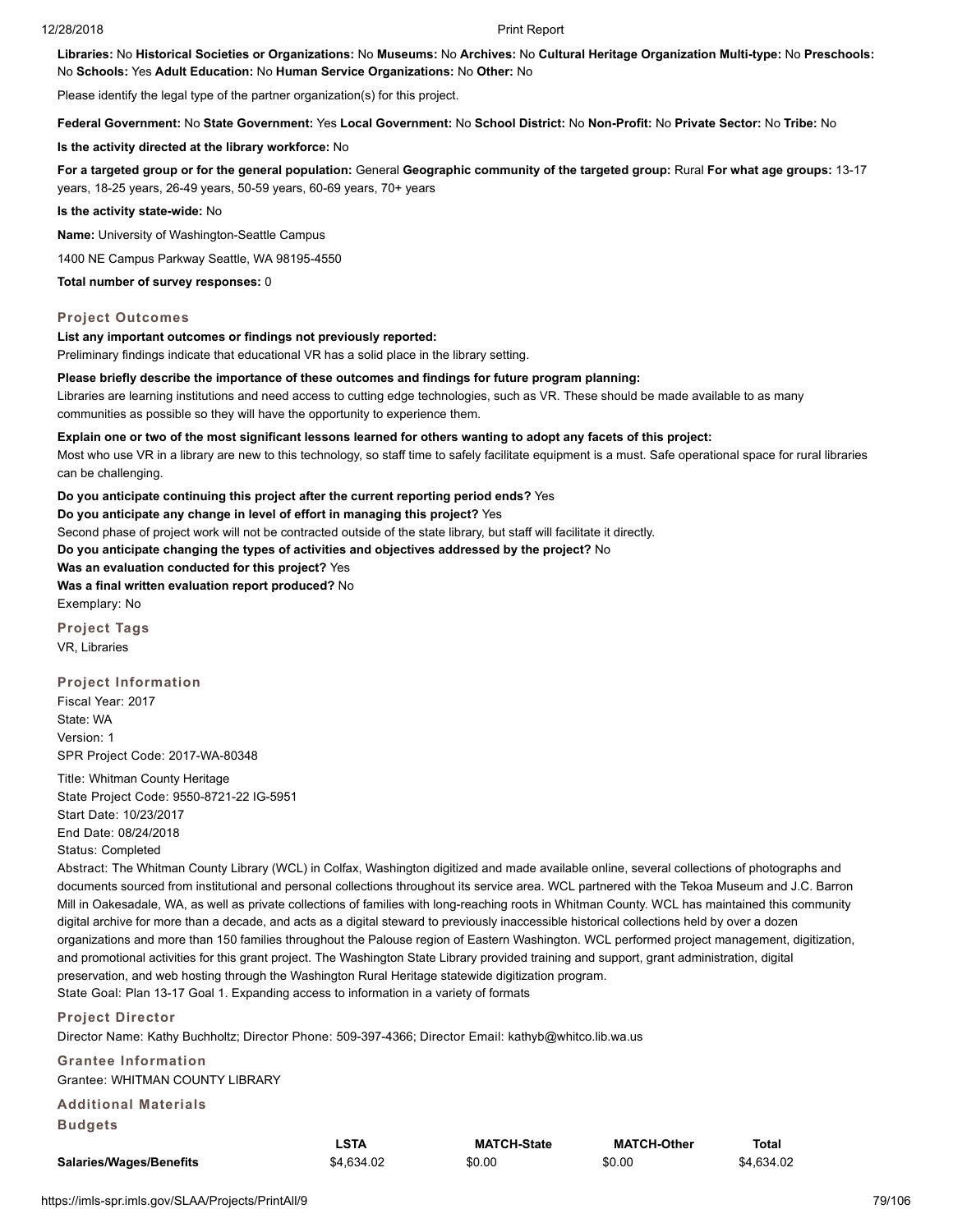| Description                       | Salary and benefits for project managers                                           |        |        |            |
|-----------------------------------|------------------------------------------------------------------------------------|--------|--------|------------|
| <b>Consultant Fees</b>            | \$0.00                                                                             | \$0.00 | \$0.00 | \$0.00     |
| Description                       |                                                                                    |        |        |            |
| <b>Travel</b>                     | \$186.00                                                                           | \$0.00 | \$0.00 | \$186.00   |
| Description                       | Travel associated with seven Whitman County Heritage presentations                 |        |        |            |
| <b>Supplies/Materials</b>         | \$871.91                                                                           | \$0.00 | \$0.00 | \$871.91   |
| Description                       | Printing for 500 "Protecting Our Past" brochures. Printing for 18 canvas displays. |        |        |            |
| Equipment                         | \$0.00                                                                             | \$0.00 | \$0.00 | \$0.00     |
| Description                       |                                                                                    |        |        |            |
| <b>Services</b>                   | \$0.00                                                                             | \$0.00 | \$0.00 | \$0.00     |
| Description                       |                                                                                    |        |        |            |
| <b>Other Operational Expenses</b> | \$0.00                                                                             | \$0.00 | \$0.00 | \$0.00     |
| Description                       |                                                                                    |        |        |            |
| Totals:                           | \$5,691.93                                                                         | \$0.00 | \$0.00 | \$5,691.93 |
| <b>Intent</b>                     |                                                                                    |        |        |            |

Improve users' ability to obtain and/or use information resources.

• History

**Project Activities**

### **Activity Details**

### **Title:** Digitization and Community Outreach **Abstract:**

Whitman County Library (WCL) performed digitization activities, provided local project management, and promoted the project locally. A total of 241 items were digitized using a flatbed scanner. Descriptive metadata was created using digital asset management software. WCL also created a mobile physical exhibit for displaying interpretive materials about their digitization program. Ten public programs were delivered to residents of Whitman County. The Washington State Library provided training, support, and the technical infrastructure to provide online access and digital preservation for the collection. **Intent:** Improve users' ability to obtain and/or use information resources.

**Activity:** Content **Mode:** Creation **Format:** Digital

**Number of items digitized:** 241

**Number of items digitized and available to the public:** 241

**Number of physical items:** 0

**Number of open-source applications/software/systems:** 0

**Number of proprietary applications/software/systems:** 0

**Number of learning resources (e.g. toolkits, guides):** 0

**Number of plans/frameworks:** 0

### **Partner Information**

Please identify the area(s) in which your partner organization(s) operates.

**Libraries:** Yes **Historical Societies or Organizations:** Yes **Museums:** No **Archives:** No **Cultural Heritage Organization Multi-type:** No **Preschools:** No **Schools:** No **Adult Education:** No **Human Service Organizations:** No **Other:** No

Please identify the legal type of the partner organization(s) for this project.

**Federal Government:** No **State Government:** No **Local Government:** Yes **School District:** No **Non-Profit:** Yes **Private Sector:** No **Tribe:** No

**Is the activity directed at the library workforce:** No

**For a targeted group or for the general population:** General **Geographic community of the targeted group:** Rural **For what age groups:**

**Is the activity state-wide:** No

**Name:** WHITMAN COUNTY LIBRARY

102 S. MAIN STREET COLFAX, WA 99111

**Total number of survey responses:** 0

### **Project Outcomes**

### **List any important outcomes or findings not previously reported:**

A total of 241 photographs and documents were digitized as part of this grant. Previously, the materials were only available to members of the public visiting in person, or were completely inaccessible as they were held in private collections. The Whitman County Heritage digital collection housing these materials received 40,689 unique item-level views during the period encompassing the project. This high site traffic was due largely to Whitman County Library's effective use of social media to promote and publicize its collection. WCL maintains a Facebook page (Whitman County – Our Rural Heritage) to specifically publicize the material it has digitized over the years. WCL presented 10 public programs to citizens of Whitman County, including a traveling exhibit featuring highlights from the digital collection. Attendees learned to navigate the website and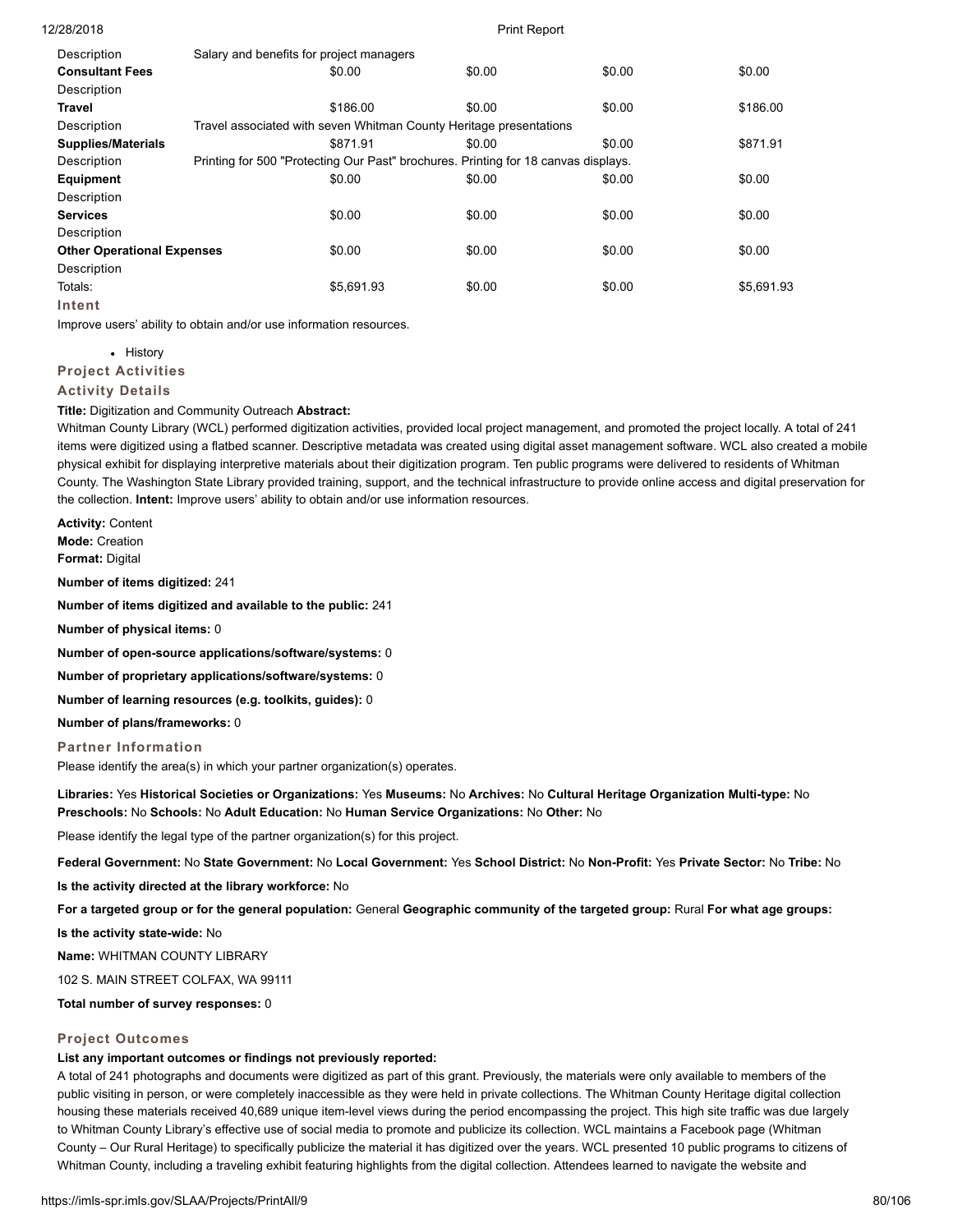contribute additional information to records. Programming took place at four branches of Whitman County Library; a Garden Club Luncheon in S. John, Washington; the Bishop Place Senior Center in Pullman, Washington; Community Pride Senior Center in St. John, Washington, and the Beta Club in Colfax, Washington. The average number of individuals in attendance at each of these presentations ranged from 6 to 35. In addition to presentation and workshop oriented programming, WCL performed outreach with staff presence and physical exhibits at the Palouse Empire Fair, at the Perkins House Ice Cream Social in Colfax, Washington, and within WCL's main library location, in Colfax, Washington. WCL created and printed brochures, canvas-mounted photos, enlarged black and white prints, and bookmarks to publicize the collection. Several of these enlarged prints were mounted in the courtroom of Whitman County Superior Court's Judge Gary Libey. Material from the grant project can be viewed at: http://sos.wa.gov/q/whitman2017

### **Please briefly describe the importance of these outcomes and findings for future program planning:**

This project demonstrated the importance of public libraries in providing and enhancing access to local history and cultural heritage materials, especially unique, hidden, and previously inaccessible resources held in small museums and private collections.

### **Explain one or two of the most significant lessons learned for others wanting to adopt any facets of this project:**

**Do you anticipate continuing this project after the current reporting period ends?** No **Was an evaluation conducted for this project?** No Exemplary: No

**Project Tags** digitization, history

### **Project Information**

Fiscal Year: 2017 State: WA Version: 1 SPR Project Code: 2017-WA-80349

Title: Lummi Island Heritage Collection State Project Code: 9550-8721-22 IG-5950 Start Date: 10/23/2017 End Date: 08/24/2018

Status: Completed

Abstract: The Island Library, Whatcom County Library System (WCLS), in collaborative partnership with its volunteer support group, the Friends of the Island Library (FOIL), digitized several historically significant collections documenting early 20th century life in this northwest Washington State community. Earlier digital projects by the Island Library focused on documenting the reef-net (salmon) fishing industry on Lummi Island. For this newer project, WCLS focused on digitizing several additional collections related to the tourist/resort industry on the island, early schools, aerial photography of the island, and various publications and scrapbooks documenting little-known Lummi Island locales. Highlights from the project include materials documenting the Loganita Lodge and The Willows Resort (still in operation today as a world-renowned restaurant); several oral history videos; and islander Peggy Aiston's scrapbook documenting her discovery and purchase of "Smuggler's Cove" on Lummi Island with her husband Homer. The materials for this grant were garnered from several private and family collections. Digitization and project management were performed by WCLS and FOIL. The Washington State Library provided training and support, grant administration, digital preservation, and web hosting through the Washington Rural Heritage statewide digitization program. State Goal: Plan 13-17 Goal 1. Expanding access to information in a variety of formats

### **Project Director**

Director Name: Christine Perkins; Director Phone: (360) 305-3600; Director Email: christine.perkins@wcls.org

### **Grantee Information**

Grantee: WHATCOM COUNTY LIBRARY SYSTEM

### **Additional Materials**

| <b>Budgets</b> |  |
|----------------|--|
|----------------|--|

|                                   | <b>LSTA</b>                                      | <b>MATCH-State</b> | <b>MATCH-Other</b> | <b>Total</b> |
|-----------------------------------|--------------------------------------------------|--------------------|--------------------|--------------|
| Salaries/Wages/Benefits           | \$0.00                                           | \$0.00             | \$0.00             | \$0.00       |
| Description                       |                                                  |                    |                    |              |
| <b>Consultant Fees</b>            | \$6,800.00                                       | \$0.00             | \$0.00             | \$6,800.00   |
| Description                       | Contract for specialist working on d8igitization |                    |                    |              |
| Travel                            | \$0.00                                           | \$0.00             | \$0.00             | \$0.00       |
| Description                       |                                                  |                    |                    |              |
| <b>Supplies/Materials</b>         | \$0.00                                           | \$0.00             | \$0.00             | \$0.00       |
| Description                       |                                                  |                    |                    |              |
| <b>Equipment</b>                  | \$0.00                                           | \$0.00             | \$0.00             | \$0.00       |
| Description                       |                                                  |                    |                    |              |
| <b>Services</b>                   | \$0.00                                           | \$0.00             | \$0.00             | \$0.00       |
| Description                       |                                                  |                    |                    |              |
| <b>Other Operational Expenses</b> | \$0.00                                           | \$0.00             | \$0.00             | \$0.00       |
| Description                       |                                                  |                    |                    |              |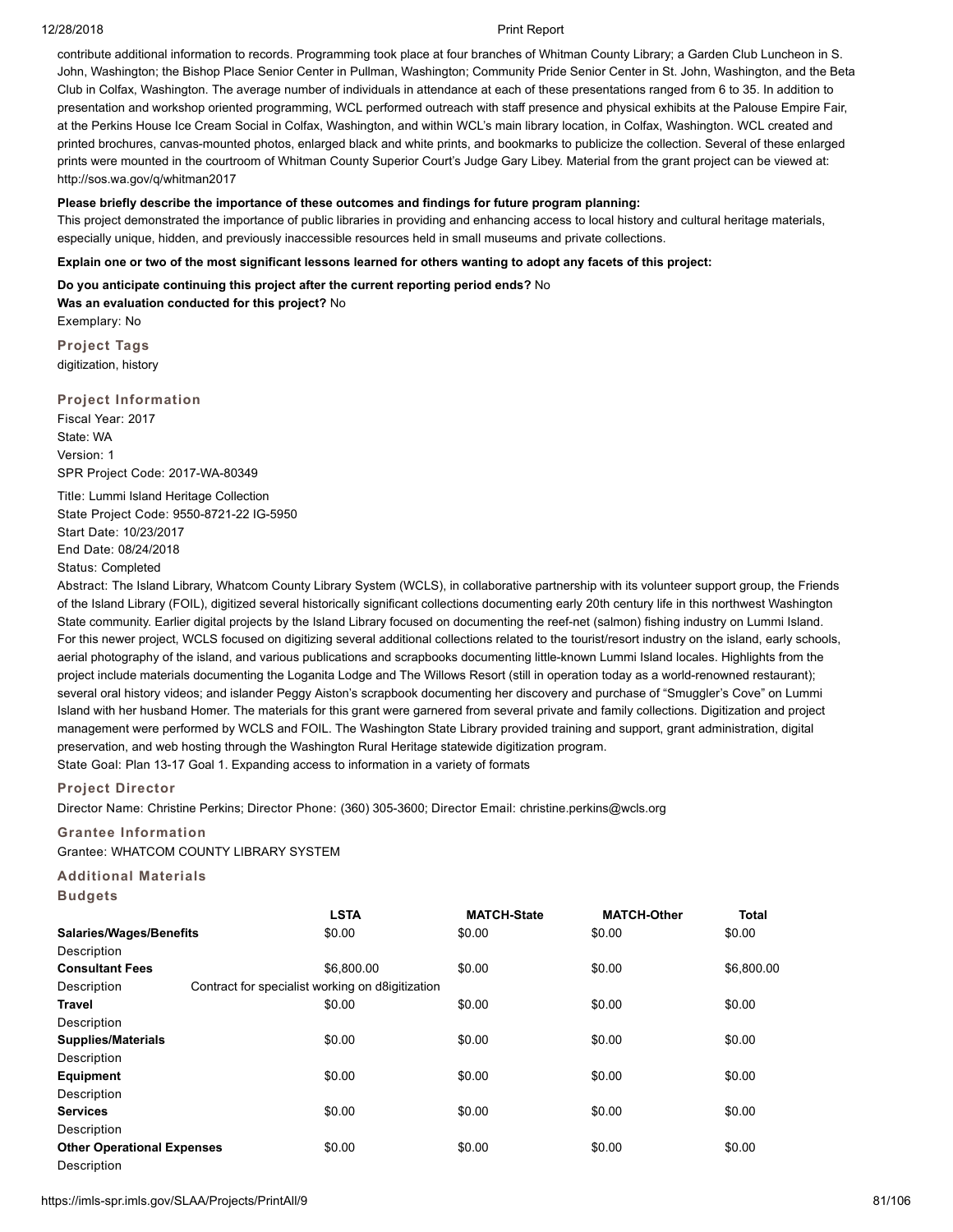| 12/28/2018 | <b>Print Report</b> |        |        |            |
|------------|---------------------|--------|--------|------------|
| Totals:    | \$6,800.00          | \$0.00 | \$0.00 | \$6,800.00 |

**Intent**

Improve users' ability to obtain and/or use information resources.

• History **Project Activities**

**Activity Details**

**Title:** Digitization and community outreach **Abstract:**

The Lummi Island Library performed digitization activities, provided local project management, and promoted the project locally. A total of 318 items, including photographs and textual documents, were digitized using a flatbed scanner. Descriptive metadata was created using digital asset management software. The Washington State Library provided training, support, and the technical infrastructure to provide online access and digital preservation for the collection.Approximately 200 people learned about local history and the use of digital collections through 4 public programs presented to patrons of the Library during the grant periods. **Intent:** Improve users' ability to obtain and/or use information resources.

**Activity:** Content **Mode:** Creation **Format:** Digital **Number of items digitized:** 318 **Number of items digitized and available to the public:** 318 **Number of physical items:** 0

**Number of open-source applications/software/systems:** 0

**Number of proprietary applications/software/systems:** 0

**Number of learning resources (e.g. toolkits, guides):** 0

**Number of plans/frameworks:** 0

### **Partner Information**

Please identify the area(s) in which your partner organization(s) operates.

**Libraries:** Yes **Historical Societies or Organizations:** Yes **Museums:** No **Archives:** No **Cultural Heritage Organization Multi-type:** No **Preschools:** No **Schools:** No **Adult Education:** No **Human Service Organizations:** No **Other:** No

Please identify the legal type of the partner organization(s) for this project.

**Federal Government:** No **State Government:** No **Local Government:** No **School District:** No **Non-Profit:** Yes **Private Sector:** Yes **Tribe:** No

**Is the activity directed at the library workforce:** No

**For a targeted group or for the general population:** General **Geographic community of the targeted group:** Rural **For what age groups:**

**Is the activity state-wide:** No

**Name:** WHATCOM COUNTY LIBRARY SYSTEM

5205 NORTHWEST DRIVE BELLINGHAM, WA 98226

**Total number of survey responses:** 0

### **Project Outcomes**

### **List any important outcomes or findings not previously reported:**

A total of 318 items were digitized as part of this grant project. These materials had previously been difficult to access by the general public, physically housed in organizational and private collections. The Lummi Island Heritage Collection received 1,582 item views during the period encompassing this grant project. Approximately 200 individuals learned more about local history and using digital collections at one of 4 presentations coordinated by the Island Library. These presentations were by islander Isaac Colgan with guest contributors, and include: "Learning on Lummi Island" presented June 18, 2018; "Lummi Island Resorts" presented on July 7; "Introducing the New Collection" presented August 7 with Roger Granger; and "History of Reef Netting" presented in August also with Roger Granger. Material from the grant project can be viewed at: http://www.washingtonruralheritage.org/cdm/search/collection/lummi/searchterm/2017grant/field/all/mode/all/conn/and/order/date.

### **Please briefly describe the importance of these outcomes and findings for future program planning:**

This project demonstrated the importance of public libraries in providing and enhancing access to local history and cultural heritage materials, especially unique, hidden, and previously inaccessible resources held in small museums and private collections.

### **Explain one or two of the most significant lessons learned for others wanting to adopt any facets of this project:**

**Do you anticipate continuing this project after the current reporting period ends?** No **Was an evaluation conducted for this project?** No Exemplary: No

**Project Tags** Digitization, History

**Project Information**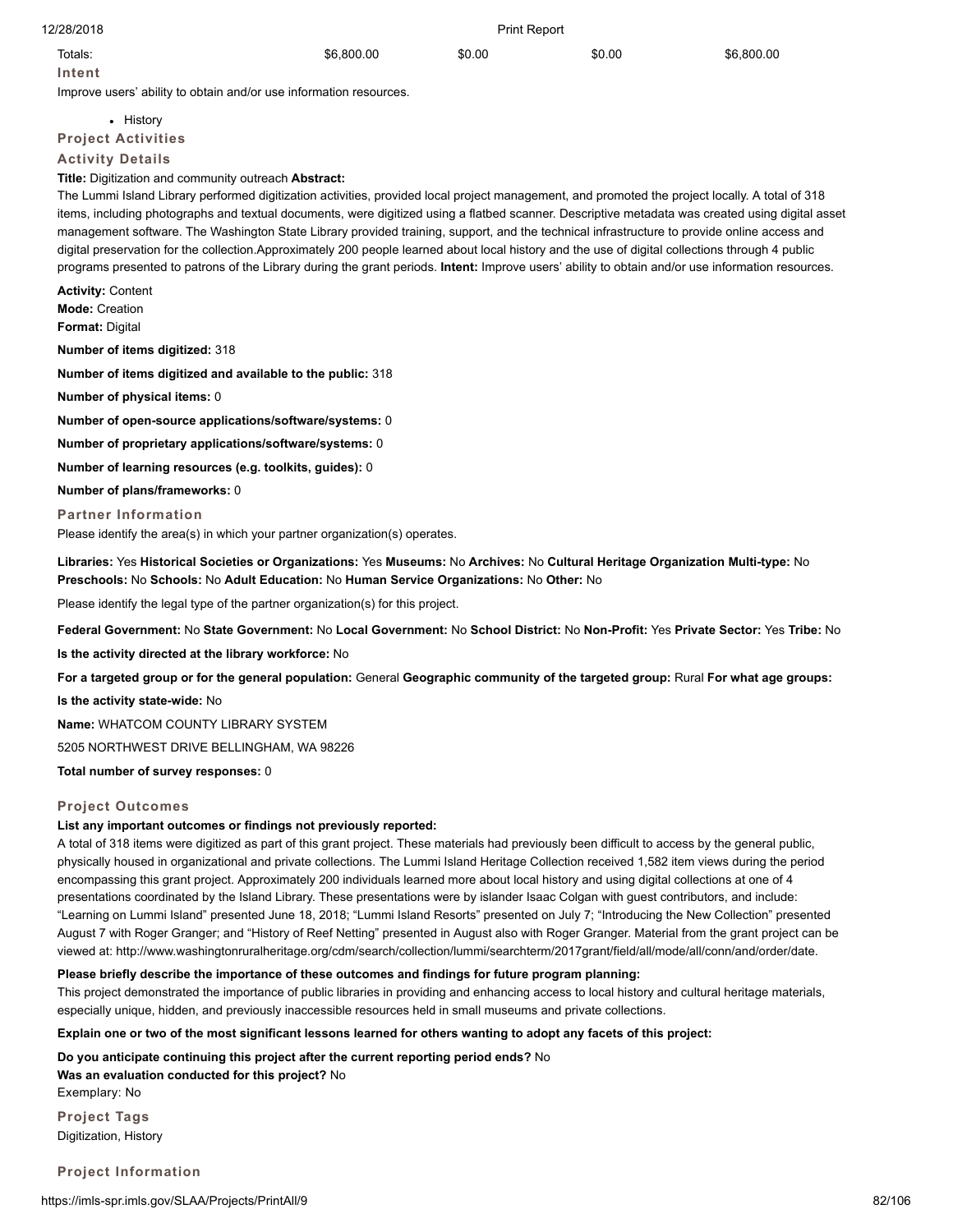Fiscal Year: 2017 State: WA Version: 1 SPR Project Code: 2017-WA-80351

Title: DSHS Eastern State Hospital Library (State Match Only) State Project Code: 9651 Start Date: 10/01/2016 End Date: 09/30/2018

### Status: Completed

Abstract: The primary purpose of the institutional libraries is to serve the resident populations, with the delivery of professional library and information services to support their needs. Each branch provides material for reentry, recovery, education, and recreation, as well as a prosocial space where inmates can access resources needed to make positive changes. The Department of Social and Health Services (DSHS) branches support hospital programs and help prepare residents to return to local communities. Services are also used by institution staff to provide treatment and programs for residents.

State Goal: Plan 13-17 Goal 1. Expanding access to information in a variety of formats

### **Project Director**

Director Name: Laura Sherbo; Director Phone: 360-704-5250; Director Email: laura.sherbo@sos.wa.gov

### **Grantee Information**

Grantee: Washington State Library

### **Additional Materials**

**Budgets**

https://www.sos.wa.gov/library/InstitutionalLibraryServices.aspx#DOC

| -----                             |                                 |                                                  |                    |                    |              |
|-----------------------------------|---------------------------------|--------------------------------------------------|--------------------|--------------------|--------------|
|                                   |                                 | <b>LSTA</b>                                      | <b>MATCH-State</b> | <b>MATCH-Other</b> | <b>Total</b> |
| <b>Salaries/Wages/Benefits</b>    |                                 | \$0.00                                           | \$29,102.49        | \$0.00             | \$29,102.49  |
| Description                       |                                 | Salary and benefits for the library staff person |                    |                    |              |
| <b>Consultant Fees</b>            |                                 | \$0.00                                           | \$0.00             | \$0.00             | \$0.00       |
| Description                       |                                 |                                                  |                    |                    |              |
| Travel                            |                                 | \$0.00                                           | \$506.22           | \$0.00             | \$506.22     |
| Description                       | Travel to ILS meeting           |                                                  |                    |                    |              |
| <b>Supplies/Materials</b>         |                                 | \$0.00                                           | \$831.73           | \$0.00             | \$831.73     |
| Description                       | Hardware repair and maintenance |                                                  |                    |                    |              |
| Equipment                         |                                 | \$0.00                                           | \$0.00             | \$0.00             | \$0.00       |
| Description                       |                                 |                                                  |                    |                    |              |
| <b>Services</b>                   |                                 | \$0.00                                           | \$407.76           | \$0.00             | \$407.76     |
| Description                       | <b>OCLC Services</b>            |                                                  |                    |                    |              |
| <b>Other Operational Expenses</b> |                                 | \$0.00                                           | \$0.00             | \$0.00             | \$0.00       |
| Description                       |                                 |                                                  |                    |                    |              |
| Totals:                           |                                 | \$0.00                                           | \$30,848.20        | \$0.00             | \$30,848.20  |
| Intent                            |                                 |                                                  |                    |                    |              |

Improve users' ability to obtain and/or use information resources.

- Education
- Literacy

### **Project Activities**

**Activity Details**

**Title:** Manage/Operate Library **Abstract:**

- Manage day-to-day operations and ongoing library services
- Organize, implement, and maintain all phases of the interlibrary loan process
- Manage automated circulation system, including registering new patrons, creating holding records, entering bibliographic information, preparing and customizing reports, database clean-up, and inventory
- Establish guidelines for appropriate behavior by resident patrons
- Compile periodic statistical and narrative reports
- Plan, implement, monitor, and evaluate the delivery of services such as outreach, library orientations, and library skill training for the branch library
- Ensure interagency cooperation by participating in institution meetings and/or committees and meeting regularly with the institution liaison
- Select all formats of library materials to meet the full range of library/information needs of the residents of the branch  $\mathbf{r}$ library
- Assess and evaluate collections
- Maintain collections through periodic weeding and inventory
- Perform bibliographic and information searches and answer reference questions  $\mathbf{r}$
- Select material to fill information requests and assist customers with bibliographic tools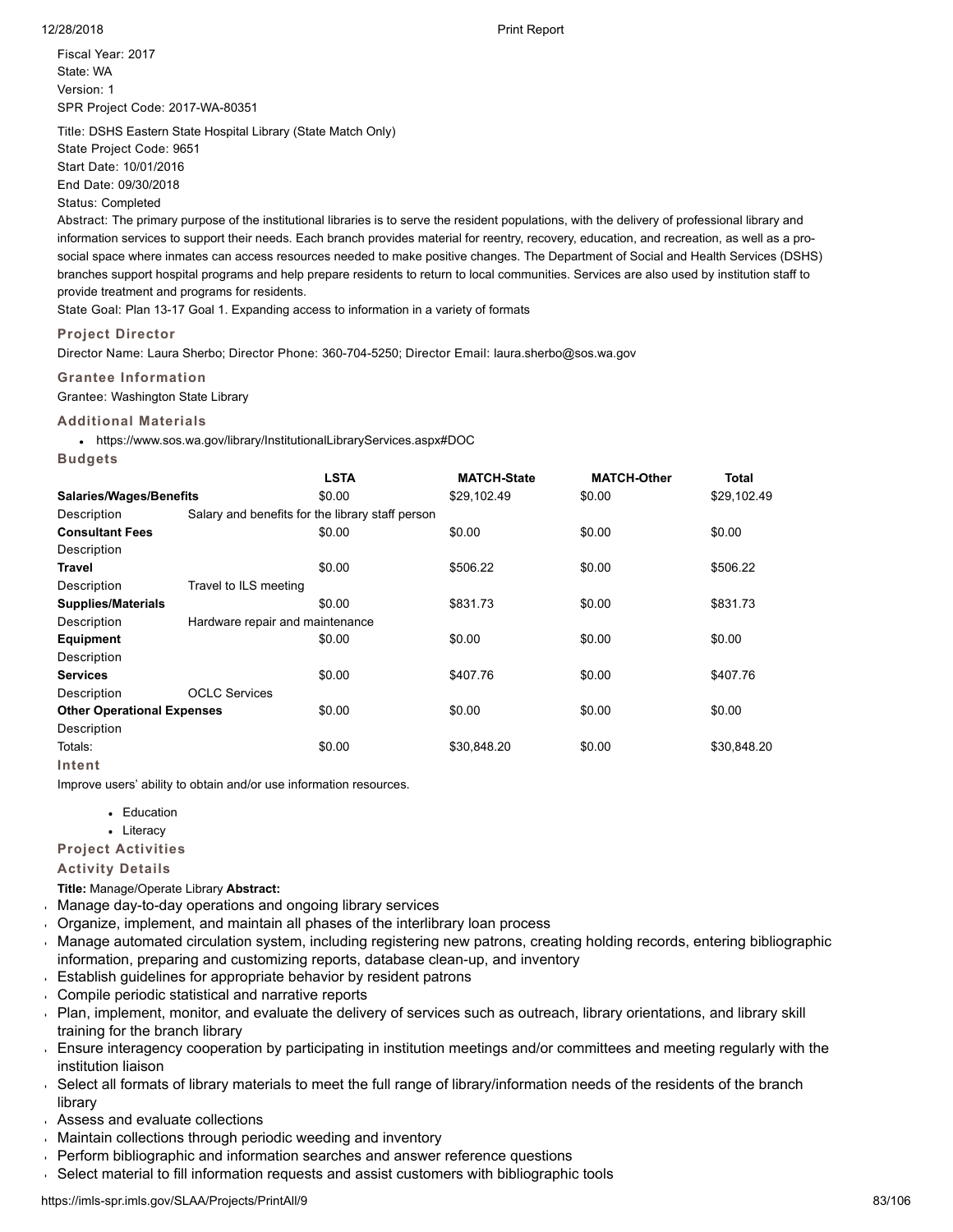- Maintain current awareness of the information needs of their customers and of print and Web resources to meet those needs.
- Plan, implement, monitor, and evaluate services, policies, and procedures for Institutional Library Services
- Act as a program wide resource for troubleshooting and/or problem solving for ongoing or special projects
- Provide technical support or subject expertise to accomplish program goals
- Work with colleagues on projects for other branches, such as planning, implementing, and evaluating major changes in a branch.

**Intent:** Improve users' ability to obtain and/or use information resources.

**Activity:** Content **Mode:** Lending **Format:** Physical

**Total number of items circulated:** 8,506

**Average number of items circulated / month:** 708

**Total number of ILL transactions:** 0

**Average number of ILL transactions / month:** 0

**Partner Information**

Please identify the area(s) in which your partner organization(s) operates.

**Libraries:** No **Historical Societies or Organizations:** No **Museums:** No **Archives:** No **Cultural Heritage Organization Multi-type:** No **Preschools:** No **Schools:** No **Adult Education:** No **Human Service Organizations:** No **Other:** No

Please identify the legal type of the partner organization(s) for this project.

**Federal Government:** No **State Government:** Yes **Local Government:** No **School District:** No **Non-Profit:** No **Private Sector:** No **Tribe:** No

**Is the activity directed at the library workforce:** No

**For a targeted group or for the general population:** Targeted **Geographic community of the targeted group:** Urban, Suburban, Rural **For what age groups:** All Ages,

**For what economic types:** EconomicNotApplicable **For what ethnicity types:** EthnicityNotApplicable, **Is the activity directed at families:** No **Is the activity directed at intergenerational groups:** No **Is the activity targeted at immigrants/refugees:** No **Is the activity directed at those with disabilities:** Yes **Limited functional literacy or informational skills:** No **Is the activity category not already captured:** No

**Is the activity state-wide:** No

**Name:** Eastern State Hospital

850 Maple St Medical Lake, WA 99022

**Total number of survey responses:** 0

# **Activity Details**

**Title:** Procurement of materials for library. **Abstract:** LSTA funding was used to purchase needed materials for the library. **Intent:** Improve users' ability to obtain and/or use information resources.

**Activity:** Content **Mode:** Acquisition **Format:** Physical

**Number of hardware acquired:** 0

**Number of software acquired:** 0

**Number of licensed databases acquired:** 0

**Number of print materials (books & government documents) acquired:** 364

**Number of electronic materials acquired:** 0

**Number of audio/visual units (audio discs, talking books, other recordings) acquired:** 0

# **Partner Information**

Please identify the area(s) in which your partner organization(s) operates.

**Libraries:** No **Historical Societies or Organizations:** No **Museums:** No **Archives:** No **Cultural Heritage Organization Multi-type:** No **Preschools:** No **Schools:** No **Adult Education:** No **Human Service Organizations:** No **Other:** No

Please identify the legal type of the partner organization(s) for this project.

**Federal Government:** No **State Government:** Yes **Local Government:** No **School District:** No **Non-Profit:** No **Private Sector:** No **Tribe:** No

**Is the activity directed at the library workforce:** No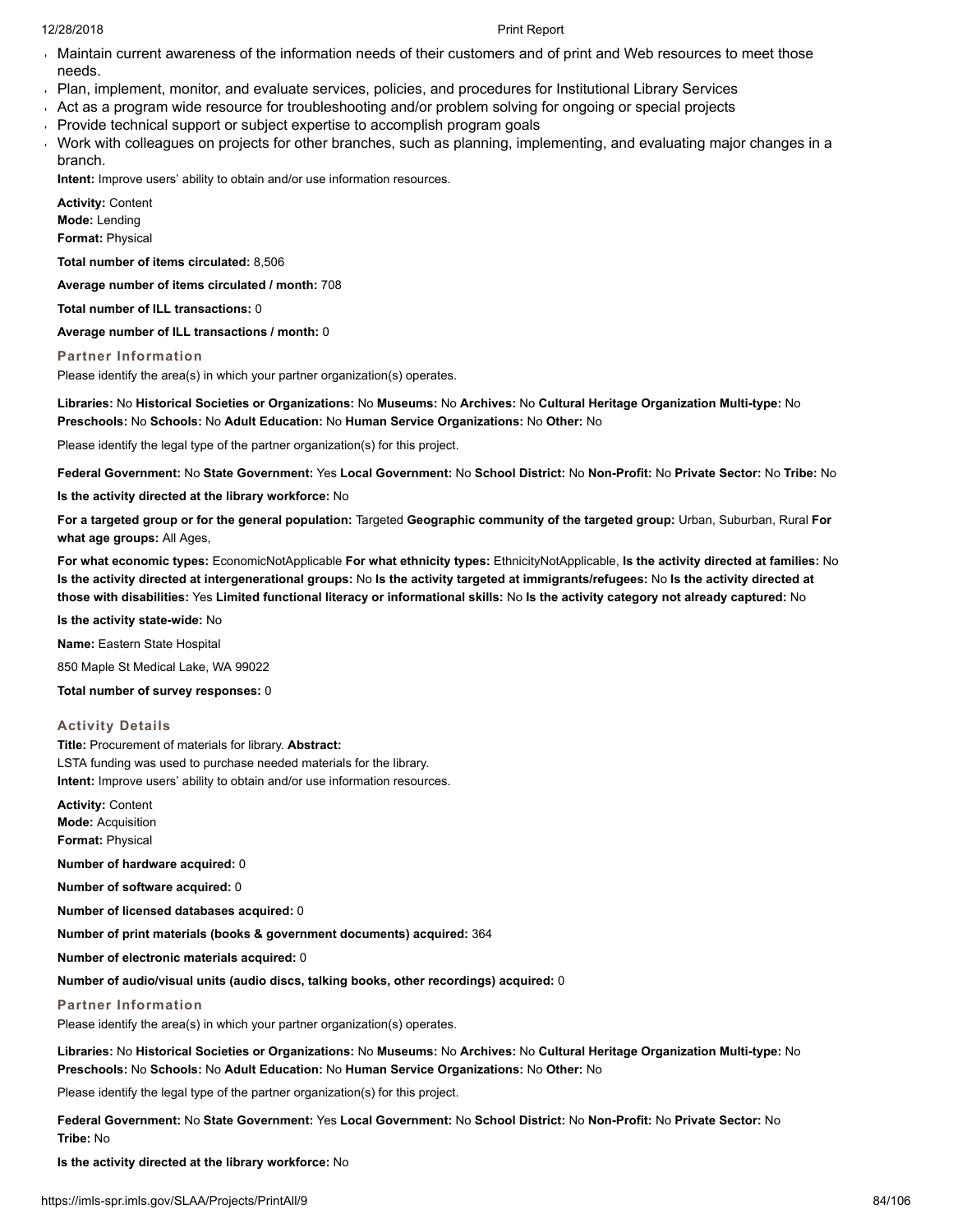**For a targeted group or for the general population:** Targeted **Geographic community of the targeted group:** Urban, Suburban, Rural **For what age groups:** All Ages,

**For what economic types:** EconomicNotApplicable **For what ethnicity types:** EthnicityNotApplicable, **Is the activity directed at families:** No **Is the activity directed at intergenerational groups:** No **Is the activity targeted at immigrants/refugees:** No **Is the activity directed at those with disabilities:** Yes **Limited functional literacy or informational skills:** No **Is the activity category not already captured:** No

**Is the activity state-wide:** No

**Name:** Eastern State Hospital

850 Maple St Medical Lake, WA 99022

**Total number of survey responses:** 0

# **Project Outcomes**

# **List any important outcomes or findings not previously reported:**

Institutional Library Services (ILS) branch libraries deliver professional library and information services to the residents of state mental health hospitals. Each branch provides material for re-entry, recovery, education, and recreation, as well as a pro-social space where residents can access resources needed to make positive changes.

# **Please briefly describe the importance of these outcomes and findings for future program planning:**

The Washington State Library works with the Department of Social and Health Services (DSHS) and other partners to identify re-entry resources and training, and make those available as part of a coordinated program to support residents preparing for re-entry to society.

**Explain one or two of the most significant lessons learned for others wanting to adopt any facets of this project:** Recognize that while DSHS staff and library staff may appear to have different perspectives or priorities, they share the same goal of successful reentry.

**Do you anticipate continuing this project after the current reporting period ends?** Yes **Do you anticipate any change in level of effort in managing this project?** No **Do you anticipate changing the types of activities and objectives addressed by the project?** No **Was an evaluation conducted for this project?** No Exemplary: No

**Project Tags** state hospitals, education, recreation

**Project Information** Fiscal Year: 2017 State: WA Version: 1 SPR Project Code: 2017-WA-80353

Title: DSHS Western State Hospital Library (State Match Only) State Project Code: 9652 Start Date: 10/01/2016 End Date: 09/30/2018 Status: Completed

Abstract: The primary purpose of the institution libraries is to serve the resident populations, with the delivery of professional library and information services to support their needs. Each branch provides material for reentry, recovery, education, and recreation, as well as a prosocial space where inmates can access resources needed to make positive changes. The Department of Social and Health Services (DSHS) branches support hospital programs and help prepare residents to return to local communities. Services are also used by institution staff to provide treatment and programs for residents.

State Goal: Plan 13-17 Goal 1. Expanding access to information in a variety of formats

# **Project Director**

Director Name: Laura Sherbo; Director Phone: 360-704-5250; Director Email: laura.sherbo@sos.wa.gov

# **Grantee Information**

Grantee: Washington State Library

# **Additional Materials**

https://www.sos.wa.gov/library/InstitutionalLibraryServices.aspx#DOC

**Budgets**

|                                | <b>LSTA</b>                                  | <b>MATCH-State</b> | <b>MATCH-Other</b> | Total       |  |
|--------------------------------|----------------------------------------------|--------------------|--------------------|-------------|--|
| <b>Salaries/Wages/Benefits</b> | \$0.00                                       | \$50.451.01        | \$0.00             | \$50,451.01 |  |
| Description                    | Salary and benefits for library staff person |                    |                    |             |  |
| <b>Consultant Fees</b>         | \$0.00                                       | \$0.00             | \$0.00             | \$0.00      |  |
| Description                    |                                              |                    |                    |             |  |
| Travel                         | \$0.00                                       | \$64.20            | \$0.00             | \$64.20     |  |

https://imls-spr.imls.gov/SLAA/Projects/PrintAll/9 85/106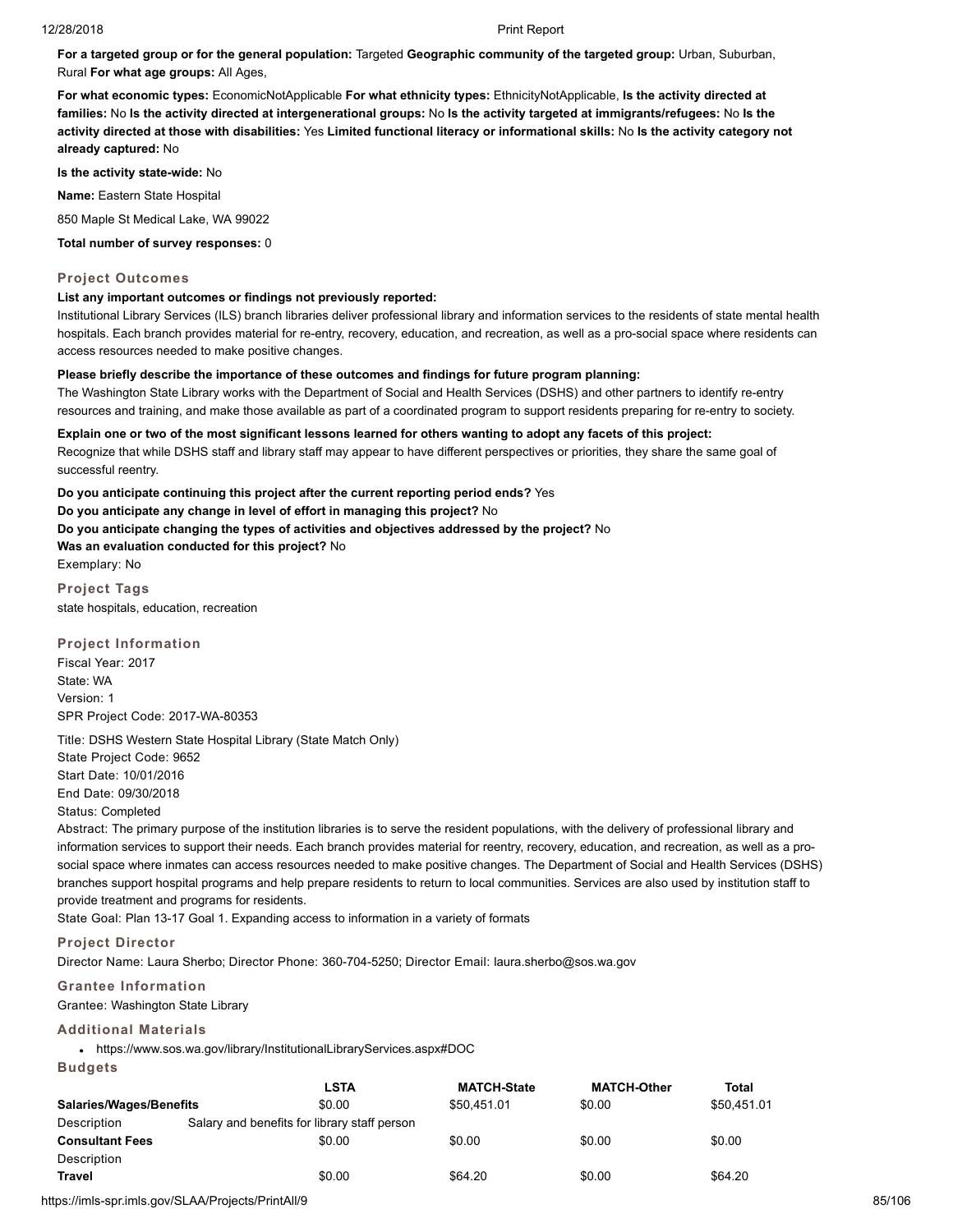| Description                       | Travel for meeting              |        |             |        |             |
|-----------------------------------|---------------------------------|--------|-------------|--------|-------------|
| <b>Supplies/Materials</b>         |                                 | \$0.00 | \$1,581.78  | \$0.00 | \$1,581.78  |
| Description                       | Hardware maintenance and repair |        |             |        |             |
| Equipment                         |                                 | \$0.00 | \$0.00      | \$0.00 | \$0.00      |
| Description                       |                                 |        |             |        |             |
| <b>Services</b>                   |                                 | \$0.00 | \$1.268.01  | \$0.00 | \$1,268.01  |
| Description                       | <b>OCLC</b> services            |        |             |        |             |
| <b>Other Operational Expenses</b> |                                 | \$0.00 | \$0.00      | \$0.00 | \$0.00      |
| Description                       |                                 |        |             |        |             |
| Totals:                           |                                 | \$0.00 | \$53,365.00 | \$0.00 | \$53,365.00 |
| Intent                            |                                 |        |             |        |             |

Improve users' ability to obtain and/or use information resources.

- Education
- Literacy

**Project Activities**

# **Activity Details**

**Title:** Manage/operate library **Abstract:**

- Manage day-to-day operations and ongoing library services j.
- Organize, implement, and maintain all phases of the interlibrary loan process
- Manage automated circulation system, including registering new patrons, creating holding records, entering bibliographic information, preparing and customizing reports, database clean-up, and inventory
- Establish guidelines for appropriate behavior by resident patrons
- Compile periodic statistical and narrative reports
- Plan, implement, monitor, and evaluate the delivery of services such as outreach, library orientations, and library skill training for the branch library
- Ensure interagency cooperation by participating in institution meetings and/or committees and meeting regularly with the institution liaison
- Select all formats of library materials to meet the full range of library/information needs of the residents of the branch library
- Assess and evaluate collections
- Maintain collections through periodic weeding and inventory
- Perform bibliographic and information searches and answer reference questions
- Select material to fill information requests and assist customers with bibliographic tools
- Maintain current awareness of the information needs of their customers and of print and Web resources to meet those needs.
- Plan, implement, monitor, and evaluate services, policies, and procedures for Institutional Library Services
- Act as a program wide resource for troubleshooting and/or problem solving for ongoing or special projects
- Provide technical support or subject expertise to accomplish program goals
- Work with colleagues on projects for other branches, such as planning, implementing, and evaluating major changes in a branch.

**Intent:** Improve users' ability to obtain and/or use information resources.

**Activity:** Content **Mode:** Lending **Format:** Physical

**Total number of items circulated:** 12,852

**Average number of items circulated / month:** 1,071

**Total number of ILL transactions:** 153

**Average number of ILL transactions / month:** 12

# **Partner Information**

Please identify the area(s) in which your partner organization(s) operates.

**Libraries:** No **Historical Societies or Organizations:** No **Museums:** No **Archives:** No **Cultural Heritage Organization Multi-type:** No **Preschools:** No **Schools:** No **Adult Education:** No **Human Service Organizations:** No **Other:** No

Please identify the legal type of the partner organization(s) for this project.

**Federal Government:** No **State Government:** Yes **Local Government:** No **School District:** No **Non-Profit:** No **Private Sector:** No **Tribe:** No

**Is the activity directed at the library workforce:** No

**For a targeted group or for the general population:** Targeted **Geographic community of the targeted group:** Urban, Suburban, Rural **For what age groups:** All Ages,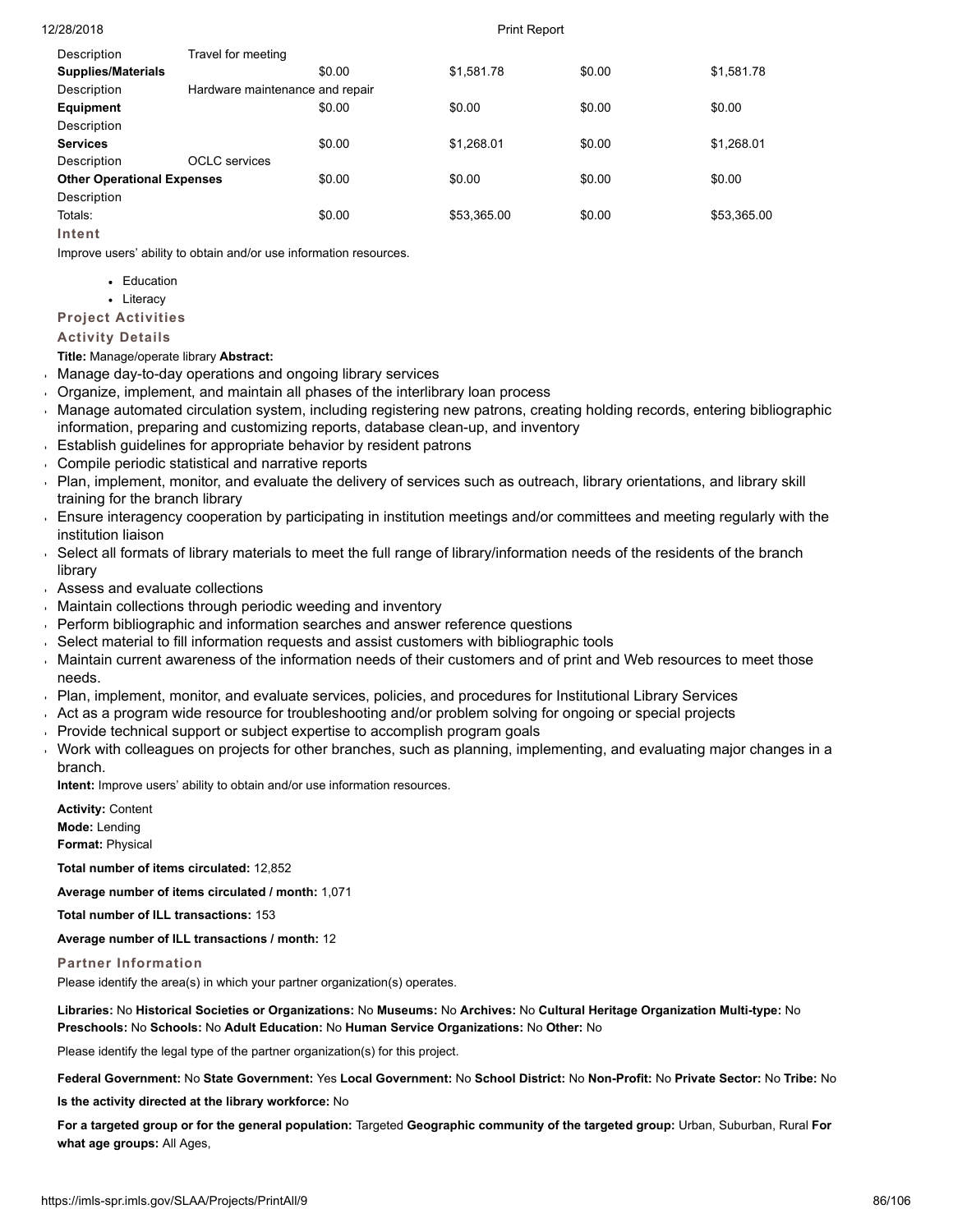**For what economic types:** EconomicNotApplicable **For what ethnicity types:** EthnicityNotApplicable, **Is the activity directed at families:** No **Is the activity directed at intergenerational groups:** No **Is the activity targeted at immigrants/refugees:** No **Is the activity directed at those with disabilities:** Yes **Limited functional literacy or informational skills:** No **Is the activity category not already captured:** No

**Is the activity state-wide:** No

**Name:** Western State Hospital

9601 Steilacoom Blvd SW Lakewood, WA 98498

**Total number of survey responses:** 0

### **Activity Details**

**Title:** Procurement of materials **Abstract:** LSTA funding was used to provide needed materials for the library. **Intent:** Improve users' ability to obtain and/or use information resources.

**Activity:** Content **Mode:** Acquisition **Format:** Physical

**Number of hardware acquired:** 0

**Number of software acquired:** 0

**Number of licensed databases acquired:** 0

**Number of print materials (books & government documents) acquired:** 585

**Number of electronic materials acquired:** 0

**Number of audio/visual units (audio discs, talking books, other recordings) acquired:** 0

### **Partner Information**

Please identify the area(s) in which your partner organization(s) operates.

**Libraries:** No **Historical Societies or Organizations:** No **Museums:** No **Archives:** No **Cultural Heritage Organization Multi-type:** No **Preschools:** No **Schools:** No **Adult Education:** No **Human Service Organizations:** No **Other:** No

Please identify the legal type of the partner organization(s) for this project.

**Federal Government:** No **State Government:** Yes **Local Government:** No **School District:** No **Non-Profit:** No **Private Sector:** No **Tribe:** No

**Is the activity directed at the library workforce:** No

**For a targeted group or for the general population:** Targeted **Geographic community of the targeted group:** Urban, Suburban, Rural **For what age groups:** All Ages,

**For what economic types:** EconomicNotApplicable **For what ethnicity types:** EthnicityNotApplicable, **Is the activity directed at families:** No **Is the activity directed at intergenerational groups:** No **Is the activity targeted at immigrants/refugees:** No **Is the activity directed at those with disabilities:** Yes **Limited functional literacy or informational skills:** No **Is the activity category not already captured:** No

**Is the activity state-wide:** No

**Name:** Western State Hospital

9601 Steilacoom Blvd SW Lakewood, WA 98498

**Total number of survey responses:** 0

### **Project Outcomes**

### **List any important outcomes or findings not previously reported:**

Institutional Library Services (ILS) branch libraries deliver professional library and information services to the residents of state mental health hospitals. Each branch provides material for re-entry, recovery, education, and recreation, as well as a pro-social space where residents can access resources needed to make positive changes.

### **Please briefly describe the importance of these outcomes and findings for future program planning:**

The Washington State Library works with the Department of Social and Health Services (DSHS) and other partners to identify re-entry resources and training, and make those available as part of a coordinated program to support residents preparing for re-entry to society.

**Explain one or two of the most significant lessons learned for others wanting to adopt any facets of this project:** Recognize that while DSHS staff and library staff may appear to have different perspectives or priorities, they share the same goal of successful reentry.

**Do you anticipate continuing this project after the current reporting period ends?** No

**Was an evaluation conducted for this project?** No

Exemplary: No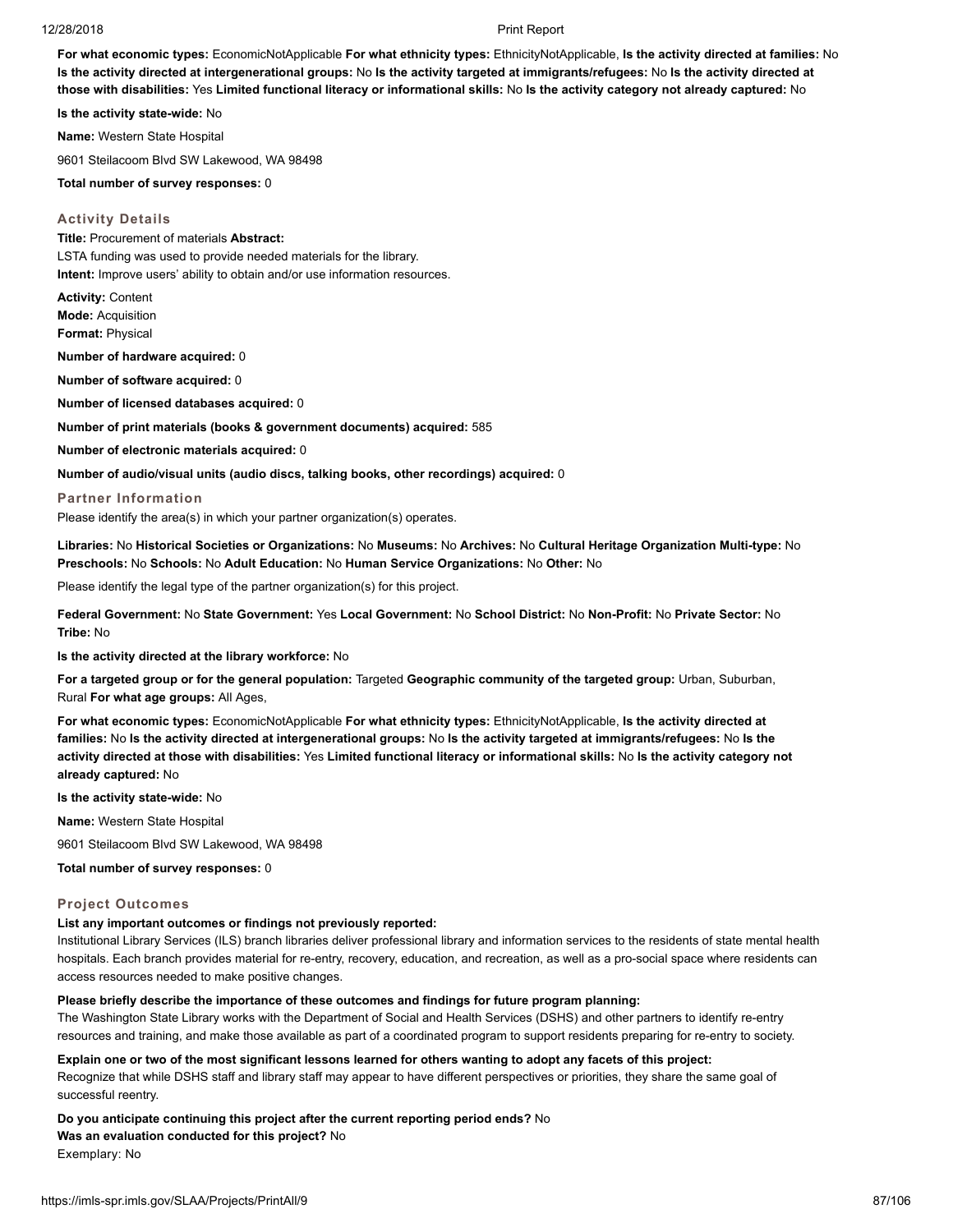**Project Tags** state hospital, education, recreation

**Project Information** Fiscal Year: 2017 State: WA Version: 1 SPR Project Code: 2017-WA-80354

Title: Institutional Library Services State Project Code: 9630 / 9631 8741 BR Start Date: 10/01/2016 End Date: 09/30/2018 Status: Completed

Abstract: The primary purpose of the institutional libraries is to serve the resident populations, with the delivery of professional library and information services to support their needs. Each branch provides material for reentry, recovery, education, and recreation, as well as a prosocial space where inmates can access resources needed to make positive changes. The branches support state hospital programs and correctional facility programs helping prepare residents to return to local communities. Services are also used by institution staff to provide treatment and programs for residents.

State Goal: Plan 13-17 Goal 1. Expanding access to information in a variety of formats

### **Project Director**

Director Name: Laura Sherbo; Director Phone: 360-704-5250; Director Email: laura.sherbo@sos.wa.gov

# **Grantee Information**

Grantee: Washington State Library

### **Additional Materials**

https://www.sos.wa.gov/library/InstitutionalLibraryServices.aspx

### **Budgets**

|                                   | <b>LSTA</b>                                                                                                  | <b>MATCH-State</b> | <b>MATCH-Other</b> | <b>Total</b> |  |  |  |
|-----------------------------------|--------------------------------------------------------------------------------------------------------------|--------------------|--------------------|--------------|--|--|--|
| <b>Salaries/Wages/Benefits</b>    | \$0.00                                                                                                       | \$78,193.08        | \$0.00             | \$78,193.08  |  |  |  |
| Description                       | Salary and benefits for program manager                                                                      |                    |                    |              |  |  |  |
| <b>Consultant Fees</b>            | \$0.00                                                                                                       | \$0.00             | \$0.00             | \$0.00       |  |  |  |
| Description                       |                                                                                                              |                    |                    |              |  |  |  |
| Travel                            | \$89.61                                                                                                      | \$11,729.58        | \$0.00             | \$11,819.19  |  |  |  |
| Description                       | Travel for program manager for meetings and to provide back-up coverage for various institutional locations. |                    |                    |              |  |  |  |
| <b>Supplies/Materials</b>         | \$91.646.19                                                                                                  | \$18,750.38        | \$0.00             | \$110,396.57 |  |  |  |
| Description                       | Supplies, resources and books for program support                                                            |                    |                    |              |  |  |  |
| <b>Equipment</b>                  | \$0.00                                                                                                       | \$0.00             | \$0.00             | \$0.00       |  |  |  |
| Description                       |                                                                                                              |                    |                    |              |  |  |  |
| <b>Services</b>                   | \$0.00                                                                                                       | \$12.00            | \$0.00             | \$12.00      |  |  |  |
| Description                       | Washington State Patrol Fingerprint Identification - Background Check                                        |                    |                    |              |  |  |  |
| <b>Other Operational Expenses</b> | \$0.00                                                                                                       | \$0.00             | \$0.00             | \$0.00       |  |  |  |
| Description                       |                                                                                                              |                    |                    |              |  |  |  |
| Totals:                           | \$91,735.80                                                                                                  | \$108,685.04       | \$0.00             | \$200,420.84 |  |  |  |
| Intent                            |                                                                                                              |                    |                    |              |  |  |  |

Improve users' ability to obtain and/or use information resources.

- Education
- Literacy
- **Project Activities**

### **Activity Details**

**Title:** Manage Program / Provide Coverage **Abstract:**

Manage the institutional library program and provide coverage at branch libraries when branch staff are absent. **Intent:** Improve users' ability to obtain and/or use information resources.

**Activity:** Content **Mode:** Lending

**Format:** Physical

**Total number of items circulated:** 0

**Average number of items circulated / month:** 0

**Total number of ILL transactions:** 0

**Average number of ILL transactions / month:** 0

# **Partner Information**

https://imls-spr.imls.gov/SLAA/Projects/PrintAll/9 88/106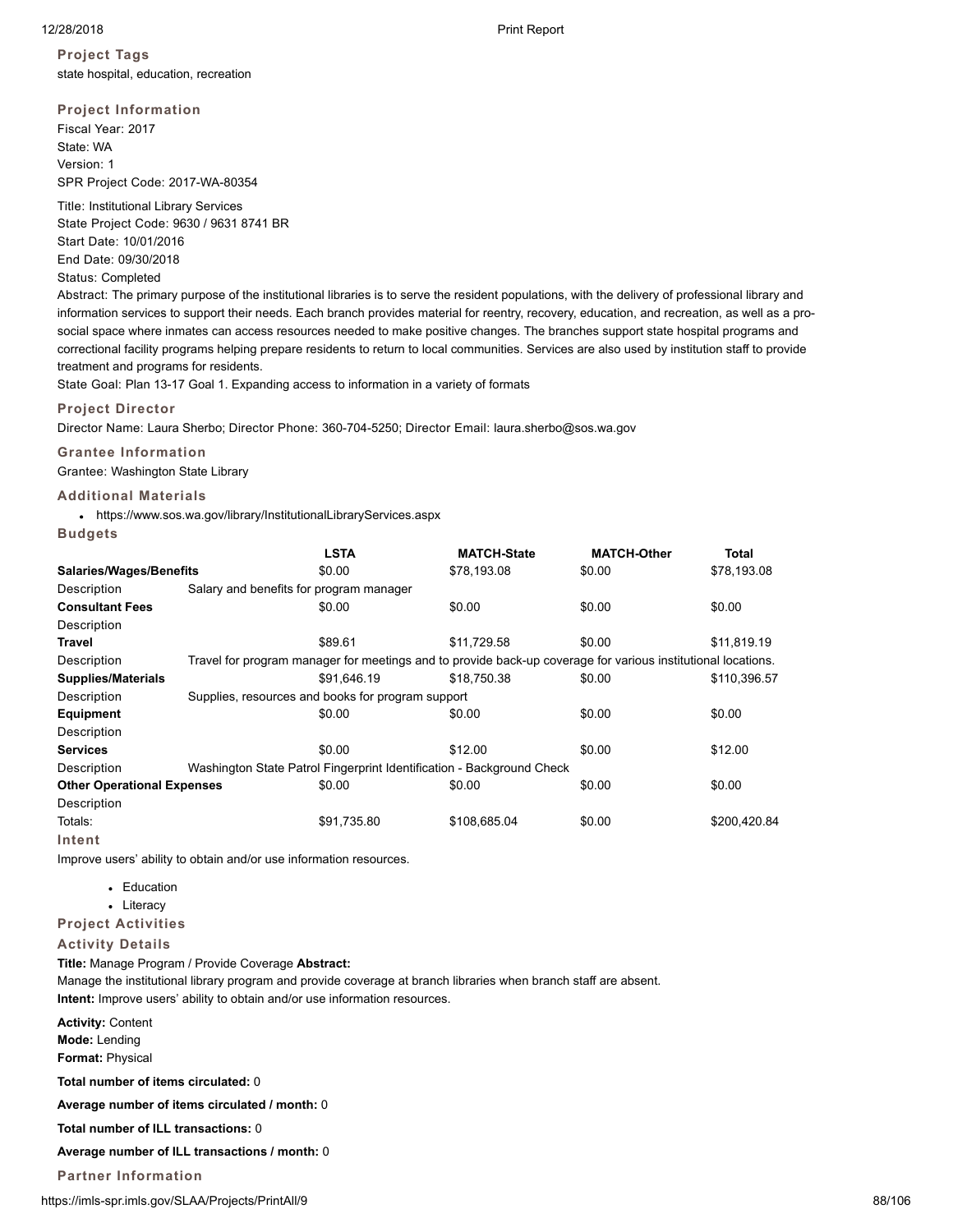Please identify the area(s) in which your partner organization(s) operates.

**Libraries:** No **Historical Societies or Organizations:** No **Museums:** No **Archives:** No **Cultural Heritage Organization Multi-type:** No **Preschools:** No **Schools:** No **Adult Education:** No **Human Service Organizations:** No **Other:** Yes

Please identify the legal type of the partner organization(s) for this project.

**Federal Government:** No **State Government:** Yes **Local Government:** No **School District:** No **Non-Profit:** No **Private Sector:** No **Tribe:** No

**Is the activity directed at the library workforce:** No

**For a targeted group or for the general population:** Targeted **Geographic community of the targeted group:** Urban, Suburban, Rural **For what age groups:** 18-25 years, 26-49 years, 50-59 years, 60-69 years, 70+ years

**For what economic types:** EconomicNotApplicable **For what ethnicity types:** EthnicityNotApplicable, **Is the activity directed at families:** No **Is the activity directed at intergenerational groups:** No **Is the activity targeted at immigrants/refugees:** No **Is the activity directed at those with disabilities:** No **Limited functional literacy or informational skills:** No **Is the activity category not already captured:** Yes

**Is the activity state-wide:** No

**Name:** Airway Heights Corrections Center

11919 W. Sprague Avenue Airway Heights, WA 99001-1899

**Name:** Clallam Bay Corrections Center

1830 Eagle Crest Way Clallam Bay, WA 98326

**Name:** Coyote Ridge Corrections Center

1301 N Ephrata Ave Connell, WA 99326 **Name:** Stafford Creek Corrections Center

191 Constantine Way Aberdeen, WA 98520 **Name:** Twin Rivers Correctional Center

16700 177th Ave SE Monroe, WA 98272 **Name:** Washington Corrections Center

2321 West Dayton Airport Road Shelton, WA 98584 **Name:** Washington Corrections Center for Women

9601 Bujacich Rd. NW Gig Harbor, WA 98332-8300 **Name:** Washington State Penitentiary

1313 North 13th Avenue Walla Walla, WA 99362 **Name:** Washington State Reformatory

16550 177th Avenue SE Monroe, WA 98272-0777 **Total number of survey responses:** 0

### **Project Outcomes**

**List any important outcomes or findings not previously reported:**

**Please briefly describe the importance of these outcomes and findings for future program planning:**

**Explain one or two of the most significant lessons learned for others wanting to adopt any facets of this project:**

**Do you anticipate continuing this project after the current reporting period ends?** No

**Was an evaluation conducted for this project?** No Exemplary: No

**Project Tags** correctional facility, education, recreation

**Project Information**

Fiscal Year: 2017 State: WA Version: 1 SPR Project Code: 2017-WA-80355

Title: Moran Prairie Grange Collection State Project Code: 9550-8721-22 IG-5949 Start Date: 01/10/2018 End Date: 08/24/2018 Status: Completed Abstract:

The Moran Prairie and Spokane Valley branches of the Spokane County Library District (SCLD) partnered with the Washington State Moran Prairie Grange No. 161 (MPG) to digitize the organization's archives, which document many decades of community involvement and service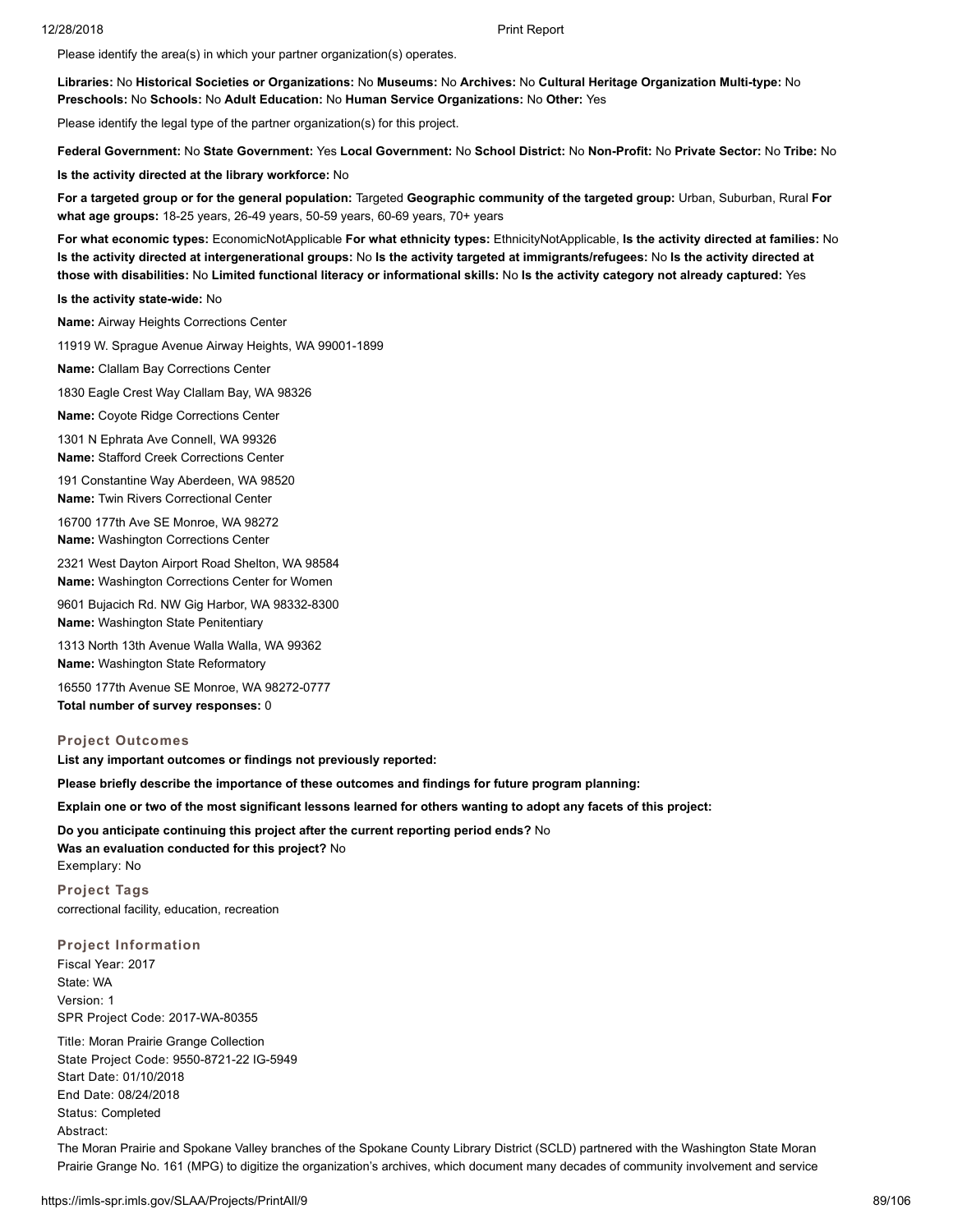in the area south of Spokane, WA. The collection, includes photographs, documents, ephemera, souvenirs, and correspondence related to Grange activities such as lobbying on behalf of rural residents, youth programs, and charitable events. Some of the material was garnered from privately family collections, while much of it was stored in the basement of the grange building itself. This grant saw to the long-term preservation of these important documents that illustrate the traditions and life of rural community on the fringes of the Palouse agricultural region. SCLD staff performed digitization and outreach for the project. The Washington State Library provided training and support, grant administration, digital preservation, and web hosting through the Washington Rural Heritage statewide digitization program.

State Goal: Plan 13-17 Goal 1. Expanding access to information in a variety of formats

### **Project Director**

Director Name: Sheree West; Director Phone: (509) 893-8412; Director Email: swest@scld.org

### **Grantee Information**

Grantee: SPOKANE COUNTY LIBRARY DISTRICT

# **Additional Materials**

### **Budgets**

|                                   |                        | <b>LSTA</b>                                         | <b>MATCH-State</b> | <b>MATCH-Other</b> | <b>Total</b> |  |  |
|-----------------------------------|------------------------|-----------------------------------------------------|--------------------|--------------------|--------------|--|--|
| <b>Salaries/Wages/Benefits</b>    |                        | \$2,211.86                                          | \$0.00             | \$0.00             | \$2,211.86   |  |  |
| Description                       |                        | Salaries and wages for local project staff.         |                    |                    |              |  |  |
| <b>Consultant Fees</b>            |                        | \$1,000.00                                          | \$0.00             | \$0.00             | \$1,000.00   |  |  |
| Description                       |                        | Fees for contracted specialist for outreach program |                    |                    |              |  |  |
| Travel                            |                        | \$0.00                                              | \$0.00             | \$0.00             | \$0.00       |  |  |
| Description                       |                        |                                                     |                    |                    |              |  |  |
| <b>Supplies/Materials</b>         |                        | \$909.83                                            | \$0.00             | \$0.00             | \$909.83     |  |  |
| Description                       | Digitization supplies. |                                                     |                    |                    |              |  |  |
| <b>Equipment</b>                  |                        | \$0.00                                              | \$0.00             | \$0.00             | \$0.00       |  |  |
| Description                       |                        |                                                     |                    |                    |              |  |  |
| <b>Services</b>                   |                        | \$0.00                                              | \$0.00             | \$0.00             | \$0.00       |  |  |
| Description                       |                        |                                                     |                    |                    |              |  |  |
| <b>Other Operational Expenses</b> |                        | \$0.00                                              | \$0.00             | \$0.00             | \$0.00       |  |  |
| Description                       |                        |                                                     |                    |                    |              |  |  |
| Totals:                           |                        | \$4,121.69                                          | \$0.00             | \$0.00             | \$4,121.69   |  |  |
| Intent                            |                        |                                                     |                    |                    |              |  |  |

Improve users' ability to obtain and/or use information resources.

### • History

# **Project Activities**

**Activity Details**

### **Title:** Digitization **Abstract:**

The Spokane County Library District performed digitization activities, provided local project management, and promoted the project locally. A total of 121 items, including photographs and textual documents, were digitized using a flatbed scanner. Descriptive metadata was created using digital asset management software. The Washington State Library provided training, support, and the technical infrastructure to provide online access and digital preservation for the collection. **Intent:** Improve users' ability to obtain and/or use information resources.

**Activity:** Content **Mode:** Creation **Format:** Digital

**Number of items digitized:** 121

**Number of items digitized and available to the public:** 121

**Number of physical items:** 0

**Number of open-source applications/software/systems:** 0

**Number of proprietary applications/software/systems:** 0

**Number of learning resources (e.g. toolkits, guides):** 0

**Number of plans/frameworks:** 0

**Partner Information**

Please identify the area(s) in which your partner organization(s) operates.

**Libraries:** Yes **Historical Societies or Organizations:** Yes **Museums:** No **Archives:** No **Cultural Heritage Organization Multi-type:** Yes **Preschools:** No **Schools:** No **Adult Education:** No **Human Service Organizations:** No **Other:** No

Please identify the legal type of the partner organization(s) for this project.

**Federal Government:** No **State Government:** No **Local Government:** No **School District:** No **Non-Profit:** Yes **Private Sector:** No **Tribe:** No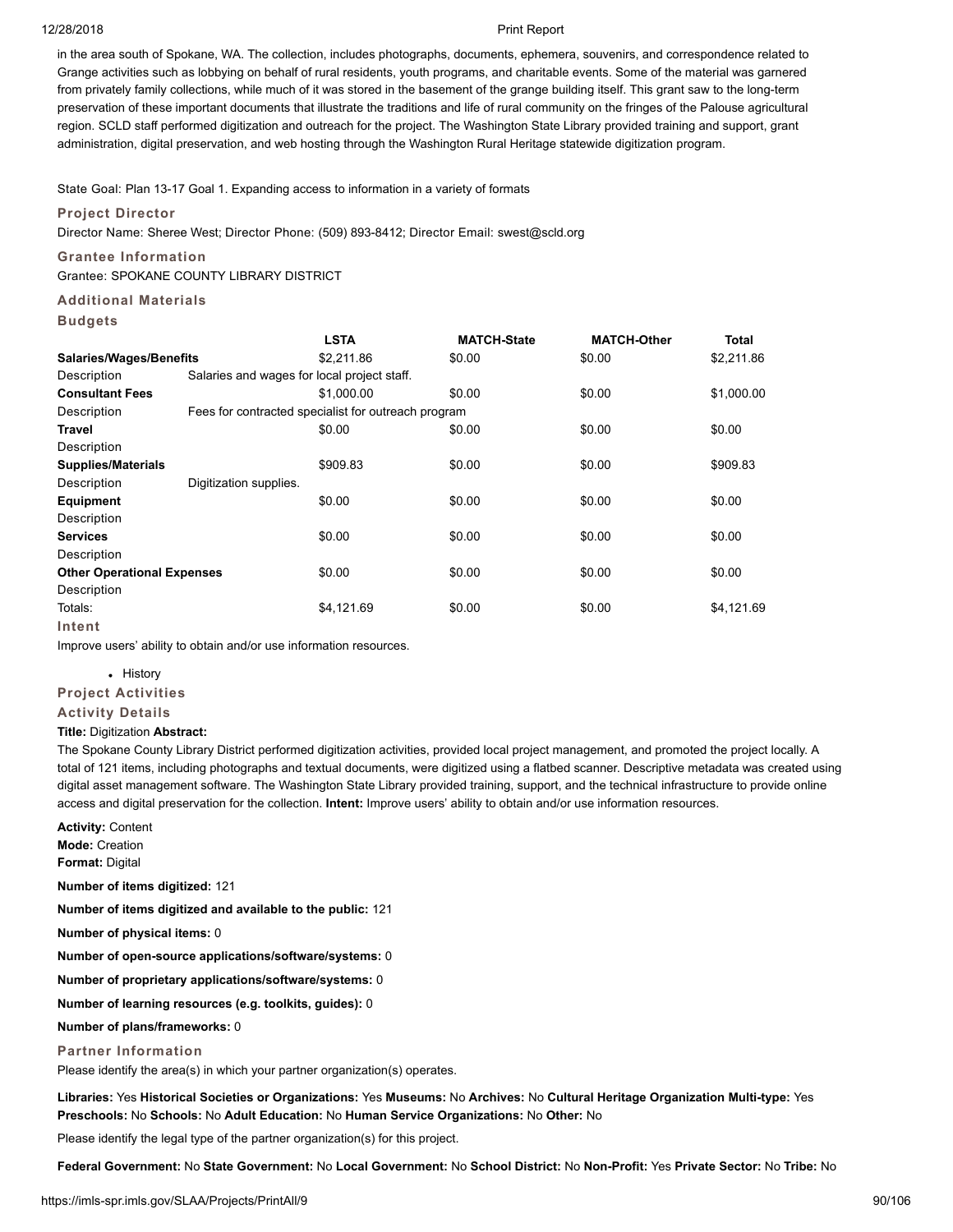**Is the activity directed at the library workforce:** No

**For a targeted group or for the general population:** General **Geographic community of the targeted group:** Rural **For what age groups:**

**Is the activity state-wide:** No

**Institution Types**

**Public Libraries:** 2, **Academic Libraries:** 0, **SLAA:** 0, **Consortia:** 0, **Special Libraries:** 0, **School Libraries:** 0, **Other:** 0

**Total number of survey responses:** 0

# **Project Outcomes**

# **List any important outcomes or findings not previously reported:**

A total of 121 items were digitized as part of this grant project. These materials had previously been difficult to access by the general public, physically housed by RPL and without a finding aid or catalog records. The Moran Prairie Grange Collection received 304 item views during the period encompassing this grant project (the collection went live online in summer of 2018). On July 14, 2018, the SCLD presented an educational program and promotional event at the Moran Prairie Grange. Mitchell Frey of the Spokane Folklore Society served as facilitator. Musicians taught event participants about the history of music, dancing, and Grange activities in Washington State. They learned the steps to songs which were once actually played during dances at the Moran Prairie Grange from the 1930s through the 1950s. The event was 3 hours in length, and 89 people were in attendance. SCLD produced a physical interpretive exhibit describing the history of the Grange, which was set up in the Moran Prairie Library for 58 days during which more than 21,000 people visited the library. SCLD reports a great number of library patrons sharing personal stories about the Grange, and helping identify individuals depicted in many of the photos. On April 5, 2018, SCLD produced a 27-minute video podcast on Spokane Talks Media, in which project staff provided a history of the grange and talked about the grant-funded digitization project. The video can be viewed at https://spokanetalksmedia.com/moran-prairie-grange-a-washington-rural-heritage-exhibit/. In May 2018, an article in the Spokesman-Review daily newspaper was published, documenting the project. This paper reaches more than 267,000 adults in the Spokane market. Material from the grant project can be viewed at: http://www.washingtonruralheritage.org/cdm/landingpage/collection/moran

# **Please briefly describe the importance of these outcomes and findings for future program planning:**

This project demonstrated the importance of public libraries in providing and enhancing access to local history and cultural heritage materials, especially unique, hidden, and previously inaccessible resources held in small museums and private collections.

**Explain one or two of the most significant lessons learned for others wanting to adopt any facets of this project:**

**Do you anticipate continuing this project after the current reporting period ends?** No **Was an evaluation conducted for this project?** No Exemplary: No

**Project Tags** Digitization, History

# **Project Information**

Fiscal Year: 2017 State: WA Version: 1 SPR Project Code: 2017-WA-80357

Title: Patos Island Lighthouse Collection State Project Code: 9550-8721-22 IG-5947 Start Date: 10/23/2017 End Date: 08/24/2018 Status: Completed

Abstract: The Orcas Island Public Library (OIPL) located in San Juan County, Washington, partnered with local heritage organizations to create an online digital archive of historic photographs and documents that tell the story of the Patos Island Light and its keepers over more than a century of operation. Located in the Strait of Georgia, close to the Canadian border, Patos Island has been home to this important lighthouse since 1893. The island is currently publicly-owned, managed by the federal Bureau of Land Management and Washington State Parks. For this grant project, OIPL partnered with the Orcas Island Historical Museum (OIHM) and Keepers of the Patos Light (KPL) to digitize a variety of historical materials held in institutional and private (family) collections. The digital collection includes material from more than a dozen families as well as the U.S. National Archives (Washington D.C., and Seattle branches), Coast Guard Museum Northwest, and Orcas Island Historical Society. OIPL and OIHM collaborated on digitization and outreach for this project. The Washington State Library provided training and support, grant administration, digital preservation, and web hosting through the Washington Rural Heritage statewide digitization program. State Goal: Plan 13-17 Goal 1. Expanding access to information in a variety of formats

# **Project Director**

Director Name: Nita Couchman; Director Phone: (360) 376-4985; Director Email: ncouchman@orcaslibrary.org

**Grantee Information** Grantee: ORCAS ISLAND LIBRARY DISTRICT

**Additional Materials Budgets**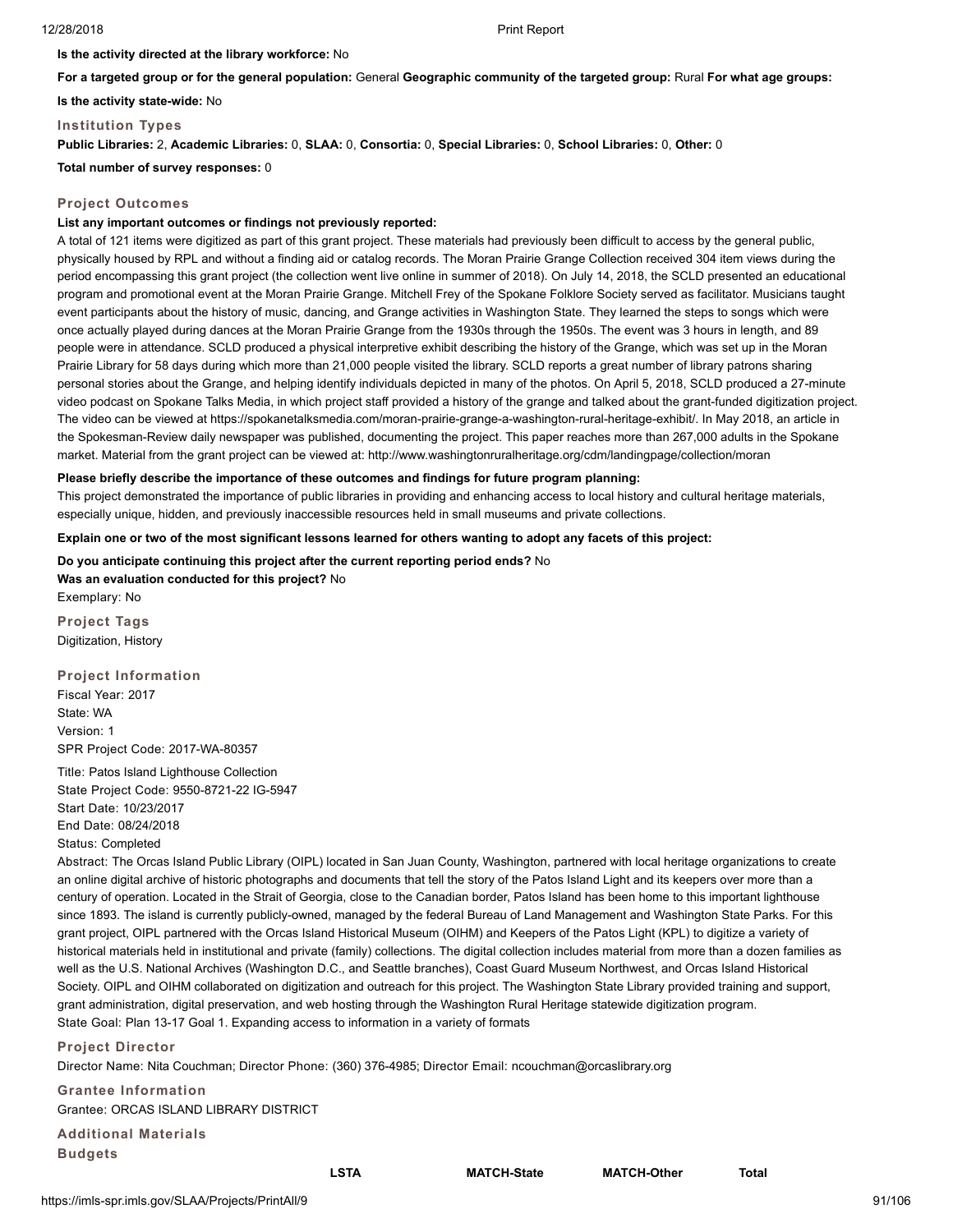| 12/28/2018                        |                                                   |            | <b>Print Report</b> |        |            |
|-----------------------------------|---------------------------------------------------|------------|---------------------|--------|------------|
| <b>Salaries/Wages/Benefits</b>    |                                                   | \$0.00     | \$0.00              | \$0.00 | \$0.00     |
| Description                       |                                                   |            |                     |        |            |
| <b>Consultant Fees</b>            |                                                   | \$5.214.00 | \$0.00              | \$0.00 | \$5,214.00 |
| Description                       | Fees for digitization expert to carry out project |            |                     |        |            |
| Travel                            |                                                   | \$0.00     | \$0.00              | \$0.00 | \$0.00     |
| Description                       |                                                   |            |                     |        |            |
| <b>Supplies/Materials</b>         |                                                   | \$0.00     | \$0.00              | \$0.00 | \$0.00     |
| Description                       |                                                   |            |                     |        |            |
| Equipment                         |                                                   | \$0.00     | \$0.00              | \$0.00 | \$0.00     |
| Description                       |                                                   |            |                     |        |            |
| <b>Services</b>                   |                                                   | \$0.00     | \$0.00              | \$0.00 | \$0.00     |
| Description                       |                                                   |            |                     |        |            |
| <b>Other Operational Expenses</b> |                                                   | \$0.00     | \$0.00              | \$0.00 | \$0.00     |
| Description                       |                                                   |            |                     |        |            |
| Totals:                           |                                                   | \$5,214.00 | \$0.00              | \$0.00 | \$5,214.00 |
| Intent                            |                                                   |            |                     |        |            |

Improve users' ability to obtain and/or use information resources.

• History

**Project Activities**

**Activity Details**

### **Title:** Digitization **Abstract:**

The Orcas Island Public Library and Orcas Island Historical Museum performed digitization activities, provided local project management, and promoted the project locally. A total of 463 items, including photographs and textual documents, were digitized using a flatbed scanner. Descriptive metadata was created using digital asset management software. The Washington State Library provided training, support, and the technical infrastructure to provide online access and digital preservation for the collection.

**Intent:** Improve users' ability to obtain and/or use information resources.

**Activity:** Content **Mode:** Creation **Format:** Digital

**Number of items digitized:** 463

**Number of items digitized and available to the public:** 463

**Number of physical items:** 0

**Number of open-source applications/software/systems:** 0

**Number of proprietary applications/software/systems:** 0

**Number of learning resources (e.g. toolkits, guides):** 0

**Number of plans/frameworks:** 0

### **Partner Information**

Please identify the area(s) in which your partner organization(s) operates.

**Libraries:** Yes **Historical Societies or Organizations:** Yes **Museums:** Yes **Archives:** Yes **Cultural Heritage Organization Multi-type:** No **Preschools:** No **Schools:** No **Adult Education:** No **Human Service Organizations:** No **Other:** No

Please identify the legal type of the partner organization(s) for this project.

**Federal Government:** Yes **State Government:** No **Local Government:** No **School District:** No **Non-Profit:** Yes **Private Sector:** No **Tribe:** No

**Is the activity directed at the library workforce:** No

**For a targeted group or for the general population:** General **Geographic community of the targeted group:** Rural **For what age groups:**

**Is the activity state-wide:** No

**Name:** ORCAS ISLAND LIBRARY DISTRICT

500 ROSE STREET EASTSOUND, WA 98245

**Total number of survey responses:** 0

### **Project Outcomes**

### **List any important outcomes or findings not previously reported:**

A total of 463 items were digitized as part of this grant project. These materials had previously been inaccessible to the general public, physically housed by owning institutions or private owners. The Orcas Island Public Library promoted the digital collection through social and traditional media. Write-ups were printed in The Island Sounder and Orcas Issues and information about the project was sent in a Library enewsletter to 4,122 patrons. The Patos Island Lighthouse Collection received 1,232 item views during the period encompassing this grant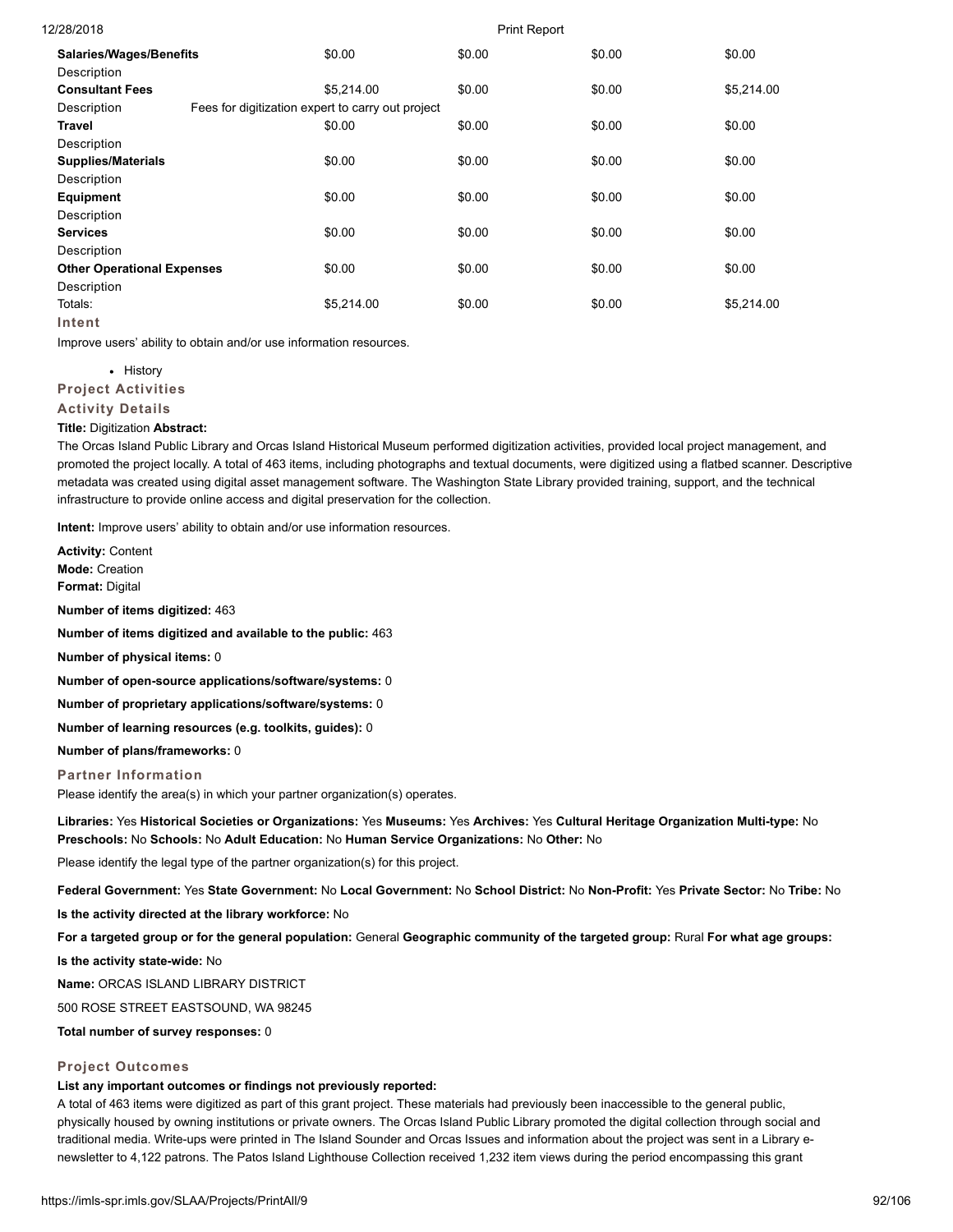project (the collection went live online in Spring, 2018). Material from the grant project can be viewed at: http://www.washingtonruralheritage.org/cdm/landingpage/collection/patos

### **Please briefly describe the importance of these outcomes and findings for future program planning:**

This project demonstrated the importance of public libraries in providing and enhancing access to local history and cultural heritage materials, especially unique, hidden, and previously inaccessible resources held in small museums and private collections.

**Explain one or two of the most significant lessons learned for others wanting to adopt any facets of this project:**

**Do you anticipate continuing this project after the current reporting period ends?** No **Was an evaluation conducted for this project?** No Exemplary: No

**Project Tags** Digitization, History

**Project Information** Fiscal Year: 2017 State: WA Version: 1 SPR Project Code: 2017-WA-80358

Title: Kalama Heritage Collection State Project Code: 9550-8721-22 IG-5946 Start Date: 11/06/2017 End Date: 08/24/2018 Status: Completed Abstract:

The Kalama Public Library (KPL) developed a digital archive in collaboration with Kalama History House, the City of Kalama, and the Port of Kalama & Transportation Interpretive Center. Much of this large collection of photos, documents, and ephemera was contributed to these institutions by members of the community which celebrated its 125th anniversary in 2015. Located in Southwest Washington State, "where road, rail, and river meet," the community of Kalama has historically served as an important shipping and transport location for Pacific Northwest agriculture and industry. KPL's digital collection, the Kalama Heritage Collection, provides a comprehensive overview of the community's history. Highlights include: Kalama's famous Strawberry Festival; documentation of a rail transfer ferry, the Tacoma, which transported rail cars across the Columbia River to Oregon; early logging outfits and sawmills; Kalama businesses and organizations; and significant flood events in Kalama history. The Washington State Library provided training and support, grant administration, digital preservation, and web hosting through the Washington Rural Heritage statewide digitization program.

State Goal: Plan 13-17 Goal 1. Expanding access to information in a variety of formats

### **Project Director**

Director Name: Louise Thomas; Director Phone: (360) 673-4568; Director Email: admin@kalamalibrary.com

# **Grantee Information**

Grantee: KALAMA PUBLIC LIBRARY

### **Additional Materials**

**Budgets**

|                                   | <b>LSTA</b>                                  | <b>MATCH-State</b> | <b>MATCH-Other</b> | <b>Total</b> |  |  |  |
|-----------------------------------|----------------------------------------------|--------------------|--------------------|--------------|--|--|--|
| <b>Salaries/Wages/Benefits</b>    | \$2,987.08                                   | \$0.00             | \$0.00             | \$2,987.08   |  |  |  |
| Description                       | Salaries for local staff working on project. |                    |                    |              |  |  |  |
| <b>Consultant Fees</b>            | \$0.00                                       | \$0.00             | \$0.00             | \$0.00       |  |  |  |
| Description                       |                                              |                    |                    |              |  |  |  |
| Travel                            | \$0.00                                       | \$0.00             | \$0.00             | \$0.00       |  |  |  |
| Description                       |                                              |                    |                    |              |  |  |  |
| <b>Supplies/Materials</b>         | \$3,610.61                                   | \$0.00             | \$0.00             | \$3,610.61   |  |  |  |
| Description                       | Digital scanner and supplies for project     |                    |                    |              |  |  |  |
| <b>Equipment</b>                  | \$0.00                                       | \$0.00             | \$0.00             | \$0.00       |  |  |  |
| Description                       |                                              |                    |                    |              |  |  |  |
| <b>Services</b>                   | \$0.00                                       | \$0.00             | \$0.00             | \$0.00       |  |  |  |
| Description                       |                                              |                    |                    |              |  |  |  |
| <b>Other Operational Expenses</b> | \$0.00                                       | \$0.00             | \$0.00             | \$0.00       |  |  |  |
| Description                       |                                              |                    |                    |              |  |  |  |
| Totals:                           | \$6,597.69                                   | \$0.00             | \$0.00             | \$6,597.69   |  |  |  |
| Intent                            |                                              |                    |                    |              |  |  |  |

Improve users' ability to obtain and/or use information resources.

• History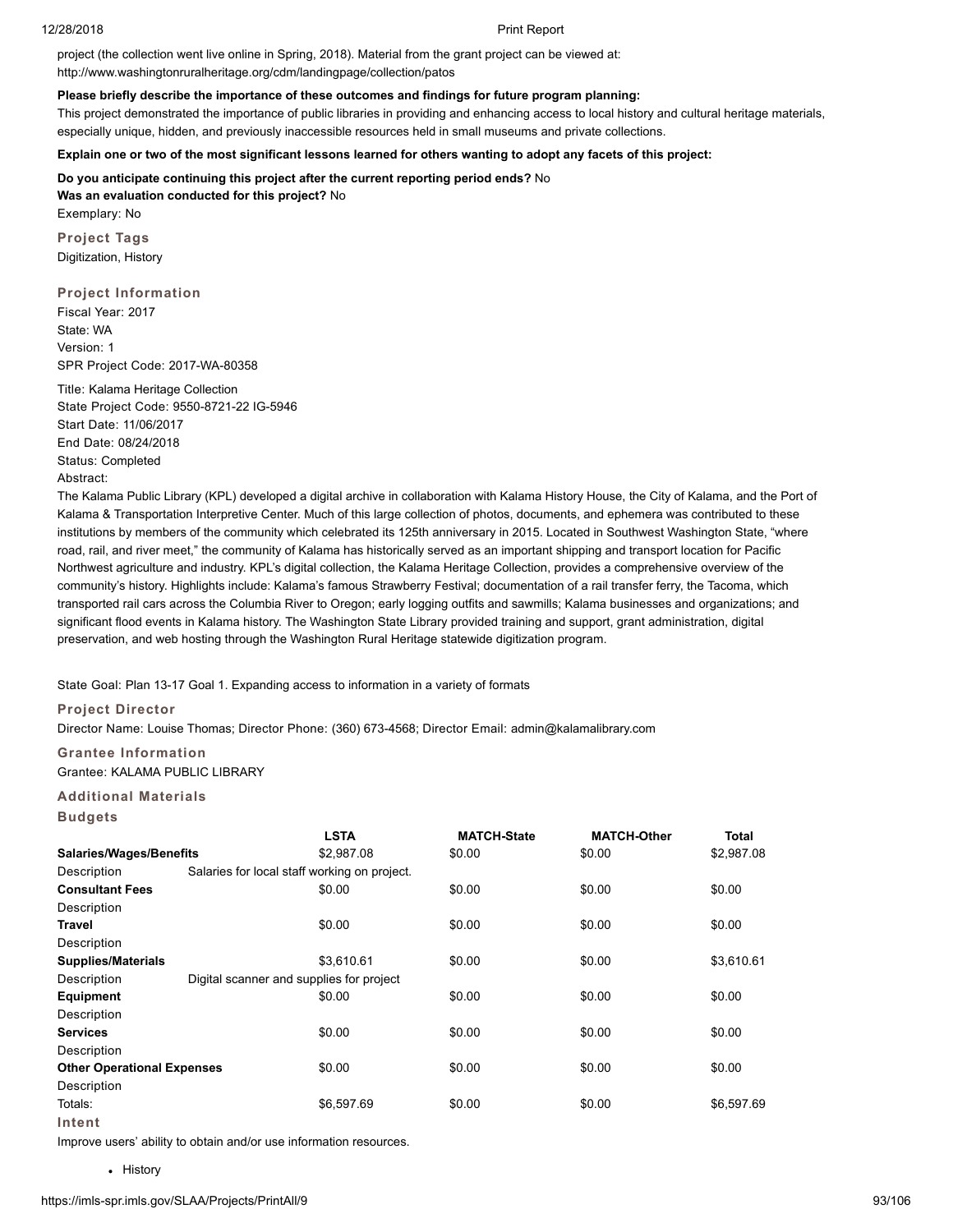### **Project Activities**

# **Activity Details**

### **Title:** Digitization **Abstract:**

The Kalama Public Library performed digitization activities, provided local project management, and promoted the project locally. A total of 484 items, including photographs and textual documents, were digitized using a flatbed scanner. Descriptive metadata was created using digital asset management software. The Washington State Library provided training, support, and the technical infrastructure to provide online access and digital preservation for the collection. **Intent:** Improve users' ability to obtain and/or use information resources.

**Activity:** Content **Mode:** Creation **Format:** Digital

**Number of items digitized:** 484

**Number of items digitized and available to the public:** 484

**Number of physical items:** 0

**Number of open-source applications/software/systems:** 0

**Number of proprietary applications/software/systems:** 0

**Number of learning resources (e.g. toolkits, guides):** 0

**Number of plans/frameworks:** 0

### **Partner Information**

Please identify the area(s) in which your partner organization(s) operates.

**Libraries:** Yes **Historical Societies or Organizations:** Yes **Museums:** Yes **Archives:** No **Cultural Heritage Organization Multi-type:** No **Preschools:** No **Schools:** No **Adult Education:** No **Human Service Organizations:** No **Other:** No

Please identify the legal type of the partner organization(s) for this project.

**Federal Government:** No **State Government:** No **Local Government:** Yes **School District:** No **Non-Profit:** Yes **Private Sector:** No **Tribe:** No

**Is the activity directed at the library workforce:** No

**For a targeted group or for the general population:** General **Geographic community of the targeted group:** Rural **For what age groups:**

**Is the activity state-wide:** No

**Name:** KALAMA PUBLIC LIBRARY

312 N 1ST KALAMA, WA 98625

**Total number of survey responses:** 0

### **Project Outcomes**

### **List any important outcomes or findings not previously reported:**

A total of 484 items were digitized as part of this grant project. These materials had previously been inaccessible to the general public, physically housed by owning institutions or private owners. Kalama Public Library staff performed outreach by presenting to a local women's club about the project, reaching approximately 20 individuals. The project received coverage in Longview, Washington's The Daily News in July, 2018. Additionally, the project provided an opportunity for KPL staff to consult and develop relationships with organizations not named in the original grant application (Cowlitz County Historical Museum; McMenamin's, which opened a restaurant with local history exhibits in Kalama during this period). The Kalama Heritage Collection received 850 item views during the period encompassing this grant project (the collection went live online in late Spring, 2018). Material from the grant project can be viewed at: http://www.washingtonruralheritage.org/cdm/landingpage/collection/kalama

### **Please briefly describe the importance of these outcomes and findings for future program planning:**

This project demonstrated the importance of public libraries in providing and enhancing access to local history and cultural heritage materials, especially unique, hidden, and previously inaccessible resources held in small museums and private collections.

**Explain one or two of the most significant lessons learned for others wanting to adopt any facets of this project:**

**Do you anticipate continuing this project after the current reporting period ends?** No

**Was an evaluation conducted for this project?** No Exemplary: No

**Project Tags** Digitization, History

**Project Information** Fiscal Year: 2017 State: WA Version: 1 SPR Project Code: 2017-WA-80360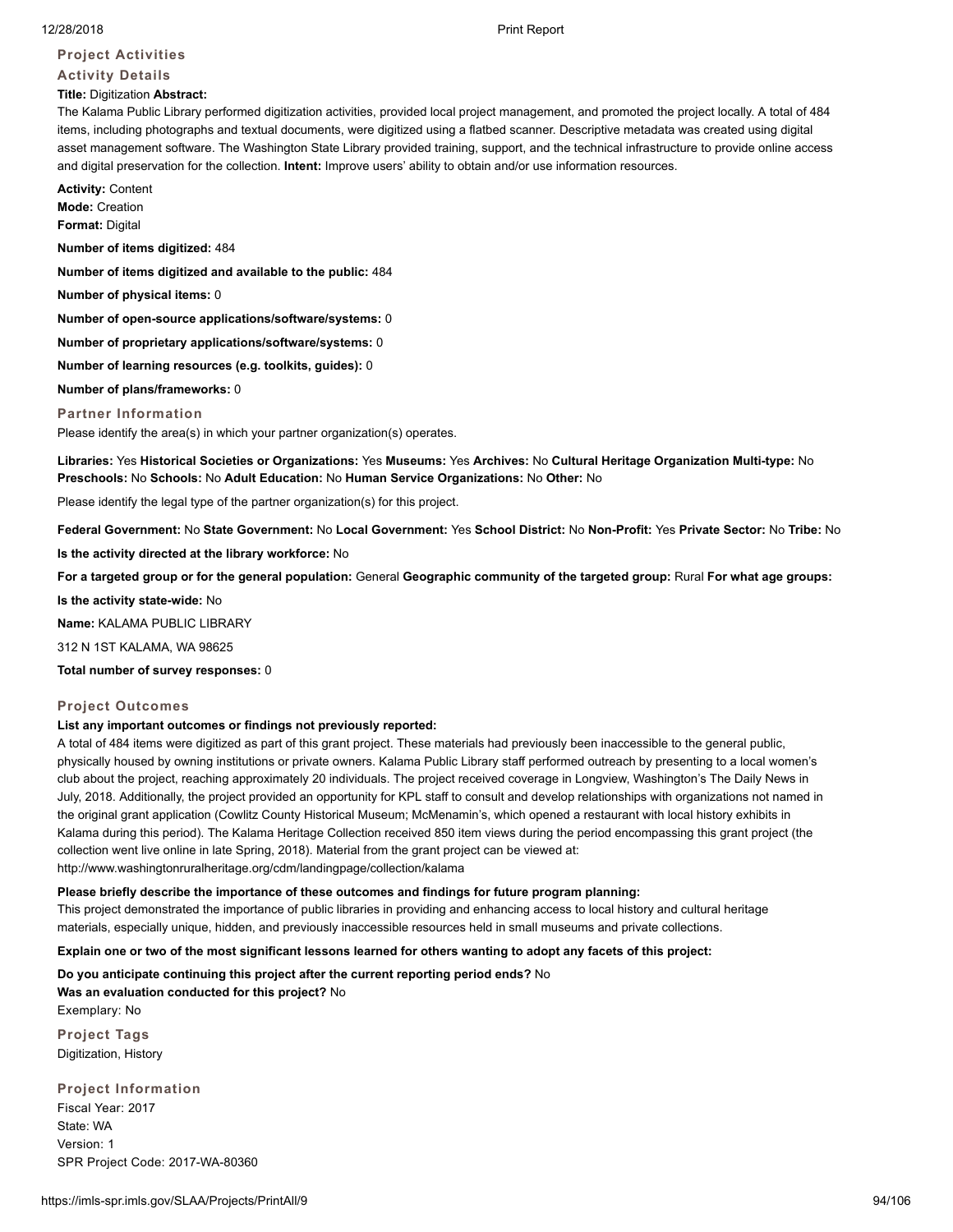Title: Clark-Cowlitz Community Archive State Project Code: 9550-8721-22 IG-5945 Start Date: 10/06/2017 End Date: 08/24/2018 Status: Completed Abstract:

Washington State's Fort Vancouver Regional Library District (FVRL) developed a community digital archive centered on the communities of Woodland, La Center, and Ridgefield, Washington. These communities on the Lower Columbia River reside at a nexus of agriculture, industry, and shipping that is critical to the Pacific Northwest. FVRL set out to develop a digital archive of previously inaccessible historical materials held in private collections, and also to partner with local museums and historical societies in Clark and Cowlitz Counties. Highlights from the collection include: Logging and lumber industry activities in the Upper Lewis River watershed; Community life and schools in Woodland, Washington; and a comprehensive local history of Ridgefield, Washington. FVRL piloted a mobile digitization unit for the project, moving digitization equipment between its community libraries, and involving several staff members and volunteers to collaborate on digitization activities. In addition to material held in private collections, the Clark-Cowlitz Heritage collection features materials from the collection of the Ridgefield Heritage Society; La Center Historical Museum; and Woodland Historical Museum and Society. The Washington State Library provided training and support, grant administration, digital preservation, and web hosting through the Washington Rural Heritage statewide digitization program.

State Goal: Plan 13-17 Goal 1. Expanding access to information in a variety of formats

### **Project Director**

Director Name: Jennifer Hauan; Director Phone: (360) 906-4830; Director Email: jhauan@fvrl.org

### **Grantee Information**

Grantee: FORT VANCOUVER REGIONAL LIBRARY DISTRICT

**Additional Materials**

**Budgets**

|                                   | <b>LSTA</b> | <b>MATCH-State</b>                                                                                                  | <b>MATCH-Other</b> | <b>Total</b> |
|-----------------------------------|-------------|---------------------------------------------------------------------------------------------------------------------|--------------------|--------------|
| <b>Salaries/Wages/Benefits</b>    | \$0.00      | \$0.00                                                                                                              | \$0.00             | \$0.00       |
| Description                       |             |                                                                                                                     |                    |              |
| <b>Consultant Fees</b>            | \$0.00      | \$0.00                                                                                                              | \$0.00             | \$0.00       |
| Description                       |             |                                                                                                                     |                    |              |
| Travel                            | \$0.00      | \$0.00                                                                                                              | \$0.00             | \$0.00       |
| Description                       |             |                                                                                                                     |                    |              |
| <b>Supplies/Materials</b>         | \$5,338.80  | \$0.00                                                                                                              | \$0.00             | \$5,338.80   |
| Description                       |             | Supplies for digitization project including software, cart and in-house promotional materials for project outreach. |                    |              |
| Equipment                         | \$0.00      | \$0.00                                                                                                              | \$0.00             | \$0.00       |
| Description                       |             |                                                                                                                     |                    |              |
| <b>Services</b>                   | \$0.00      | \$0.00                                                                                                              | \$0.00             | \$0.00       |
| Description                       |             |                                                                                                                     |                    |              |
| <b>Other Operational Expenses</b> | \$0.00      | \$0.00                                                                                                              | \$0.00             | \$0.00       |
| Description                       |             |                                                                                                                     |                    |              |
| Totals:                           | \$5,338.80  | \$0.00                                                                                                              | \$0.00             | \$5,338.80   |
| Intent                            |             |                                                                                                                     |                    |              |

Improve users' ability to obtain and/or use information resources.

# • History

# **Project Activities**

### **Activity Details**

**Title:** Community-based digitization **Abstract:**

Each of the three FVRL libraries involved provided a public program which included a summary of the Washington Rural Heritage (WRH) project, demonstration of the WRH collection, access to the scanner purchased with grant funds, and basic digitization instruction. Additionally, FVRL gave two formal presentations directed to members of the Hulda Klager Society and the Woodland Historical Society. Approximately 25 individuals were present at each of these presentations.FVRL performed digitization activities for the grant, provided local project management, and promoted the project locally. A total of 128 items were digitized using a flatbed scanner. Descriptive metadata was created using digital asset management software. The Washington State Library provided training, support, and the technical infrastructure to provide online access and digital preservation for the collection. **Intent:** Improve users' ability to obtain and/or use information resources.

**Activity:** Content **Mode:** Creation

**Format:** Digital

**Number of items digitized:** 128

**Number of items digitized and available to the public:** 128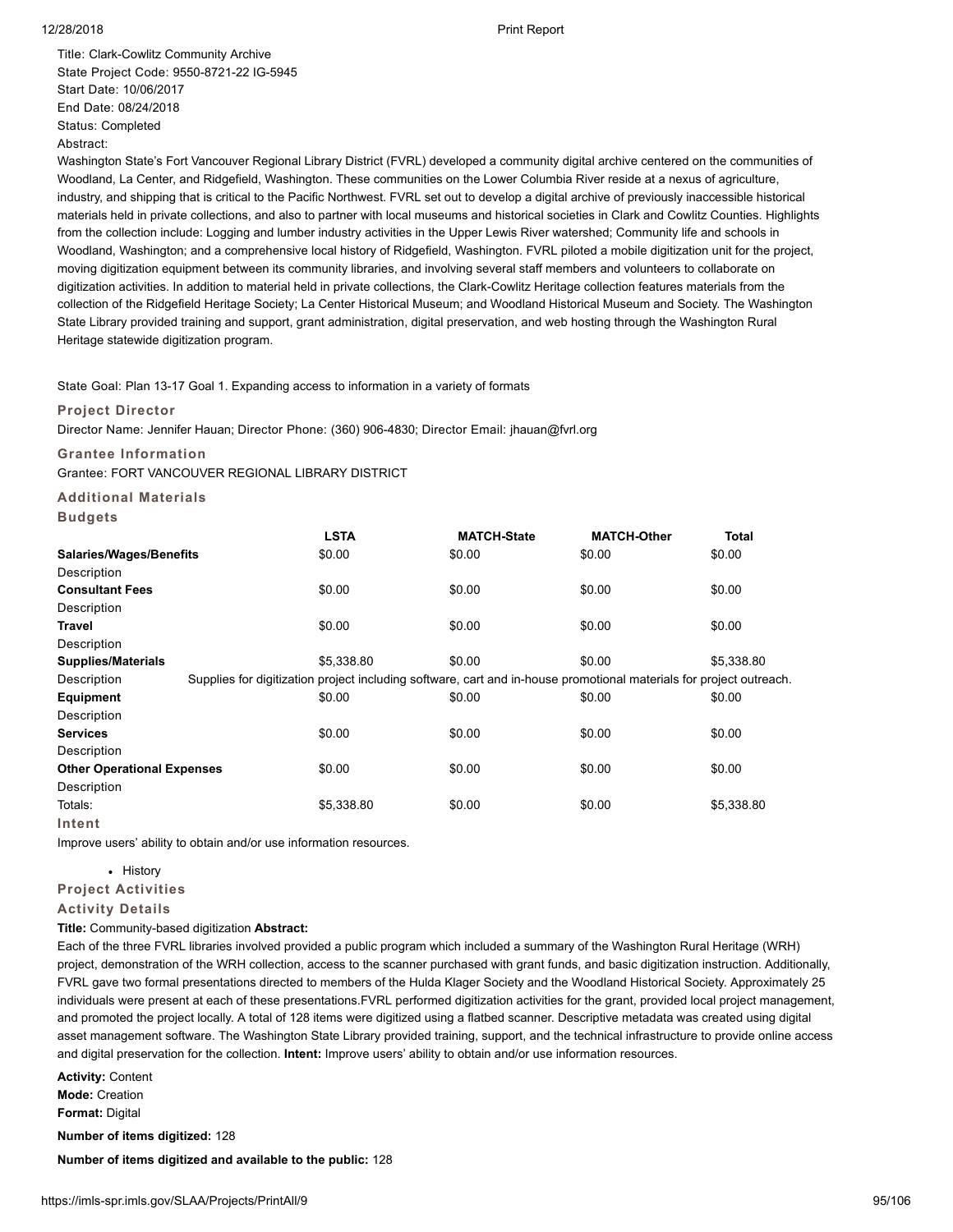**Number of physical items:** 0

**Number of open-source applications/software/systems:** 0

**Number of proprietary applications/software/systems:** 0

**Number of learning resources (e.g. toolkits, guides):** 0

**Number of plans/frameworks:** 0

### **Partner Information**

Please identify the area(s) in which your partner organization(s) operates.

**Libraries:** Yes **Historical Societies or Organizations:** Yes **Museums:** Yes **Archives:** No **Cultural Heritage Organization Multi-type:** No **Preschools:** No **Schools:** No **Adult Education:** No **Human Service Organizations:** No **Other:** No

Please identify the legal type of the partner organization(s) for this project.

**Federal Government:** No **State Government:** No **Local Government:** No **School District:** No **Non-Profit:** Yes **Private Sector:** No **Tribe:** No

**Is the activity directed at the library workforce:** No

**For a targeted group or for the general population:** General **Geographic community of the targeted group:** Suburban, **For what age groups:**

**Is the activity state-wide:** No

### **Institution Types**

**Public Libraries:** 3, **Academic Libraries:** 0, **SLAA:** 0, **Consortia:** 0, **Special Libraries:** 0, **School Libraries:** 0, **Other:** 2

**Total number of survey responses:** 0

### **Project Outcomes**

### **List any important outcomes or findings not previously reported:**

A total of 128 items were digitized as part of this grant project. These materials had previously been inaccessible to the general public, physically housed by owning institutions or private owners. The Clark-Cowlitz Heritage Collection received 262 item views during the period encompassing this grant project (the collection went live online in late Spring, 2018). Roughly 60 individuals were directly reached by outreach and/or programming events, which included two formal presentations to a local historical society, as well as three programs for library patrons. Material from the grant project can be viewed at: http://www.washingtonruralheritage.org/cdm/search/collection/cch

### **Please briefly describe the importance of these outcomes and findings for future program planning:**

This project demonstrated the importance of public libraries in providing and enhancing access to local history and cultural heritage materials, especially unique, hidden, and previously inaccessible resources held in small museums and private collections.

### **Explain one or two of the most significant lessons learned for others wanting to adopt any facets of this project:**

**Do you anticipate continuing this project after the current reporting period ends?** No **Was an evaluation conducted for this project?** No Exemplary: No

**Project Tags** Digitization, History

### **Project Information**

Fiscal Year: 2017 State: WA Version: 1 SPR Project Code: 2017-WA-80361

Title: Asotin County Heritage — Munson, Gilleland, City of Clarkston, Canyon Birders Collections State Project Code: 9550-8721-22 IG-5944 Start Date: 10/23/2017 End Date: 08/24/2018 Status: Completed Abstract:

The Asotin County Library (ACL), located in Clarkston, Washington digitized and made available online, a variety of historically significant materials including: 1) A collection of photographic negatives donated to the Library by the Nez Perce County (Idaho) Historical Society. These images by freelance photographer Al Munson depict life throughout Asotin County from 1950 to 1952. Themes/topics include: community events (parades, lodge activities, golf tournaments, football games); store fronts and businesses; and day-to-day recreational and social life; 2) A collection of photographs created by professional photographer Chester Gilleland, primarily depicting Clarkston, Washington during the 1950s; 3) Material from the City of Clarkston, including construction of the Clarkston City Swimming Pool in the late 1950s; 4) Newsletters produced by the Canyon Birders of Lewiston Idaho and Clarkston, Washington, ranging from the 1980s through the 1990s, including club news and notes, and bird sightings in the region. The Washington State Library provided training and support, grant administration, digital preservation, and web hosting through the Washington Rural Heritage statewide digitization program.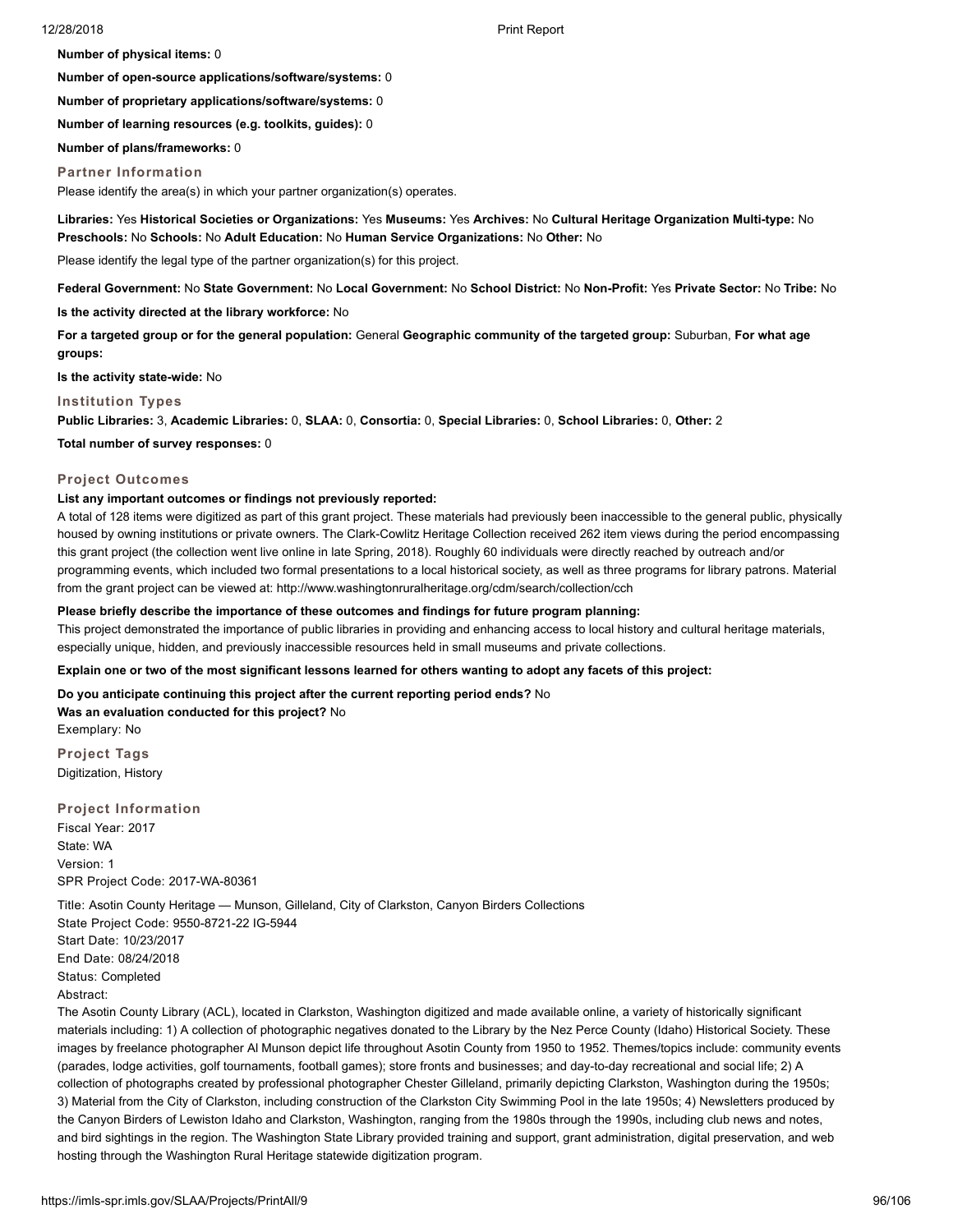### State Goal: Plan 13-17 Goal 1. Expanding access to information in a variety of formats

### **Project Director**

Director Name: Jennifer Ashby; Director Phone: (509) 758-5454; Director Email: jashby@aclib.org

### **Grantee Information**

Grantee: ASOTIN COUNTY LIBRARY

### **Additional Materials**

**Budgets**

|                                   | <b>LSTA</b>                                    | <b>MATCH-State</b>                                                                | <b>MATCH-Other</b> | <b>Total</b> |
|-----------------------------------|------------------------------------------------|-----------------------------------------------------------------------------------|--------------------|--------------|
| Salaries/Wages/Benefits           | \$3.976.68                                     | \$0.00                                                                            | \$0.00             | \$3,976.68   |
| Description                       |                                                | Salaries for local staff for work on project outside of regularly scheduled hours |                    |              |
| <b>Consultant Fees</b>            | \$0.00                                         | \$0.00                                                                            | \$0.00             | \$0.00       |
| Description                       |                                                |                                                                                   |                    |              |
| Travel                            | \$0.00                                         | \$0.00                                                                            | \$0.00             | \$0.00       |
| Description                       |                                                |                                                                                   |                    |              |
| <b>Supplies/Materials</b>         | \$523.32                                       | \$0.00                                                                            | \$0.00             | \$523.32     |
| Description                       | Supplies for digitization and project outreach |                                                                                   |                    |              |
| Equipment                         | \$0.00                                         | \$0.00                                                                            | \$0.00             | \$0.00       |
| Description                       |                                                |                                                                                   |                    |              |
| <b>Services</b>                   | \$0.00                                         | \$0.00                                                                            | \$0.00             | \$0.00       |
| Description                       |                                                |                                                                                   |                    |              |
| <b>Other Operational Expenses</b> | \$0.00                                         | \$0.00                                                                            | \$0.00             | \$0.00       |
| Description                       |                                                |                                                                                   |                    |              |
| Totals:                           | \$4,500.00                                     | \$0.00                                                                            | \$0.00             | \$4,500.00   |
| Intent                            |                                                |                                                                                   |                    |              |

Improve users' ability to obtain and/or use information resources.

### • History

**Project Activities**

### **Activity Details**

### **Title:** Digital **Abstract:**

The Asotin County Library performed digitization activities, provided local project management, and promoted the project locally. A total of 362 items, including photographs and textual documents, were digitized using a flatbed scanner. Descriptive metadata was created using digital asset management software. The Washington State Library provided training, support, and the technical infrastructure to provide online access and digital preservation for the collection. **Intent:** Improve users' ability to obtain and/or use information resources.

**Activity:** Content

**Mode:** Creation

**Format:** Digital

**Number of items digitized:** 362

**Number of items digitized and available to the public:** 362

**Number of physical items:** 0

**Number of open-source applications/software/systems:** 0

**Number of proprietary applications/software/systems:** 0

**Number of learning resources (e.g. toolkits, guides):** 0

**Number of plans/frameworks:** 0

### **Partner Information**

Please identify the area(s) in which your partner organization(s) operates.

**Libraries:** Yes **Historical Societies or Organizations:** Yes **Museums:** No **Archives:** No **Cultural Heritage Organization Multi-type:** No **Preschools:** No **Schools:** No **Adult Education:** No **Human Service Organizations:** No **Other:** No

Please identify the legal type of the partner organization(s) for this project.

**Federal Government:** No **State Government:** No **Local Government:** No **School District:** No **Non-Profit:** Yes **Private Sector:** No **Tribe:** No

**Is the activity directed at the library workforce:** No

**For a targeted group or for the general population:** General **Geographic community of the targeted group:** Rural **For what age groups:**

**Is the activity state-wide:** No

**Name:** ASOTIN COUNTY LIBRARY

417 SYCAMORE ST. CLARKSTON, WA 99403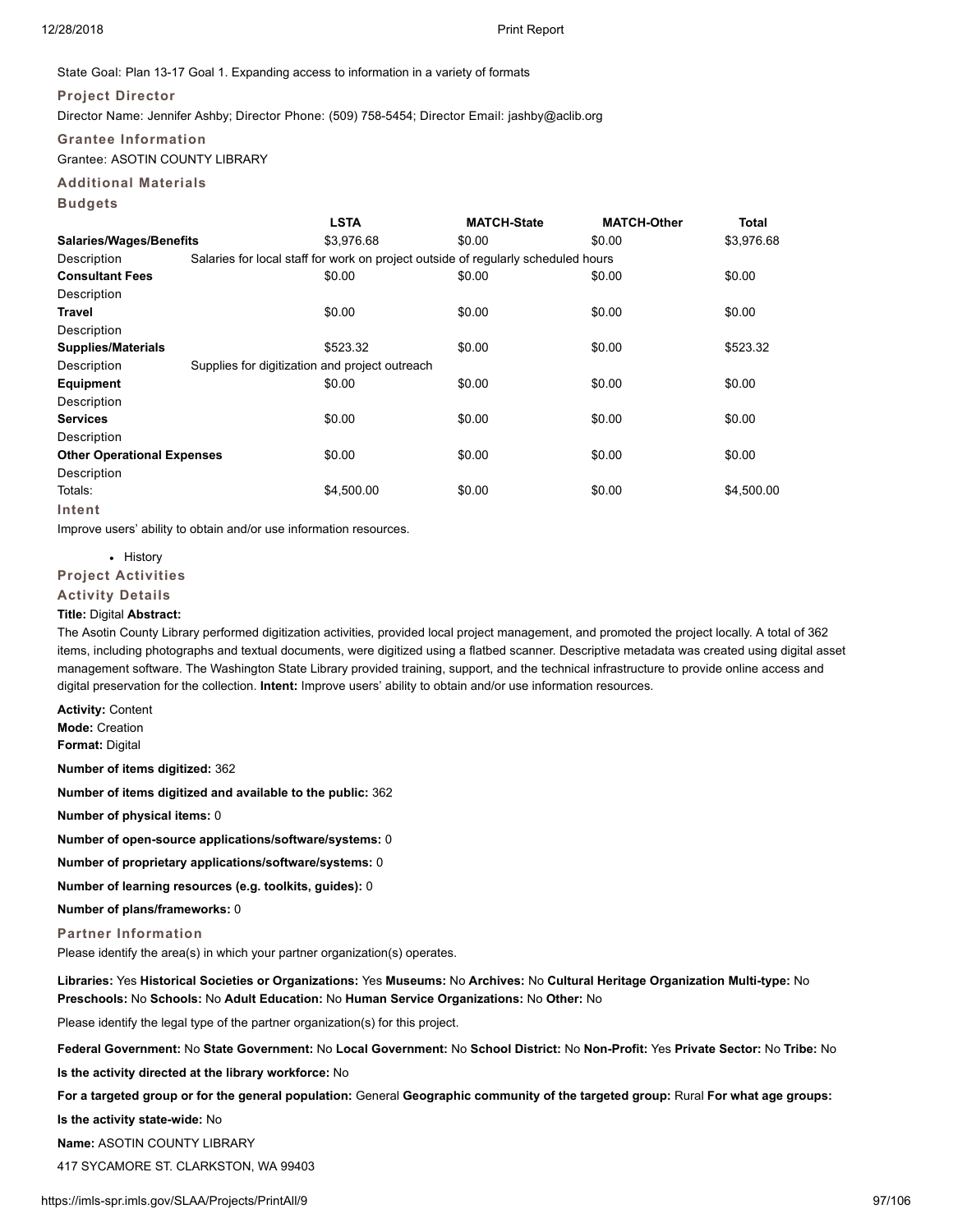### **Total number of survey responses:** 0

# **Project Outcomes**

# **List any important outcomes or findings not previously reported:**

A total of 362 items were digitized as part of this grant project. These materials had previously been inaccessible to the general public, physically housed in originating/owning institutions. The Asotin County Heritage Collection received a total of 5,356 item views during the period encompassing this grant project. In August, 2018, the Asotin County Library held a three-hour Rural Heritage Day event, inviting members of the public to the library to digitize their privately-hold materials and/or learn to search the existing digital collection. Asotin County Library staff presented to two classrooms at Asotin High School, demonstrating use of the digital collection to students. ACL staff also worked with faculty at Clarkston High School to integrate the material into the curriculum. Material from the grant project can be viewed at: http://washingtonruralheritage.org/cdm/search/collection/asotin/searchterm/2017continuing%202017grant/field/projec/mode/any/conn/and/order/date

### **Please briefly describe the importance of these outcomes and findings for future program planning:**

This project demonstrated the importance of public libraries in providing and enhancing access to local history and cultural heritage materials, especially unique, hidden, and previously inaccessible resources held in small museums and private collections.

**Explain one or two of the most significant lessons learned for others wanting to adopt any facets of this project:**

**Do you anticipate continuing this project after the current reporting period ends?** No

**Was an evaluation conducted for this project?** No Exemplary: No

**Project Tags** Digitization, History

**Project Information**

Fiscal Year: 2017 State: WA Version: 1 SPR Project Code: 2017-WA-80369

Title: Metadata Enhancement and Remediation Grant, Bert Kellogg Collection, North Olympic Library System

State Project Code: 9550-8721-23 IG-5608 Start Date: 10/01/2016 End Date: 09/30/2018 Status: Completed

### Abstract:

The Port Angeles Public Library, North Olympic Library System (NOLS) performed metadata cleanup, remediation, and enhancement for more than 2,100 digital collection records from its large Bert Kellogg Collection database, which documents the culture, history, landscape, and peoples of Clallam County, Washington. The goal of this activity was to bring digital collection metadata in line with current best practices and to meet the standards required by the Pacific Northwest's regional Digital Public Library of America (DPLA) service hub. NOLS staff performed all metadata cleanup activities with a special emphasis on geographical and temporal metadata. NOLS also vetted the copyright status of individual works, and assigned standardized copyright statements as established by RightsStatements.org. The Washington State Library provided planning documentation, consultation, training and quality assurance.

State Goal: Plan 13-17 Goal 1. Expanding access to information in a variety of formats

### **Project Director**

Director Name: Sarah Morrison; Director Phone: 360-417-8500 ext. 7750; Director Email: smorrison@nols.org

# **Grantee Information**

Grantee: NORTH OLYMPIC LIBRARY SYSTEM

# **Additional Materials**

**Budgets**

|                           |                                             | <b>LSTA</b> | <b>MATCH-State</b> | <b>MATCH-Other</b> | <b>Total</b> |
|---------------------------|---------------------------------------------|-------------|--------------------|--------------------|--------------|
| Salaries/Wages/Benefits   |                                             | \$2.171.48  | \$0.00             | \$0.00             | \$2,171.48   |
| Description               | Salary and benefits for seven project staff |             |                    |                    |              |
| <b>Consultant Fees</b>    |                                             | \$0.00      | \$0.00             | \$0.00             | \$0.00       |
| Description               |                                             |             |                    |                    |              |
| Travel                    |                                             | \$0.00      | \$0.00             | \$0.00             | \$0.00       |
| Description               |                                             |             |                    |                    |              |
| <b>Supplies/Materials</b> |                                             | \$0.00      | \$0.00             | \$0.00             | \$0.00       |
| Description               |                                             |             |                    |                    |              |
| <b>Equipment</b>          |                                             | \$0.00      | \$0.00             | \$0.00             | \$0.00       |
| Description               |                                             |             |                    |                    |              |
| <b>Services</b>           |                                             | \$0.00      | \$0.00             | \$0.00             | \$0.00       |
| Description               |                                             |             |                    |                    |              |

https://imls-spr.imls.gov/SLAA/Projects/PrintAll/9 98/106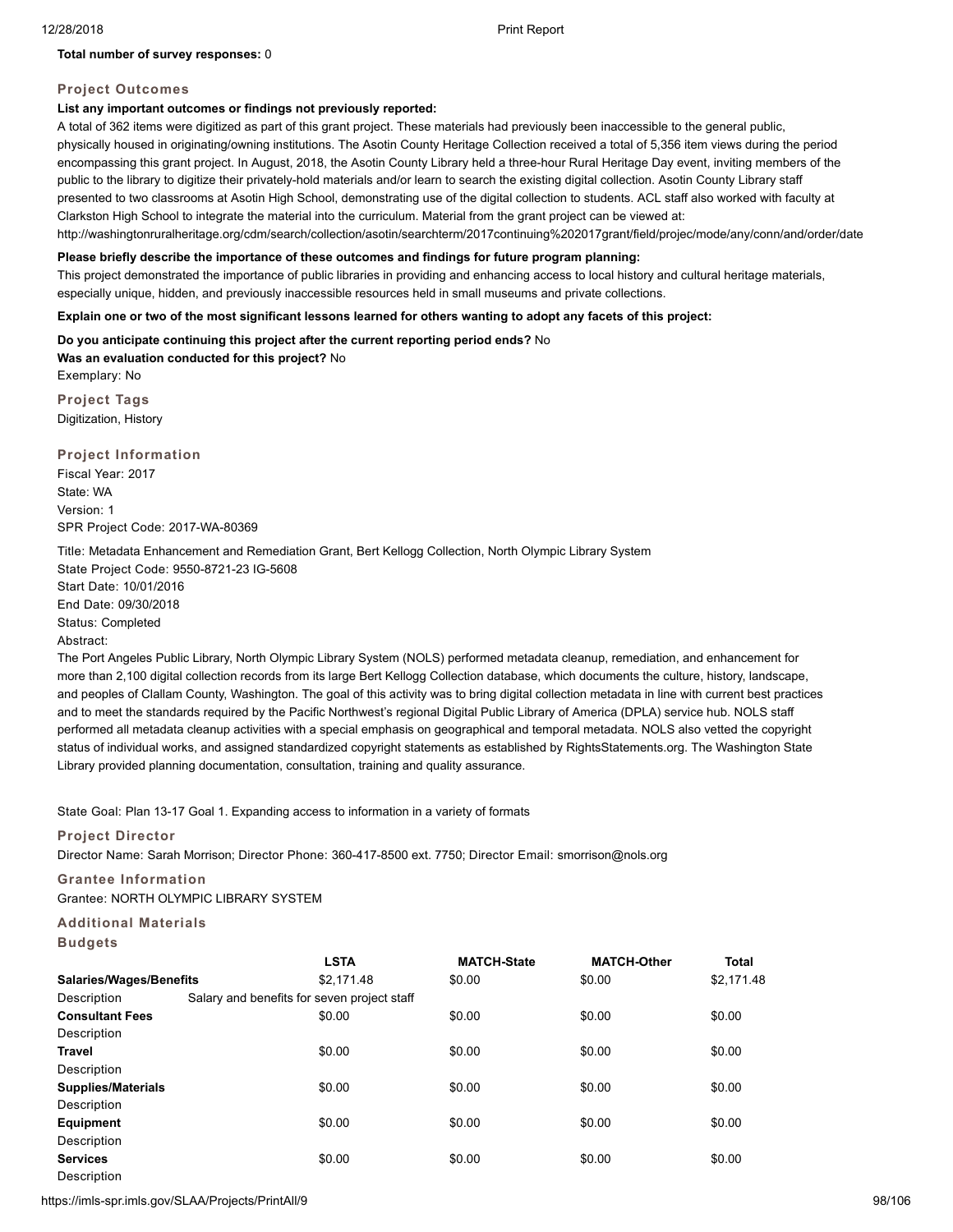| 12/28/2018                        | <b>Print Report</b> |        |        |            |
|-----------------------------------|---------------------|--------|--------|------------|
| <b>Other Operational Expenses</b> | \$0.00              | \$0.00 | \$0.00 | \$0.00     |
| Description                       |                     |        |        |            |
| Totals:                           | \$2.171.48          | \$0.00 | \$0.00 | \$2,171.48 |
| Intent                            |                     |        |        |            |

Improve users' ability to obtain and/or use information resources.

• History

Library Skills

**Project Activities**

### **Activity Details**

### **Title:** Metadata Cleanup and Enhancement **Abstract:**

Washington State Library's (WSL) Metadata Consultant provided analysis and recommendations for improving North Olympic Library System's (NOLS) digital collection metadata. Seven NOLS employees performed data cleanup, copyright research and determination, and other cataloging/metadata creation activities. A total of 3,279 item-level records were brought into compliance with standards established by the Orbis Cascade Alliance (academic library consortium) and Digital Public Library of America (DPLA). These records are very likely destined for enhanced discovery through the DPLA portal in the near future, benefiting students, researchers, and the general public. **Intent:** Improve users' ability to obtain and/or use information resources.

**Activity:** Content **Mode:** Description **Format:** Digital

**Number of items made discoverable to the public:** 3,279

**Number of collections made discoverable to the public:** 0

**Number of metadata plans/frameworks produced/updated:** 1

**Partner Information**

Please identify the area(s) in which your partner organization(s) operates.

**Libraries:** Yes **Historical Societies or Organizations:** No **Museums:** No **Archives:** No **Cultural Heritage Organization Multi-type:** No **Preschools:** No **Schools:** No **Adult Education:** No **Human Service Organizations:** No **Other:** No

Please identify the legal type of the partner organization(s) for this project.

**Federal Government:** No **State Government:** No **Local Government:** No **School District:** No **Non-Profit:** No **Private Sector:** No **Tribe:** No

**Is the activity directed at the library workforce:** No

**For a targeted group or for the general population:** General **Geographic community of the targeted group:** Suburban, **For what age groups:**

**Is the activity state-wide:** No

**Institution Types**

**Public Libraries:** 1, **Academic Libraries:** 0, **SLAA:** 0, **Consortia:** 0, **Special Libraries:** 0, **School Libraries:** 0, **Other:** 0

**Total number of survey responses:** 0

### **Project Outcomes**

### **List any important outcomes or findings not previously reported:**

In January, 2016, the Metadata Consultant from Washington State Library (WSL) analyzed existing metadata and provided written recommendations for metadata cleanup and Dublin Core mapping. This document was the basis for planning used by North Olympic Library System (NOLS) in carrying out its grant. Approximately 2,100 records were remediated and brought in line with best practices set forth by the Orbis Cascade Alliance's Dublin Core Best Practices, Version 2.2. These records also included both required and recommended elements outlined in the Digital Public Library of America (DPLA) Metadata Application Profile Version 4.0. Additionally, 1,179 new, DPLA-compliant records were created during the grant period, as part of NOLS' existing digital initiatives. Seven (7) NOLS staff collaborated on the metadata project, contributing a total of 294 hours to the project. WSL provided direct training to 1 staffer, who in turn trained her coworkers in cleanup activities. NOLS' Web Team redesigned the Kellogg Collection information page/portal, providing more visible access to the collection directly from the Library's website.

### **Please briefly describe the importance of these outcomes and findings for future program planning:**

This project demonstrates the ability of smaller institutions to successfully remediate and/or re-catalog existing digital collection records in an accurate manner. Statewide and regional digitization programs across the nation are currently working on similar initiatives to bring their digital library metadata into compliance with DPLA standards in order to enhance usability, inter-operability, and access. NOLS' grant provides a case study useful for estimating cost, hours, and institutional resources required to carry out similar projects elsewhere. Digital collection records destined for the DPLA not only enjoy greater discoverability for the general public, but also stand to be enhanced as linked data—paving the way for innovative uses of library data on the Web.

**Explain one or two of the most significant lessons learned for others wanting to adopt any facets of this project:**

**Do you anticipate continuing this project after the current reporting period ends?** No **Was an evaluation conducted for this project?** No Exemplary: No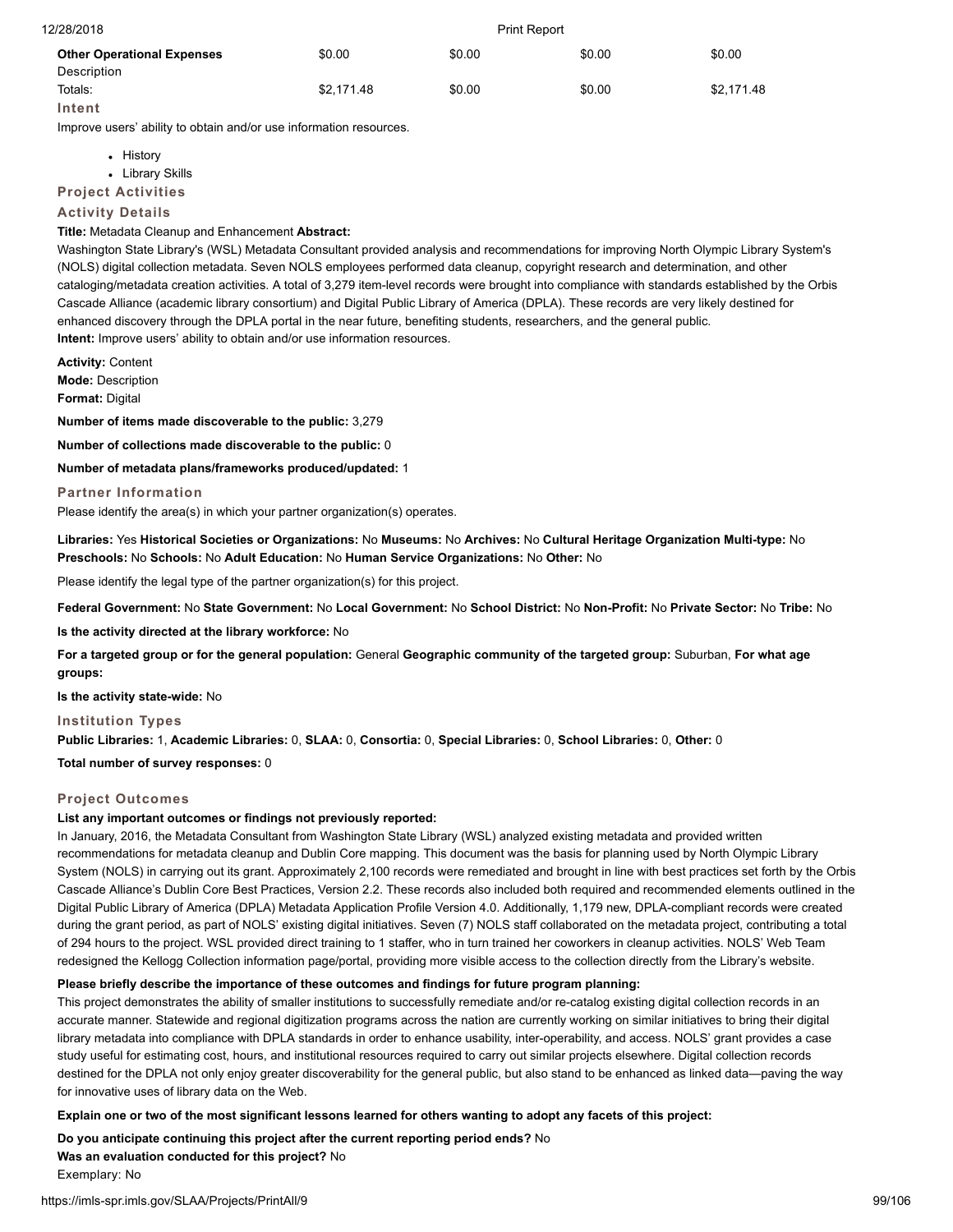**Project Tags** metadata, history, digitization

**Project Information** Fiscal Year: 2017 State: WA Version: 1 SPR Project Code: 2017-WA-80370

Title: Institutional Library Services Support State Project Code: 9646-8741-BR/ILS Support Start Date: 10/01/2016 End Date: 09/30/2018 Status: Completed Abstract:

The primary purpose of the institutional libraries is to serve inmate and hospitalized populations, with the delivery of professional library and information services to support their needs. Each branch provides material for reentry, recovery, education, and recreation, as well as a pro-social space where the residents can access resources needed to make positive changes. The branches support Department of Corrections and Department of Social and health Services programs and help prepare residents to return to local communities. Services are also used by institution staff to provide treatment and programs for incarcerated and hospitalized residents.

This position provides support for all of the ILS branch libraries by developing and coordinating programming and training. Provides leadership on re-entry information and programs. This position also oversees the staff at the two state hospitals.

State Goal: Plan 13-17 Goal 1. Expanding access to information in a variety of formats

### **Project Director**

Director Name: Anna Nash; Director Phone: 360-570-5569; Director Email: anna.nash@sos.wa.gov

# **Grantee Information**

Grantee: Washington State Library

### **Additional Materials**

https://www.sos.wa.gov/library/InstitutionalLibraryServices.aspx#DOC

### **Budgets**

|                                |           | <b>LSTA</b>                             | <b>MATCH-State</b>                                                                                                     | <b>MATCH-Other</b> | Total       |  |
|--------------------------------|-----------|-----------------------------------------|------------------------------------------------------------------------------------------------------------------------|--------------------|-------------|--|
| <b>Salaries/Wages/Benefits</b> |           | \$85,911.42                             | \$0.00                                                                                                                 | \$0.00             | \$85,911.42 |  |
| Description                    |           | Salaries and benefits for the librarian |                                                                                                                        |                    |             |  |
| <b>Consultant Fees</b>         |           | \$0.00                                  | \$0.00                                                                                                                 | \$0.00             | \$0.00      |  |
| Description                    |           |                                         |                                                                                                                        |                    |             |  |
| Travel                         |           | \$4.298.55                              | \$0.00                                                                                                                 | \$0.00             | \$4.298.55  |  |
| Description                    |           |                                         | Travel for ILS program support staff to meet branch staff for supervision, training, and when branch staff are absent, |                    |             |  |
| <b>Supplies/Materials</b>      | coverage. | \$0.00                                  | \$0.00                                                                                                                 | \$0.00             | \$0.00      |  |
| Description                    |           |                                         |                                                                                                                        |                    |             |  |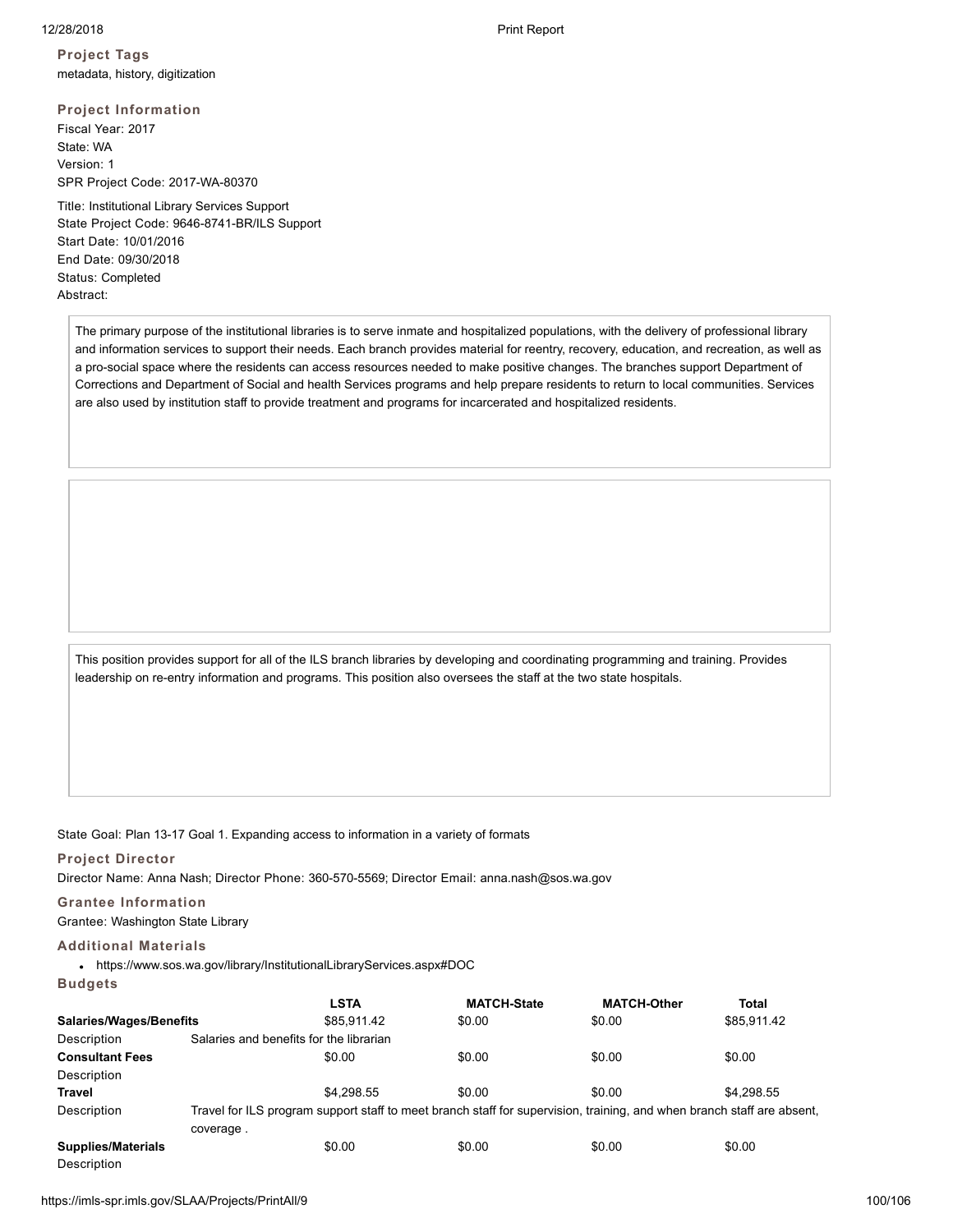| 12/28/2018                        | <b>Print Report</b> |        |        |             |
|-----------------------------------|---------------------|--------|--------|-------------|
| Equipment                         | \$0.00              | \$0.00 | \$0.00 | \$0.00      |
| Description                       |                     |        |        |             |
| <b>Services</b>                   | \$0.00              | \$0.00 | \$0.00 | \$0.00      |
| Description                       |                     |        |        |             |
| <b>Other Operational Expenses</b> | \$0.00              | \$0.00 | \$0.00 | \$0.00      |
| Description                       |                     |        |        |             |
| Totals:                           | \$90,209.97         | \$0.00 | \$0.00 | \$90,209.97 |
| Intent                            |                     |        |        |             |

Improve users' ability to obtain and/or use information resources.

- Education
- Literacy

**Project Activities**

### **Activity Details**

### **Title:** Programming and Training **Abstract:**

This position provides support for all of the ILS branch libraries by developing and coordinating programming and training. This position also oversees the staff at the two state hospitals. Provides leadership on re-entry information and programs. **Intent:** Improve users' ability to obtain and/or use information resources.

**Activity:** Instruction **Mode:** Program

**Format:** Combined in-person & virtual

**Session length (minutes):** 0

**Number of sessions in program:** 0

**Average number in attendance per session:** 1

**Number of times program administered:** 0

**Partner Information**

Please identify the area(s) in which your partner organization(s) operates.

**Libraries:** No **Historical Societies or Organizations:** No **Museums:** No **Archives:** No **Cultural Heritage Organization Multi-type:** No **Preschools:** No **Schools:** No **Adult Education:** No **Human Service Organizations:** No **Other:** Yes

Please identify the legal type of the partner organization(s) for this project.

**Federal Government:** No **State Government:** Yes **Local Government:** No **School District:** No **Non-Profit:** No **Private Sector:** No **Tribe:** No

**Is the activity directed at the library workforce:** Yes

**Is the activity state-wide:** Yes

**Specific Locations:** No

**Institution Types Public Libraries:** 0, **Academic Libraries:** 0, **SLAA:** 11, **Consortia:** 0, **Special Libraries:** 0, **School Libraries:** 0, **Other:** 0

**Total number of survey responses:** 0 I learned something by participating in this library activity. **SD:** 0 | **D:** 0 | **NA/ND:** 0 | **A:** 0 | **SA:** 0 | **NR:** 0

I feel more confident about what I just learned. **SD:** 0 | **D:** 0 | **NA/ND:** 0 | **A:** 0 | **SA:** 0 | **NR:** 0

I intend to apply what I just learned. **SD:** 0 | **D:** 0 | **NA/ND:** 0 | **A:** 0 | **SA:** 0 | **NR:** 0

Applying what I learned will help improve library services to the public. **SD:** 0 | **D:** 0 | **NA/ND:** 0 | **A:** 0 | **SA:** 0 | **NR:** 0

### **Project Outcomes**

### **List any important outcomes or findings not previously reported:**

Institutional Library Services (ILS) branch libraries deliver professional library and information services to inmates in adult correctional institutions. Each correctional facility branch provides material for re-entry, recovery, education, and recreation, as well as a pro-social space where inmates can access resources needed to make positive changes.

### **Please briefly describe the importance of these outcomes and findings for future program planning:**

The Washington State Library works with the Department of Corrections (DOC) and other partners to identify re-entry resources and training, and make those available as part of a coordinated program to support inmates preparing for re-entry.

### **Explain one or two of the most significant lessons learned for others wanting to adopt any facets of this project:**

Recognize that while DOC staff and library staff may appear to have different perspectives or priorities, they share the same goal of successful reentry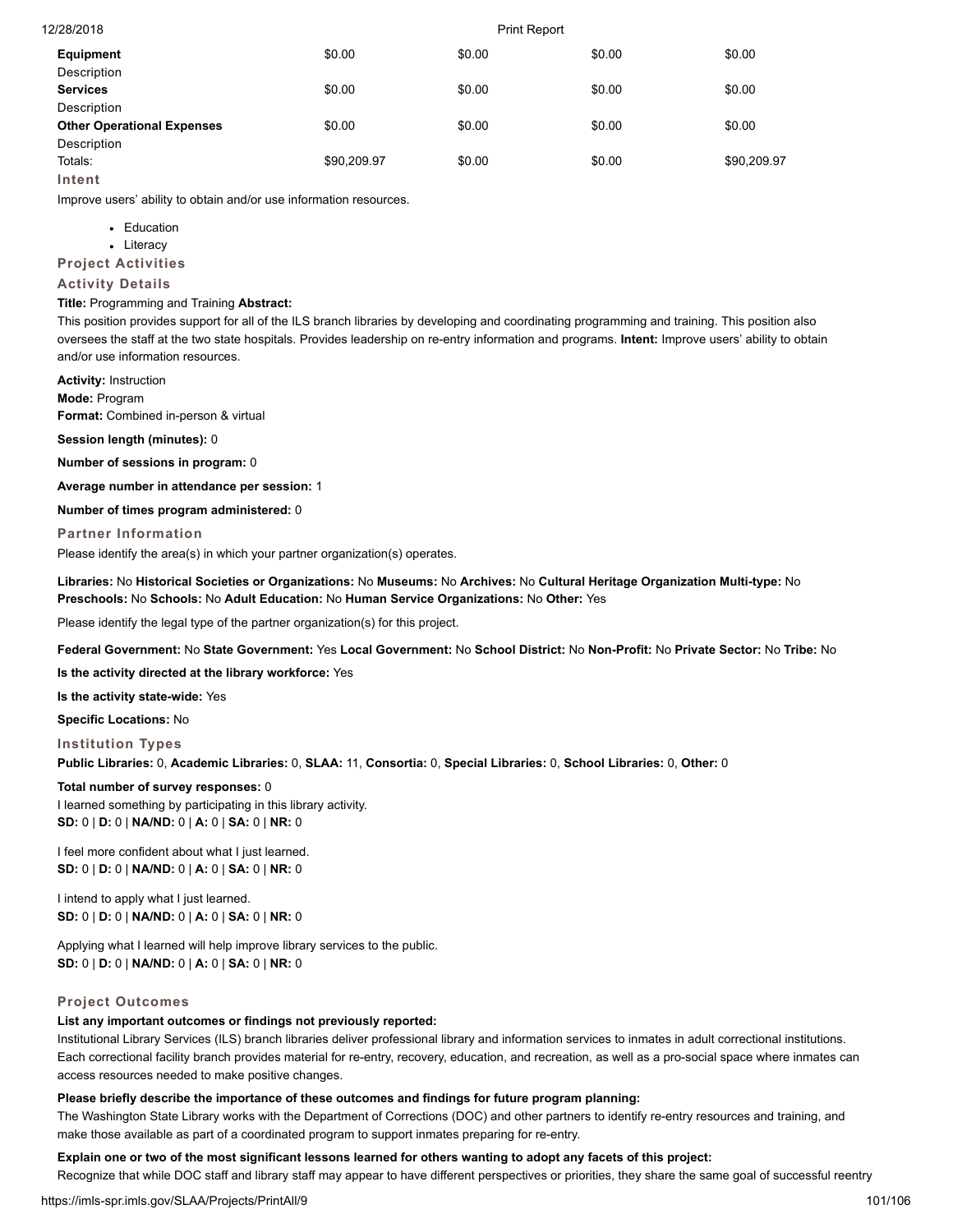and reduced recidivism.

**Do you anticipate continuing this project after the current reporting period ends?** Yes **Do you anticipate any change in level of effort in managing this project?** No **Do you anticipate changing the types of activities and objectives addressed by the project?** No **Was an evaluation conducted for this project?** No Exemplary: No

**Project Tags** correctional facility, education, recreation

**Project Information** Fiscal Year: 2017 State: WA Version: 1 SPR Project Code: 2017-WA-80401

Title: Washington State Reformatory Library State Project Code: 9645-8741-BR/WSR Start Date: 10/01/2016 End Date: 09/30/2018 Status: Completed Abstract:

The primary purpose of the institutional libraries is to serve the inmate populations, with the delivery of professional library and information services to support their needs. Each branch provides material for reentry, recovery, education, and recreation, as well as a pro-social space where inmates can access resources needed to make positive changes. The branches support Department of Correction programs and help prepare inmates to return to local communities. Services are also used by institution staff to provide treatment and programs for inmates.

State Goal: Plan 13-17 Goal 1. Expanding access to information in a variety of formats

### **Project Director**

Director Name: Laura Sherbo; Director Phone: 360-704-5250; Director Email: laura.sherbo@sos.wa.gov

**Grantee Information**

Grantee: Washington State Library

# **Additional Materials**

https://www.sos.wa.gov/library/InstitutionalLibraryServices.aspx#DOC

| Buda | P |
|------|---|
|------|---|

|                                   |                                                                                                                    | <b>LSTA</b> | <b>MATCH-State</b>                                                        | <b>MATCH-Other</b> | Total       |  |  |
|-----------------------------------|--------------------------------------------------------------------------------------------------------------------|-------------|---------------------------------------------------------------------------|--------------------|-------------|--|--|
| <b>Salaries/Wages/Benefits</b>    |                                                                                                                    | \$36,941.72 | \$0.00                                                                    | \$0.00             | \$36,941.72 |  |  |
| Description                       | Salaries and benefits for librarian                                                                                |             |                                                                           |                    |             |  |  |
| <b>Consultant Fees</b>            |                                                                                                                    | \$0.00      | \$0.00                                                                    | \$0.00             | \$0.00      |  |  |
| Description                       |                                                                                                                    |             |                                                                           |                    |             |  |  |
| Travel                            |                                                                                                                    | \$648.53    | \$46.02                                                                   | \$0.00             | \$694.55    |  |  |
| Description                       |                                                                                                                    |             | Mileage and per diem associated with training required for this position. |                    |             |  |  |
| <b>Supplies/Materials</b>         |                                                                                                                    | \$0.00      | \$952.11                                                                  | \$0.00             | \$952.11    |  |  |
| Description                       | Supplies and materials include books and subscriptions, resource materials and supplies for program use, telephone |             |                                                                           |                    |             |  |  |
|                                   | charges, and equipment maintenance.                                                                                |             |                                                                           |                    |             |  |  |
| <b>Equipment</b>                  |                                                                                                                    | \$0.00      | \$0.00                                                                    | \$0.00             | \$0.00      |  |  |
| Description                       |                                                                                                                    |             |                                                                           |                    |             |  |  |
| <b>Services</b>                   |                                                                                                                    | \$0.00      | \$2.376.54                                                                | \$0.00             | \$2.376.54  |  |  |
| Description                       | <b>OCLC Services</b>                                                                                               |             |                                                                           |                    |             |  |  |
| <b>Other Operational Expenses</b> |                                                                                                                    | \$0.00      | \$0.00                                                                    | \$0.00             | \$0.00      |  |  |
| Description                       |                                                                                                                    |             |                                                                           |                    |             |  |  |
| Totals:                           |                                                                                                                    | \$37,590.25 | \$3,374.67                                                                | \$0.00             | \$40,964.92 |  |  |
| Intent                            |                                                                                                                    |             |                                                                           |                    |             |  |  |

Improve users' ability to obtain and/or use information resources.

- Education
- Literacy
- **Project Activities**

### **Activity Details**

**Title:** Manage/Operate Library **Abstract:**

Manage day-to-day operations and ongoing library services

Organize, implement, and maintain all phases of the interlibrary loan process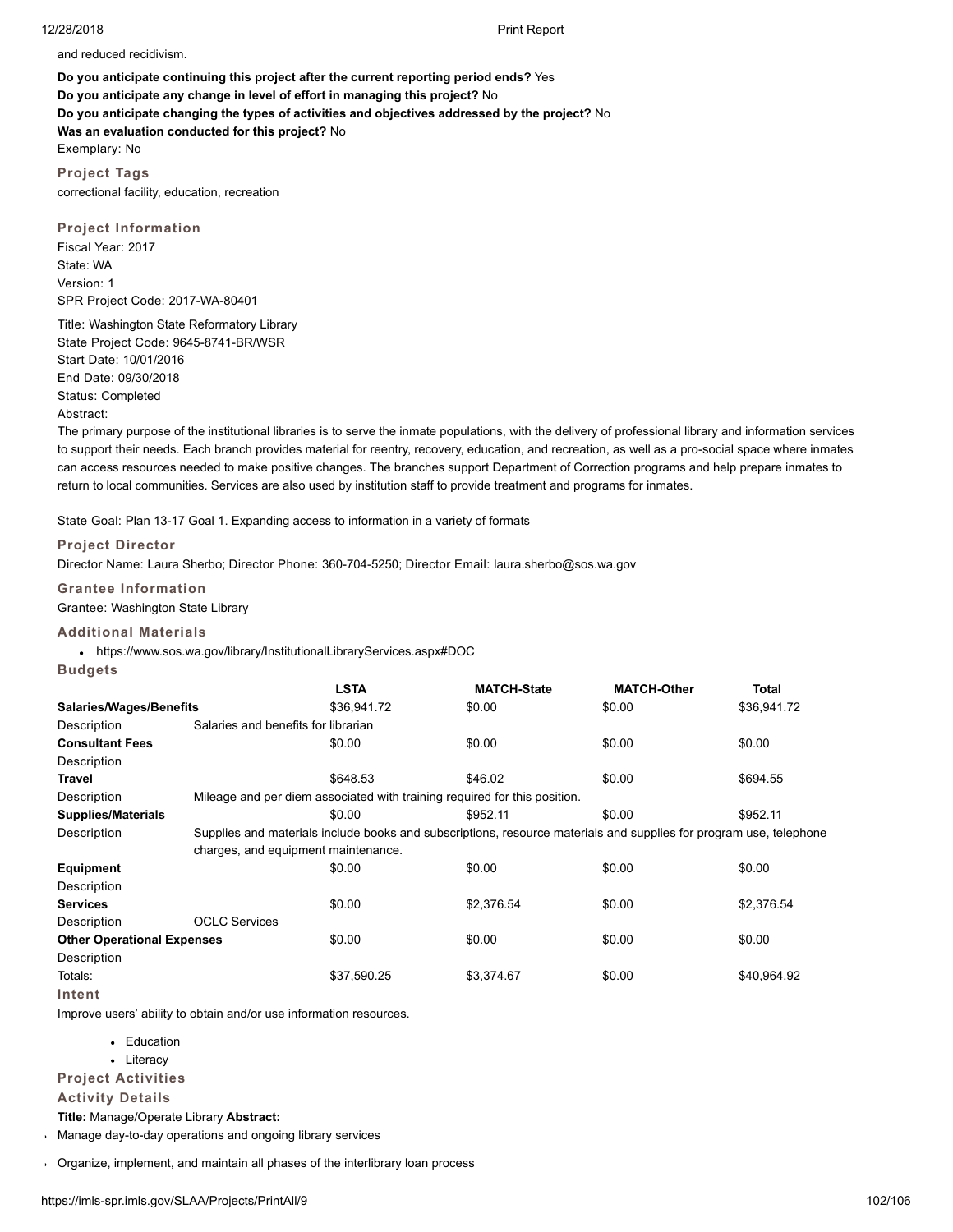- Manage automated circulation system, including inmate restricted functions, registering new patrons, creating holding records, entering bibliographic information, preparing and customizing reports, database clean-up, and inventory
- Hire, train, supervise, coach, and evaluate inmate library clerks
- Establish guidelines for appropriate behavior by inmate patrons
- Compile periodic statistical and narrative reports
- Plan, implement, monitor, and evaluate the delivery of services such as outreach, library orientations, and library skill training for the branch library
- Ensure inter-agency cooperation by participating in institution meetings and/or committees and meeting regularly with the institution liaison  $\mathbf{r}$
- Select all formats of library materials to meet the full range of library/information needs of the inmates of the branch library
- Assess and evaluate collections
- Maintain collections through periodic weeding and inventory
- Perform bibliographic and information searches and answer reference questions
- Select material to fill information requests and assist customers with bibliographic tools
- Maintain current awareness of the information needs of their customers and of print and Web resources to meet those needs
- Plan, implement, monitor, and evaluate services, policies, and procedures for Institutional Library Services
- Act as a program-wide resource for troubleshooting and/or problem solving for ongoing or special projects
- Provide technical support or subject expertise to accomplish program goals
- Work with colleagues on projects for other branches, such as planning, implementing, and evaluating major changes in a branch.

**Intent:** Improve users' ability to obtain and/or use information resources.

**Activity:** Content **Mode:** Lending **Format:** Physical

**Total number of items circulated:** 29,673

**Average number of items circulated / month:** 2,472

**Total number of ILL transactions:** 188

**Average number of ILL transactions / month:** 15

**Partner Information**

Please identify the area(s) in which your partner organization(s) operates.

**Libraries:** No **Historical Societies or Organizations:** No **Museums:** No **Archives:** No **Cultural Heritage Organization Multi-type:** No **Preschools:** No **Schools:** No **Adult Education:** No **Human Service Organizations:** No **Other:** Yes

Please identify the legal type of the partner organization(s) for this project.

**Federal Government:** No **State Government:** Yes **Local Government:** No **School District:** No **Non-Profit:** No **Private Sector:** No **Tribe:** No

**Is the activity directed at the library workforce:** No

**For a targeted group or for the general population:** Targeted **Geographic community of the targeted group:** Urban, Suburban, Rural **For what age groups:** 18-25 years, 26-49 years, 50-59 years, 60-69 years, 70+ years

**For what economic types:** EconomicNotApplicable **For what ethnicity types:** EthnicityNotApplicable, **Is the activity directed at families:** No **Is the activity directed at intergenerational groups:** No **Is the activity targeted at immigrants/refugees:** No **Is the activity directed at those with disabilities:** No **Limited functional literacy or informational skills:** No **Is the activity category not already captured:** Yes

**Is the activity state-wide:** No

**Name:** Washington State Reformatory

16550 177th Avenue SE Monroe, WA 98272-0777

### **Total number of survey responses:** 0

### **Project Outcomes**

### **List any important outcomes or findings not previously reported:**

Institutional Library Services (ILS) branch libraries deliver professional library and information services to inmates in adult correctional institutions. Each correctional facility branch provides material for re-entry, recovery, education, and recreation, as well as a pro-social space where inmates can access resources needed to make positive changes.

### **Please briefly describe the importance of these outcomes and findings for future program planning:**

The Washington State Library works with the Department of Corrections (DOC) and other partners to identify re-entry resources and training, and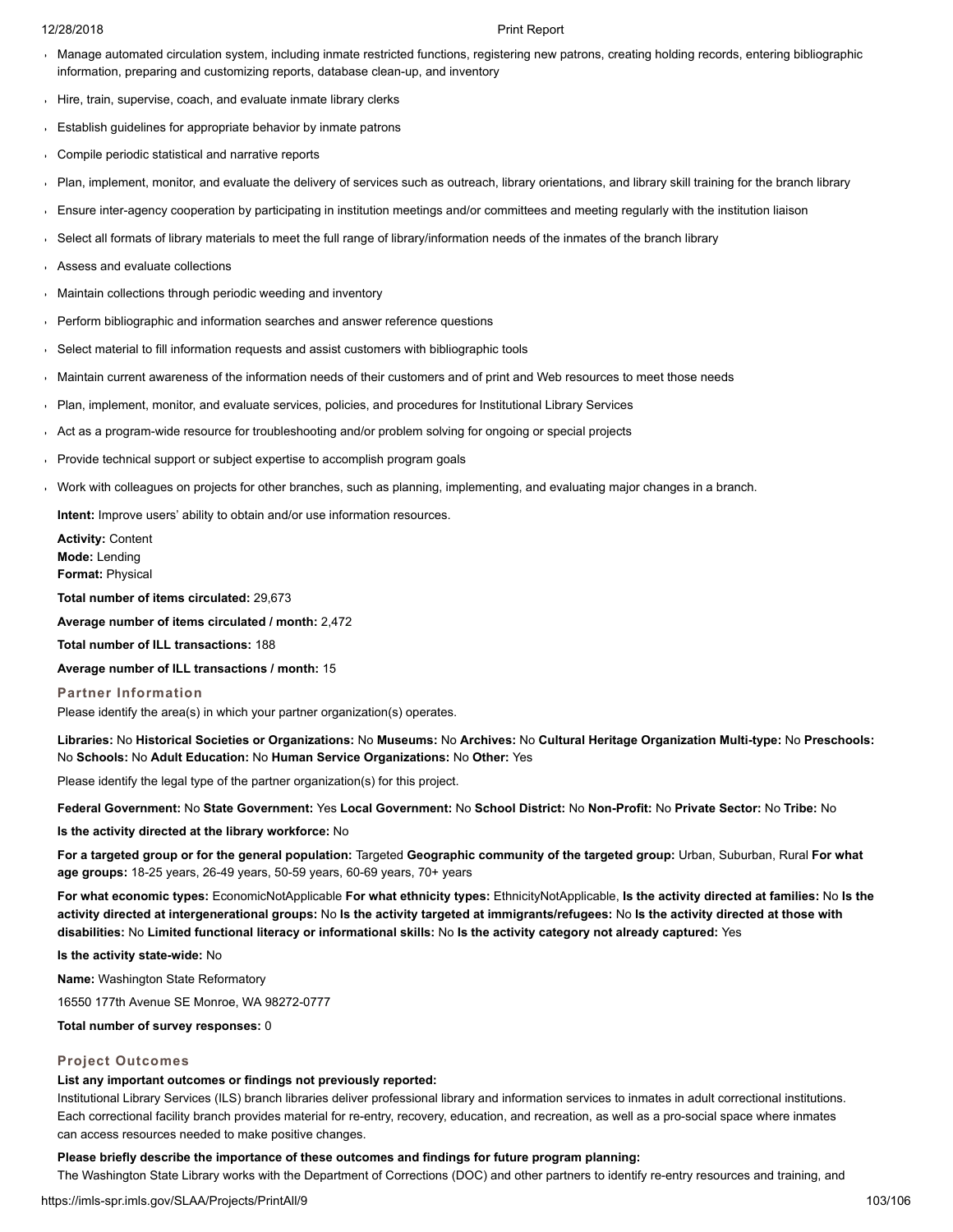make those available as part of a coordinated program to support inmates preparing for re-entry.

# **Explain one or two of the most significant lessons learned for others wanting to adopt any facets of this project:**

Recognize that while DOC staff and library staff may appear to have different perspectives or priorities, they share the same goal of successful reentry and reduced recidivism.

**Do you anticipate continuing this project after the current reporting period ends?** Yes **Do you anticipate any change in level of effort in managing this project?** No **Do you anticipate changing the types of activities and objectives addressed by the project?** No **Was an evaluation conducted for this project?** No Exemplary: No

**Project Tags** correctional facility, education, recreation

# **Project Information**

Fiscal Year: 2017 State: WA Version: 1 SPR Project Code: 2017-WA-80402

Title: Coyote Ridge Corrections Center Library State Project Code: 964B-8741-BR/CRCC Start Date: 10/01/2016 End Date: 09/30/2018 Status: Completed Abstract:

The primary purpose of the institutional libraries is to serve the inmate populations, with the delivery of professional library and information services to support their needs. Each branch provides material for reentry,recovery, education, and recreation, as well as a pro-social space where inmates can access resources needed to make positive changes. The branches support Department of Corrections programs and help prepare inmates to return to local communities. Services are also used by institution staff to provide treatment and programs for inmates.

State Goal: Plan 13-17 Goal 1. Expanding access to information in a variety of formats

# **Project Director**

Director Name: Laura Sherbo; Director Phone: 360-704-5250; Director Email: laura.sherbo@sos.wa.gov

**Grantee Information**

Grantee: Washington State Library

# **Additional Materials**

https://www.sos.wa.gov/library/InstitutionalLibraryServices.aspx

|  | <b>STATISTICS</b> |
|--|-------------------|
|--|-------------------|

|                                   |                                                                                                                    | <b>LSTA</b>  | <b>MATCH-State</b> | <b>MATCH-Other</b> | Total        |  |  |
|-----------------------------------|--------------------------------------------------------------------------------------------------------------------|--------------|--------------------|--------------------|--------------|--|--|
| <b>Salaries/Wages/Benefits</b>    |                                                                                                                    | \$104,604.00 | \$1,543.15         | \$0.00             | \$106,147.15 |  |  |
| Description                       | Salaries and benefits for the branch manager                                                                       |              |                    |                    |              |  |  |
| <b>Consultant Fees</b>            |                                                                                                                    | \$0.00       | \$0.00             | \$0.00             | \$0.00       |  |  |
| Description                       |                                                                                                                    |              |                    |                    |              |  |  |
| Travel                            |                                                                                                                    | \$0.00       | \$2,206.40         | \$0.00             | \$2,206.40   |  |  |
| Description                       | Travel for branch manager                                                                                          |              |                    |                    |              |  |  |
| <b>Supplies/Materials</b>         |                                                                                                                    | \$0.00       | \$2.216.65         | \$0.00             | \$2,216.65   |  |  |
| Description                       | Supplies and materials include books and subscriptions, resource materials and supplies for program use, telephone |              |                    |                    |              |  |  |
|                                   | charges, and equipment maintenance.                                                                                |              |                    |                    |              |  |  |
| <b>Equipment</b>                  |                                                                                                                    | \$0.00       | \$0.00             | \$0.00             | \$0.00       |  |  |
| Description                       |                                                                                                                    |              |                    |                    |              |  |  |
| <b>Services</b>                   |                                                                                                                    | \$0.00       | \$1.412.24         | \$0.00             | \$1,412.24   |  |  |
| Description                       | <b>OCLC Services</b>                                                                                               |              |                    |                    |              |  |  |
| <b>Other Operational Expenses</b> |                                                                                                                    | \$0.00       | \$0.00             | \$0.00             | \$0.00       |  |  |
| Description                       |                                                                                                                    |              |                    |                    |              |  |  |
| Totals:                           |                                                                                                                    | \$104,604.00 | \$7,378.44         | \$0.00             | \$111,982.44 |  |  |
| Intent                            |                                                                                                                    |              |                    |                    |              |  |  |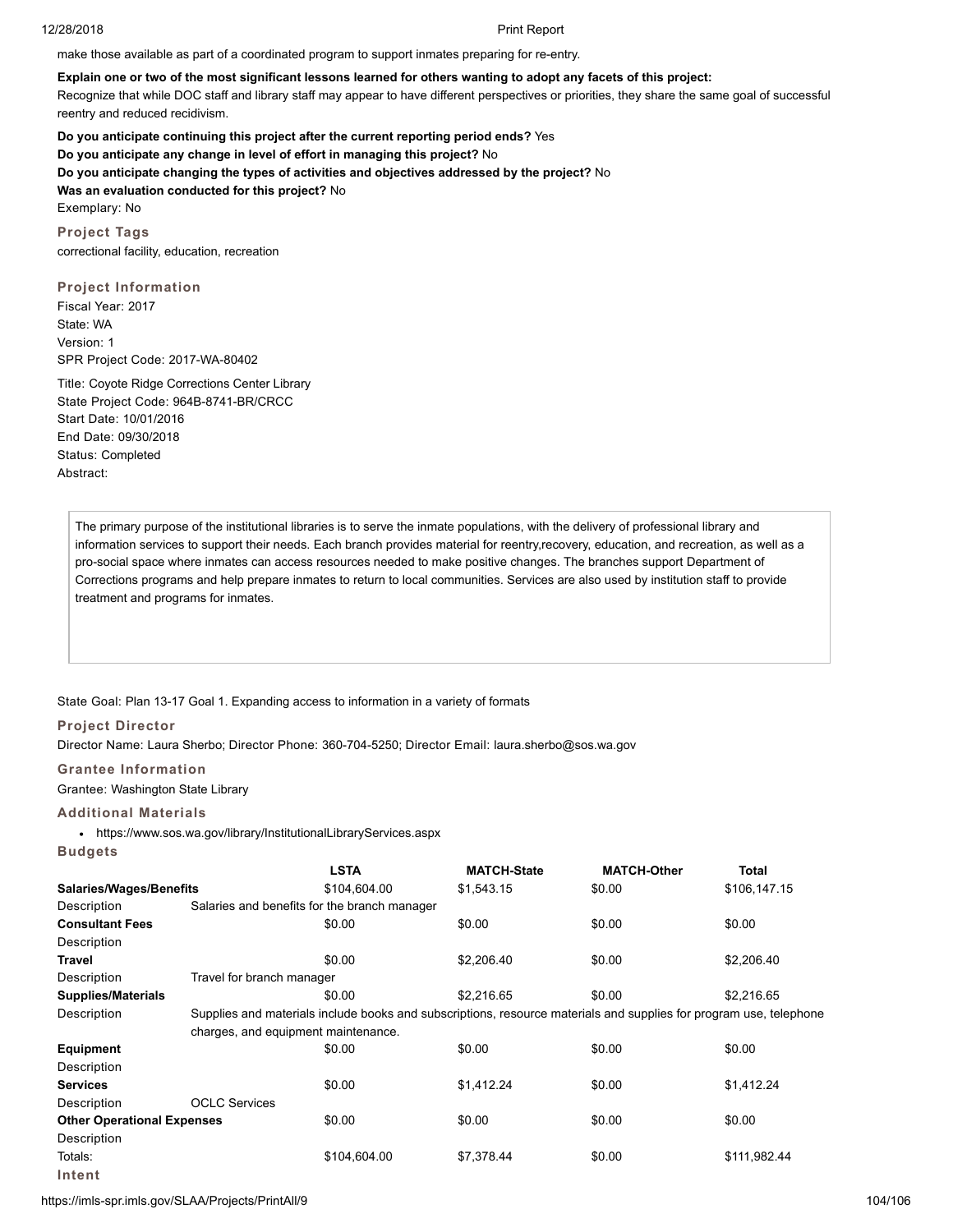Improve users' ability to obtain and/or use information resources.

- Education
- Literacy

# **Project Activities**

**Activity Details**

**Title:** Manage/Operate Library **Abstract:**

- Manage day-to-day operations and ongoing library services
- Organize, implement, and maintain all phases of the interlibrary loan process
- Manage automated circulation system, including inmate restricted functions, registering new patrons, creating holding  $\mathbf{r}$ records, entering bibliographic information, preparing and customizing reports, database clean-up, and inventory
- Hire, train, supervise, coach, and evaluate inmate library clerks
- **Establish guidelines for appropriate behavior by inmate patrons**
- Compile periodic statistical and narrative reports
- Plan, implement, monitor, and evaluate the delivery of services such as outreach, library orientations, and library skill training for the branch library
- Ensure interagency cooperation by participating in institution meetings and/or committees and meeting regularly with the institution liaison
- Select all formats of library materials to meet the full range of library/information needs of the inmates of the branch library
- Assess and evaluate collections
- Maintain collections through periodic weeding and inventory
- Perform bibliographic and information searches and answer reference questions
- Select material to fill information requests and assist customers with bibliographic tools
- Maintain current awareness of the information needs of their customers and of print and Web resources to meet those needs.
- Plan, implement, monitor, and evaluate services, policies, and procedures for Institutional Library Services
- Act as a program wide resource for troubleshooting and/or problem solving for ongoing or special projects
- Provide technical support or subject expertise to accomplish program goals
- Work with colleagues on projects for other branches, such as planning, implementing, and evaluating major changes in a branch.

**Intent:** Improve users' ability to obtain and/or use information resources.

**Activity:** Content **Mode:** Lending **Format:** Physical

**Total number of items circulated:** 70,980

**Average number of items circulated / month:** 5,915

**Total number of ILL transactions:** 0

**Average number of ILL transactions / month:** 0

**Partner Information**

Please identify the area(s) in which your partner organization(s) operates.

**Libraries:** No **Historical Societies or Organizations:** No **Museums:** No **Archives:** No **Cultural Heritage Organization Multi-type:** No **Preschools:** No **Schools:** No **Adult Education:** No **Human Service Organizations:** No **Other:** Yes

Please identify the legal type of the partner organization(s) for this project.

**Federal Government:** No **State Government:** Yes **Local Government:** No **School District:** No **Non-Profit:** No **Private Sector:** No **Tribe:** No

**Is the activity directed at the library workforce:** No

**For a targeted group or for the general population:** Targeted **Geographic community of the targeted group:** Urban, Suburban, Rural **For what age groups:** 18-25 years, 26-49 years, 50-59 years, 60-69 years, 70+ years

**For what economic types:** EconomicNotApplicable **For what ethnicity types:** EthnicityNotApplicable, **Is the activity directed at families:** No **Is the activity directed at intergenerational groups:** No **Is the activity targeted at immigrants/refugees:** No **Is the activity directed at those with disabilities:** No **Limited functional literacy or informational skills:** No **Is the activity category not already captured:** Yes

**Is the activity state-wide:** No

**Name:** Coyote Ridge Corrections Center

1301 N Ephrata Ave Connell, WA 99326

**Total number of survey responses:** 0

# **Project Outcomes**

**List any important outcomes or findings not previously reported:**

Institutional Library Services (ILS) branch libraries deliver professional library and information services to inmates in adult correctional